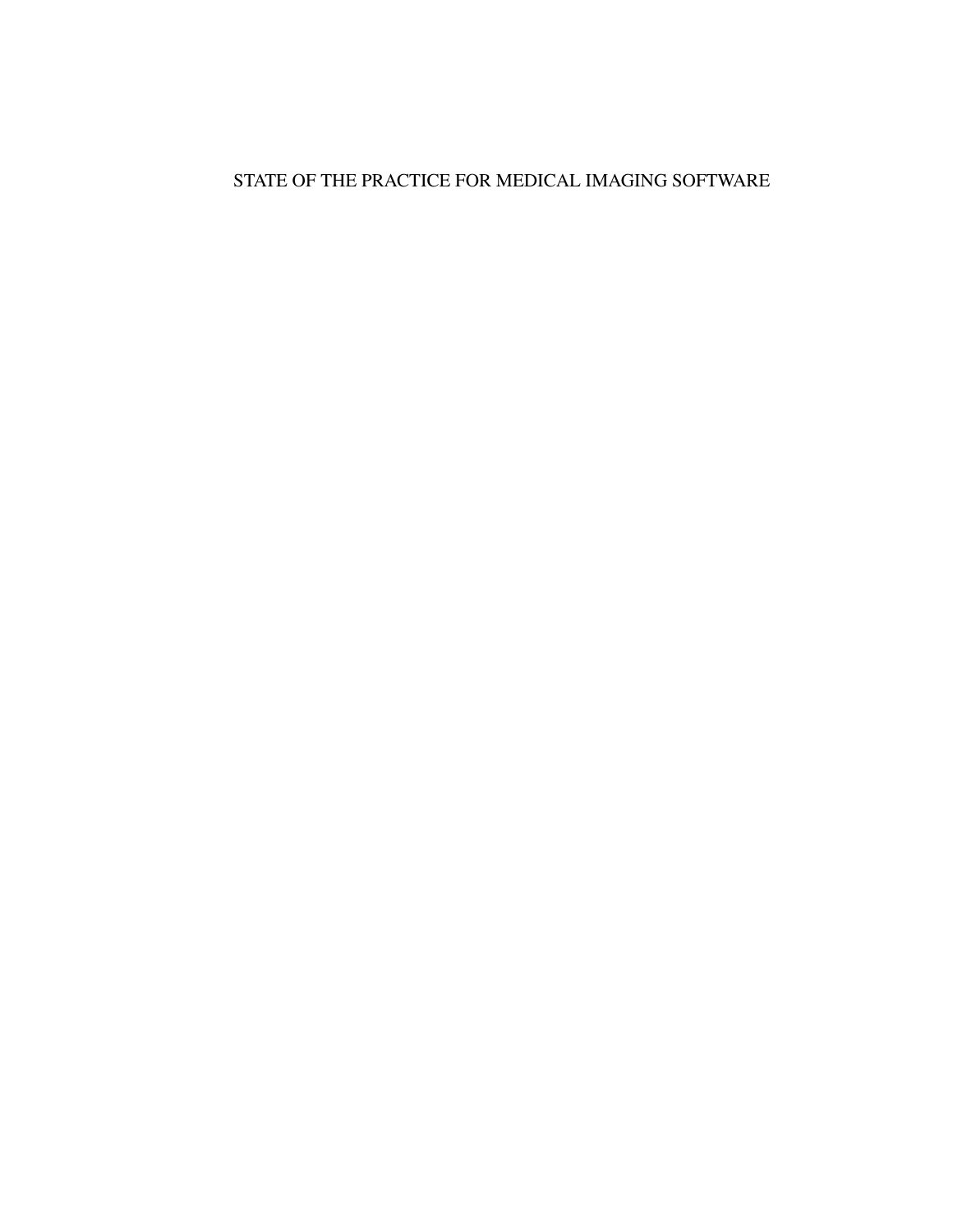# ASSESSING THE STATE OF THE PRACTICE FOR MEDICAL IMAGING SOFTWARE

By AO DONG.

A Thesis

Submitted to the School of Graduate Studies in Partial Fulfillment of the Requirements for the degree Master of Engineering in Computing and Software

> McMaster University © Copyright by Ao Dong, August 2021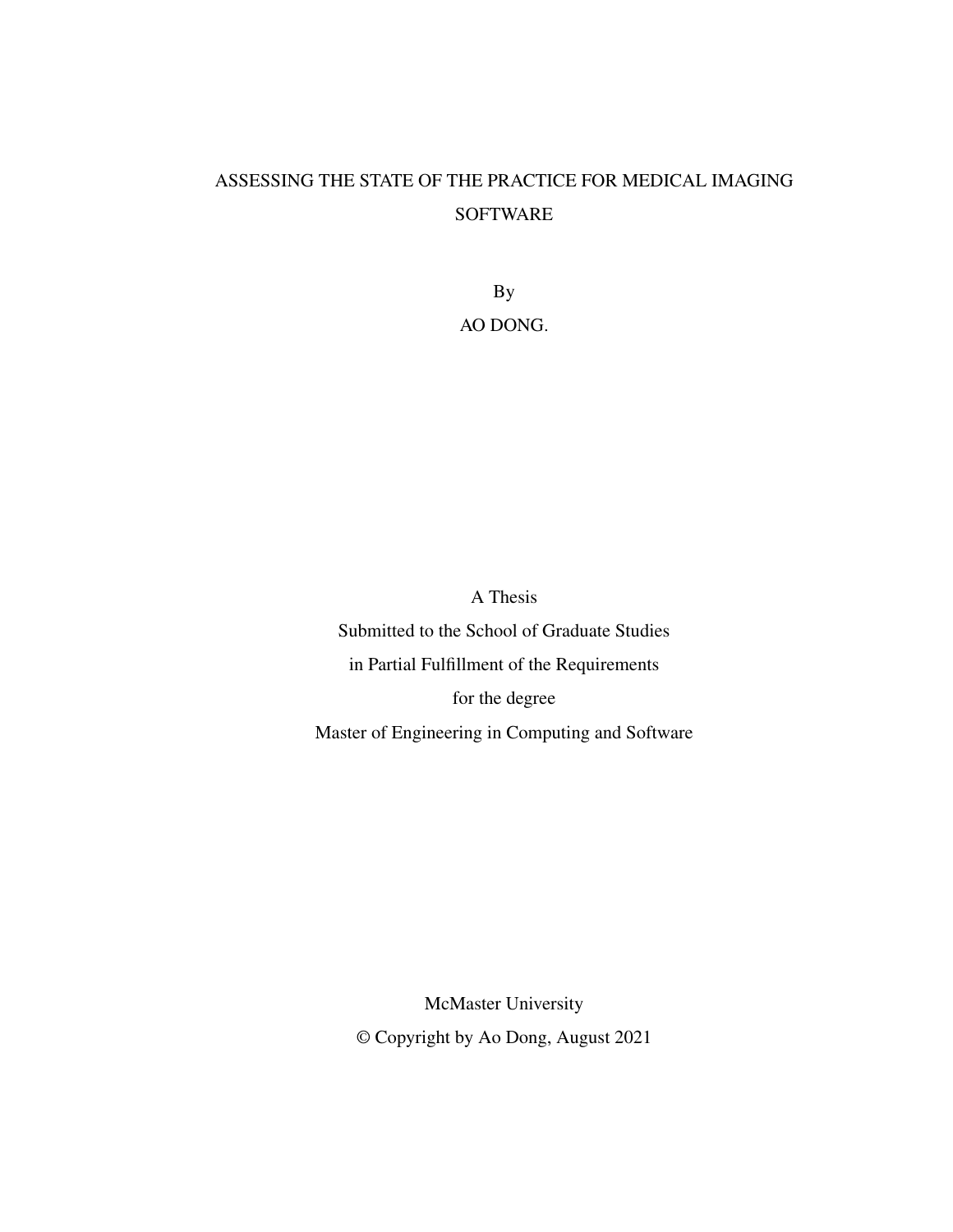### MASTER OF ENGINEERING (2021) McMaster University

(Computing and Software) Hamilton, Ontario

TITLE: Assessing the State of the Practice for Medical Imaging Software AUTHOR: Ao Dong SUPERVISOR: Dr. Spencer Smith and Dr. Jacques Carette NUMBER OF PAGES: [ix,](#page-6-0) [116](#page-125-0)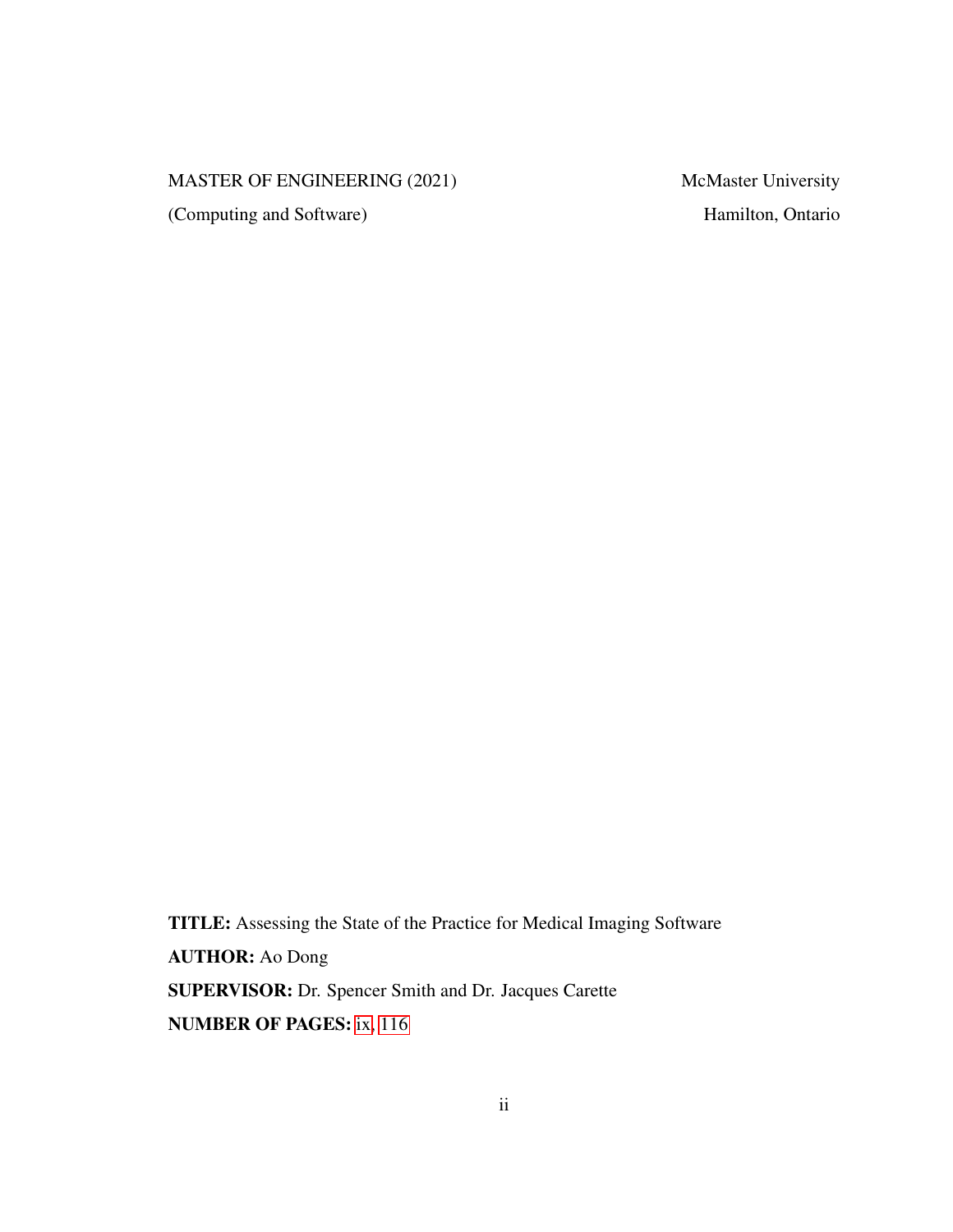### Abstract

We present a general method to assess the state of the practice for Scientific Computing (SC) software and apply the method to the Medical Imaging (MI) software. This method guided us to select 29 MI software projects from 48 candidates, assess 10 software qualities (*Installability*, *Correctness & Verifiability*, *Reliability*, *Robustness*, *Usability*, *Maintainability*, *Reusability*, *Understandability*, *Visibility/Transparency*, and *Reproducibility*) by answering 103 questions for each software, and interview eight of the 29 development teams. The results helped us with revealing the current status of MI software development. Based on the quantitative data for the first nine qualities, we ranked the MI software with the Analytic Hierarchy Process (AHP). The top three software products were *3D Slicer*, *ImageJ*, and *OHIF Viewer*, which received high scores for most qualities. *3D Slicer* was among the top two for all nine qualities except *robustness*. By interviewing the developers, we identified three major types of pain points during their development process: i) the lack of resources; ii) the difficulty to balance between four factors: *compatibility*, *maintainability*, *performance*, and *security*; iii) the lack of access to real-world datasets for testing. We collected proven and potential solutions for these problems. The interviews also helped us to understand the status of documentation, project management, and five qualities (*correctness*, *maintainability*, *understandability*, *usability*, and *reproducibility*) in the projects. We summarized the threats and strategies to these qualities. For future SC software development, we proposed recommendations on improving software qualities, dealing with limited resources, choosing a tech stack, and enriching the testing datasets. The recommendations include adopting test-driven development, using continuous integration and continuous delivery (CI/CD), using git and GitHub, maintaining good documentation, supporting third-party plugins or extensions, considering web application solutions, and establishing community collaboration in an SC domain.

Keywords: Medical Imaging, Scientific Computing, software engineering, software quality, Analytic Hierarchy Process, developer interview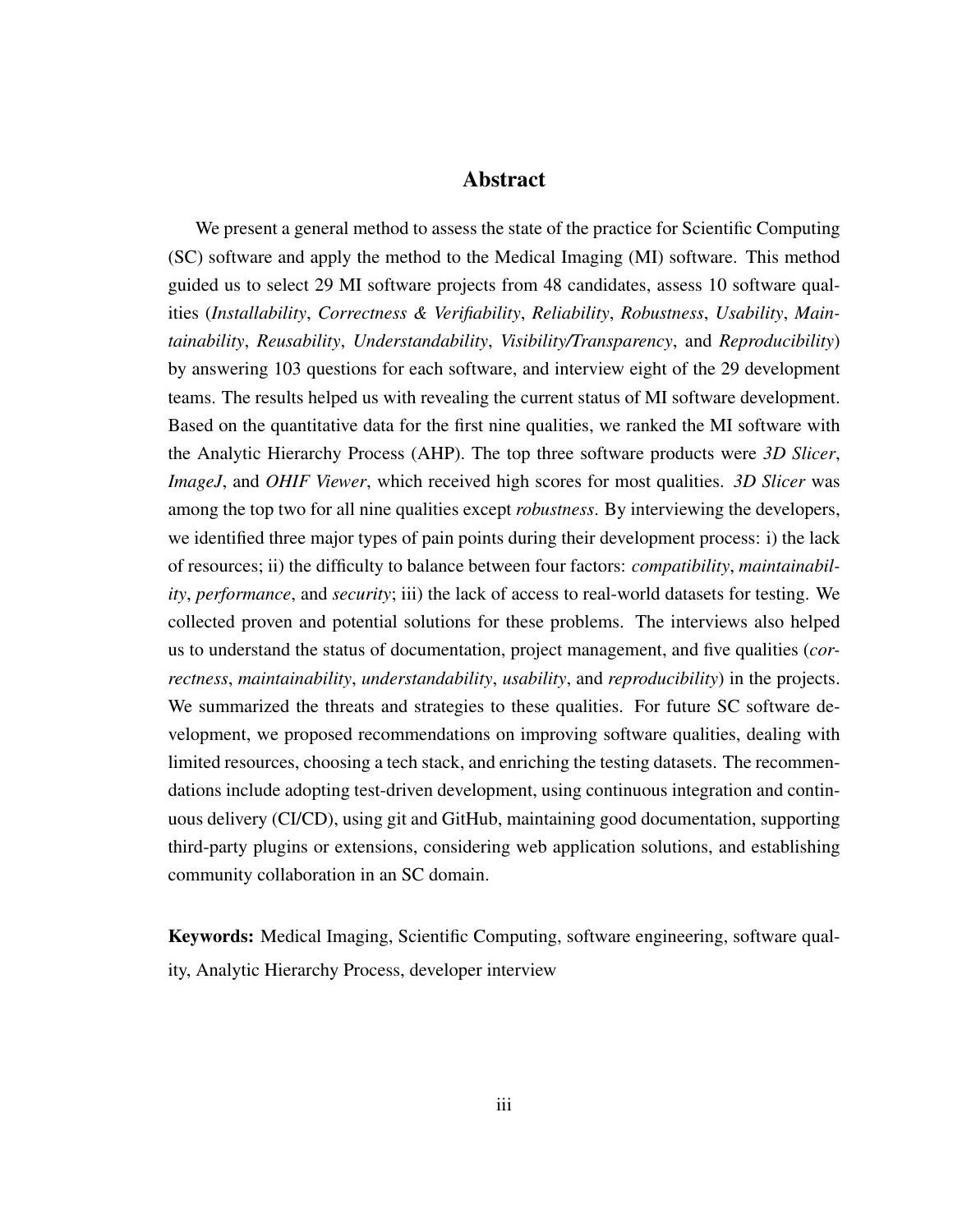# Acknowledgments

I would like to express my appreciation to my instructors, Dr. Spencer Smith and Dr. Jacques Carette, for guiding me through the research and report writing. I also would like to thank other members of our team, Peter Michalski, Oluwaseun Owojaiye, and Dr. Michael Noseworthy.

I have my special thanks to my wife, who has always been considerate and supportive during the whole of my graduate study.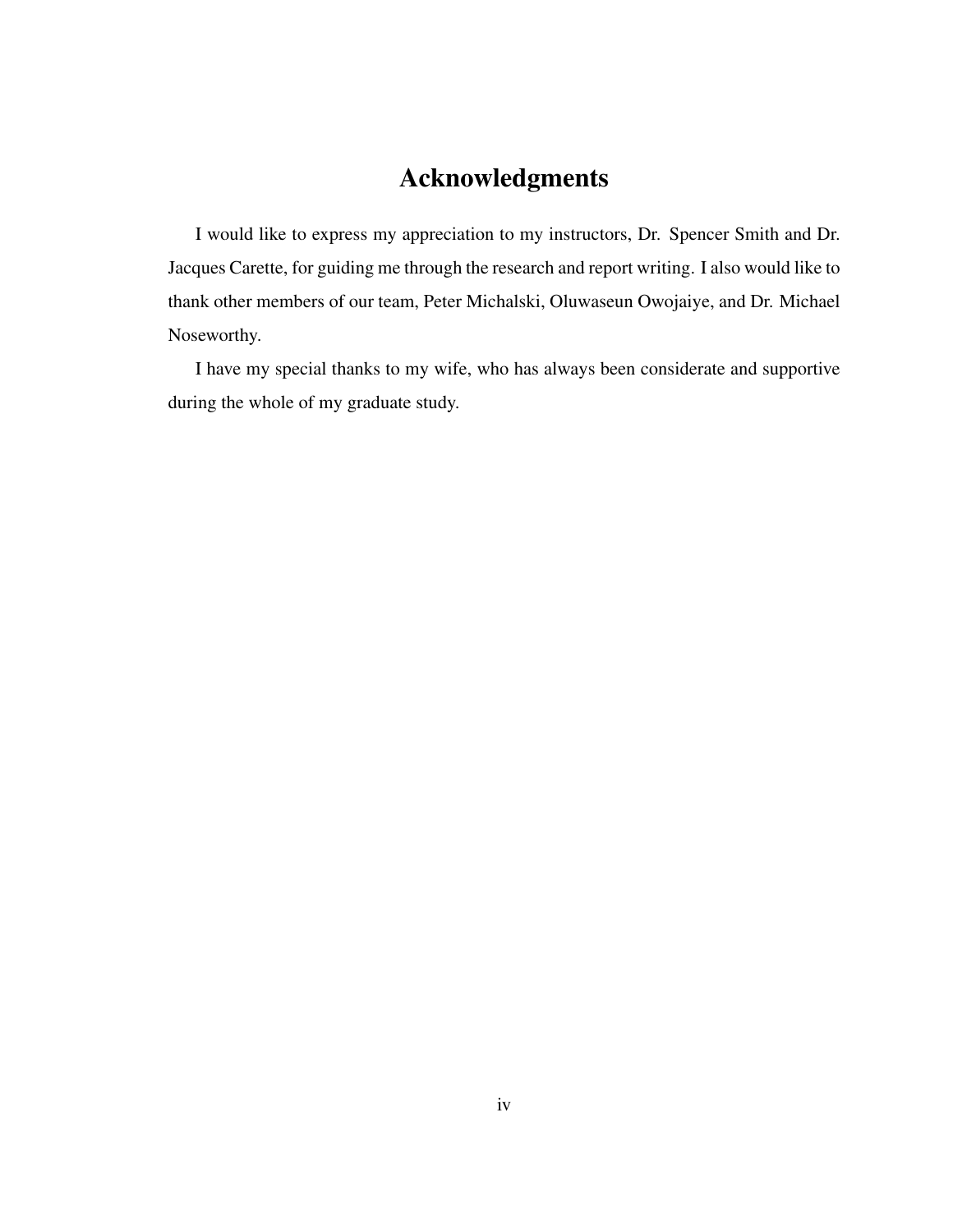# Abbreviations and Acronyms

| symbol       | description                                    |
|--------------|------------------------------------------------|
| 2D           | <b>Two-Dimensional</b>                         |
| 3D           | Three-Dimensional                              |
| AHP          | <b>Analytic Hierarchy Process</b>              |
| <b>API</b>   | <b>Application Programming Interface</b>       |
| CI/CD        | Continuous Integration and Continuous Delivery |
| <b>DICOM</b> | Digital Imaging and Communications in Medicine |
| FAQ          | <b>Frequently Asked Questions</b>              |
| L            | Linux                                          |
| <b>LOC</b>   | Lines of Code                                  |
| M            | macOS                                          |
| МI           | Medical Imaging                                |
| <b>MTTF</b>  | Mean Time to Failure                           |
| <b>NOC</b>   | Number of Contributors                         |
| <b>MVC</b>   | Model, View, and Controller                    |
| <b>OS</b>    | <b>Operating System</b>                        |
| <b>OSS</b>   | Open Source Software                           |
| <b>PACS</b>  | Picture Archiving and Communication System     |
| Q            | Question                                       |
| <b>R</b> lsd | <b>Release Date</b>                            |
| <b>RQ</b>    | <b>Research Question</b>                       |
| <b>SC</b>    | <b>Scientific Computing</b>                    |
| scc          | Sloc Cloc and Code                             |
| VM           | Virtual Machine                                |
| V            | Visualization                                  |
| W            | Windows                                        |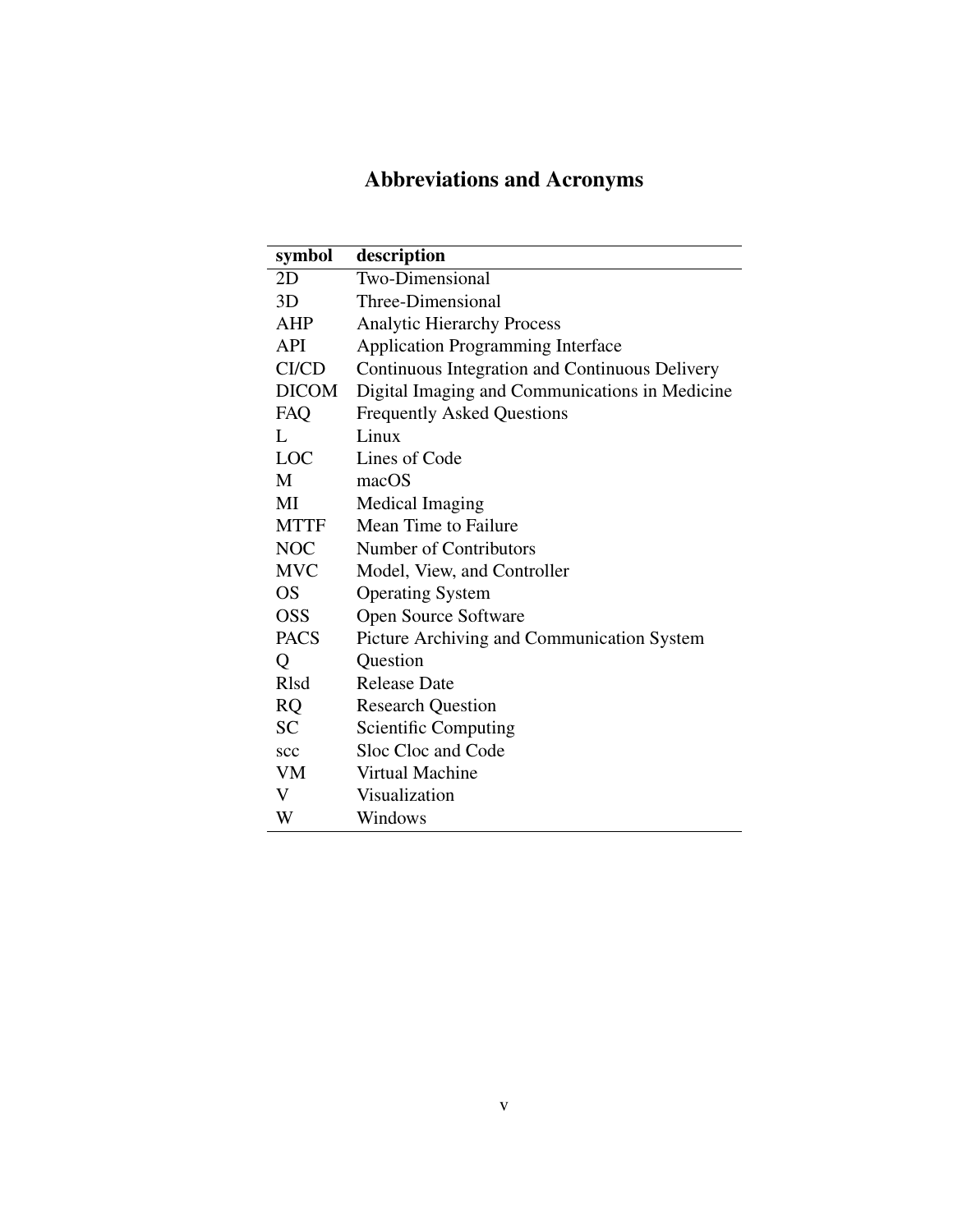# <span id="page-6-0"></span>**Contents**

|                                  | <b>Abstract</b> |                                   | iii              |
|----------------------------------|-----------------|-----------------------------------|------------------|
|                                  |                 | <b>Acknowledgments</b>            | iv               |
|                                  |                 | <b>Abbreviations and Acronyms</b> | $\mathbf{v}$     |
| 1                                |                 | <b>Introduction</b>               | $\overline{2}$   |
|                                  | 1.1             |                                   | 3                |
|                                  | 1.2             |                                   | $\overline{4}$   |
|                                  | 1.3             |                                   | $\overline{5}$   |
|                                  | 1.4             |                                   | 6                |
|                                  | 1.5             |                                   | 6                |
| <b>Background</b><br>$\mathbf 2$ |                 |                                   | $\boldsymbol{9}$ |
|                                  | 2.1             |                                   |                  |
|                                  |                 | 2.1.1                             | 10               |
|                                  |                 | 2.1.2                             | 10               |
|                                  |                 | 2.1.3                             | 10               |
|                                  | 2.2             |                                   | 11               |
|                                  | 2.3             |                                   |                  |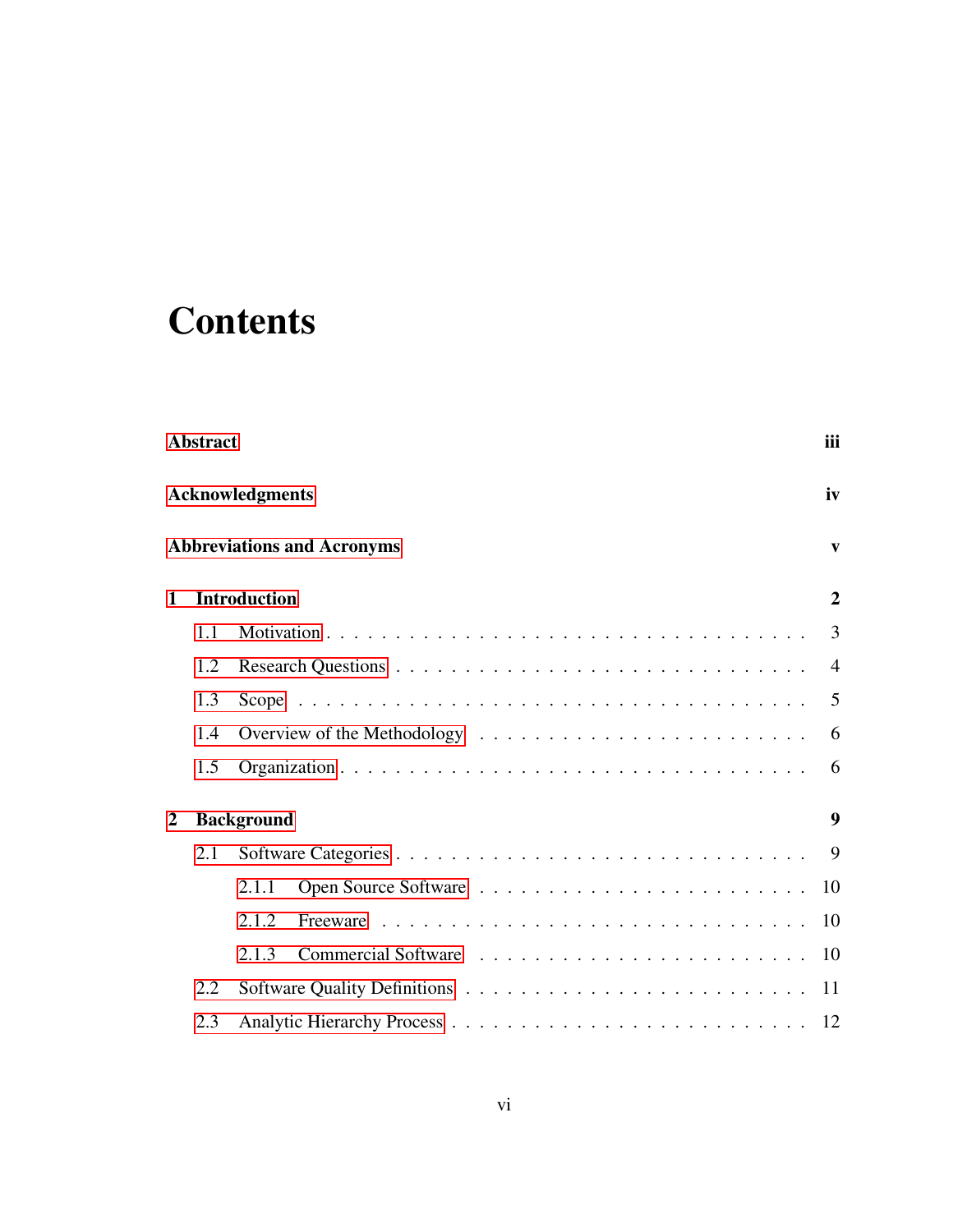| $\overline{3}$ |     | <b>Methodology</b> |                            |          |  |  |
|----------------|-----|--------------------|----------------------------|----------|--|--|
|                | 3.1 |                    |                            | 15       |  |  |
|                | 3.2 |                    |                            | 16       |  |  |
|                |     | 3.2.1              |                            | 16       |  |  |
|                |     | 3.2.2              |                            | 16       |  |  |
|                |     | 3.2.3              |                            | 18       |  |  |
|                | 3.3 |                    |                            |          |  |  |
|                |     | 3.3.1              |                            | 18       |  |  |
|                |     | 3.3.2              |                            | 22       |  |  |
|                |     | 3.3.3              |                            | 23       |  |  |
|                | 3.4 |                    |                            | 23       |  |  |
|                |     | 3.4.1              |                            | 24       |  |  |
|                |     | 3.4.2              |                            | 24       |  |  |
|                |     | 3.4.3              |                            | 25       |  |  |
|                | 3.5 |                    |                            | 25       |  |  |
|                |     | 3.5.1              |                            | 25       |  |  |
|                |     | 3.5.2              |                            | 25       |  |  |
|                |     | 3.5.3              |                            | 27       |  |  |
|                |     | 3.5.4              |                            | 28       |  |  |
| 4              |     |                    | <b>Measurement Results</b> | 29       |  |  |
|                |     |                    |                            | 32       |  |  |
|                | 4.2 |                    |                            |          |  |  |
|                | 4.3 |                    |                            | 36       |  |  |
|                | 4.4 |                    |                            | 37       |  |  |
|                |     |                    |                            |          |  |  |
|                | 4.5 |                    |                            | 38<br>40 |  |  |
|                | 4.6 |                    |                            |          |  |  |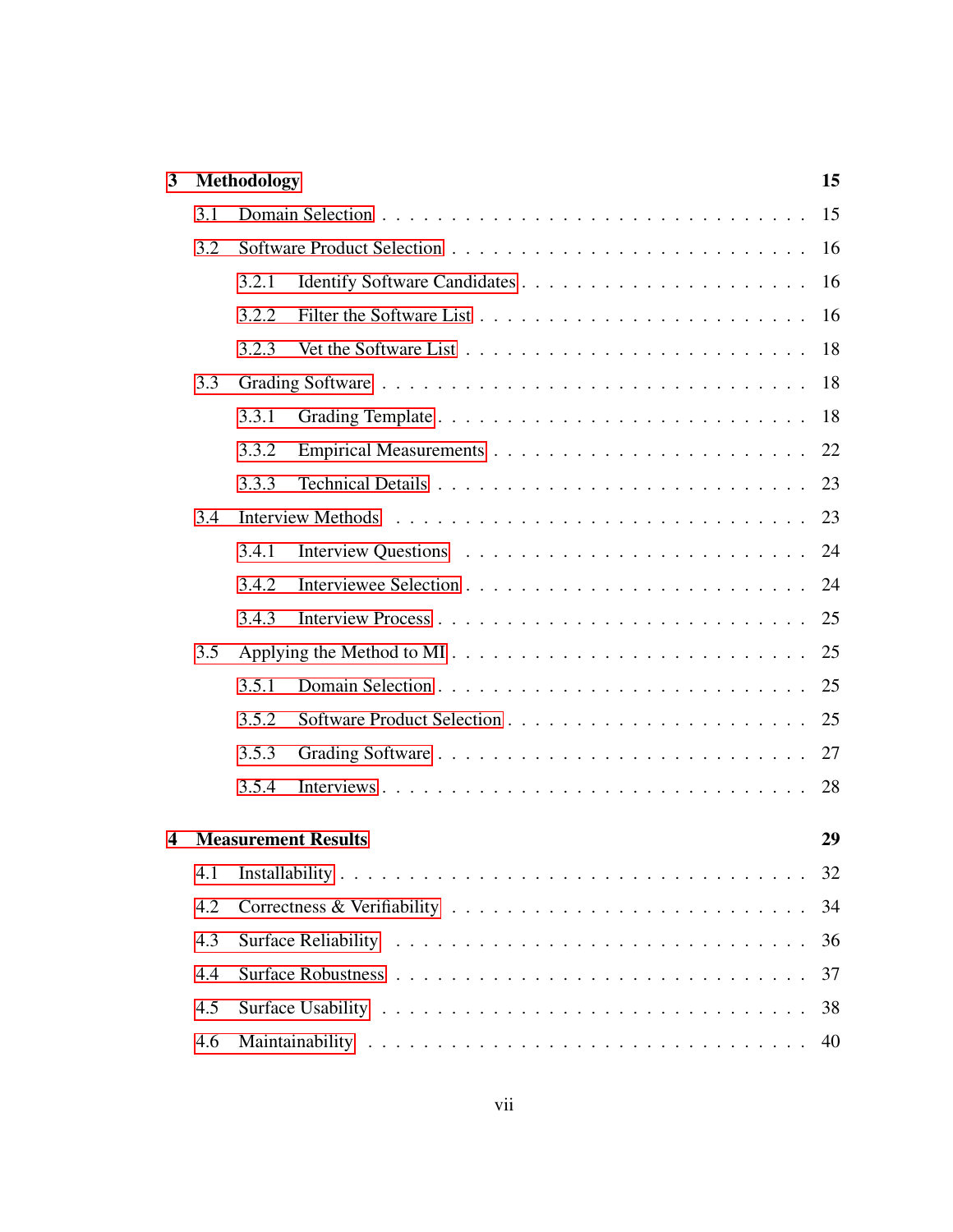|     | 4.7 |       |                                                          |    |  |  |
|-----|-----|-------|----------------------------------------------------------|----|--|--|
|     | 4.8 |       |                                                          |    |  |  |
|     | 4.9 |       |                                                          |    |  |  |
|     |     |       |                                                          | 46 |  |  |
| 5   |     |       | <b>Interviews with Developers</b>                        | 48 |  |  |
|     | 5.1 |       |                                                          |    |  |  |
|     |     | 5.1.1 |                                                          |    |  |  |
|     |     | 5.1.2 |                                                          |    |  |  |
|     |     | 5.1.3 |                                                          |    |  |  |
|     | 5.2 |       |                                                          |    |  |  |
|     | 5.3 |       | Contribution Management and Project Management 55        |    |  |  |
| 5.4 |     |       |                                                          |    |  |  |
|     |     | 5.4.1 |                                                          |    |  |  |
|     |     | 5.4.2 |                                                          |    |  |  |
|     |     | 5.4.3 |                                                          |    |  |  |
|     |     | 5.4.4 |                                                          | 61 |  |  |
|     |     | 5.4.5 |                                                          |    |  |  |
| 6   |     |       | <b>Answers to Research Questions</b>                     | 64 |  |  |
|     | 6.1 |       |                                                          |    |  |  |
|     | 6.2 |       |                                                          |    |  |  |
| 6.3 |     |       | Principles, Processes, and Methodologies in the Projects | 66 |  |  |
|     | 6.4 |       |                                                          | 67 |  |  |
|     | 6.5 |       |                                                          | 68 |  |  |
|     | 6.6 |       |                                                          | 68 |  |  |
|     |     | 6.6.1 | Our Ranking versus the GitHub Popularity                 | 69 |  |  |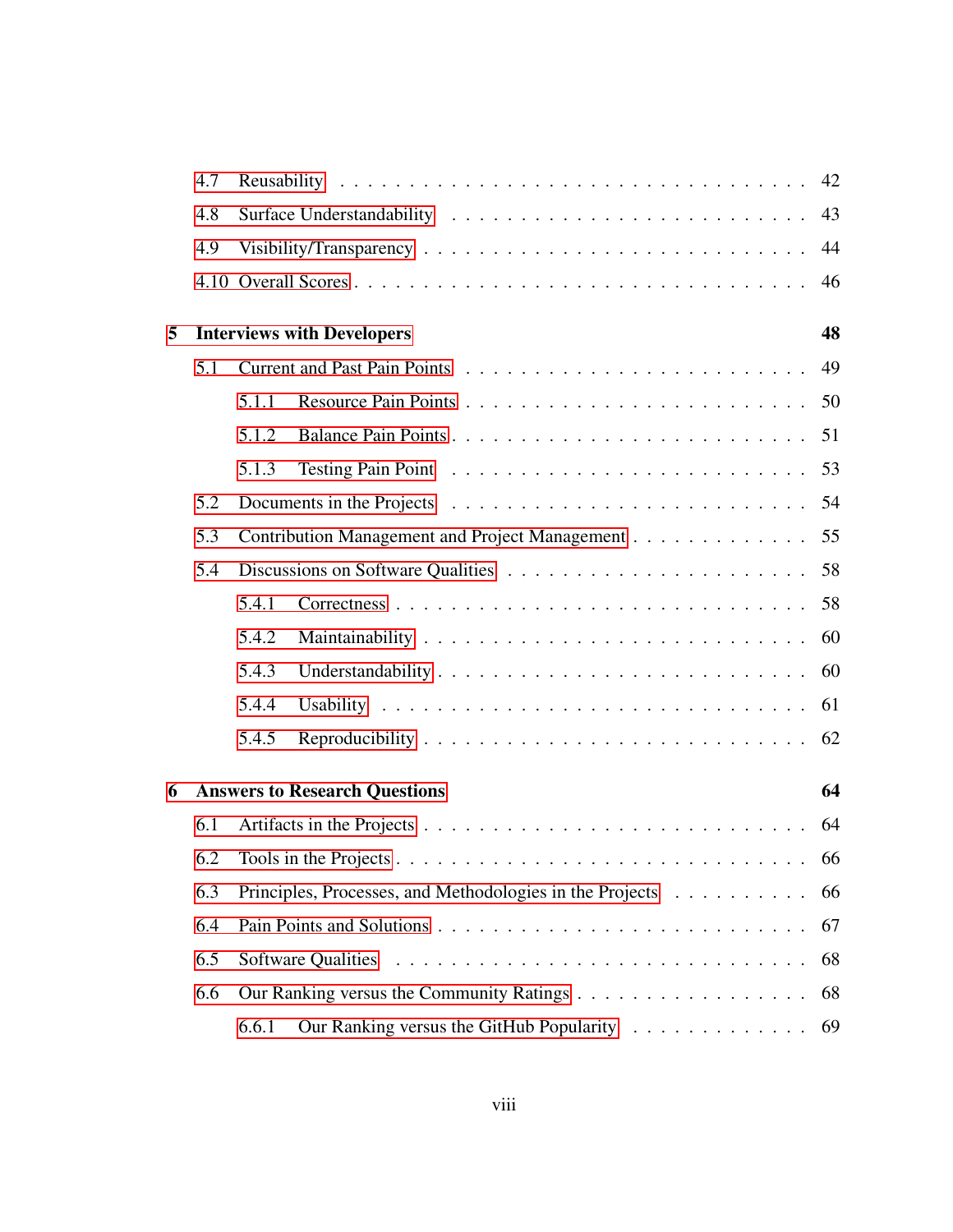|             |     | 6.6.2                  | Designated Top Software versus the Domain Experts' Recommen- |     |
|-------------|-----|------------------------|--------------------------------------------------------------|-----|
|             |     |                        |                                                              | 71  |
|             | 6.7 |                        |                                                              | 72  |
|             |     | 6.7.1                  |                                                              | 73  |
|             |     | 6.7.2                  |                                                              | 73  |
|             |     | 6.7.3                  |                                                              | 74  |
|             |     | 6.7.4                  |                                                              | 74  |
| 7           |     | <b>Recommendations</b> |                                                              | 75  |
|             | 7.1 |                        | Recommendations on Improving Software Qualities              | 75  |
|             | 7.2 |                        | Recommendations on Dealing With Limited Resources            | 78  |
|             | 7.3 |                        | Recommendations on Choosing A Tech Stack                     | 80  |
|             | 7.4 |                        | Recommendations on Enriching the Testing Datasets            | 81  |
| 8           |     | <b>Conclusions</b>     |                                                              | 84  |
|             | 8.1 |                        |                                                              | 84  |
|             | 8.2 |                        |                                                              | 86  |
|             |     | <b>Bibliography</b>    |                                                              | 89  |
|             |     |                        | <b>A</b> Full Grading Template                               | 102 |
| B           |     |                        | <b>Full Software List Before Filtering</b>                   | 109 |
| $\mathbf C$ |     |                        | <b>Other Interview Answers</b>                               | 111 |
| D           |     | <b>Ethics Approval</b> |                                                              | 116 |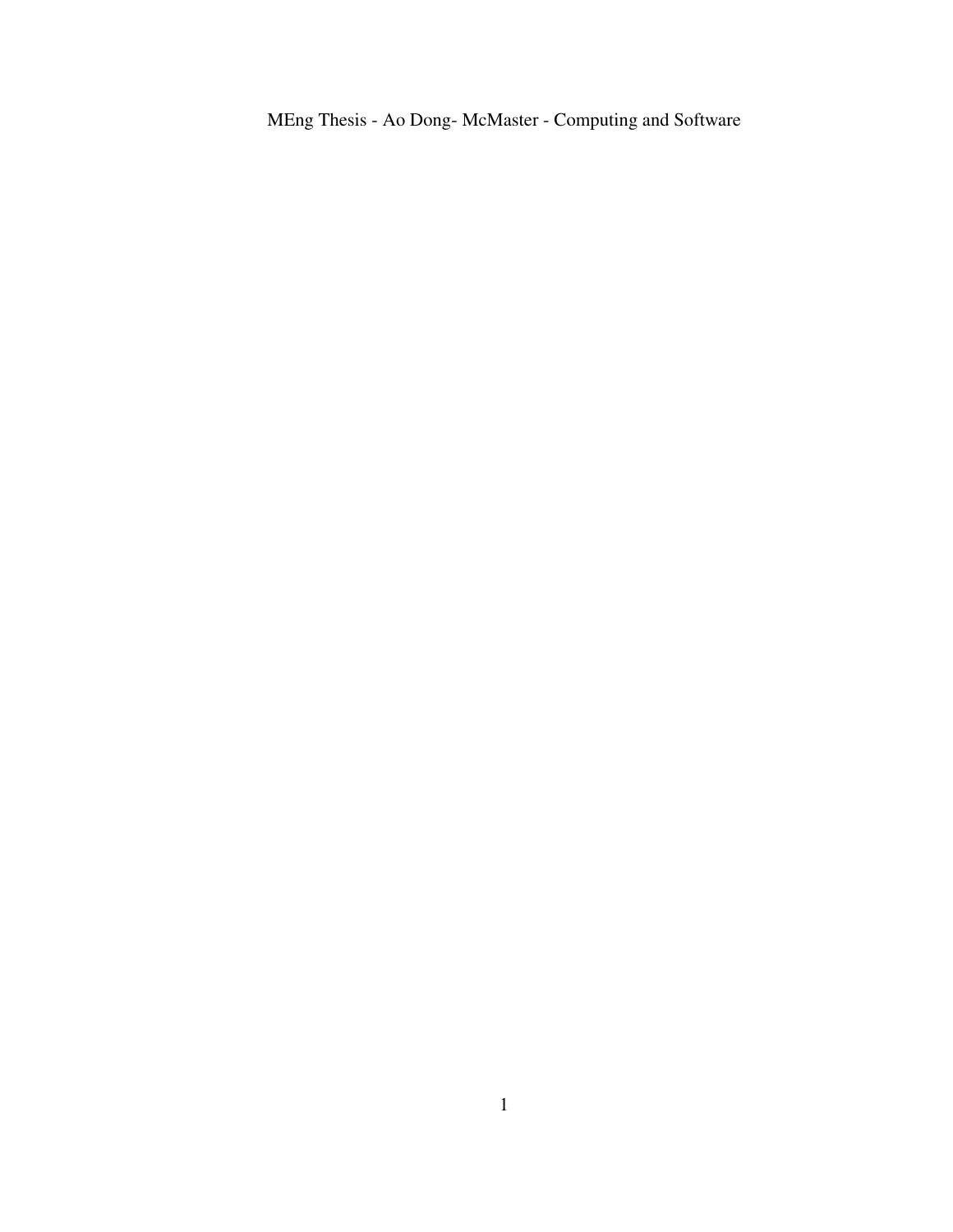# <span id="page-11-0"></span>Chapter 1

# Introduction

We define Scientific Computing (SC) as "the use of computer tools to analyze or simulate mathematical models of real world systems of engineering or scientific importance so that we can better understand and predict the system's behaviour" [\[85\]](#page-107-0). Many researchers consider SC as the third pillar of science and engineering, along with theory and experiment [\[54\]](#page-104-0). Almost all areas in science and engineering use computers for modeling [\[30\]](#page-101-0), and software plays an essential role in modern scientific research [\[35\]](#page-101-1) [\[105\]](#page-110-0). Software development in SC depends on three fields of knowledge: engineering or scientific domain knowledge, mathematical algorithm knowledge, and computational algorithm knowledge [\[54\]](#page-104-0) [\[62\]](#page-105-0). Thus, most SC software developers are scientists in SC domains [\[105\]](#page-110-0). However, they do not always use the modern software development techniques, tools, and methods [\[105\]](#page-110-0). Therefore, we developed a methodology for assessing the state of the practice for SC software. We apply this process to Medical Imaging (MI) software that belongs to a specific domain of SC.

This report analyzes the state of the practice for MI software. MI is the clinical tool to image the interior of a body, providing information for diagnostic, analytic, and medical applications [\[1\]](#page-98-0) [\[104\]](#page-110-1). MI is an essential part of collecting accurate information during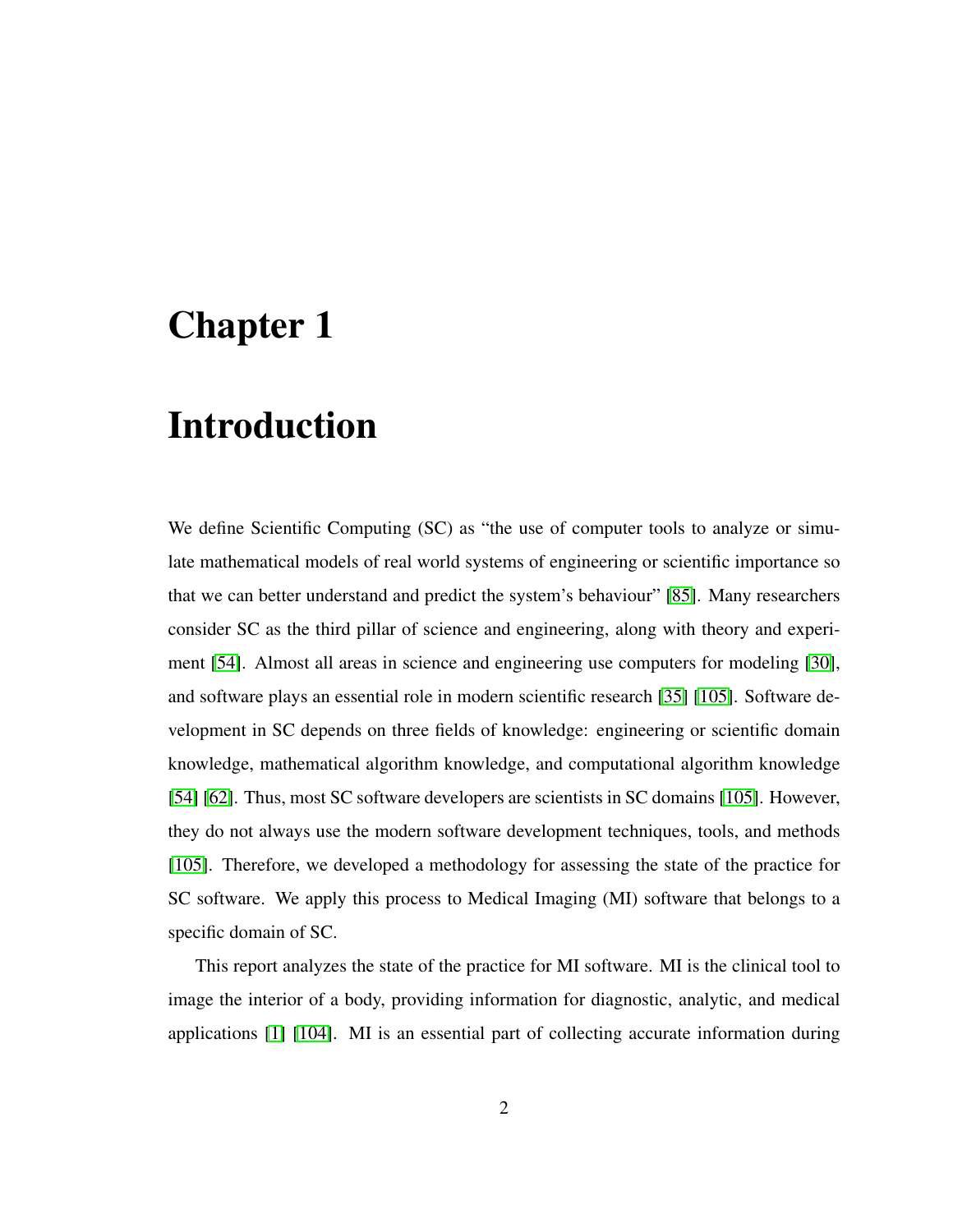clinical diagnosis [\[108\]](#page-110-2). MI software aims to visualize and process medical images and produce clinically meaningful information [\[103\]](#page-109-0).

We aim to study the current status of SC software development in the MI domain; understand the current merits, drawbacks, and pain points during the development process, as well as the software qualities in the domain; provide guidelines and recommendations for future development.

Section [1.1](#page-12-0) presents our motivation to start the research set the above goals, Section [1.2](#page-13-0) lists our research questions, and Section [1.3](#page-14-0) presents the scope of MI software in our research.

## <span id="page-12-0"></span>1.1 Motivation

Most scientists think developing and using SC software plays a significant role in their research [\[35\]](#page-101-1). They spend a substantial proportion of their working hours on SC software development [\[35\]](#page-101-1) [\[71\]](#page-106-0), and this proportion of time has increased over the years [\[35\]](#page-101-1).

Developing SC software requires solid knowledge in specific domains [\[105\]](#page-110-0). Many developers learn software engineering skills by themselves or from their peers, instead of from proper training [\[35\]](#page-101-1). Hannay et al. [\[35\]](#page-101-1) observe that many scientists showed ignorance and indifference to standard software engineering concepts. According to a survey by Prabhu et al. [\[71\]](#page-106-0), more than half of the 114 subjects did not use any proper debugger for their software.

Due to its nature, SC software born from one project can be part of many other projects in the future, with the potential to disproportionately causing damages to scientific research [\[105\]](#page-110-0).

As a result, the development process and quality of SC software concern us. We want to understand their status in SC domains and improve them. In addition, we want to understand whether problems like these mentioned above occur in all SC domains, or whether the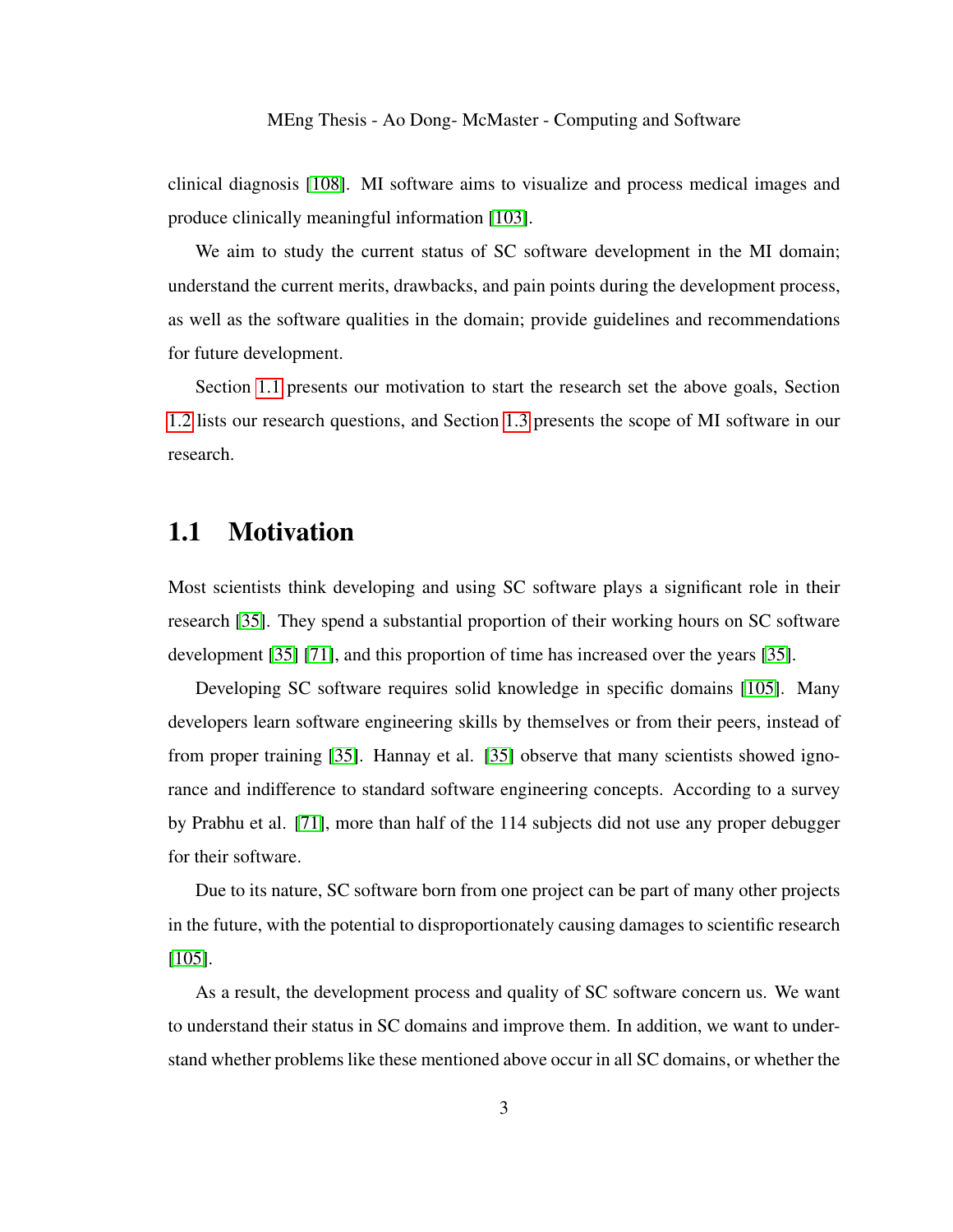state of the practice varies between domains. We build and refine our methodology, based on our previous work in scientific domains such as oceanography [\[88\]](#page-108-0), mesh generation [\[94\]](#page-109-1), geographic information systems [\[93\]](#page-108-1), psychology [\[89\]](#page-108-2) and seismology [\[90\]](#page-108-3).

# <span id="page-13-0"></span>1.2 Research Questions

To achieve our objectives, we devised a few research questions as follows:

- RQ1. What artifacts are present in current software projects? What role does documentation play in the projects? What are the developers' attitude toward it?
- RQ2. What tools are used in the development of current software packages?
- RQ3. What principles, processes, and methodologies are used in the development of current software packages?
- RQ4. What are the pain points for developers working on research software projects? What aspects of the existing processes, methodologies, and tools do they consider as potentially needing improvement? What changes to processes, methodologies, and tools can improve software development and software quality?
- RQ5. What is the current status of the following software qualities for the projects? What actions have the developers taken to address them?
	- Installability
	- Correctness & Verifiability
	- Reliability
	- Robustness
	- Usability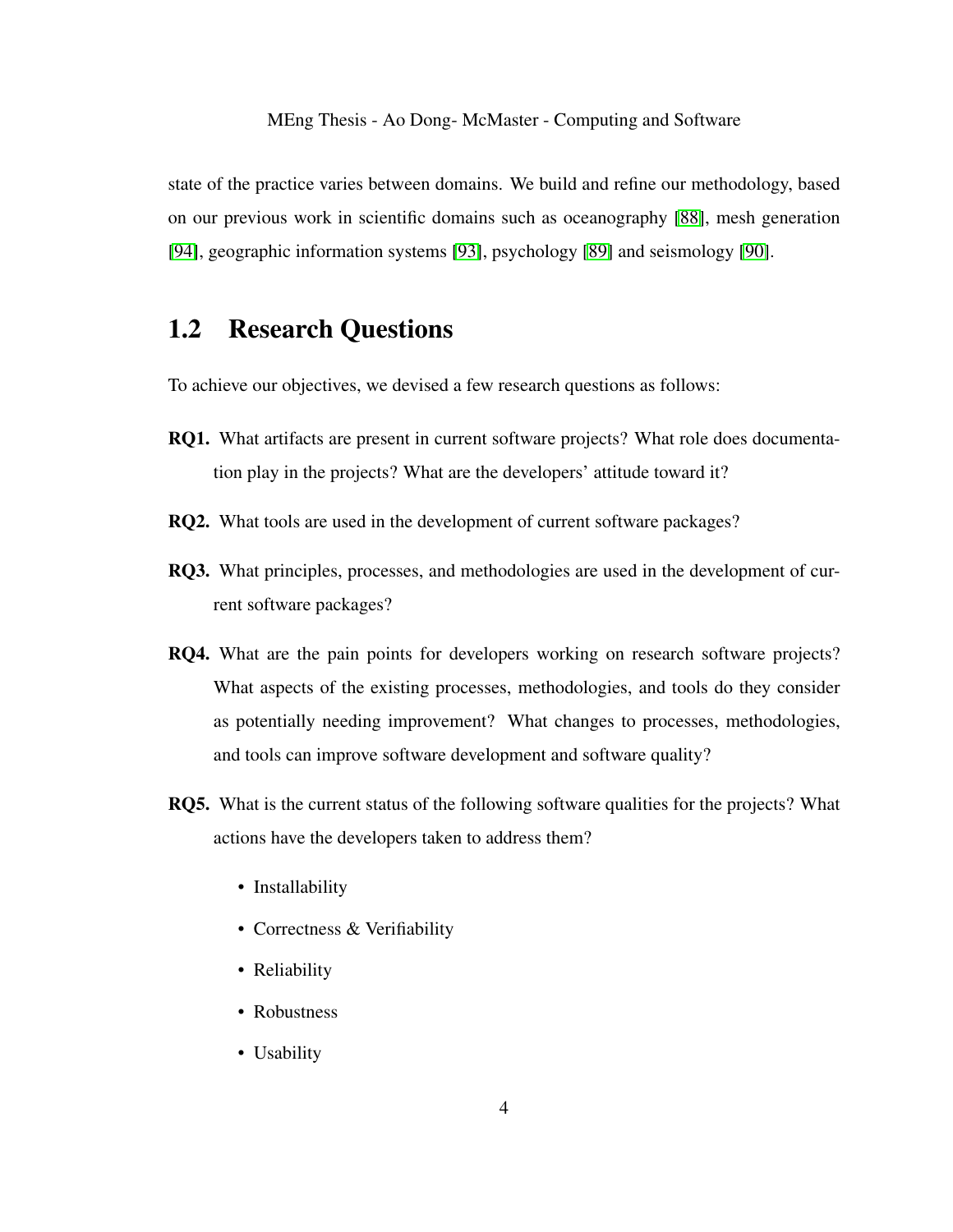- Maintainability
- Reusability
- Understandability
- Visibility/Transparency
- Reproducibility
- RQ6. How does software designated as high quality by this methodology compare with top-rated software by the community?

# <span id="page-14-0"></span>1.3 Scope

According to Bankman [\[10\]](#page-99-0), MI software deals with six different basic problems, while Angenentet et al. [\[7\]](#page-99-1) pointed out that four fundamental problems are solved by MI software. While both mentioned Segmentation, Registration, and Visualization of medical images, Bankman also included Enhancement, Quantification, and three functions for MI archiving and telemedicine systems (Compression, Storage, and Communication) [\[10\]](#page-99-0). On the other hand, Angenent's team included Simulation [\[7\]](#page-99-1). According to Wikipedia contributors [\[103\]](#page-109-0), MI software has primary functions in categories Segmentation, Registration, Visualization (including the basic display, reformatted views, and 3D volume rendering), Statistical Analysis, and Image-based Physiological Modelling. As Kim et al. [\[52\]](#page-104-1) describe, the general steps of medical image analysis after obtaining digital data include Enhancement, Segmentation, Feature Extraction, Classification, and Interpretation. Besides the above major functions, some MI software provides supportive functions. For example, with Tool Kit libraries VTK [\[83\]](#page-107-1) and ITK [\[61\]](#page-105-1), developers build software with Visualization and Analysis functions; Picture Archiving and Communication System (PACS) helps users to economically store and conveniently access images [\[17\]](#page-100-0).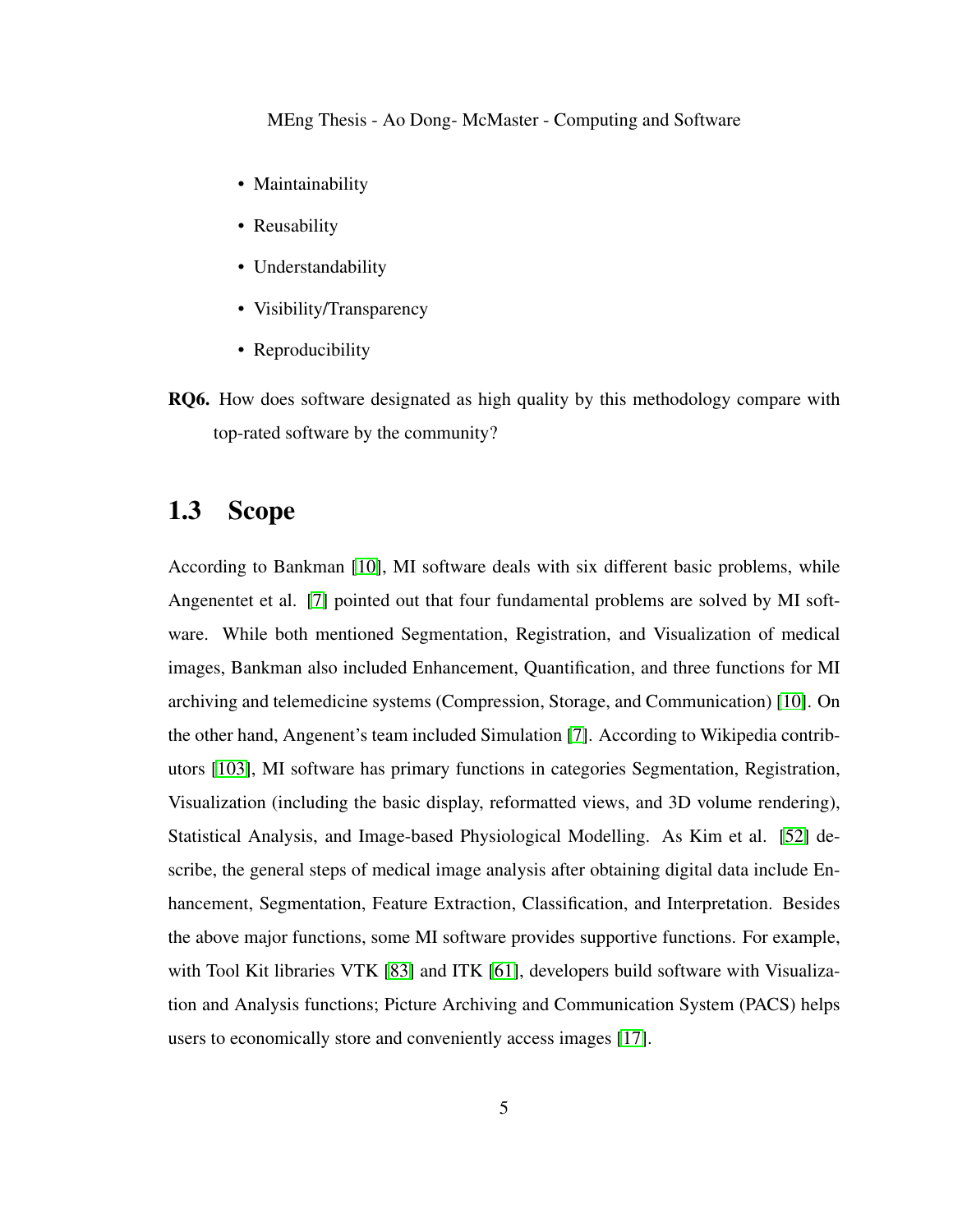Based on our literature survey, we divided MI software into five sub-groups and several sub-sub-groups by their major functions, as shown in Figure [1.1.](#page-17-0)

To keep the data collection and analysis feasible, we limited the scope of the software to the software packages providing the Visualization tools and functions in this project.

## <span id="page-15-0"></span>1.4 Overview of the Methodology

We designed a general method to assess the state of the practice for SC software. With this method, we choose an SC domain and identify software candidates in it. Then, we filter the candidates and produce a final list of about 30 software packages. We measure the qualities of each software by answering questions on a grading template, as shown in Appendix [A.](#page-111-0) Comparing with our previous research mentioned in Section [1.1,](#page-12-0) this project includes a new type of measurement, the empirical measurements, in the grading template. We use the empirical measurements to collect metrics from project repositories and source code. With the quantitative data generated by the template, we rank the software with the Analytic Hierarchy Process (AHP), which is a technique for group decision-making in complex situations. Section [2.3](#page-21-0) includes description about the AHP. After that, we interview some of the development teams to further understand the status of their development process. Finally, we summarize the results and propose recommendations for future SC software development.

# <span id="page-15-1"></span>1.5 Organization

We organize this report as follows:

- Introduction to our research and this report.
- Background of our research and methodology.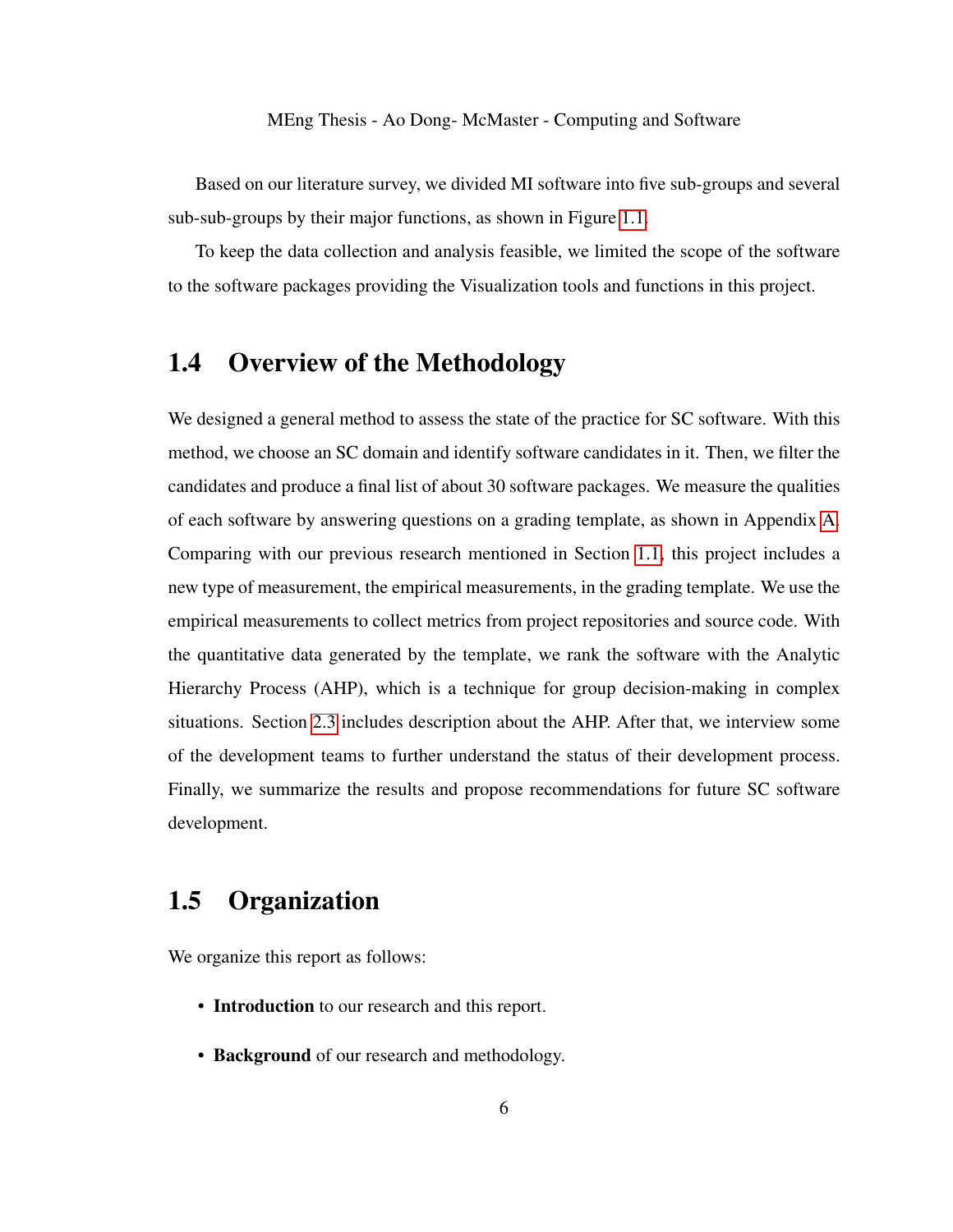- Methodology of our state of the practice assessment, including an overview of applying it to the MI software.
- Measurement Results for a list of selected MI software, including measurement data generated by our grading template, and our ranking to the software on this list.
- Interviews with Developers, including the pain points and other status of their development process.
- Answers to Research Questions.
- Recommendations to future SC software development.
- Conclusions to this report, including recommendations to the future state of the practice study.
- Appendix, including our Full Grading Template, Full Software List Before Filtering, Other Interview Answers, and Ethics Approval.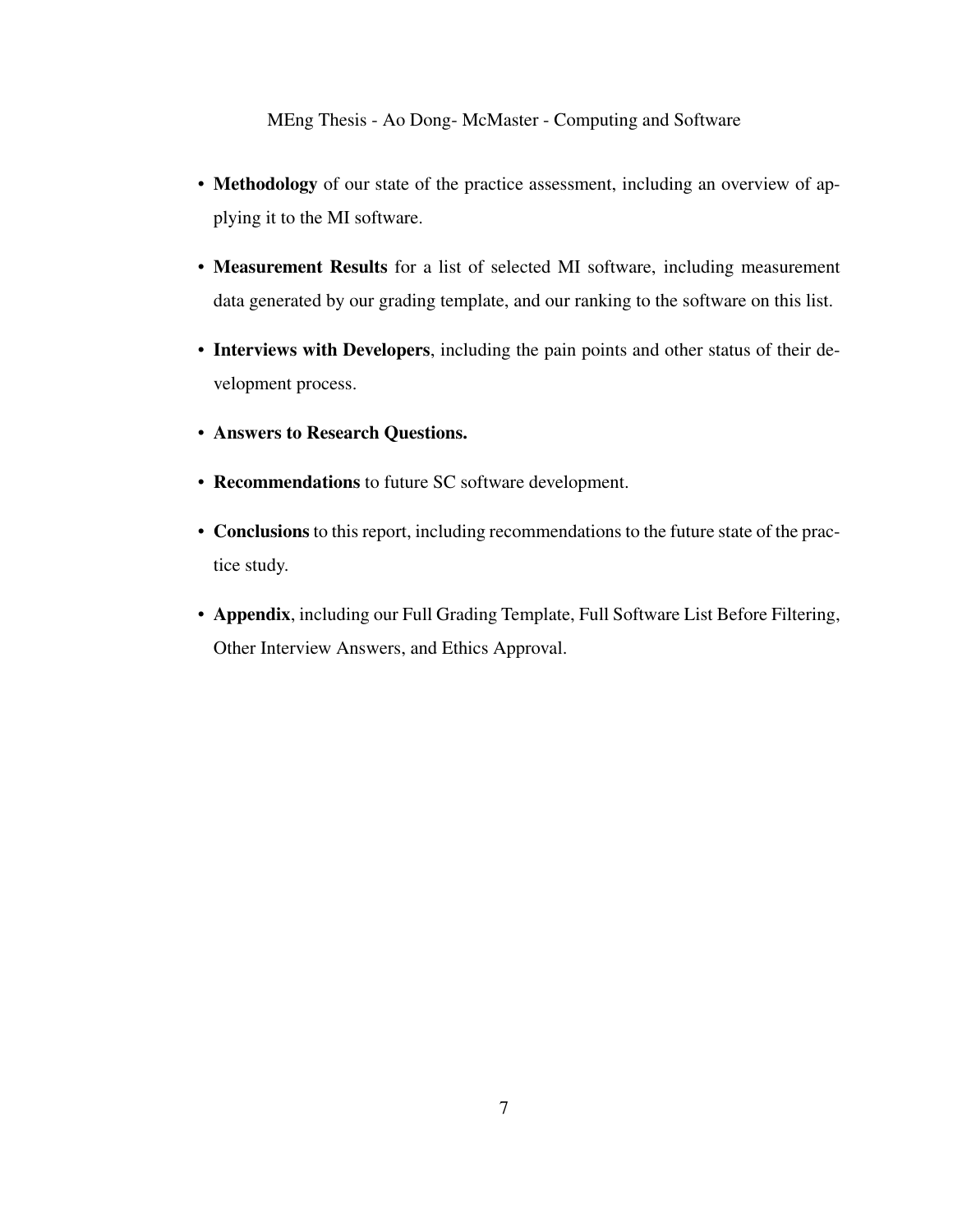

<span id="page-17-0"></span>Figure 1.1: Major functions of MI software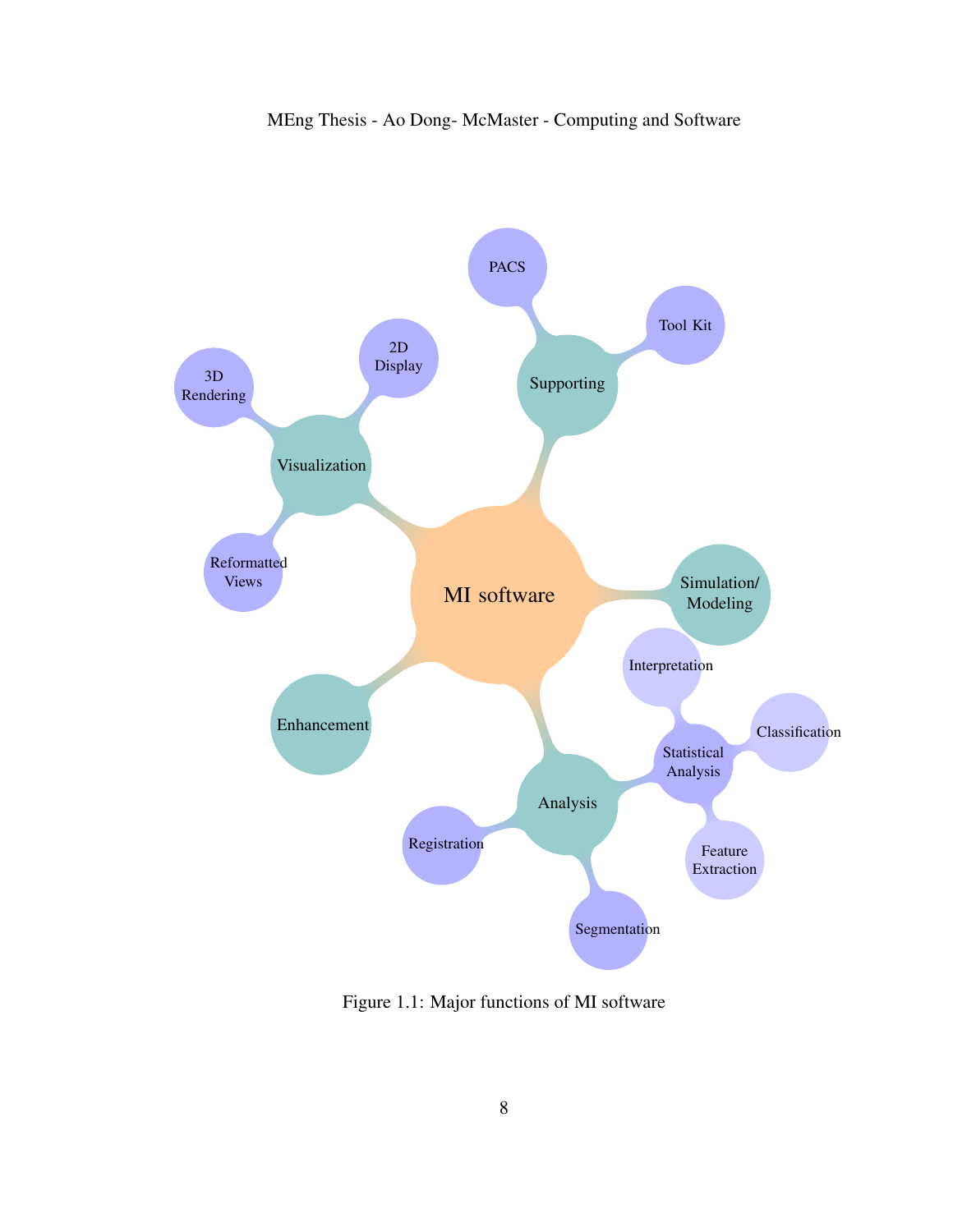# <span id="page-18-0"></span>Chapter 2

# Background

When designing a method for evaluating the state of the practice of domain-specific software, we included a step to select domain and software. Knowledge of different software categories is essential for the selection. To compare and rank the software qualities with the grading template in Appendix [A,](#page-111-0) we need the definitions of qualities and the AHP.

In this section, we introduce the relevant software categories (Section [2.1\)](#page-18-1). We also cover the software quality definitions (Section [2.2\)](#page-20-0) and an overview of the AHP (Section [2.3\)](#page-21-0).

## <span id="page-18-1"></span>2.1 Software Categories

We target specific software categories to narrow down the scope when selecting software packages for measuring. One way to categorize them is grouping by functions, such as analyzing the scope for the MI software (Section [1.3\)](#page-14-0), which requires specific domain knowledge. In this section, we discuss three common software categories that we can apply to all SC domains: Open source software (OSS), freeware, and commercial software.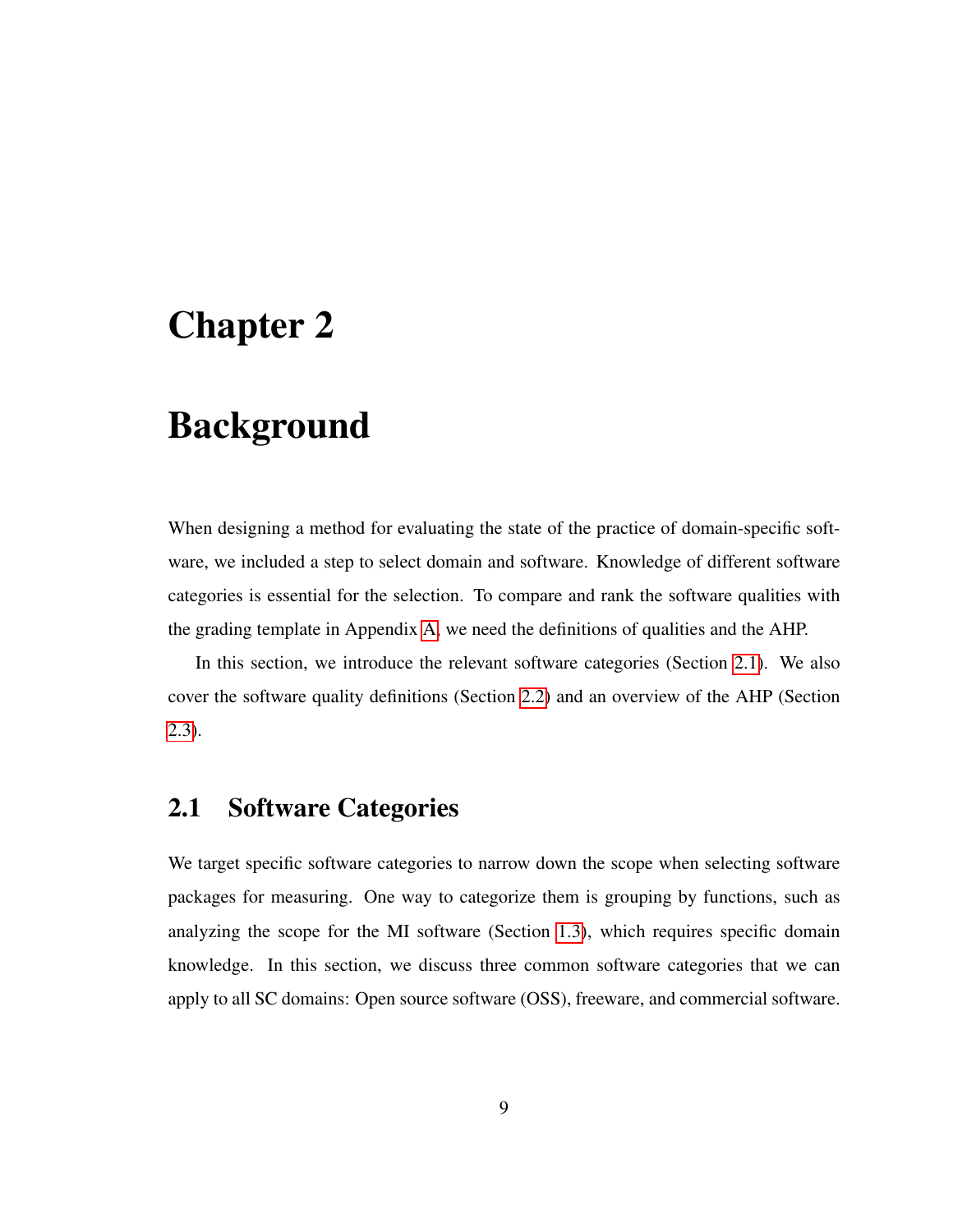### <span id="page-19-0"></span>2.1.1 Open Source Software

For OSS, the source code is openly accessible. Users have the right to study, change and distribute it under a license granted by the copyright holder. For many OSS projects, the development process relies on the collaboration of different contributors worldwide [\[20\]](#page-100-1). Accessible source code usually exposes more "secrets" of a software project, such as the underlying logic of software functions, how developers achieve their works, and the flaws and potential risks in the final product. Thus, it brings much more convenience to researchers analyzing the qualities of the project.

### <span id="page-19-1"></span>2.1.2 Freeware

Freeware is software that can be used free of charge. Unlike with OSS, the authors of freeware do not allow users to access or modify the source code of the software [\[73\]](#page-106-1). The term *freeware* should not be confused with *free software*, which is similar to OSS. To the end-users, the differences between freeware and OSS often do not bother them. The fact that these products are free of charge is likely to make them popular with many users. However, software developers, end-users who wish to modify the source code, and researchers looking for insight into software development process will find the inaccessible source code a problem.

### <span id="page-19-2"></span>2.1.3 Commercial Software

"Commercial software is software developed by a business as part of its business" [\[29\]](#page-101-2). Typically speaking, the users are required to pay to access all of the features of commercial software, excluding access to the source code. However, some commercial software is also free of charge [\[29\]](#page-101-2). Based on our experience, most commercial software products are not OSS.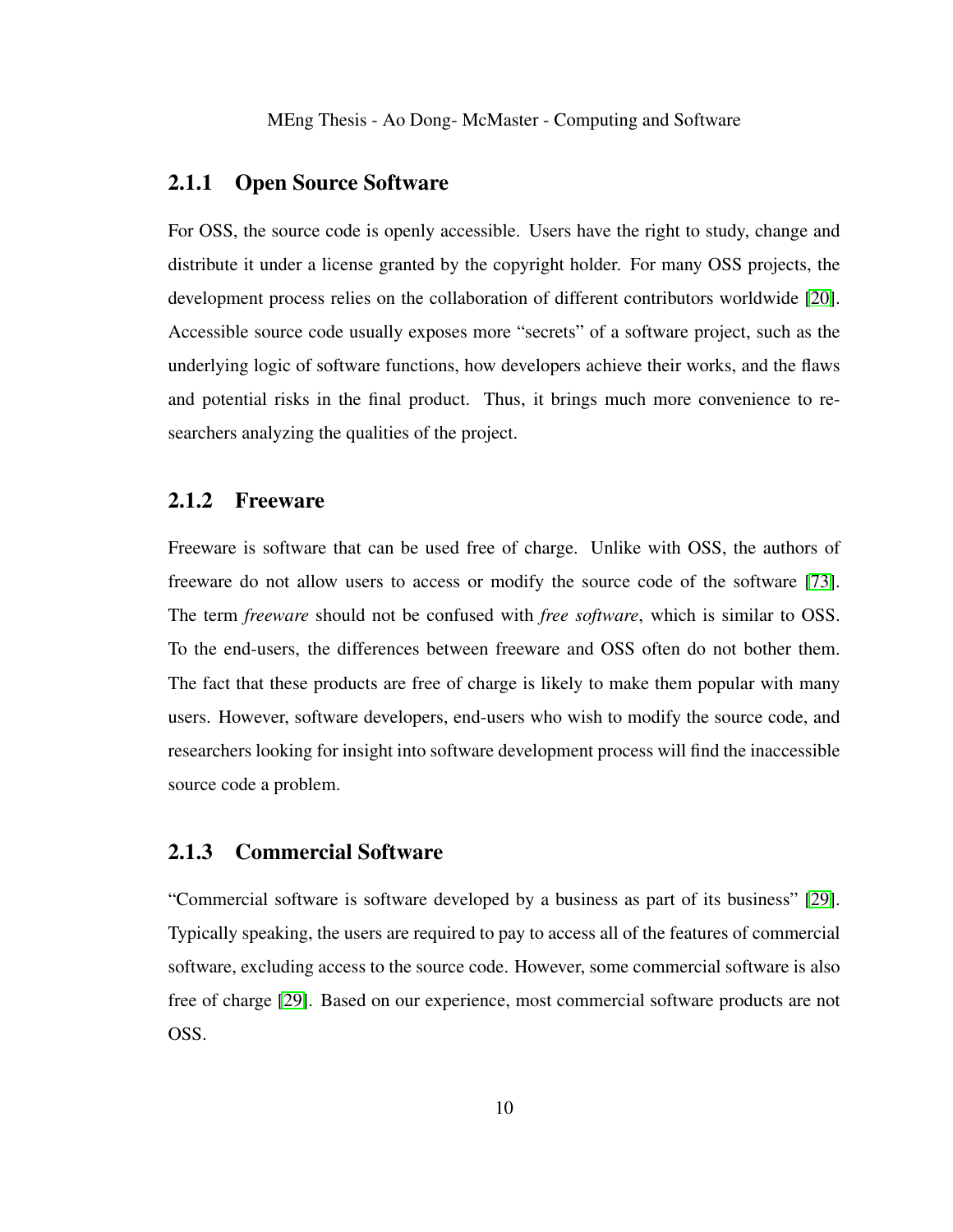For some specific software, the backgrounds of commercial software developers often differ from the ones of non-commercial OSS. In such a case, the former is usually the product of software engineers, and the latter is likely to have developers who work in the domain and are also end-users of the products. One example of such software is SC software, since the developers need to utilize their domain-specific during the development process [\[105\]](#page-110-0).

## <span id="page-20-0"></span>2.2 Software Quality Definitions

This section lists the definitions of 10 software qualities, which are from Smith et al. [\[86\]](#page-107-2). We aim to measure each of them for selected SC software packages. The order of the first nine qualities follows our grading template in Appendix [A.](#page-111-0) We do not measure *reproducibility* with the grading template, but discuss it with the developers by interviews.

- Installability The effort required for the installation, uninstallation, or reinstallation of a software or product in a specified environment [\[44\]](#page-102-0) [\[55\]](#page-104-2).
- Correctness & Verifiability A program is correct if it behaves according to its stated specifications. Verifiability is the extent to which a set of tests can be written and executed, to demonstrate that the delivered system meets the specification [\[27\]](#page-101-3).
- **Reliability** The probability of failure-free operation of a computer program in a specified environment for a specified time, i.e., the average time interval between two failures also known as the mean time to failure (MTTF) [\[65\]](#page-105-2) [\[27\]](#page-101-3).
- Robustness Software possesses the characteristic of robustness if it behaves "reasonably" in two situations: i) when it encounters circumstances not anticipated in the requirements specification, and ii) when the assumptions in its requirements specification are violated [\[26\]](#page-101-4) [\[13\]](#page-99-2).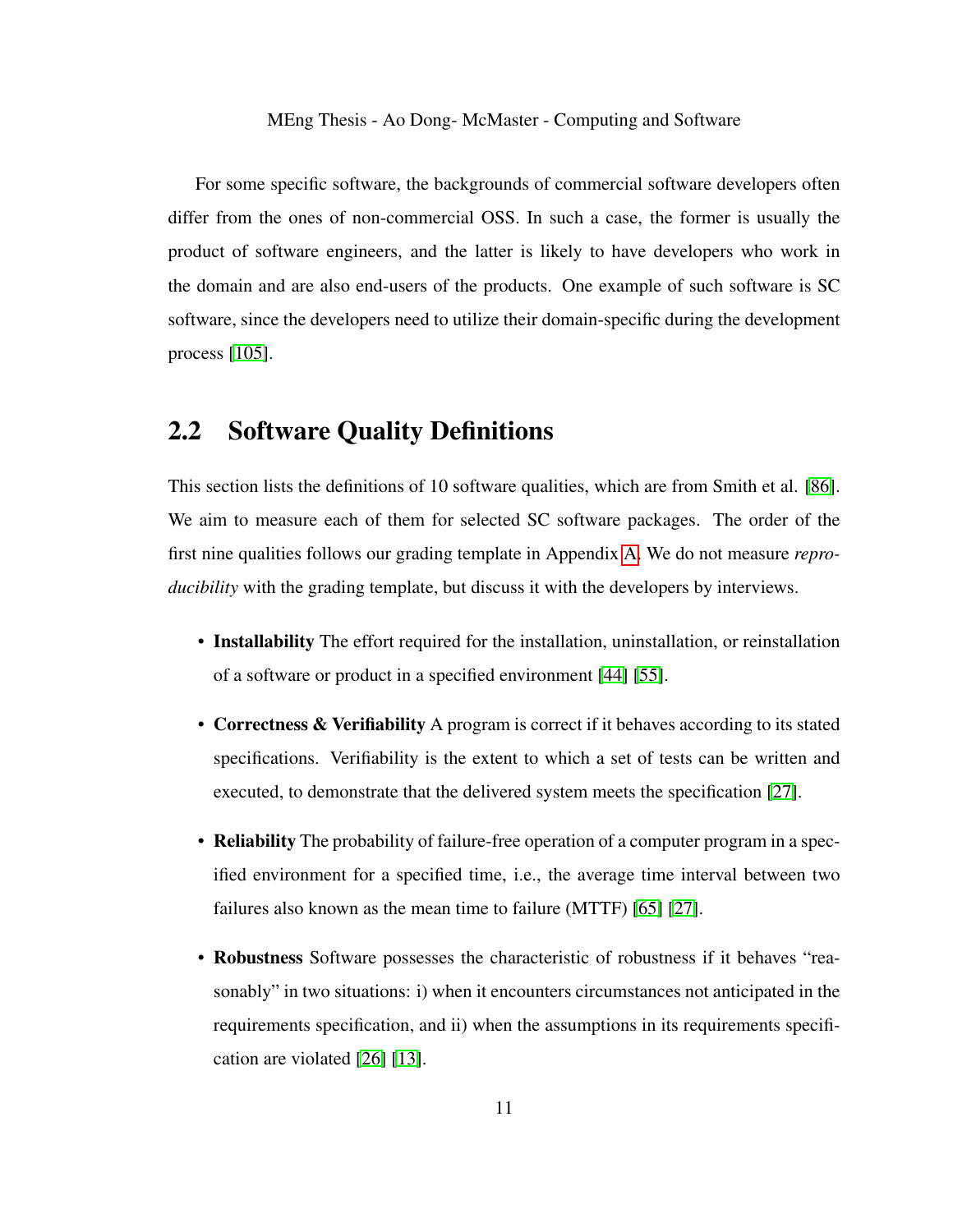- Usability "The extent to which a product can be used by specified users to achieve specified goals with effectiveness, efficiency, and satisfaction in a specified context of use" [\[45\]](#page-103-0) [\[46\]](#page-103-1).
- Maintainability The effort with which a software system or component can be modified to i) correct faults; ii) improve performance or other attributes; iii) satisfy new requirements [\[39\]](#page-102-1) [\[13\]](#page-99-2).
- Reusability "The extent to which a software component can be used with or without adaptation in a problem solution other than the one for which it was originally developed" [\[50\]](#page-103-2).
- Understandability "The capability of the software product to enable the user to understand whether the software is suitable, and how it can be used for particular tasks and conditions of use" [\[43\]](#page-102-2).
- Visibility/Transparency The extent to which all of the steps of a software development process and the current status of it are conveyed clearly [\[26\]](#page-101-4).
- Reproducibility "A result is said to be reproducible if another researcher can take the original code and input data, execute it, and re-obtain the same result" [\[11\]](#page-99-3).

## <span id="page-21-0"></span>2.3 Analytic Hierarchy Process

To generate ranking scores for a set of software packages, we use AHP, which utilizes pairwise comparisons between all of the packages. Thomas L. Saaty developed this tool, and people widely used it to make and analyze multiple criteria decisions [\[96\]](#page-109-2). AHP organizes multiple criteria factors in a hierarchical structure and uses pairwise comparisons between alternatives to calculate relative ratios [\[78\]](#page-107-3).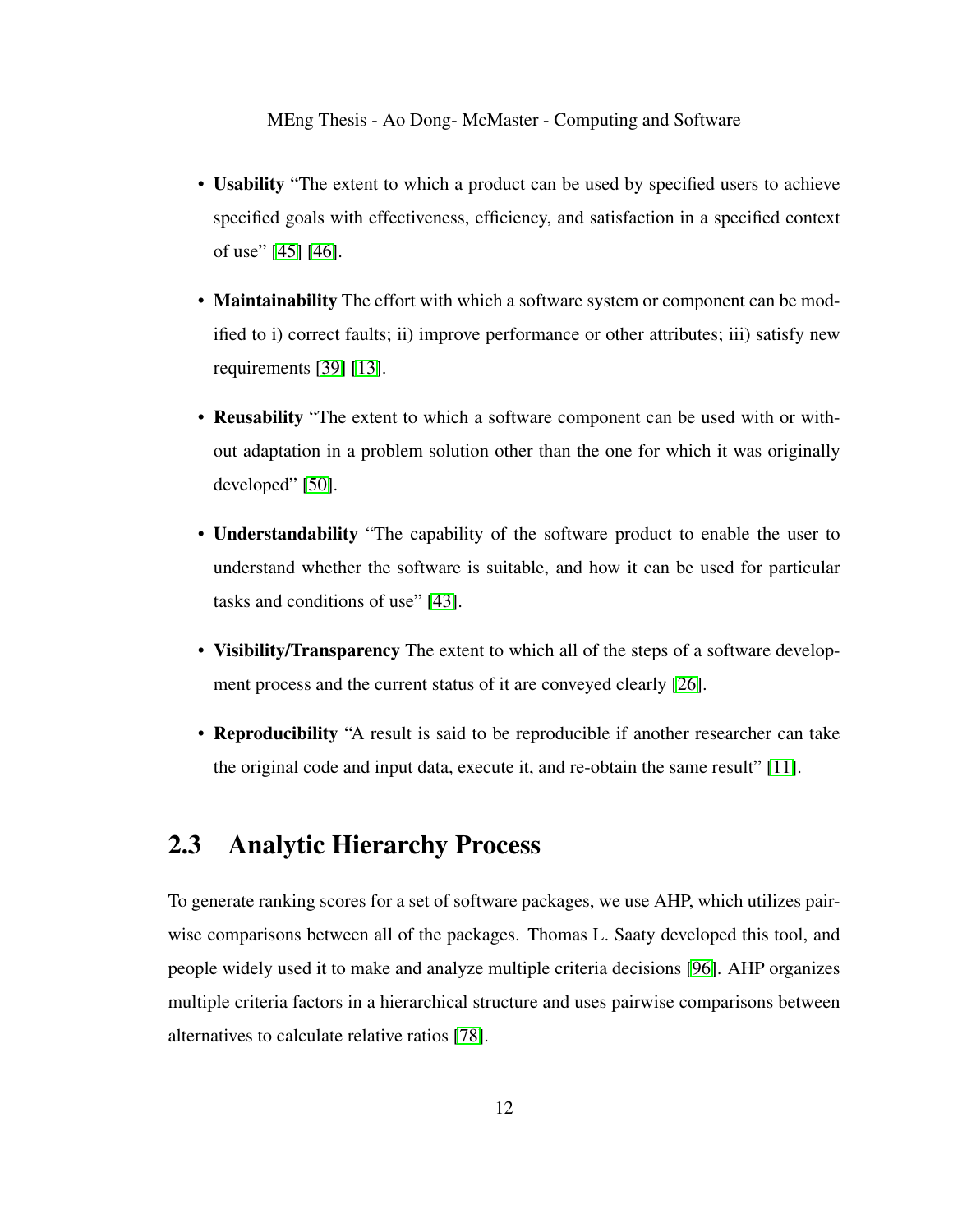For a project with *m* criteria, we can use an  $m \times m$  matrix *A* to record the relative importance between factors. When comparing criterion *i* and criterion *j*, the value of  $A_{ij}$  is decided as follows, and the value of  $A_{ji}$  is  $1/A_{ij}$  [\[78\]](#page-107-3),

- $A_{ij} = 1$  if criterion *i* and criterion *j* are equally important;
- $A_{ij} = 9$  if criterion *i* is extremely more important than criterion *j*;
- $A_{ij}$  equals to an integer value between 1 and 9 according the the relative importance of criterion *i* and criterion *j*.

The above process assumes that criterion *i* is not less important than criterion *j*, otherwise, we need to reverse *i* and *j* and determine  $A_{ji}$  first, then  $A_{ij} = 1/A_{ji}$ .

The priority vector *w* can be calculated by solving the following equation [\[78\]](#page-107-3),

$$
Aw = \lambda_{max}w,\tag{2.1}
$$

where  $\lambda_{max}$  is the maximal eigenvalue of A.

In this project, *w* is approximated with the classic *mean of normalized values* approach [\[42\]](#page-102-3),

$$
w_i = \frac{1}{m} \sum_{j=1}^{m} \frac{A_{ij}}{\sum_{k=1}^{m} A_{kj}}
$$
 (2.2)

Suppose there are *n* alternatives, for criterion  $i = 1, 2, ..., m$ , we can create an  $n \times n$ matrix  $B_i$  to record the relative preferences between these choices. The way of generating  $B_i$  is similar to the one for  $A$ . However, unlike comparing the importance between criteria, we pairwise decide how much we favor one alternative over the other. We use the same method to calculate the local priority vector for each *B<sup>i</sup>* .

In this project, the first nine software qualities mentioned in Section [2.2](#page-20-0) are the criteria  $(m = 9)$ , while 29 software packages  $(n = 29)$  are compared for each of the *m* criteria. The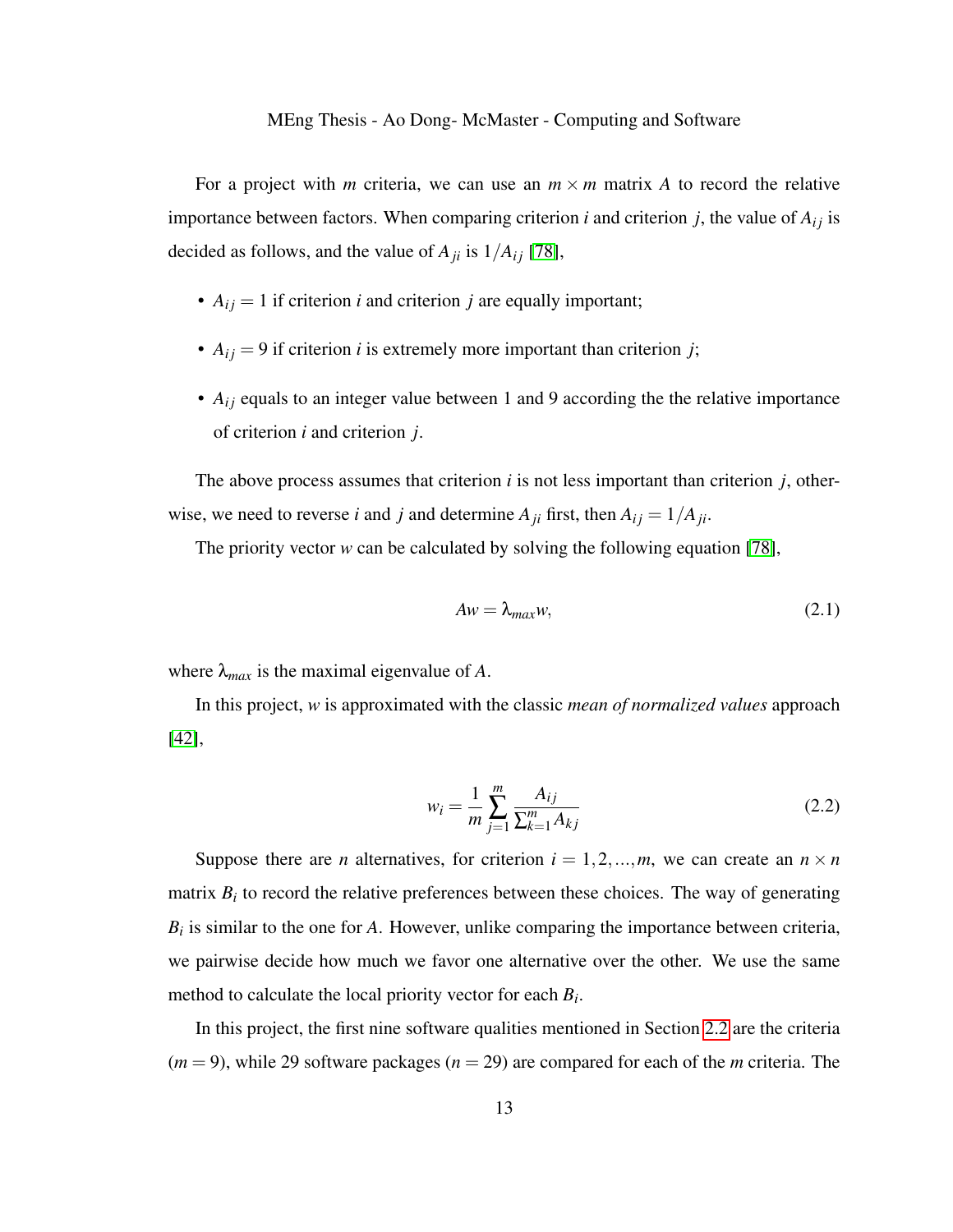software are evaluated with the grading template in Appendix [A](#page-111-0) and a subjective score from one to ten is given for each quality for each package. For each quality, for a pair of packages *i* and *j*, such that  $score_i \geq -score_j$ , the difference between two scores is  $diff_{ij} =$ *score*<sup>*i*</sup> − *score j*. The relationship between  $A_{ij} = 1$  and  $diff_{ij}$  is as follows:

- $A_{ij} = 1$  and  $diff_{ij} = 0$  when criterion *i* and criterion *j* are equally important;
- $A_{ij}$  increases when  $diff_{ij}$  increases;
- $A_{ij} = 9$  and  $diff_{ij} = 9$  when criterion *i* is extremely more important than criterion *j*.

Thus, we approximate the pairwise comparison result of *i* versus *j* by the following equation:

$$
A_{ij} = min(score_i - score_j + 1, 9)
$$
\n<sup>(2.3)</sup>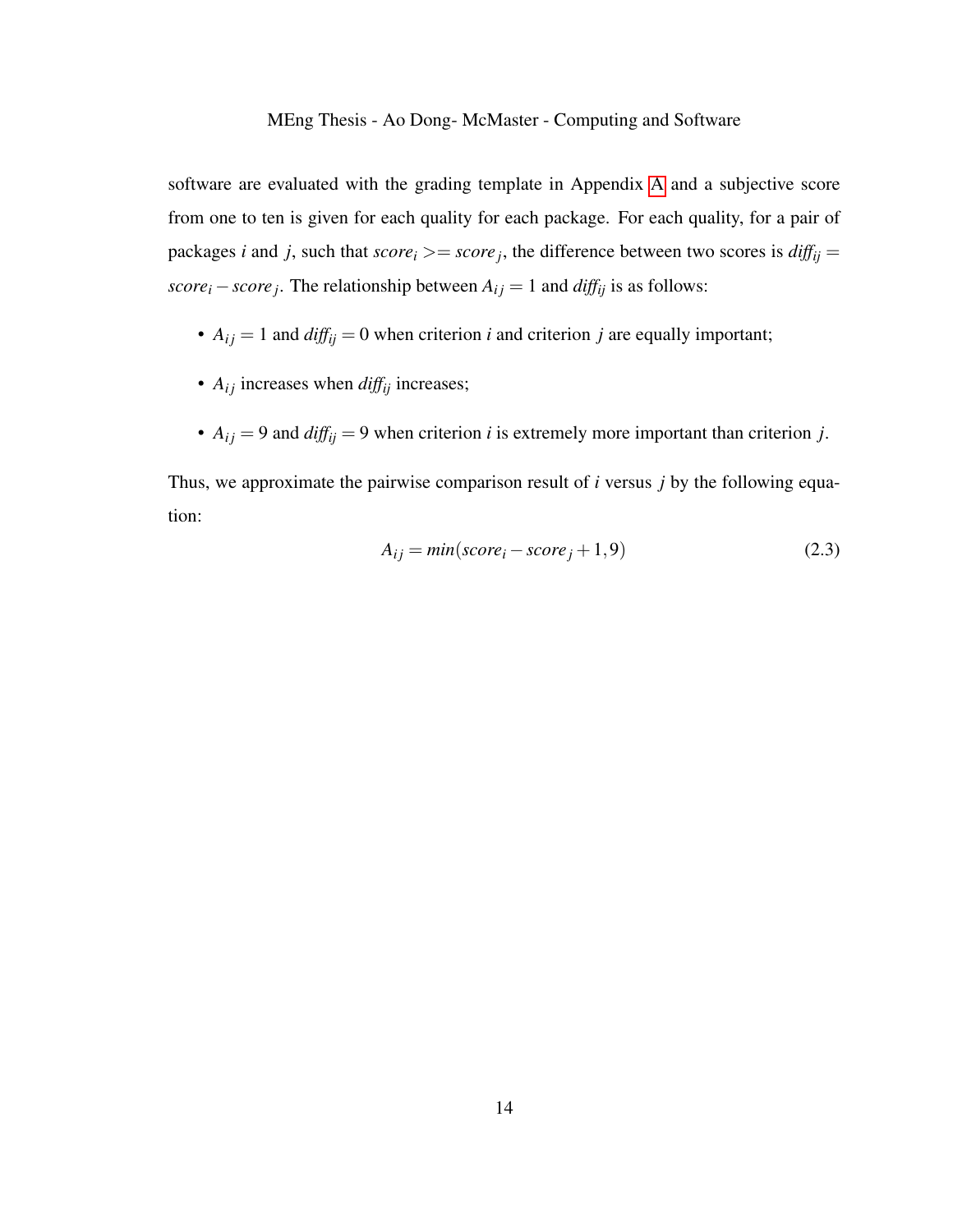# <span id="page-24-0"></span>Chapter 3

# Methodology

We designed a general process for evaluating the state of the practice of domain-specific SC software, that we instantiate for a specific scientific domain.

Our method involves four steps:

- 1. choosing a software domain (Section [3.1\)](#page-24-1);
- 2. collecting and filtering software packages (Section [3.2\)](#page-25-0);
- 3. grading the selected software (Section [3.3\)](#page-27-1);
- 4. interviewing development teams for further information (Section [3.4\)](#page-32-1).

Section [3.5](#page-34-1) presents an example of how we applied the method on the MI domain.

# <span id="page-24-1"></span>3.1 Domain Selection

Our methods are generic for any SC software, but they need to be applied to a specific domain. When choosing a candidate domain, we prefer one with a large number of active OSS. The reason is that we aim to finalize a list of 30 software packages [\[87\]](#page-108-4) after the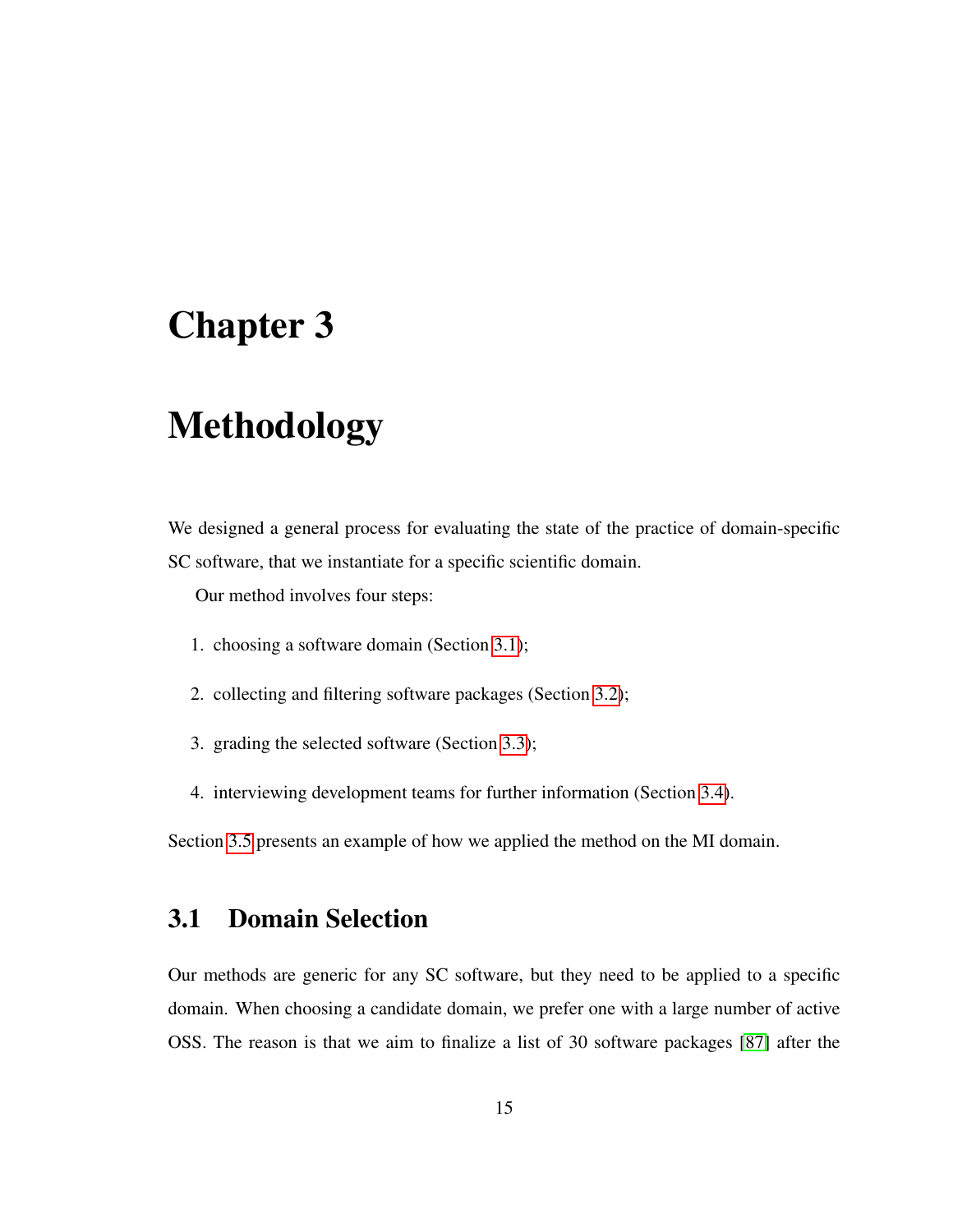screening step. For example, we remove the ones without recent updates or specific functions. Besides, we prefer OSS projects because our grading method requires access to the code. In addition, we prefer a domain with an active community developing and using the software. As a result, it is easier to invite enough developers for interviews.

We prefer 30 software packages providing similar functions or falling into different subgroups depending on our research purpose. So the domain needs to have enough candidates in one sub-group or enough sub-groups to cross-compare.

We also prefer domains in which our team has expertise. We invite domain experts to join and support our projects. They help us in many aspects, such as vetting the software list and interview questions.

## <span id="page-25-0"></span>3.2 Software Product Selection

The process of selecting software packages contains two steps: i) identify software candidates in the chosen domain, ii) filter the list according to our needs [\[87\]](#page-108-4).

### <span id="page-25-1"></span>3.2.1 Identify Software Candidates

We start with finding candidate software in publications of the domain. Then, we search various websites, such as [GitHub, swMATH](#page-0-1) and the Google search results for software recommendation articles. We should also include the ones suggested by the domain experts [\[87\]](#page-108-4).

### <span id="page-25-2"></span>3.2.2 Filter the Software List

The goal is to build a software list with a length of about 30 [\[87\]](#page-108-4).

The only "mandatory" requirement is that the software must be OSS, as defined in Section [2.1.1.](#page-19-0) We need this because evaluating some software qualities requires the source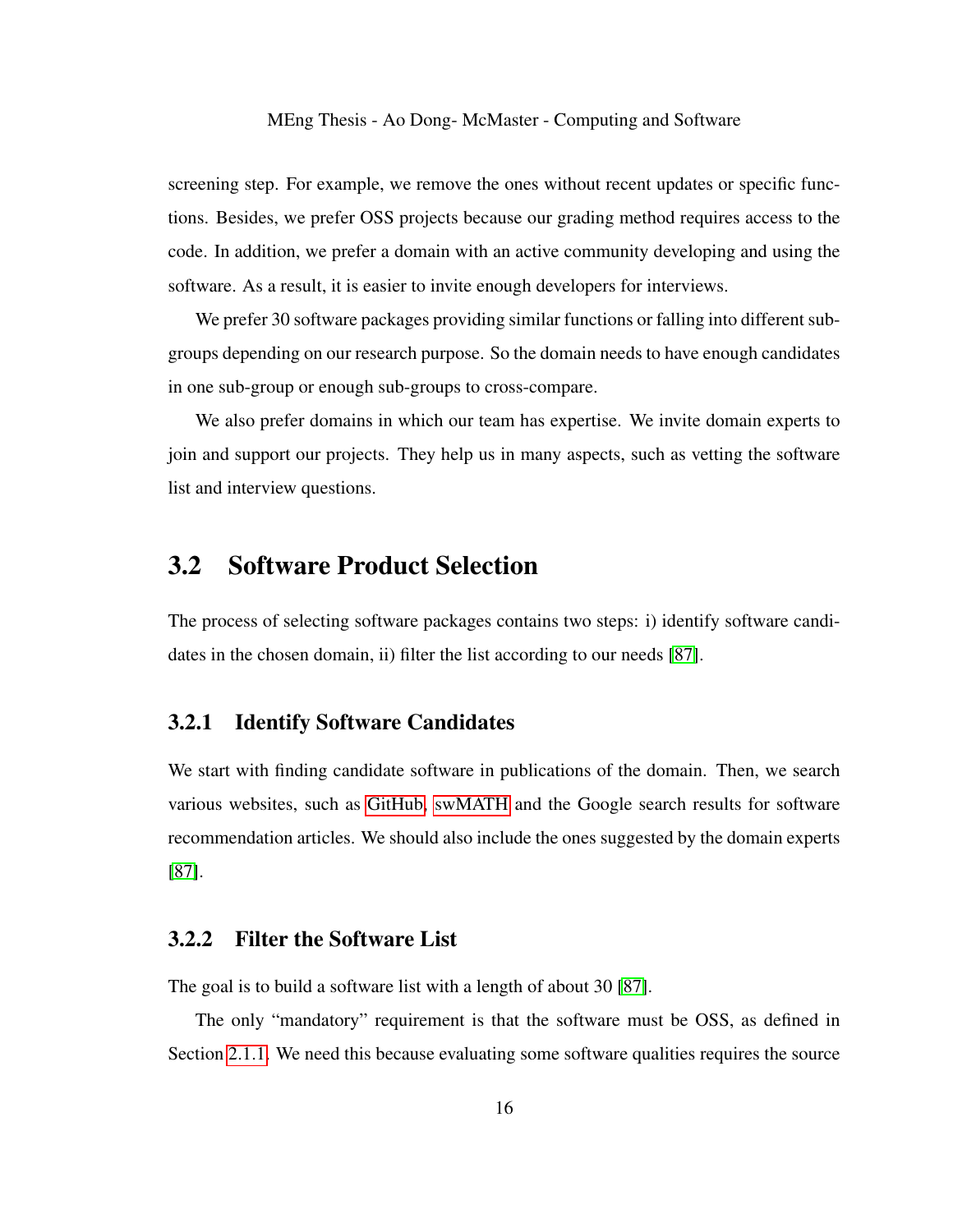#### code.

The other filters are optional, and we consider them according to the number of software candidates and the objectives of the research project. We apply them in the following priority order:

- 1. The functions and purpose of the software. An SC domain often contains software with various functions and purposes. For example, some MI software packages are Tool Kit for developers to use, and some others offer Visualization function to endusers. We have two options:
	- selecting a set of software with the same major function. In this case, we can use the identical process to assess all packages, e.g., same input to measure *Robustness*. Also, when we give impression scores to qualities such as *Installability* and *Usability*, the results are more comparable. Thus, it is more feasible to collect the results and rank the software.
	- selecting software from a set of different sub-groups. For example, we can choose 10 MI software from each of the three sub-groups: Visualization, Tool Kit, and PACS. The downside: we may need different processes to measure each sub-group; it may be less accurate to mix all three sub-groups and rank them together. The benefit: we can cross-compare the development processes between the sub-groups.
- 2. The version control tool. The empirical measurement tools listed in Section [3.3.2](#page-31-0) only work on projects using [Git,](#page-0-1) so we prefer software with Git. Some manual steps in empirical measurement depend on a few metrics of GitHub, which makes projects held on GitHub more favored [\[87\]](#page-108-4).
- 3. The age of the software. Some of the OSS projects may experience a lack of recent maintenance. So we eliminate packages without recent updates, unless they are still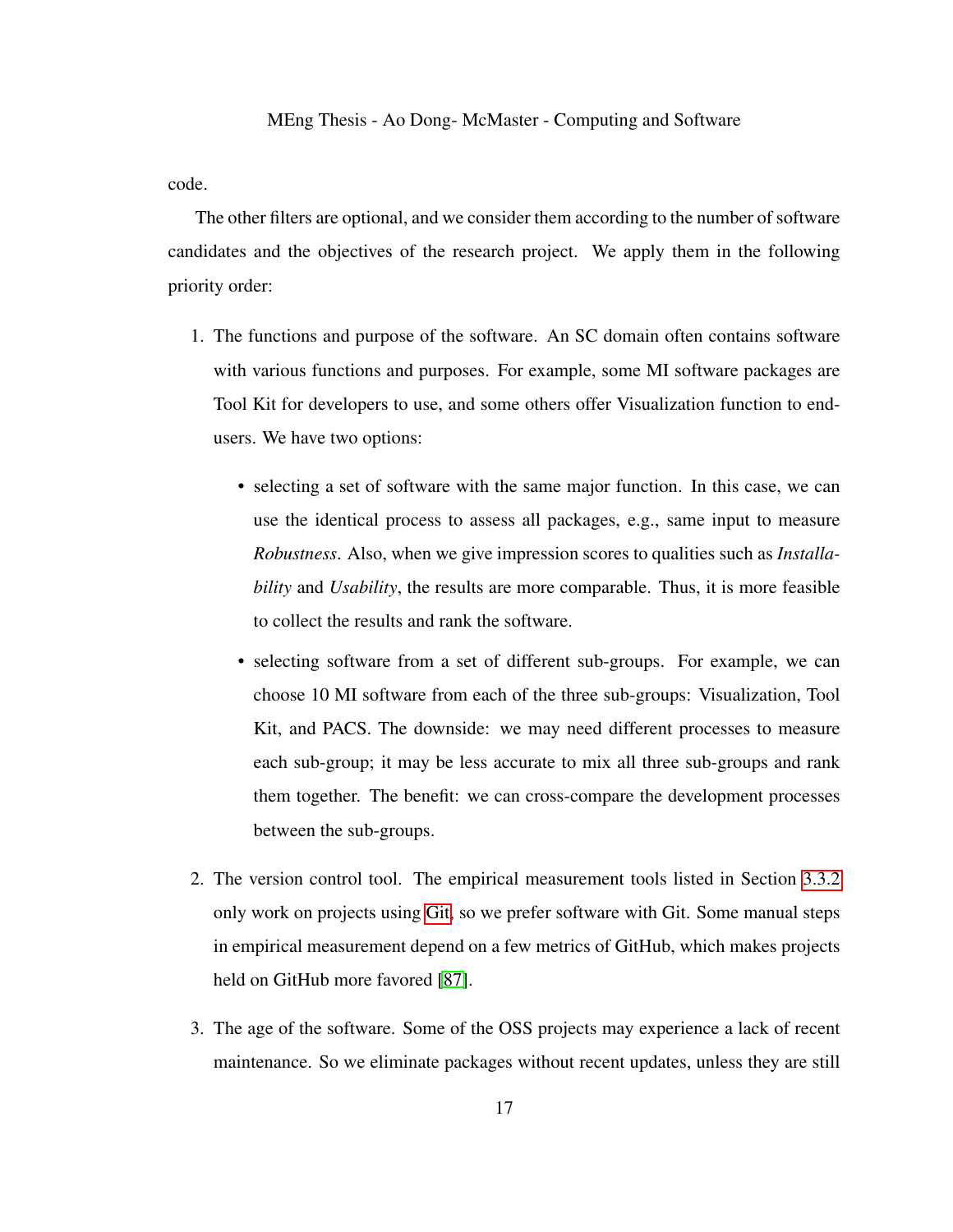popular and highly recommended by the domain users [\[87\]](#page-108-4). We consider a software project as "alive" if it has any update within the last 18 months; otherwise, we mark it as "dead".

The order of filters 2 and 3 is flexible. We adjust it according to the number of software packages affected by the filters, and the number of ones remaining on the list.

### <span id="page-27-0"></span>3.2.3 Vet the Software List

Before showing our filtered list to the domain experts, we ask them to list their top 10 software in the domain. Then, we cross-compare the two lists and discuss the commonality and variability. In addition, we ask them to vet our filtered list. They provide views on whether the list is reasonable. We also use their opinions for a filtering process. For example, if a software package is not OSS and has had no updates for a long time, but the domain experts identify it as a valuable product, we still consider it in our final list.

## <span id="page-27-1"></span>3.3 Grading Software

We grade the selected software using a template (Section [3.3.1\)](#page-27-2) and a specific empirical method (Section [3.3.2\)](#page-31-0). Some technical details for the measurements are in Section [3.3.3.](#page-32-0)

### <span id="page-27-2"></span>3.3.1 Grading Template

The full grading template can be found in Appendix [A.](#page-111-0) The template contains 103 questions that we use for grading software products. Figure [3.1](#page-28-0) shows an example of this grading template.

We use the first section of the template to collect general information, such as the name, purpose, platform, programming language, publications about the software, the first release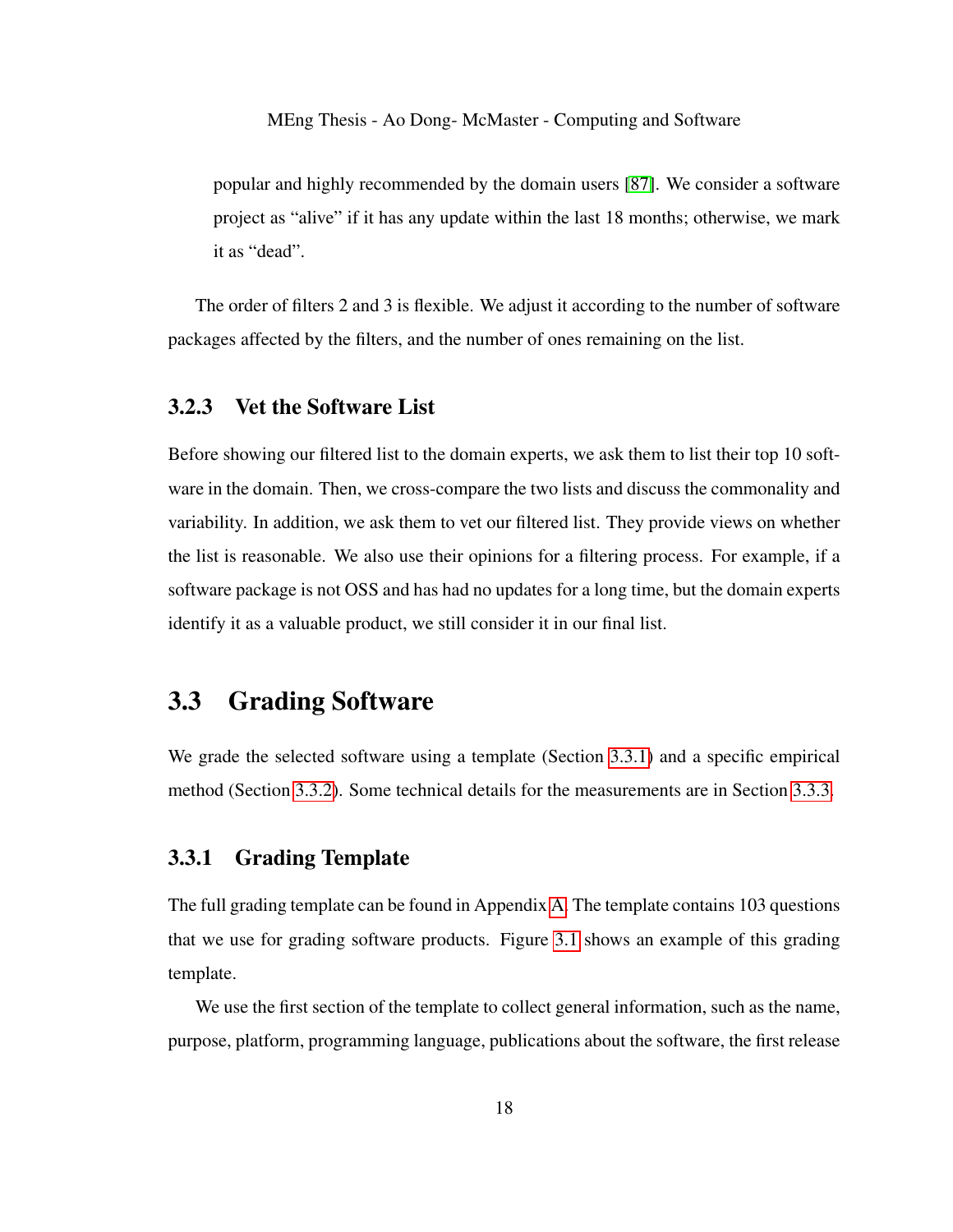| Software name?                                                                                                                        | (string)                                                                                        | <b>3D Slicer</b>                                                                                                                                                                                                    | <b>Ginkgo CADx</b>                                                                                    | <b>XMedCon</b>                       |
|---------------------------------------------------------------------------------------------------------------------------------------|-------------------------------------------------------------------------------------------------|---------------------------------------------------------------------------------------------------------------------------------------------------------------------------------------------------------------------|-------------------------------------------------------------------------------------------------------|--------------------------------------|
|                                                                                                                                       |                                                                                                 |                                                                                                                                                                                                                     |                                                                                                       |                                      |
|                                                                                                                                       |                                                                                                 |                                                                                                                                                                                                                     |                                                                                                       |                                      |
| URL?                                                                                                                                  | (URL)                                                                                           | https://www.slicer.org/                                                                                                                                                                                             | http://ginkgo-cadx.com/en/                                                                            | https://xmedcon.sourceforge.jo/      |
| <b>Affiliation (institution(s))</b>                                                                                                   | (string or {N/A})                                                                               | National Alliance for Medical<br><b>Image Computing</b><br>Neuroimage Analysis Center<br>Surgical Planning Laboratory,<br>Brigham and Women's Hospital<br><b>National Center For Image</b><br><b>Guided Therapy</b> | Sacyl Public healthcare system of<br>Castilla y León<br><b>GNUmed team</b>                            | n/a                                  |
|                                                                                                                                       |                                                                                                 | An open source software<br>platform for medical image<br>informatics, image processing,<br>and three-dimensional                                                                                                    | An advanced DICOM viewer and<br>dicomizer (converts png, jpeg, bmp, An open source toolkit for medica |                                      |
| <b>Software purpose</b>                                                                                                               | (string)                                                                                        | visualization.                                                                                                                                                                                                      | pdf, tiff to DICOM).                                                                                  | image conversion                     |
| <b>Number of developers (all developers</b><br>that have contributed at least one<br>commit to the project) (use repo commit<br>logs) | (number)                                                                                        | 100                                                                                                                                                                                                                 | 3                                                                                                     |                                      |
| <b>Popularity Measure</b>                                                                                                             | ({stars: number, forks:<br>number, other*: number}),<br>explained via a string                  | stars: 379, forks:171, watching:<br>25                                                                                                                                                                              | stars: 102, forks:31, watching: 24                                                                    | stars: n/a, forks:n/a, watching: n/a |
| <b>Initial release date?</b>                                                                                                          | (date)                                                                                          | 1998                                                                                                                                                                                                                | 2010                                                                                                  | 2000                                 |
| <b>Last commit date?</b>                                                                                                              | (date)                                                                                          | 02-08-2020                                                                                                                                                                                                          | 21-05-2019                                                                                            | 03-08-2020                           |
| Status? (alive is defined as presence of<br>commits in the last 18 months)                                                            | ({alive, dead, unclear})                                                                        | alive                                                                                                                                                                                                               | alive                                                                                                 | alive                                |
| License?                                                                                                                              | ({GNU GPL, BSD, MIT,<br>terms of use, trial, none,<br>unclear, other*}) * given via<br>a string | <b>BSD</b>                                                                                                                                                                                                          | <b>GNU LGPL</b>                                                                                       | <b>GNU LGPL</b>                      |
| <b>Platforms?</b>                                                                                                                     | (set of {Windows, Linux,<br>OS X, Android, other*}) *<br>given via string                       | Windows, Linux, OS X                                                                                                                                                                                                | Windows, Linux, OS X                                                                                  | Windows, Linux, OS X                 |



<span id="page-28-0"></span>and the most recent change date, website, source code repository of the product, etc. Information in this section helps us understand the projects better and may be helpful for further analysis, but it does not directly affect the grading scores.

We designed the following nine sections in the template for the nine software qualities mentioned in Section [2.2.](#page-20-0) For each quality, we ask several questions and the typical answers are among the collection of "yes", "no", "n/a", "unclear", a number, a string, a date, a set of strings, etc. Each quality needs an overall score between 1 and 10 based on all the previous questions. For some qualities, we perform surface measurements, which allow us to measure all packages with reasonable efforts. The surface measurements reveal some traits of a underlying quality, but may not fully represent it.

• Installability We check the existence and quality of installation instructions. The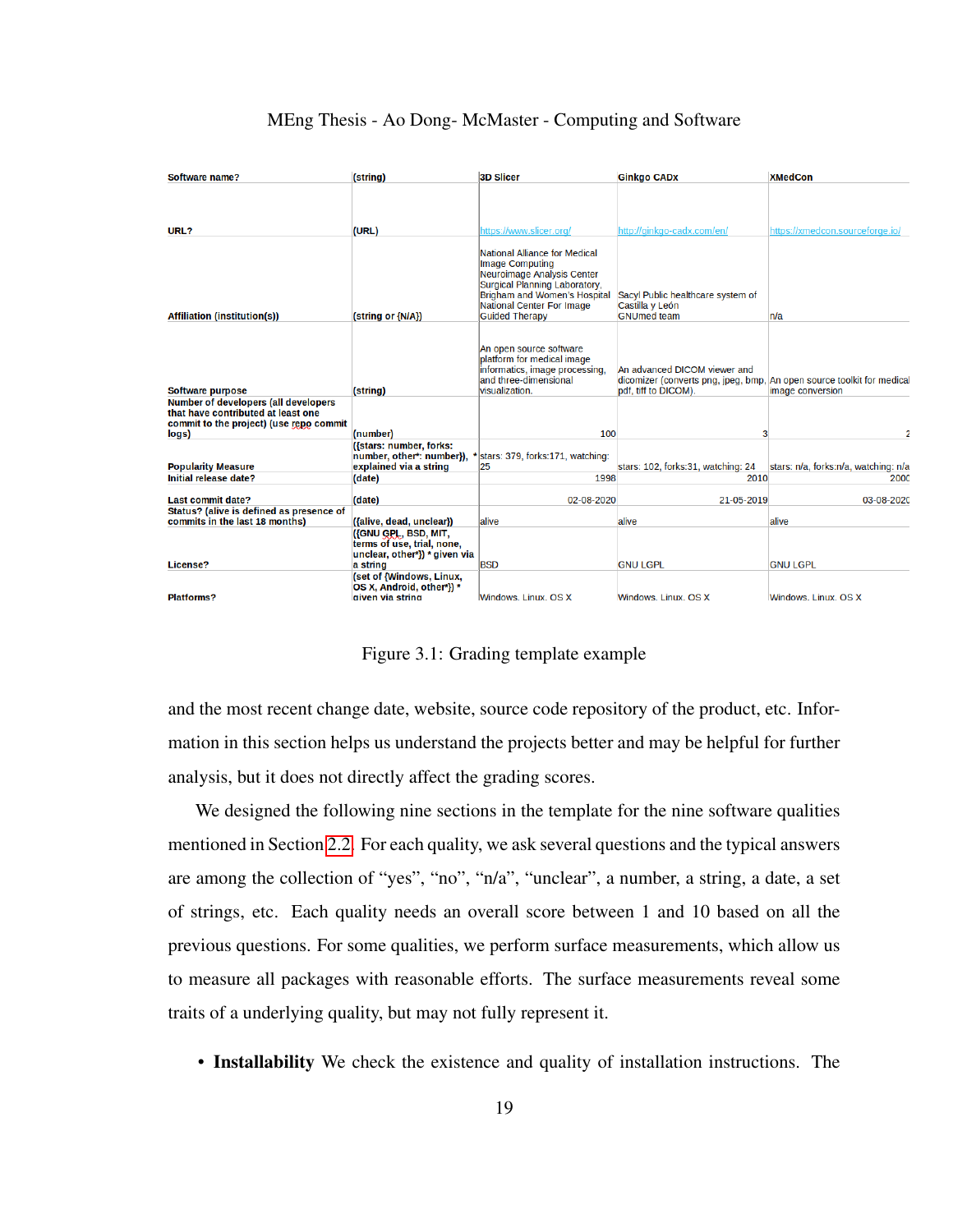user experience is also an important factor, such as the ease to follow the instructions, number of steps, automation tools, and the prerequisite steps for the installation. If any problem interrupts the process of installation or uninstallation, we give a lower score to this quality. We also record the Operating System (OS) for the installation test and whether we can verify the installation.

- Correctness & Verifiability For *correctness*, we check the projects to identify the techniques to ensure this quality, such as literate programming, automated testing, symbolic execution, model checking, unit tests, etc. We also examine whether the projects use continuous integration and continuous delivery (CI/CD). For *verifiability*, we go through the documents of the projects to check the requirements specifications, theory manuals, and getting started tutorials. If a getting started tutorial exists and provides expected results, we follow it and check if the outputs match.
- Surface Reliability We check whether the software breaks during the installation and the operations following a getting started tutorials, whether there are descriptive error messages, and if we can recover the process after an error. We use the software to load damaged images during the assessment to *surface robustness*, and lower its score for *surface reliability* if a software product "break" in this process.
- Surface Robustness We check how the software handles unexpected/unanticipated input. For example, we prepare broken image files for MI software packages with the function to load image files. We use a text file (.txt) with a modified extension name (.dcm) as an unexpected/unanticipated input. We load a few correct input files to ensure the function is working correctly before testing with the unexpected/unanticipated ones.
- Surface Usability We examine the documentation of the projects, and we consider software with a getting started tutorial and a user manual easier to use. Meanwhile,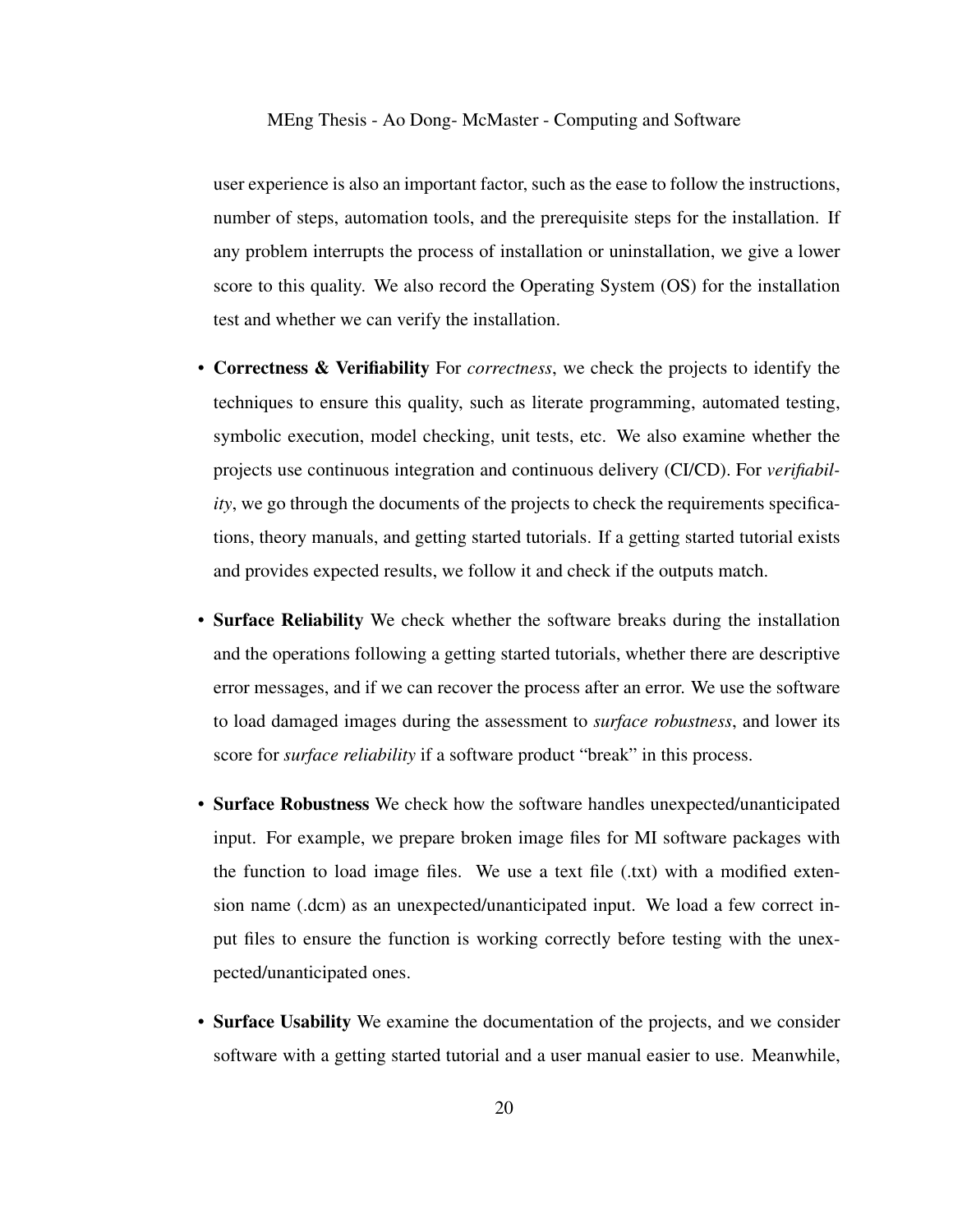we check if users have any channels to get support. We also record our impressions and user experiences when testing the software. Easy-to-use graphical user interfaces give us a better experience, which leads to better scores.

- Maintainability We search the projects' documents and identify the process of contributing and reviewing code. We believe that the artifacts of a project - including source code, documents, building scripts, etc. - can significantly affect its *maintainability*. Thus we check each project for its artifacts, such as API documentation, bug tracker, release notes, test cases, build files, version control, etc. We also check the tools supporting issue tracking and version control, the percentages of closed issues, and the proportion of comment lines in code.
- Reusability We count the total number of code files for each project. Projects with a large number of components provide more choices to reuse. Furthermore, wellmodularized code, which tends to have smaller parts in separated files, is typically easier to reuse. Thus, we consider the projects with more code files and less code lines per file to be more reusable. We use a command-line tool *scc* to count the number of text-based files and LOC for all projects. We also decide that the projects with API documentation can deliver better *Reusability*.
- Surface Understandability We randomly examine 10 code files. We check the code's style within each file, such as whether the identifiers, parameters, indentation, and formatting are consistent, whether the constants (other than 0 and 1) are hardcoded, and whether the developers modularized the code. We also check the descriptive information for the code, such as documents mentioning the coding standard, the comments in the code, and the descriptions or links for algorithms in the code.
- Visibility/Transparency To measure this quality, we check the existing documents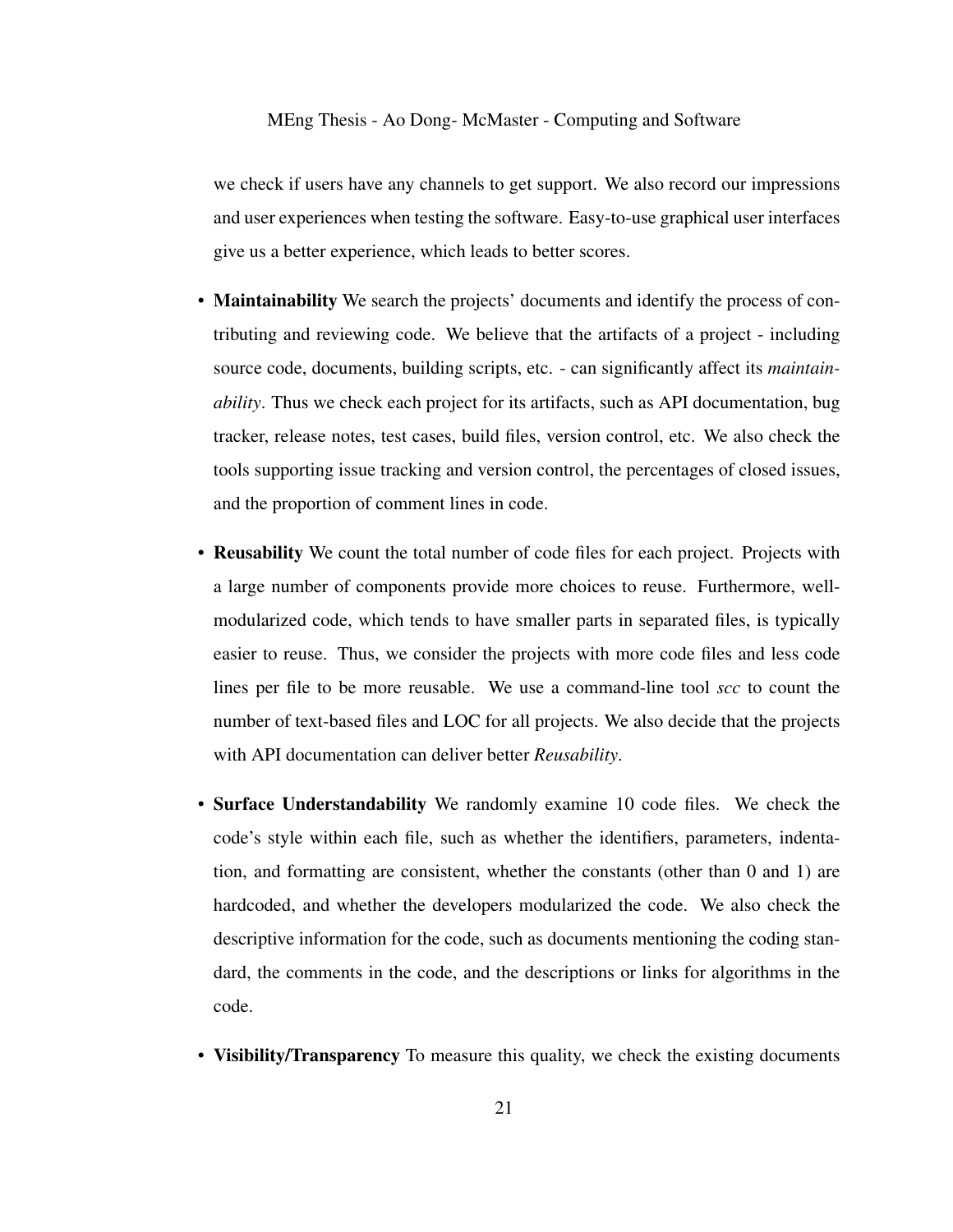to find out whether the software development process and current status of a project are visible and transparent. We examine the development process, current status, development environment, and release notes for each project. If any information is missing or poorly conveyed, the *visibility/transparency* will be lower.

For some qualities, the empirical measurements also affect the score. We use tools to extract information from the source code repositories. For projects held on GitHub, we manually collect additional metrics, such as the stars of the GitHub repository, and the numbers of open and closed pull requests. Section [3.3.2](#page-31-0) presents more details about the empirical measurements.

### <span id="page-31-0"></span>3.3.2 Empirical Measurements

We use two command-line tools for the empirical measurements. One is *GitStats* that generates statistics for git repositories and displays outputs in the form of web pages [\[28\]](#page-101-5); the other one is Sloc Cloc and Code (as known as *scc*) [\[14\]](#page-99-4), aiming to count the lines of code, comments, etc.

Both tools measure the number of text-based files in a git repository and lines of text in these files. Based on our experience, most text-based files in a repository contain programming source code, and developers use them to compile and build software products. A minority of these files are instructions and other documents. So we roughly regard the lines of text in text-based files as lines of programming code. The two tools usually generate similar but not identical results. From our understanding, this minor difference is due to the different techniques to detect if a file is text-based or binary.

Additionally, we manually collect information for projects held on GitHub, such as the numbers of stars, forks, people watching this repository, open pull requests, closed pull requests, and the number of months a repository has been on GitHub. A git repository can have a creation date much earlier than the first day on GitHub. For example,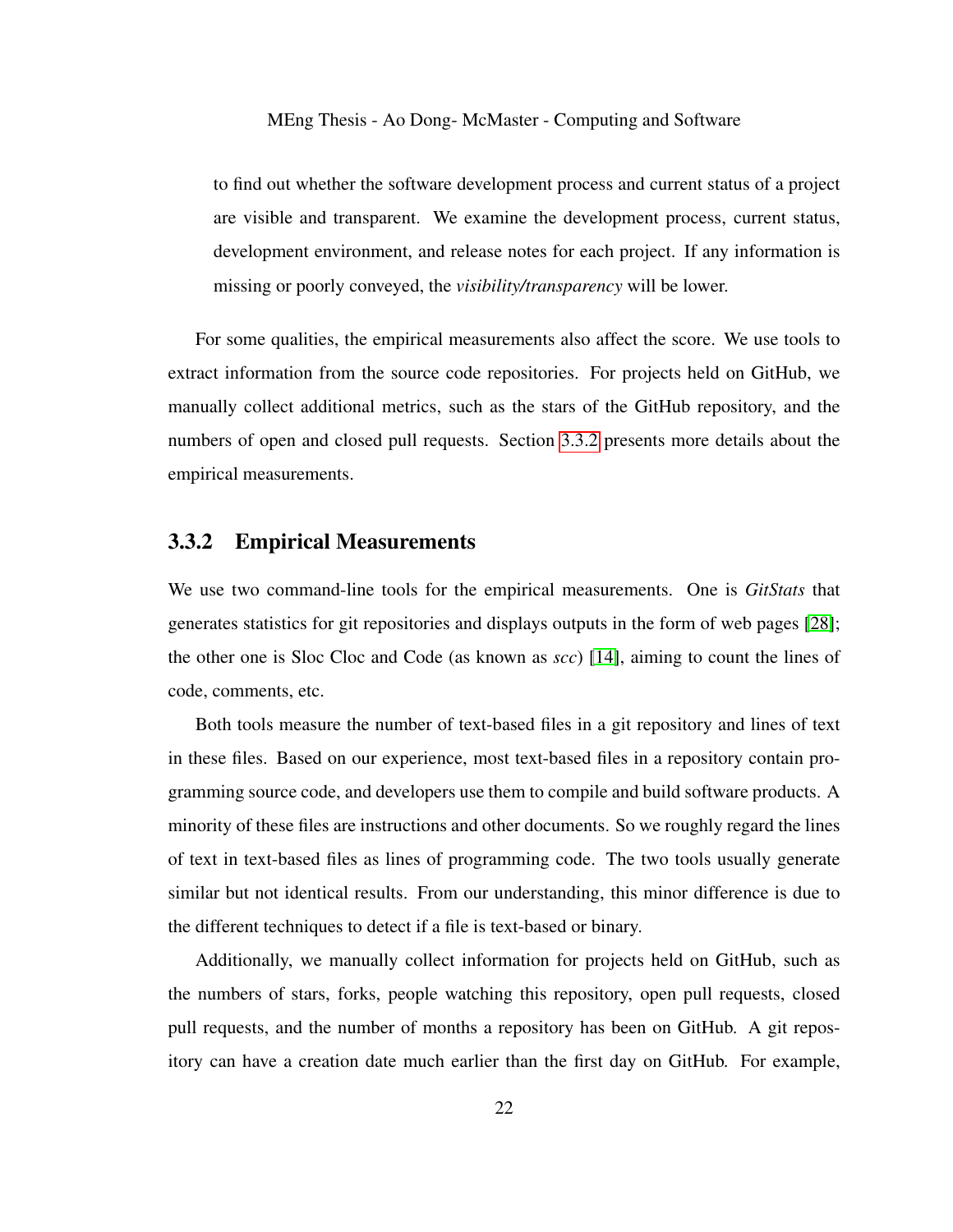the developers created the git repository of *3D Slicer* in 2002, but did not upload a copy of it to GitHub until 2020. We get the creation date of the GitHub copy by using API *https://api.github.com/repos/:owner/:repository* (e.g., [https://api.github.com/repos/slicer/slicer\)](#page-0-1). In the response, the value of "created at" is what we want. The number of months a repository has been on GitHub helps us understand the average change of metrics over time, e.g., the average new stars per month.

These empirical measurements help us from two aspects. Firstly, they help us with getting a project overview faster and more accurately. For example, the number of commits over the last 12 months shows how active this project has been, and the number of stars and forks may reveal its popularity. Secondly, the results may affect our decisions regarding the grading scores for some software qualities. For example, if the percentage of comment lines is low, we double-check the *understandability* of the code; if the ratio of open versus closed pull requests is high, we pay more attention to the *maintainability*.

#### <span id="page-32-0"></span>3.3.3 Technical Details

To test the software on a "clean" system, we create a new virtual machine (VM) for each software and only install the necessary dependencies before measuring. We make all 30 VMs on the same computer, one at a time, and destroy them after measuring.

We spend about two hours grading each package, unless we find technical issues and need more time to resolve them. In most of the situation, we finish all the measurements for one software on the same day.

## <span id="page-32-1"></span>3.4 Interview Methods

This section introduces our interview questions (Section [3.4.1\)](#page-33-0), method of selecting interviewees (Section [3.4.2\)](#page-33-1), and interview process (Section [3.4.3\)](#page-34-0).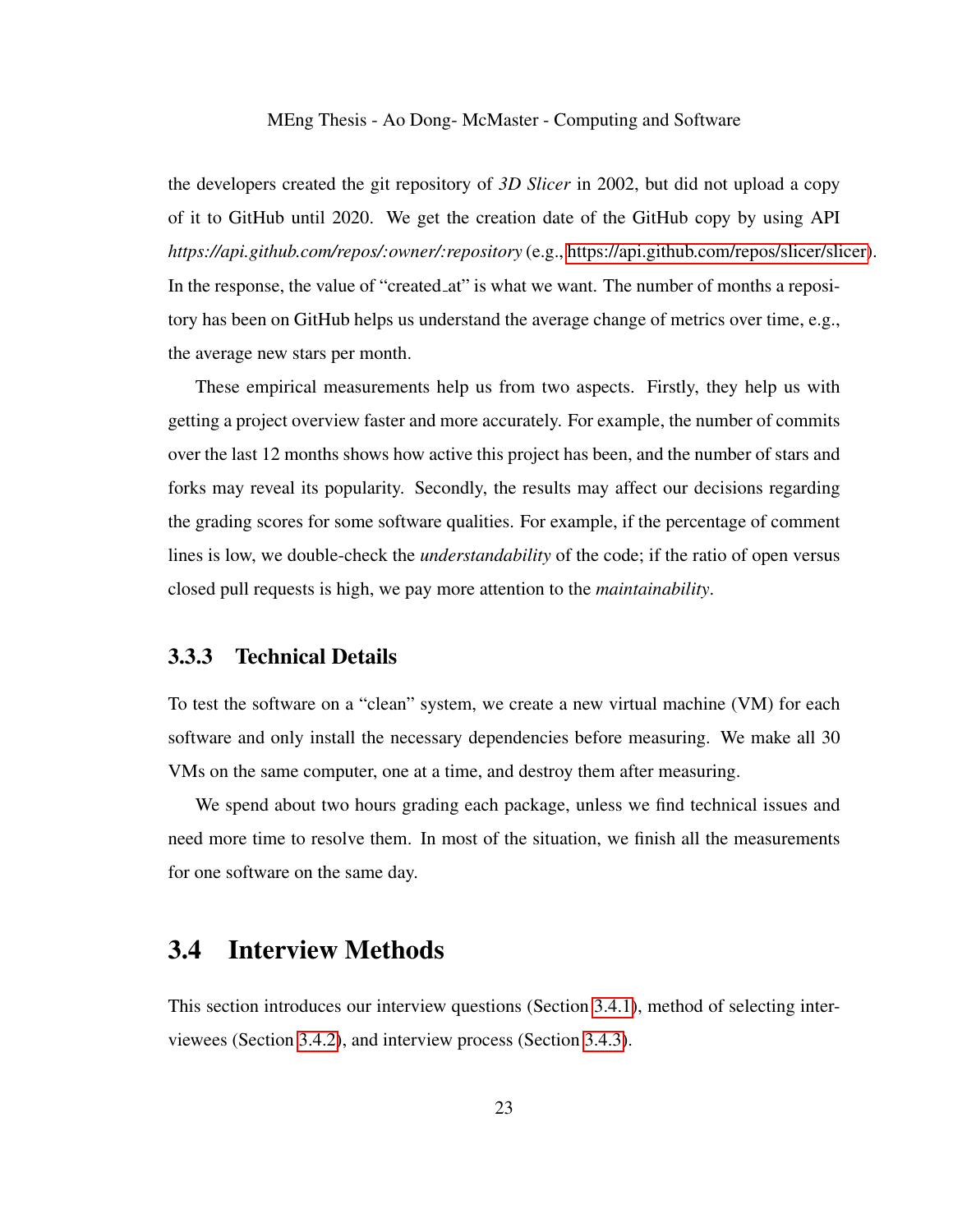### <span id="page-33-0"></span>3.4.1 Interview Questions

We designed a list of 20 questions to guide our interviews, which can be found in Section [5](#page-57-0) and Appendix [C.](#page-120-0)

Some questions are about the background of the software, the development teams, the interviewees, and how they organize the projects. We also ask about their understandings of the users. Some questions focus on the current and past difficulties, and the solutions the team has found or will try. We also discuss the importance and current situations of documentation. A few questions are about specific software qualities, such as *maintainability*, *understandability*, *usability*, and *reproducibility*.

The interviews are semi-structured based on the question list; we ask follow-up questions when necessary. Based on our experience, the interviewees usually bring up some exciting ideas that we did not expect, and it is worth expanding on these topics.

### <span id="page-33-1"></span>3.4.2 Interviewee Selection

For a software list with a length of roughly 30, we aim to interview about ten development teams. Interviewing multiple individuals from each team gives us more comprehensive information, but a single engineer well-knowing the project is also sufficient.

Ideally, we select projects after the grading measurements and prefer the ones with higher overall scores. However, if we do not find enough participants, we reach all teams on the list. As mentioned in Section [3.5.4,](#page-37-0) when we applied this process to the MI domain, we eventually contacted all teams.

We try to find the contacts of the teams on the projects' websites, such as the official web pages, repositories, publications, and bio pages of the teams' institutions. Then, we send at most two emails to one contact asking for its participation before receiving any replies. We operate the invitation according to our ethics approval, such as the one in Appendix [D.](#page-125-1) For example, we ask for participants' consent before interviewing them, recording the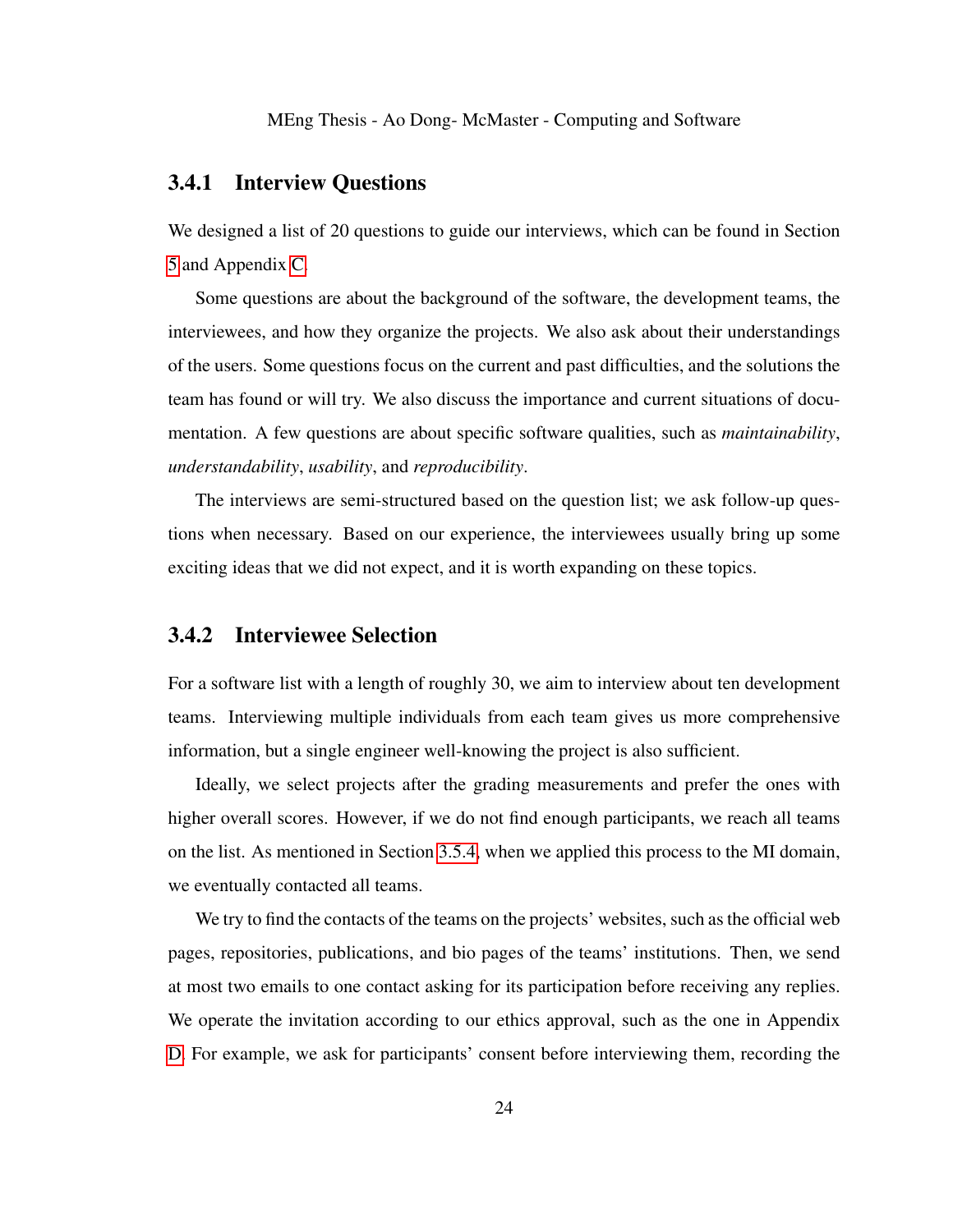conversation, or including it in our report.

### <span id="page-34-0"></span>3.4.3 Interview Process

Before contacting any interviewee candidate, we need to receive ethics clearance from the McMaster University Research Ethics Board. Since the members of the development teams are usually around the world, we organize these interviews as virtual meetings online with [Zoom.](#page-0-1) After receiving consent from the interviewees, we also record and transcribe our discussions.

# <span id="page-34-1"></span>3.5 Applying the Method to MI

This section shows an overview of applying our method to the MI domain.

### <span id="page-34-2"></span>3.5.1 Domain Selection

Based on the principles in Section [3.1,](#page-24-1) we selected the MI domain and the sub-group of software with the Visualization function shown in Figure [1.1.](#page-17-0) We also included Dr. Michael Noseworthy, a professor of Electrical and Computer Engineering at McMaster University, Co-Director of the McMaster School of Biomedical Engineering, and Director of Medical Imaging Physics and Engineering at St. Joseph's Healthcare, and some of his students as the MI domain experts in our team.

### <span id="page-34-3"></span>3.5.2 Software Product Selection

By using the method in Section [3.2.1,](#page-25-1) we identified 48 MI software projects as the candidates from publications [\[12\]](#page-99-5) [\[15\]](#page-99-6) [\[31\]](#page-101-6), online articles related to the domain [\[24\]](#page-100-2) [\[36\]](#page-102-4) [\[64\]](#page-105-3), forum discussions related to the domain [\[79\]](#page-107-4), etc. Appendix [B](#page-118-0) shows all 48 software packages.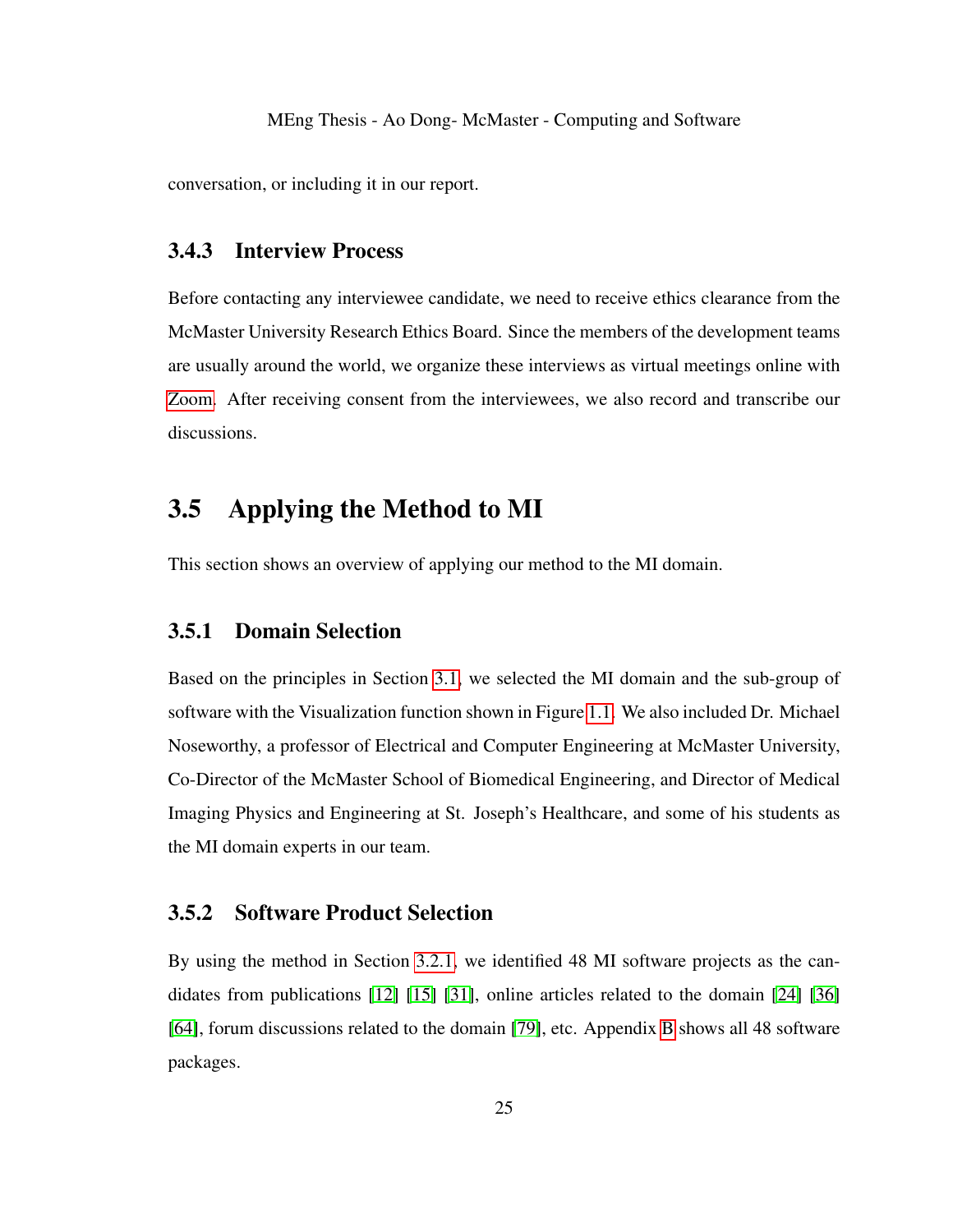Guided by the method in Section [3.2.2,](#page-25-2) we filtered the list with a process as follows:

- 1. Among them, there were eight that we could not find their source code, such as *MicroDicom*, *Aliza*, and *jivex*. These packages are likely to be freeware defined in Section [2.1.2](#page-19-1) and not OSS. So following guidelines in Section [3.2.2](#page-25-2) we removed them from the list.
- 2. Next, we focused on the MI software providing Visualization functions, as described in Section [1.3.](#page-14-0) Seven of the software on the list were Tool Kits or libraries for other software to use as dependencies, but not for end-users to view medical images, such as *VTK*, *ITK*, and *dcm4che*; another three were PACS. We also eliminated these from the list.
- 3. Finally, we removed *Open Dicom Viewer* from the list because it had not received any updates for a long time (since 2011). After that, only *MatrixUser* and *AMIDE* were considered as "dead". However, both of them had much more recent updates (after 2017) than *Open Dicom Viewer*.

We still preferred projects using git and GitHub and being updated recently, but did not apply this filter since packages were already below 30. Even without this filter, 27 out of the 29 software packages on the filtered list used git, and 24 chose GitHub.

Following the process in Section [3.2.3,](#page-27-0) our domain experts provided a list of top software that contains 12 software products (Table [3.1\)](#page-36-1). We compared two lists and found six common ones.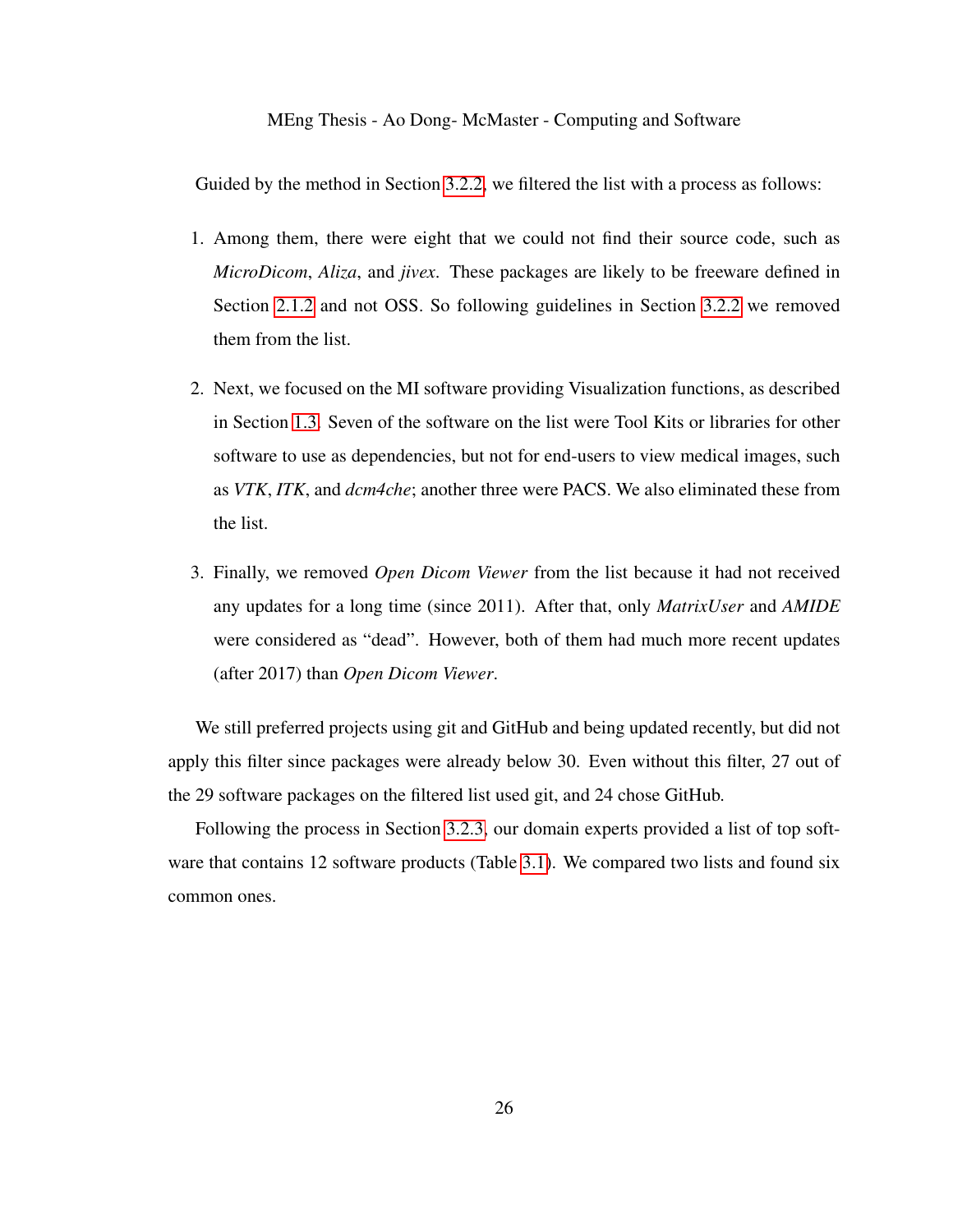| Software                 | On both lists |
|--------------------------|---------------|
| 3D Slicer                | X             |
| Horos                    | X             |
| ImageJ                   | X             |
| Fiji                     | X             |
| <b>AFNI</b>              |               |
| FSL.                     |               |
| Freesurfer               |               |
| Mricron                  | X             |
| Mango                    | X             |
| Tarquin                  |               |
| <b>Diffusion Toolkit</b> |               |
| <b>MRItrix</b>           |               |

MEng Thesis - Ao Dong- McMaster - Computing and Software

Table 3.1: Top software by the MI domain experts

We included *Mango* in the initial list, but removed it because it was not OSS. However, we kept *Papaya*, a the web version of *Mango*. Instead of *MRIcron*, we chose *MRIcroGL*, because *MRIcron* development had moved to *MRIcroGL* [\[76\]](#page-106-0).

Six software packages on the domain experts' list were not on our filtered list. We believed their primary function was Analysis mentioned in Section [1.3.](#page-14-0) Thus, we did not include them in our final list.

After vetting our filtered list, the domain experts believed it was reasonable and did not identify any problem. Thus, as shown in Appendix [B,](#page-118-0) eventually, we had 29 software products on the final list.

#### <span id="page-36-0"></span>3.5.3 Grading Software

Then we followed the steps in Section [3.3](#page-27-0) to measure and grade the software. 27 out of the 29 packages are compatible with two or three different OS such as Windows, macOS, and Linux, and 5 of them are browser-based, making them platform-independent. However, in the interest of time, we only performed the measurements for each project by installing it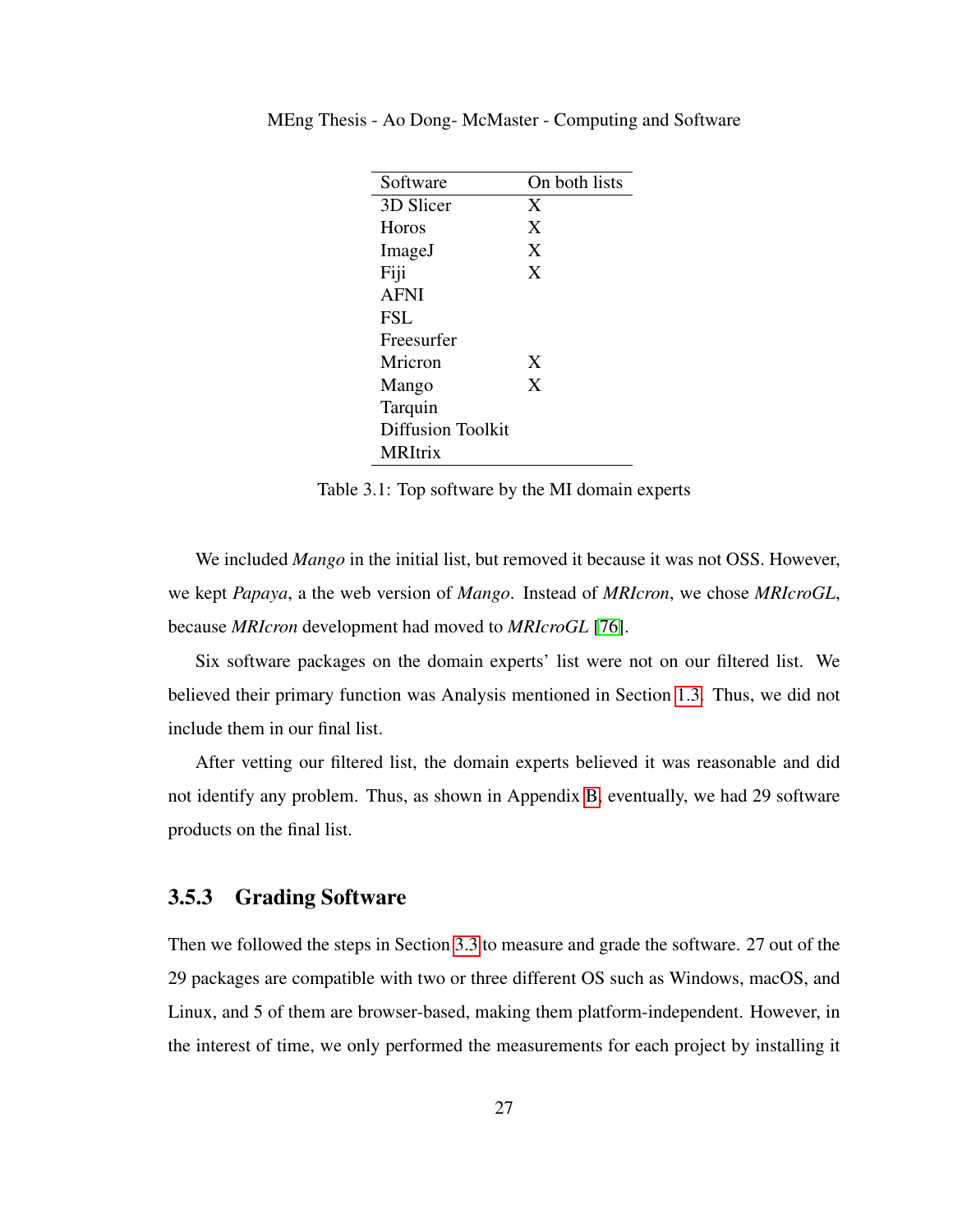on one of the platforms, most likely Windows.

### <span id="page-37-0"></span>3.5.4 Interviews

We received ethics clearance from the McMaster University Research Ethics Board (Appendix [D\)](#page-125-0). Going through the interview process in Section [3.4,](#page-32-0) we contacted all of the 29 teams. Members from eight teams responded and agreed to participate. As a result, we interviewed nine developers and architects from the eight teams.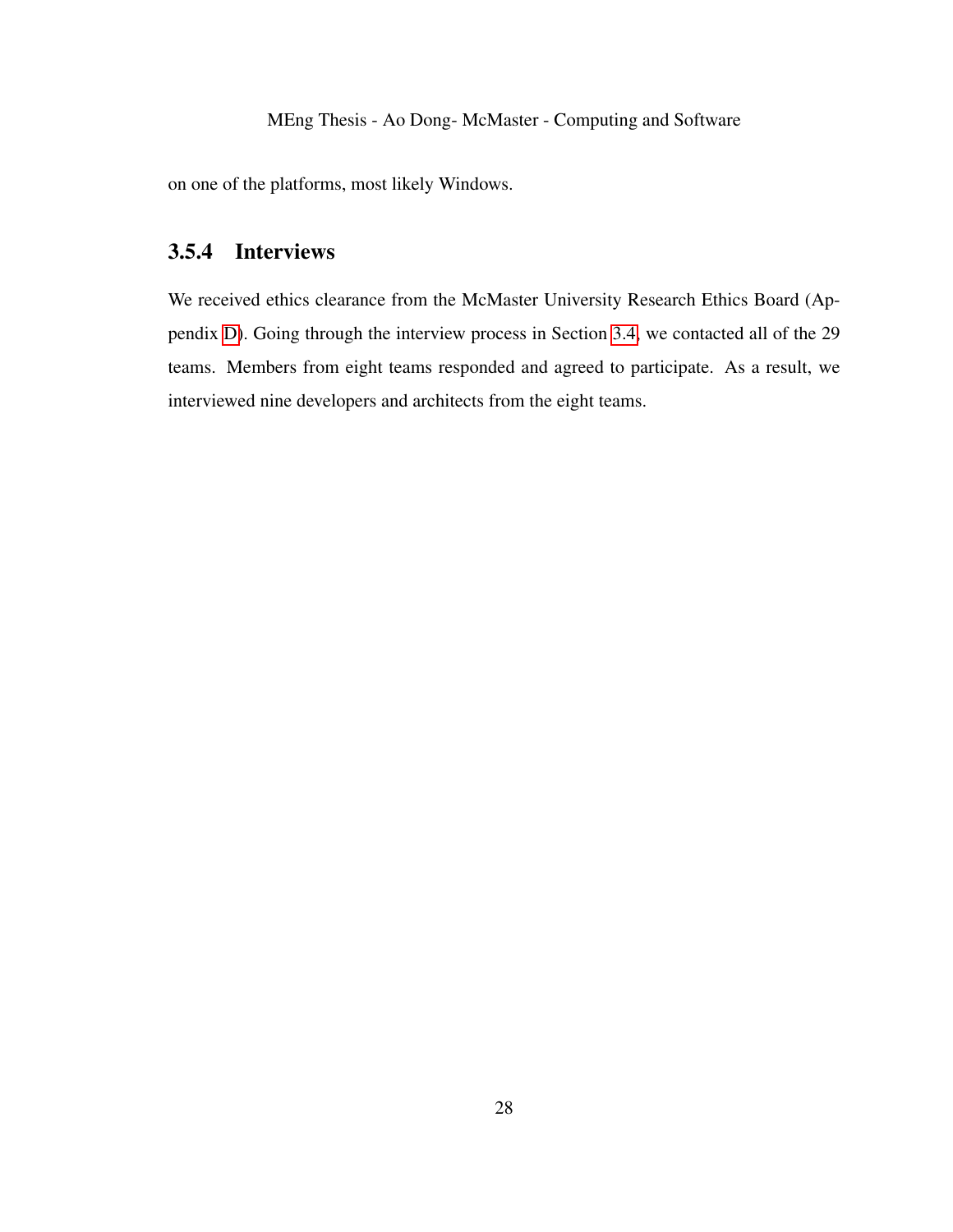# <span id="page-38-0"></span>Chapter 4

# Measurement Results

As discussed in Section [3.3,](#page-27-0) we use a grading template and a empirical method to measure the selected software. We applied this step to the MI domain (Section [3.5.3\)](#page-36-0). This section shows the summary of the measurement results. The detailed data can be found in the repository [https://data.mendeley.com/datasets/k3pcdvdzj2/1.](#page-0-0) This section contains part of the answers to [RQ5.](#page-13-0)

Table [4.1](#page-40-0) shows the 29 software packages that we measured, along with some summary data collected in the year 2020. As mentioned in Section [3.3.1,](#page-27-1) we used *scc* (Section [3.3.2\)](#page-31-0) to count the Lines of Code (LOC), excluding the comment and blank lines. We arrange the items in the descending order of the LOC. We found the initial release dates (Rlsd) in their documents for most projects and marked the two unknown dates with "?". We used the date of the latest change to each code repository to decide the latest update. We found out funding information (Fnd) for only eight projects.

We counted the number of contributors (NOC). We considered anyone who made at least one accepted commit to the source code as a contributor. Thus, the NOC is not usually the same as the number of long-term members. Many of these projects received change requests and code from the community, such as pull requests and git commits on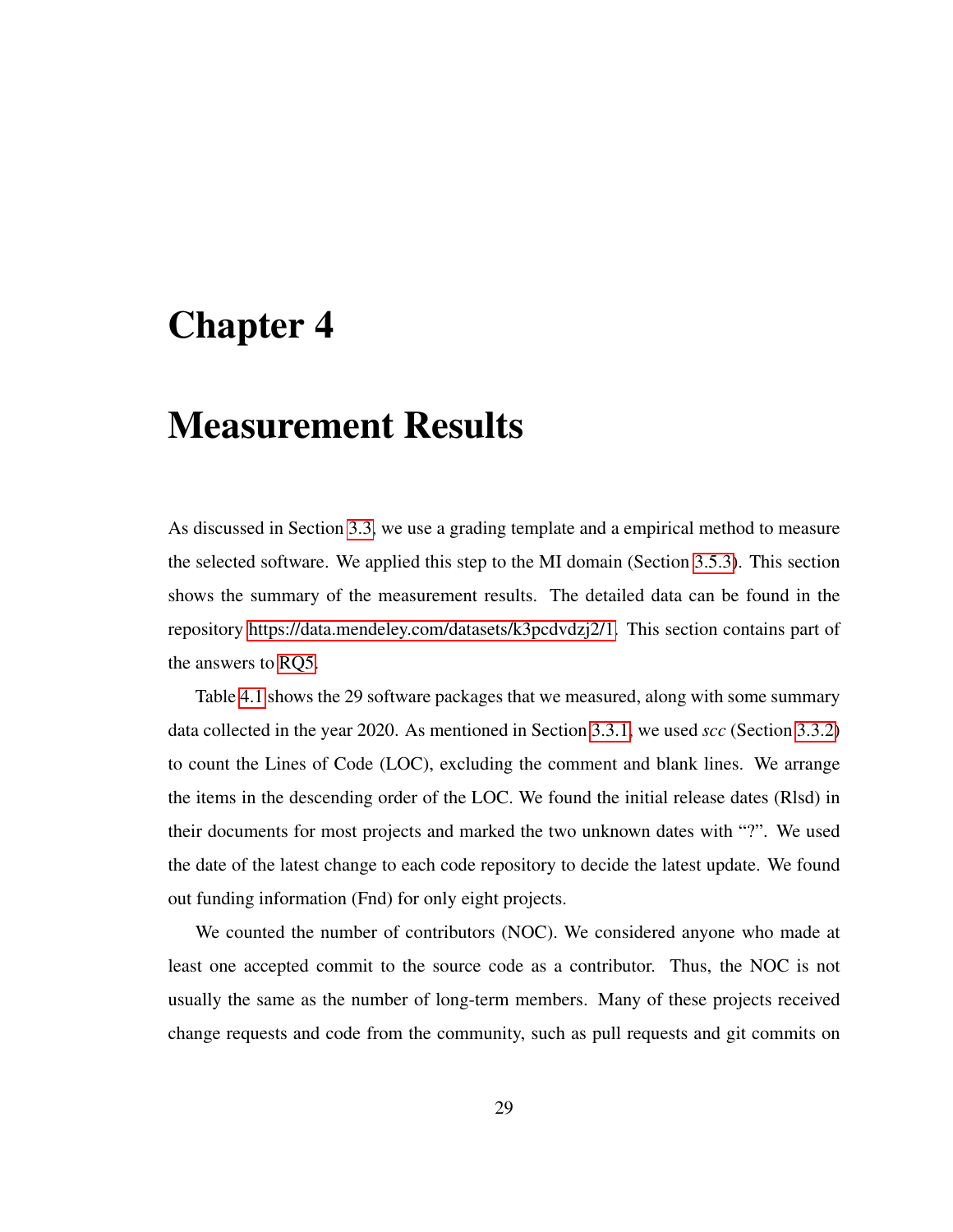GitHub.

Table [4.1](#page-40-0) also shows the supported OS for each software package. Twenty-five of them could work on all three OSs: Windows (W), macOS (M), and Linux (L). However, there was a significant difference in the philosophy to achieve cross-platform compatibility. Most of them were native software products, but five were naturally platform-independent web applications, as shown in column "Web".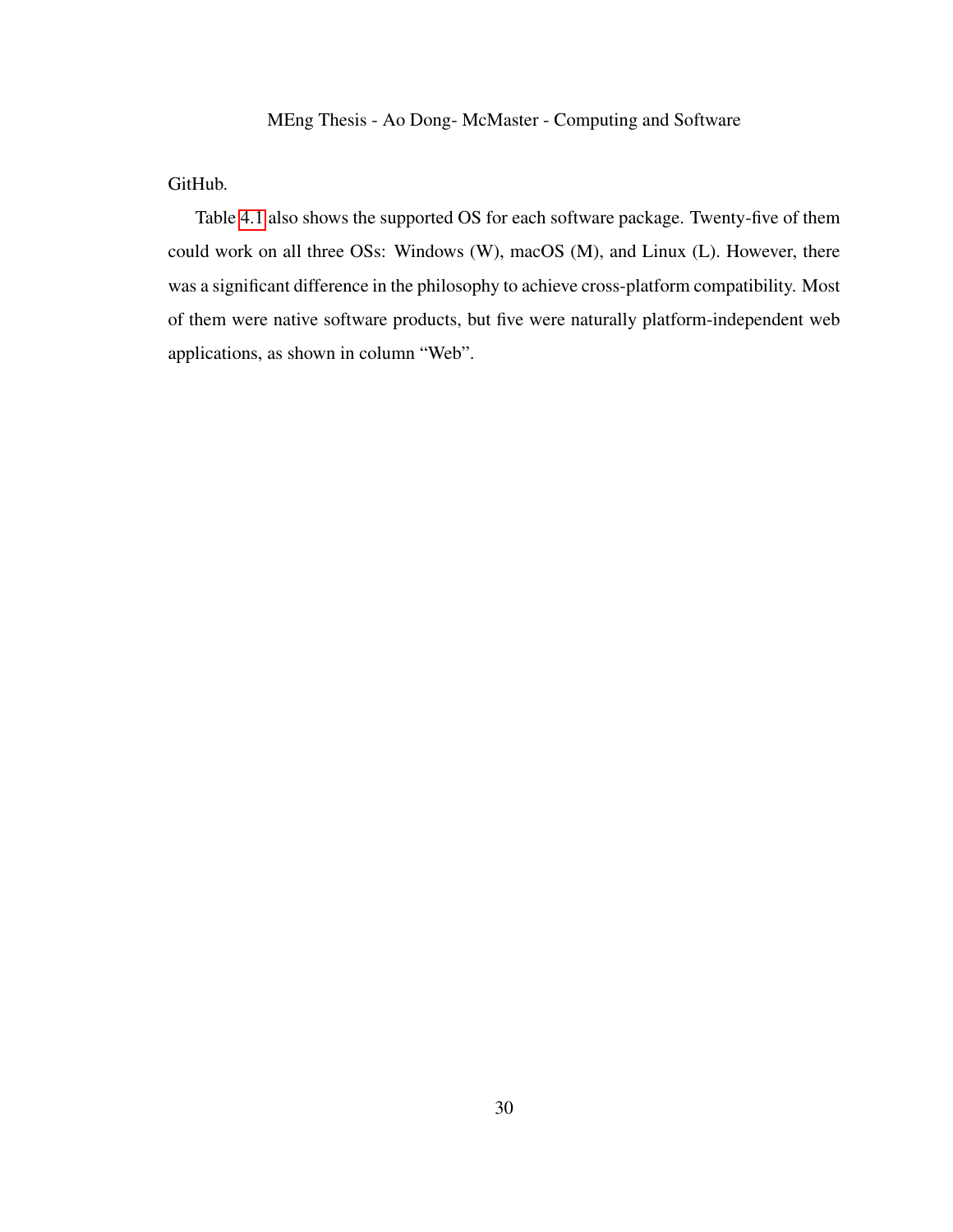| Software                      | <b>NOC</b><br><b>R</b> lsd<br>Updated<br>Fnd |         | LOC | <b>OS</b>      |        | Web                   |                         |   |   |
|-------------------------------|----------------------------------------------|---------|-----|----------------|--------|-----------------------|-------------------------|---|---|
|                               |                                              |         |     |                |        | $\overline{\text{W}}$ | $\overline{\mathbf{M}}$ |   |   |
| ParaView [3]                  | 2002                                         | 2020-10 | X   | 100            | 886326 | X                     | X                       | X | X |
| Gwyddion [66]                 | 2004                                         | 2020-11 |     | 38             | 643427 | X                     | X                       | X |   |
| Horos [38]                    | $\overline{?}$                               | 2020-04 |     | 21             | 561617 |                       | X                       |   |   |
| OsiriX Lite [81]              | 2004                                         | 2019-11 |     | 9              | 544304 |                       | X                       |   |   |
| 3D Slicer [51]                | 1998                                         | 2020-08 | X   | 100            | 501451 | X                     | X                       | X |   |
| Drishti [57]                  | 2012                                         | 2020-08 |     | 1              | 268168 | X                     | X                       | X |   |
| Ginkgo CAD <sub>x</sub> [106] | 2010                                         | 2019-05 |     | 3              | 257144 | X                     | X                       | X |   |
| <b>GATE</b> [47]              | 2011                                         | 2020-10 |     | 45             | 207122 |                       | X                       | X |   |
| 3DimViewer [95]               | $\overline{?}$                               | 2020-03 | X   | 3              | 178065 | X                     | X                       |   |   |
| medInria [25]                 | 2009                                         | 2020-11 |     | 21             | 148924 | X                     | X                       | X |   |
| BioImage Suite Web [69]       | 2018                                         | 2020-10 | X   | 13             | 139699 | X                     | X                       | X | X |
| Weasis [75]                   | 2010                                         | 2020-08 |     | 8              | 123272 | X                     | X                       | X |   |
| <b>AMIDE</b> [59]             | 2006                                         | 2017-01 |     | $\overline{4}$ | 102827 | X                     | X                       | X |   |
| XMedCon [67]                  | 2000                                         | 2020-08 |     | $\overline{2}$ | 96767  | X                     | X                       | X |   |
| <b>ITK-SNAP [107]</b>         | 2006                                         | 2020-06 | X   | 13             | 88530  | X                     | X                       | X |   |
| Papaya <sup>[74]</sup>        | 2012                                         | 2019-05 |     | 9              | 71831  | X                     | X                       | X |   |
| OHIF Viewer [110]             | 2015                                         | 2020-10 |     | 76             | 63951  | X                     | X                       | X | X |
| <b>SMILI</b> [16]             | 2014                                         | 2020-06 |     | 9              | 62626  | X                     | X                       | X |   |
| <b>INVESALIUS 3 [5]</b>       | 2009                                         | 2020-09 |     | 10             | 48605  | $\mathbf X$           | X                       | X |   |
| $d$ wy [60]                   | 2012                                         | 2020-09 |     | 22             | 47815  | X                     | X                       | X | X |
| DICOM Viewer [2]              | 2018                                         | 2020-04 | X   | 5              | 30761  | X                     | X                       | X |   |
| MicroView [41]                | 2015                                         | 2020-08 |     | $\overline{2}$ | 27470  | X                     | X                       | X |   |
| MatrixUser [58]               | 2013                                         | 2018-07 |     | $\mathbf{1}$   | 23121  | X                     | X                       | X |   |
| Slice:Drop [32]               | 2012                                         | 2020-04 |     | 3              | 19020  | X                     | X                       | X | X |
| dicompyler [68]               | 2009                                         | 2020-01 |     | $\overline{2}$ | 15941  | X                     | X                       |   |   |
| Fiji [82]                     | 2011                                         | 2020-08 | X   | 55             | 10833  | X                     | X                       | X |   |
| ImageJ $[77]$                 | 1997                                         | 2020-08 | X   | 18             | 9681   | X                     | X                       | X |   |
| MRIcroGL [53]                 | 2015                                         | 2020-08 |     | $\overline{2}$ | 8493   | X                     | X                       | X |   |
| DicomBrowser [8]              | 2012                                         | 2020-08 |     | 3              | 5505   | X                     | X                       | X |   |

MEng Thesis - Ao Dong- McMaster - Computing and Software

<span id="page-40-0"></span>Table 4.1: Final software list

Most of the projects used more than one programming language, including a primary language that the developers used the most. Figure [4.1](#page-41-0) shows the primary languages versus the number of projects using them.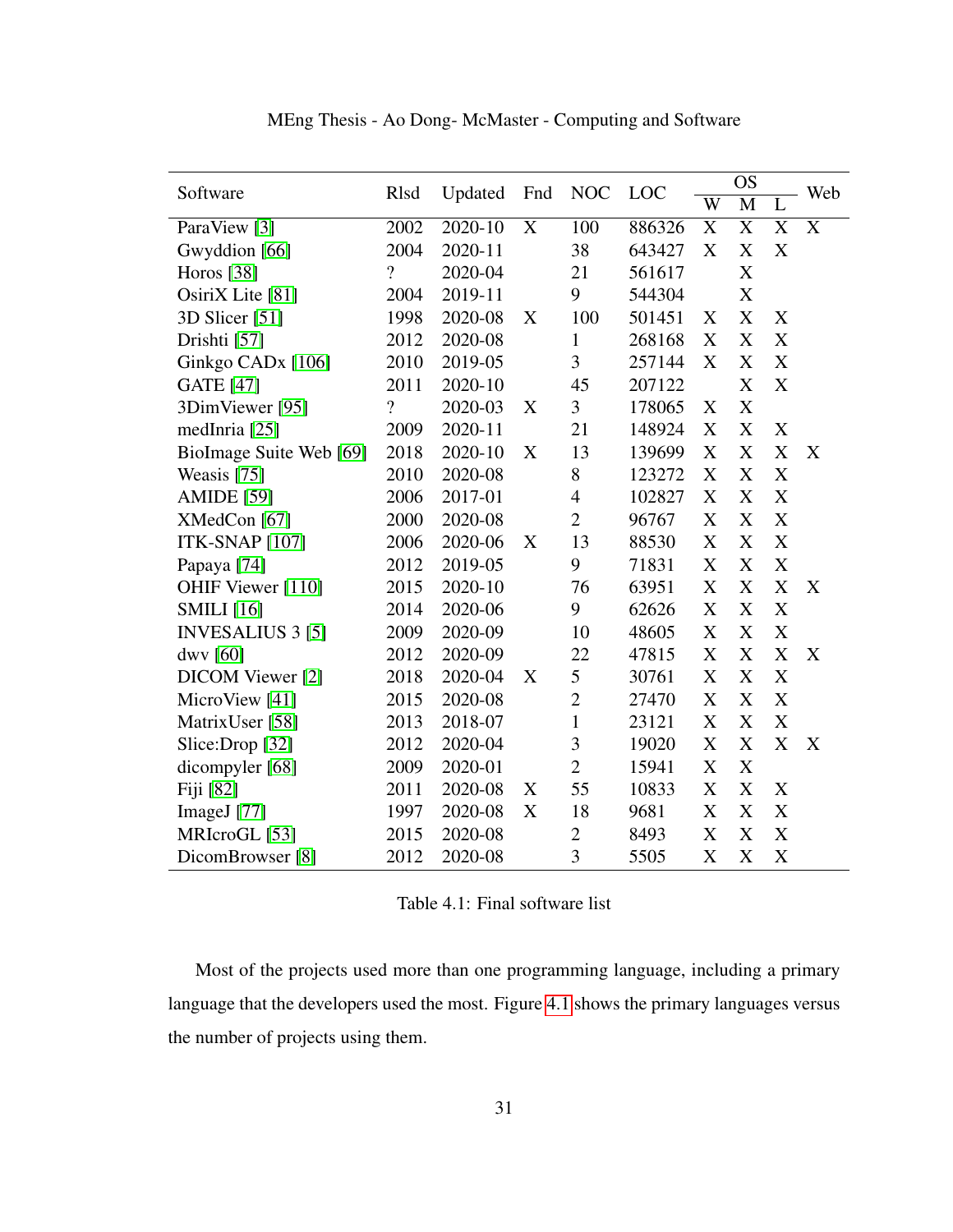

MEng Thesis - Ao Dong- McMaster - Computing and Software

<span id="page-41-0"></span>Figure 4.1: Primary languages versus number of projects using them

We failed to install *DICOM Viewer*, so we could not test its *surface reliability* and *surface robustness*. We kept this software on our list because the other seven qualities do not rely on a successful installation. Besides, the *DICOM Viewer* team built it as a plugin software for NextCloud [\(https://apps.nextcloud.com/\)](#page-0-0) platform, which was a unique choice we had not seen before. We wanted to keep it to enrich the diversity.

## <span id="page-41-1"></span>4.1 Installability

Figure [4.2](#page-42-0) lists the scores of *installability*.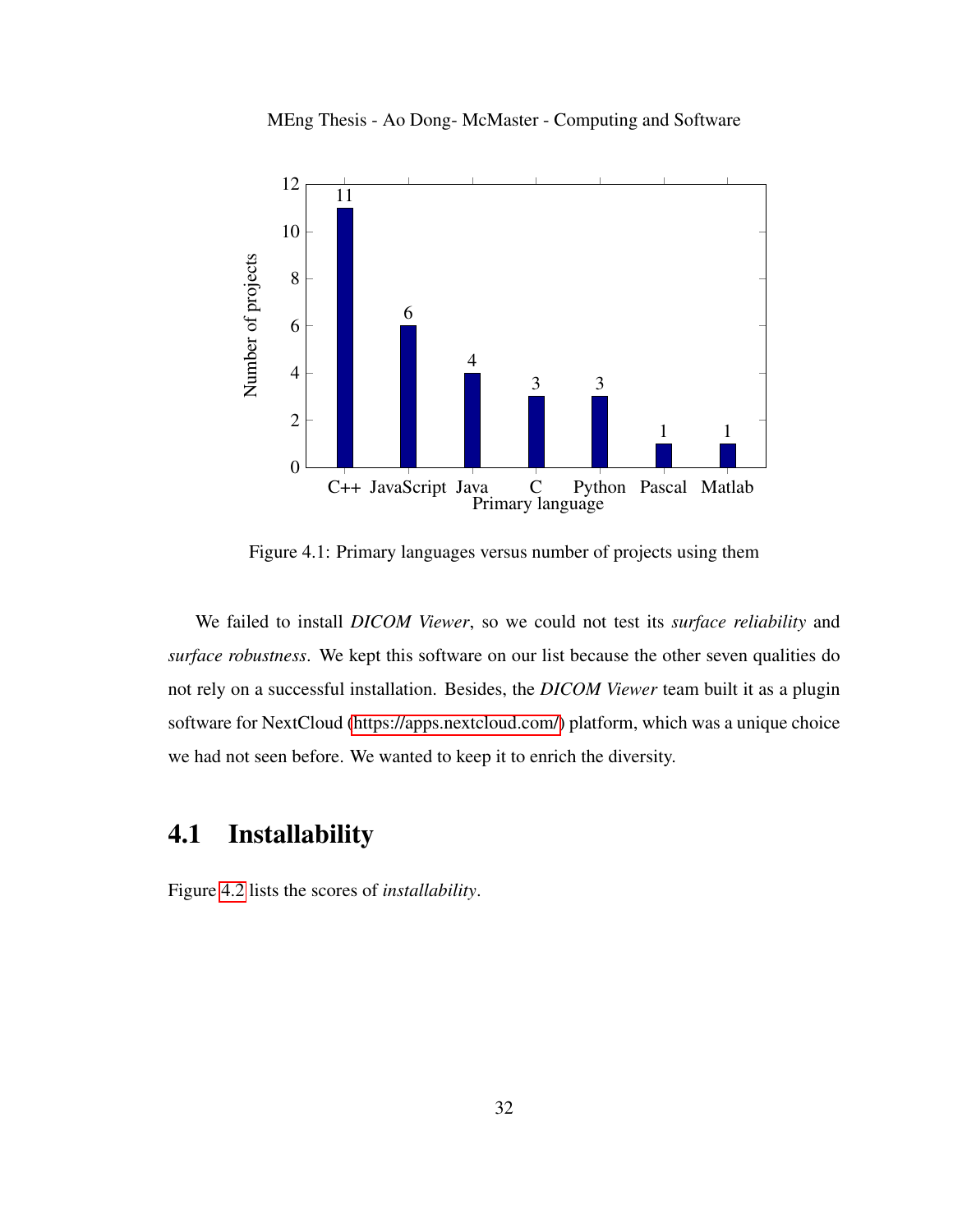

MEng Thesis - Ao Dong- McMaster - Computing and Software

Figure 4.2: AHP installability scores

<span id="page-42-0"></span>We found installation instructions for 16 projects. Among the ones without instructions, *BioImage Suite Web* and *Slice:Drop* are web applications with online versions to use, thus they do not need installation. Installing 10 of the projects required extra dependencies. Five of them are the web applications in Table [4.1,](#page-40-0) and depended on a browser; *dwv*, *OHIF Viewer*, and *GATE* needed extra dependencies to build; *ImageJ* and *Fiji* needed an unzip tool; *MatrixUser* was based on Matlab; *DICOM Viewer* needed to work on a Nextcloud platform.

*3D Slicer* has the highest score because it had easy to follow installation instructions, and the installation processes were automated, fast, and frustration-free, with all dependencies automatically added. There were also no errors during the installation and uninstallation steps. Many other software packages also had installation instructions and automated installers, and we had no trouble installing them, such as *INVESALIUS 3*, *Gwyddion*,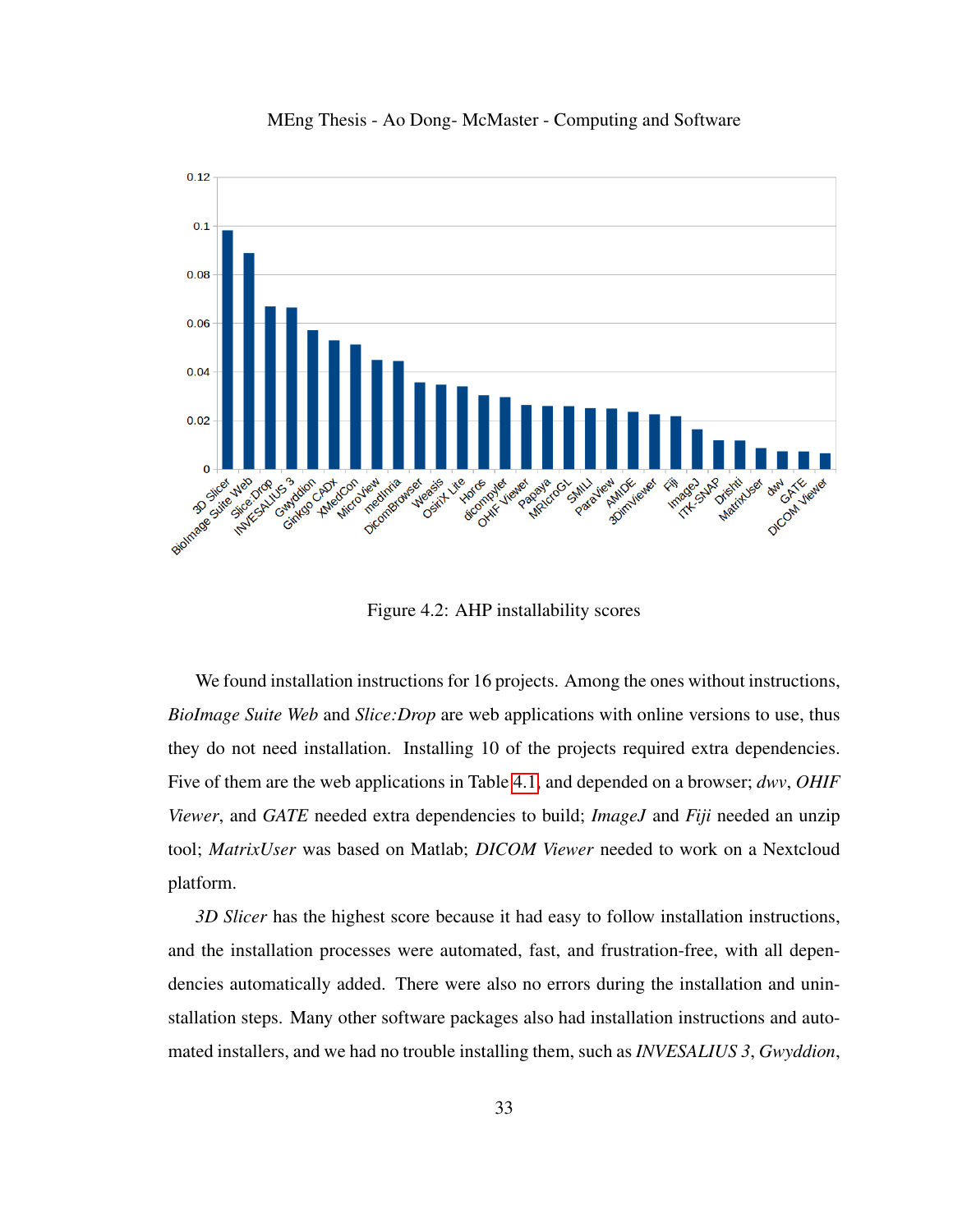*XMedCon*, and *MicroView*. We gave them various scores based on the understandability of the instructions, installation steps, and user experience. Since *BioImage Suite Web* and *Slice:Drop* needed no installation, we gave them higher scores. *BioImage Suite Web* also provided an option to download cache to local for offline usage, which was easy to apply.

*dwv*, *GATE*, and *DICOM Viewer* showed severe problems. We could not install them. We spent a reasonable amount of time on these problems, then considered them as major obstacles for normal users if we could not figure out any solutions. We suspect that only a part of the users faced the same problems, and given a lot of time, we might be able to find solutions. However, the difficulties greatly impacted the installation experiences, and we graded these software packages with lower scores. For example, *dwv* and *GATE* had the option to build from the source code, and we failed the building processes following the instructions. Although we could not locally build them, we could use a deployed online version for *dwv*, and a VM version for *GATE*. With those, we finished all the measurements for them. Furthermore, *DICOM Viewer* depended on the NextCloud platform, and we could not successfully install the dependency.

*MatrixUser* has a lower score because it depended on Matlab. We considered installing Matlab takes many more steps and time, and some users may not have a license to use Matlab.

## 4.2 Correctness & Verifiability

The scores of *correctness & verifiability* are shown in Figure [4.3.](#page-44-0) Generally speaking, the packages with higher scores adopted more techniques to improve *correctness*, and had better documents for us to verify it.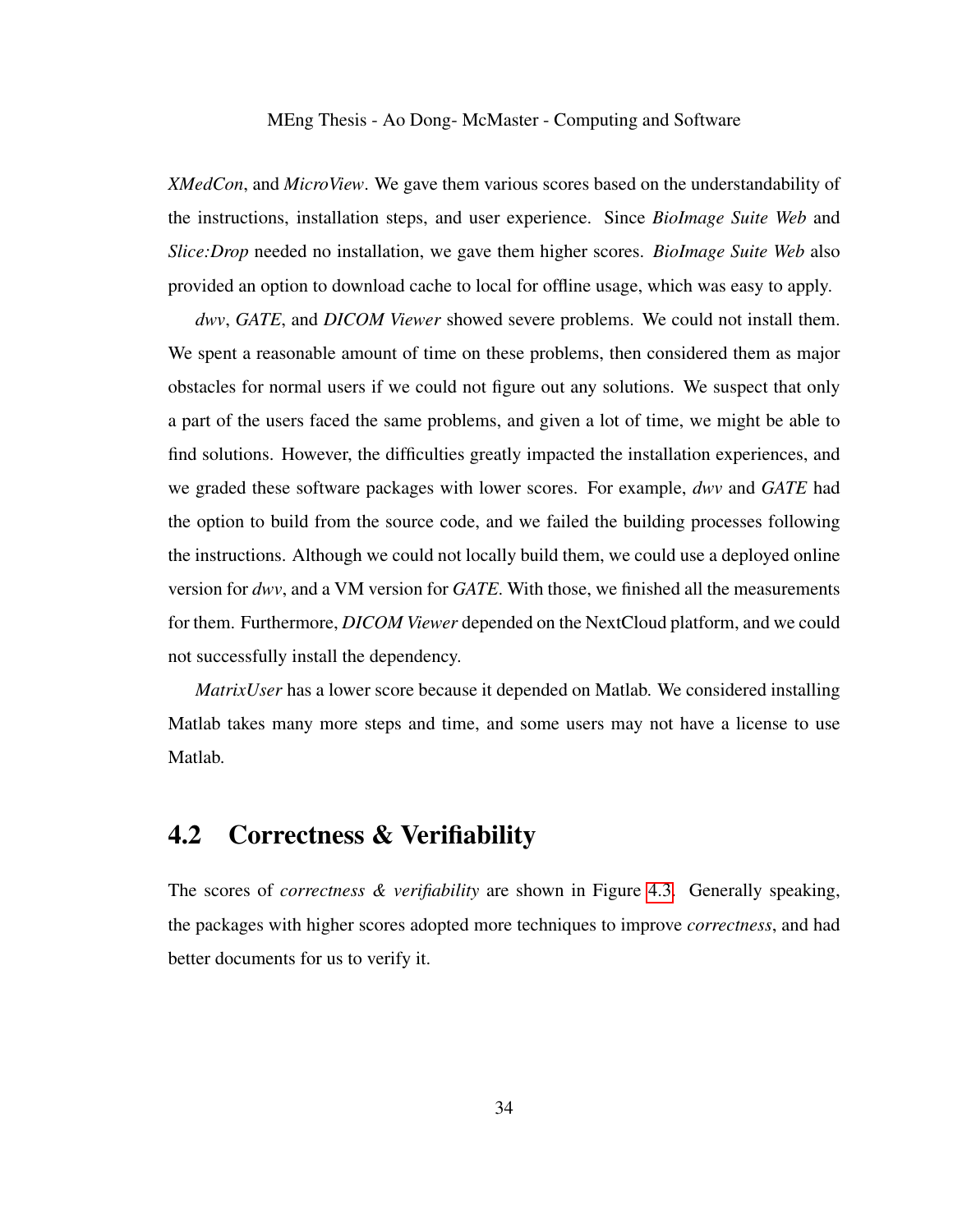

MEng Thesis - Ao Dong- McMaster - Computing and Software

Figure 4.3: AHP correctness & verifiability scores

<span id="page-44-0"></span>After examining the source code, we could not find any evidence of unit testing in more than half of the projects. Unit testing benefits most parts of the software's life cycle, such as designing, coding, debugging, and optimization [\[34\]](#page-101-2). It can reveal the bugs at an earlier stage of the development process, and the absence of unit testing may cause problems for *correctness & verifiability*.

We could not find requirements specifications for most projects. The only document we found is a road map of *3D Slicer*, which contained design requirements for the upcoming changes. However, it did not record the conditions for previous versions. We also could not identify the theory manuals for all of the projects. Even for some projects with wellorganized documents, requirements specifications and theory manuals were still missing.

We identified five projects using CI/CD tools, which are *3D Slicer*, *ImageJ* , *Fiji*, *dwv*, and *OHIF Viewer*.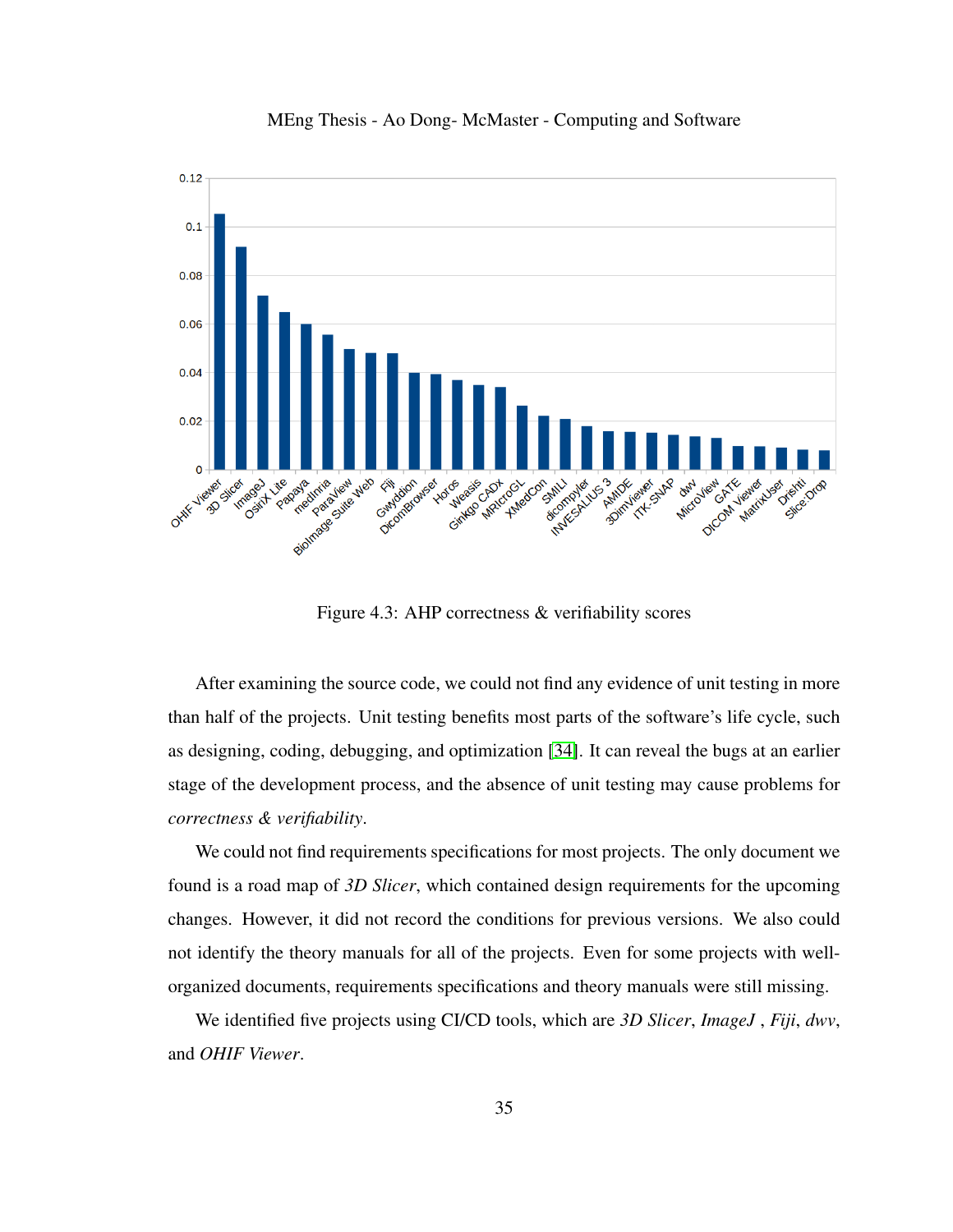In this section, the information about CI/CD tools is part of the answers to [RQ2,](#page-13-1) and the information about software testing and documentation is part of the answers to [RQ3.](#page-13-2)

### 4.3 Surface Reliability

As described in Section [4.1,](#page-41-1) we could not build *dwv* and *GATE*. However, since there was an online or VM version of them, successful deployment is possible. So the failure of installation did not affect their scores in *surface reliability*. Figure [4.4](#page-45-0) shows the AHP results.



Figure 4.4: AHP surface reliability scores

<span id="page-45-0"></span>As shown in Section [4.1,](#page-41-1) most of the software products did not "break" during installation or did not need installation; *dwv* and *GATE* broke in the building stage, and the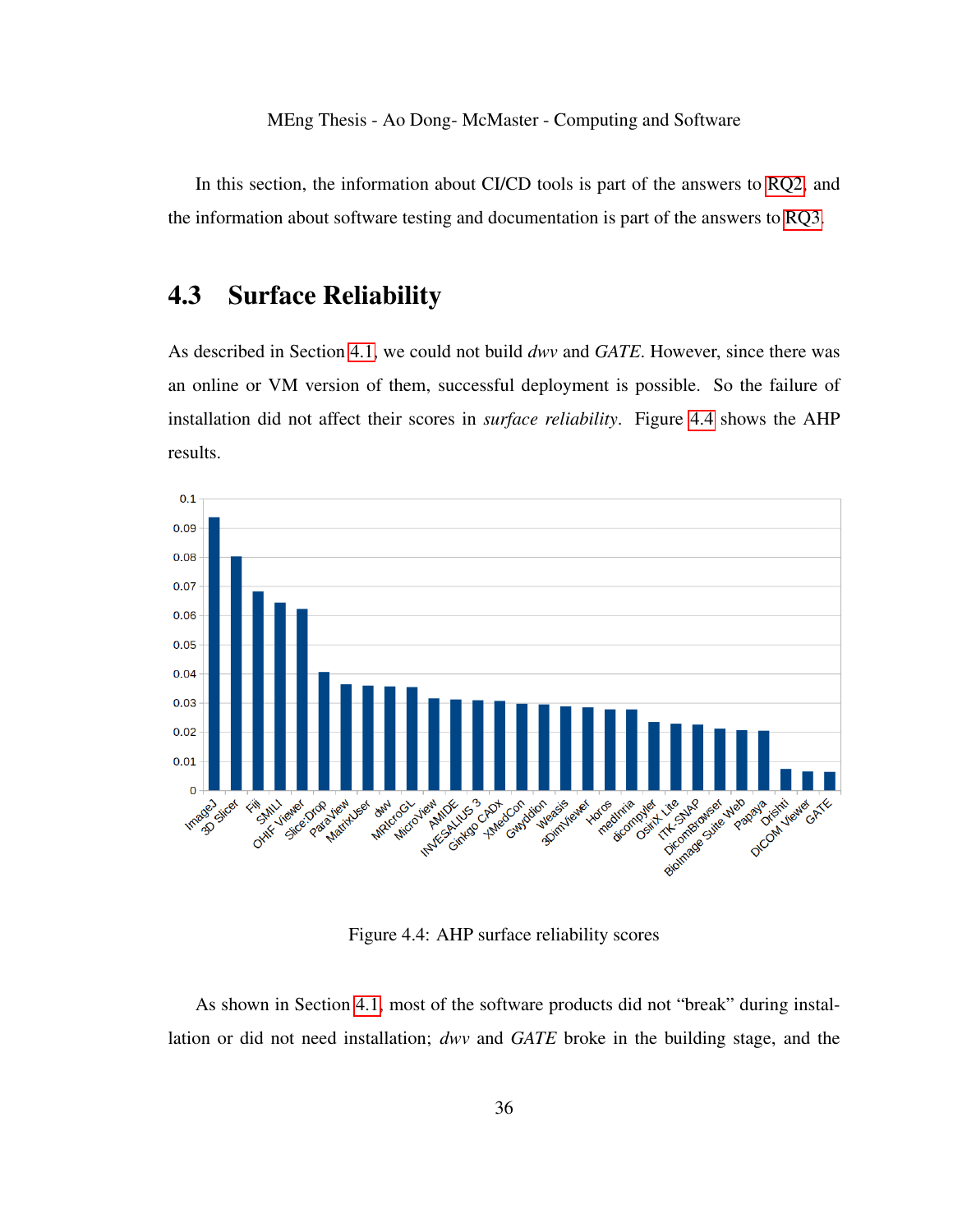processes were not recoverable; we could not install the dependency for *DICOM Viewer*.

Of the seven software packages with a getting started tutorial and operation steps in the tutorial, most showed no error when we followed the steps. However, *GATE* could not open macro files and became unresponsive several times, without any descriptive error message. When assessing *surface robustness* (Section [4.4\)](#page-46-0), we found out that *Drishti* crashed during loading damaged image files and did not show any descriptive error message. On the other hand, we did not see any problems with the online version of *dwv*.

### <span id="page-46-0"></span>4.4 Surface Robustness

Figure [4.5](#page-46-1) presents the scores for *surface robustness*.



<span id="page-46-1"></span>Figure 4.5: AHP surface robustness scores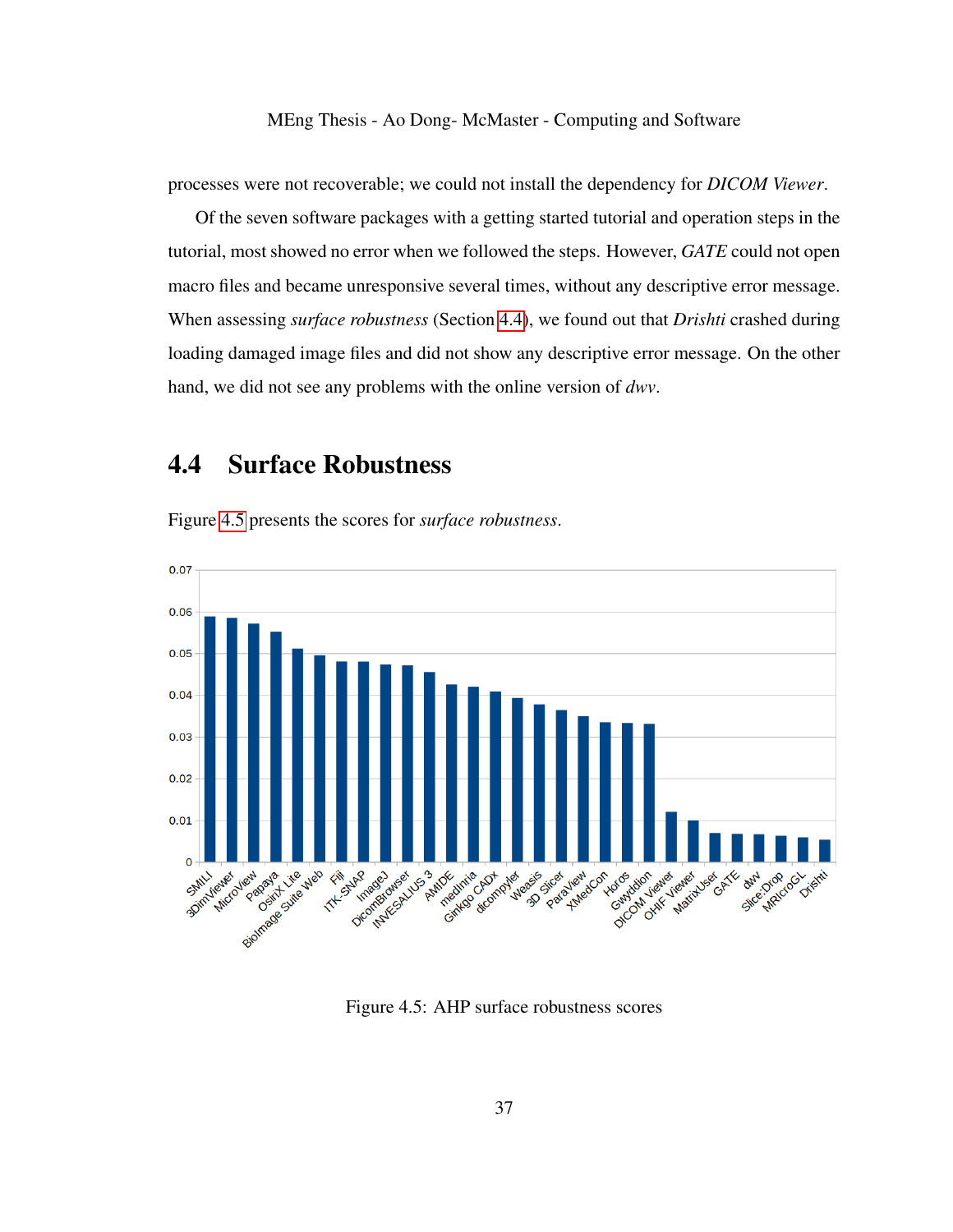The packages with higher scores elegantly handled the unexpected/unanticipated inputs, typically showing a clear error message. We might underestimate the score of *OHIF Viewer* since we needed further customization to load data, and the test was not complete.

Digital Imaging and Communications in Medicine (DICOM) is a widely used MI standard, and "it defines the formats for medical images that can be exchanged with the data and quality necessary for clinical use" [\[9\]](#page-99-1). According to their documentation, all 29 software packages should support the DICOM standard. We prepared two types of image files: the ones in correct formats and the broken ones. We used two MI sample files in the DICOM format as the image files with valid formats; we created a standard text file, changed its extension name from ".txt" to ".dcm", and used it as the unexpected/unanticipated input.

Being tested with the input files with correct formats, all software packages except *GATE* loaded the images correctly. *GATE* failed this test for unknown reasons.

With the unexpected/unanticipated input, *MatrixUser*, *dwv*, and *Slice:Drop* ignored the incorrect format of the file and loaded it regardless. They did not show any error message and displayed a blank image. *MRIcroGL* behaved similarly except that it showed a meaningless image with noise pixels. *Drishti* successfully detected the broken format of the file, but the software crashed as a result. We recorded *Drishti*'s issue to the measurement of its *reliability* in Section [4.1.](#page-41-1)

### 4.5 Surface Usability

Figure [4.6](#page-48-0) lists the AHP scores for *surface usability*.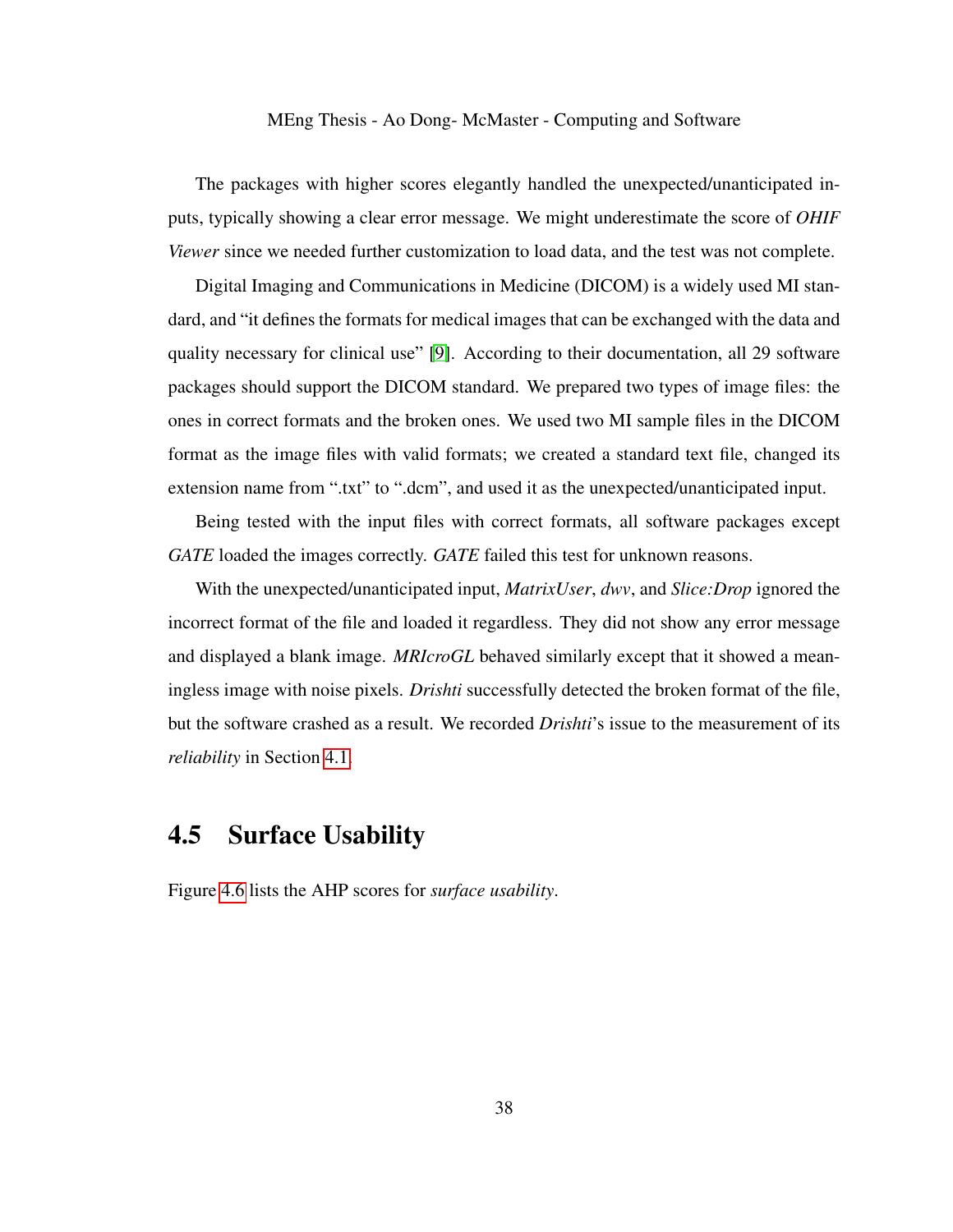

MEng Thesis - Ao Dong- McMaster - Computing and Software

Figure 4.6: AHP surface usability scores

<span id="page-48-0"></span>We found a getting started tutorial for only 11 projects but a user manual for 22 projects. *MRIcroGL* was the only one with documentation for the expected user characteristics.

The software with higher scores usually provided both comprehensive document guidance and a good user experience. *INVESALIUS 3* set an excellent example of a detailed and precise user manual. *GATE* also provided a large number of documents, but we think that they conveyed the ideas poorly, as we had trouble understanding and using them.

Table [4.2](#page-49-0) shows the user support models by the number of projects using them. This table contains part of the answers to [RQ2.](#page-13-1) Maybe not every team intended to use GitHub issues to answer users' questions, but many users use them to seek help.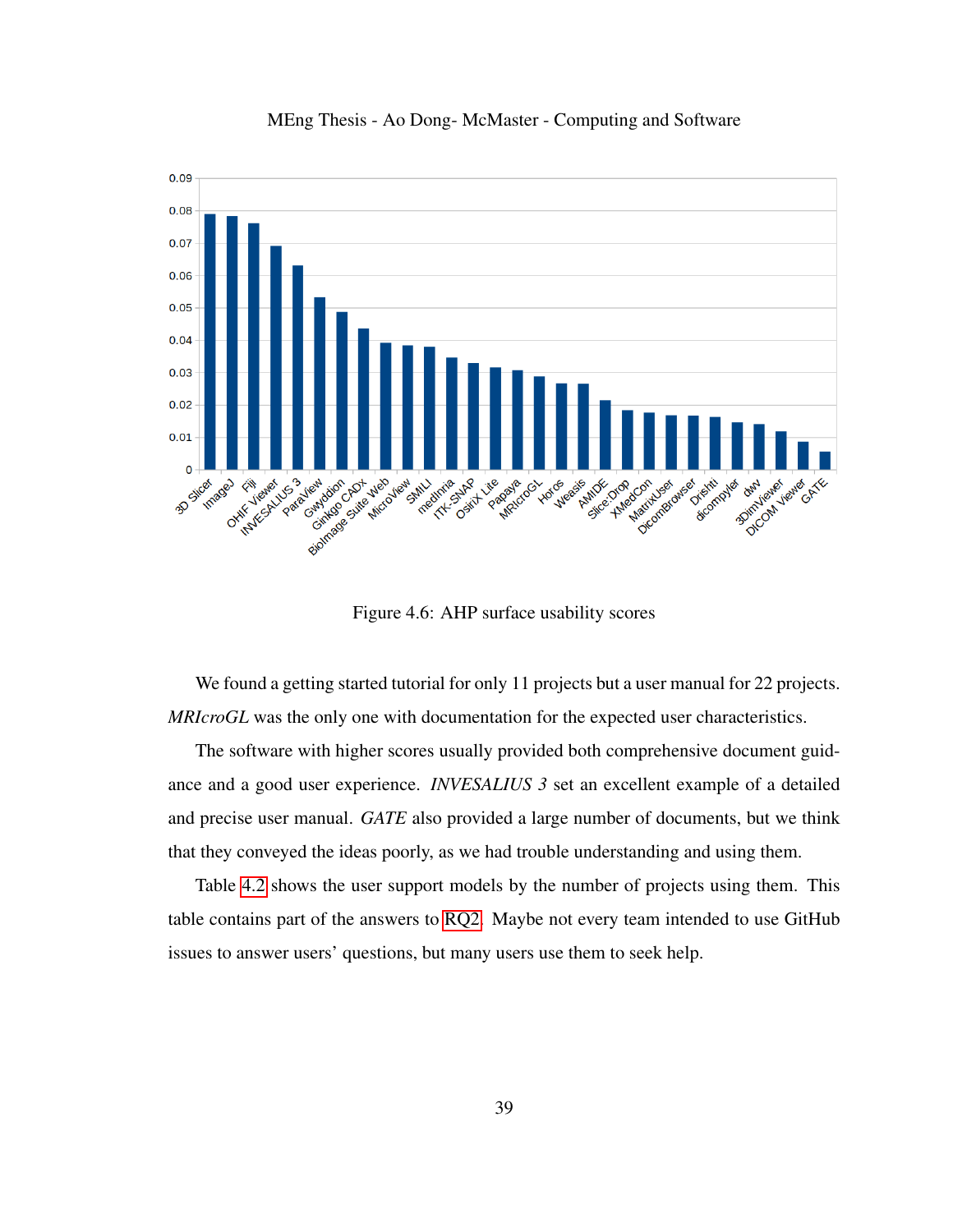| User support model                    | Number of projects |
|---------------------------------------|--------------------|
| GitHub issue                          | 24                 |
| Frequently Asked Questions (FAQ)      | 12                 |
| Forum                                 | 10                 |
| E-mail address                        |                    |
| GitLab issue, SourceForge discussions | 2                  |
| Troubleshooting                       |                    |
| Contact form                          |                    |

<span id="page-49-0"></span>Table 4.2: User support models by number of projects

# 4.6 Maintainability

Figure [4.7](#page-49-1) shows the AHP results for *maintainability*.



<span id="page-49-1"></span>Figure 4.7: AHP maintainability scores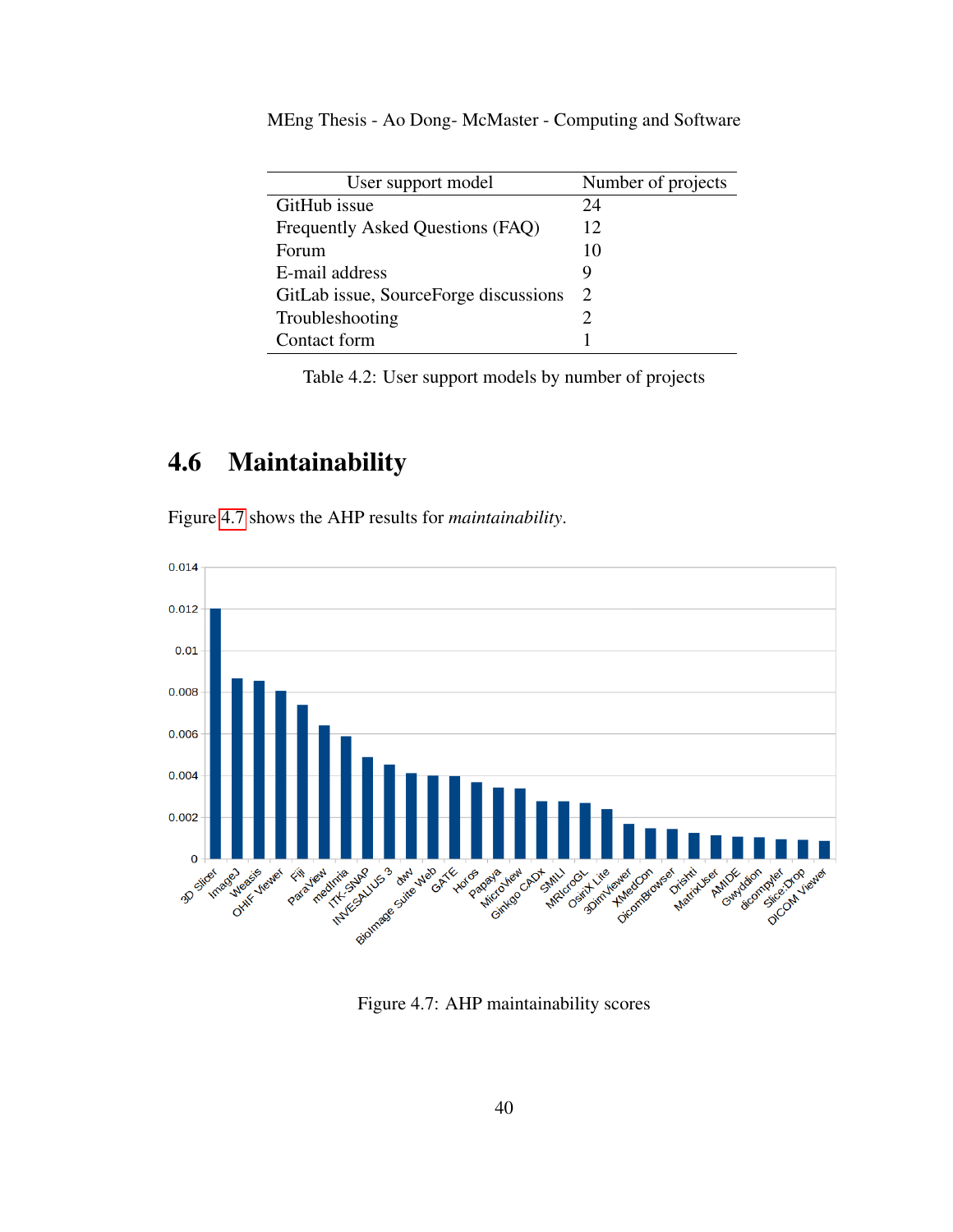We marked *3D Slicer* with a much higher score than others because it did very well at closing the identified issues, and more importantly, we found it to have the most comprehensive artifacts. For example, as far as we could find out, only a few of the 29 projects had a project plan, developer's manual, or API documentation, and only *3D Slicer*, *ImageJ*, *Fiji* included all three documents. Meanwhile, *3D Slicer* has a much higher percentage of closed issues (91.65%) than *ImageJ* (52.49%) and *Fiji* (63.79%). Table [4.3](#page-50-0) shows which projects had these documents, in the descending order of their *maintainability* scores. This table contains part of the answers to [RQ1](#page-13-3) and [RQ3.](#page-13-2)

<span id="page-50-0"></span>

| Software            |   | Proj plan Dev manual API doc |   |
|---------------------|---|------------------------------|---|
| 3D Slicer           | X | X                            | X |
| ImageJ              | X | X                            | X |
| Weasis              |   | X                            |   |
| <b>OHIF Viewer</b>  |   | X                            | X |
| Fiji                | X | X                            | X |
| ParaView            | X |                              |   |
| <b>SMILI</b>        |   |                              | X |
| medInria            |   | X                            |   |
| <b>INVESALIUS 3</b> | X |                              |   |
| dwy                 |   |                              | X |
| BioImage Suite Web  |   | X                            |   |
| Gwyddion            |   | X                            | X |

Table 4.3: Software with the maintainability documents

27 of the 29 projects used git as the version control tool; *AMIDE* used Mercurial; *Gwyddion* used Subversion. 24 projects used GitHub for their repositories; *XMedCon* , *AMIDE*, and *Gwyddion* used SourceForge; *DicomBrowser* and *3DimViewer* used BitBucket. The information about version control tools is part of the answers to [RQ2.](#page-13-1)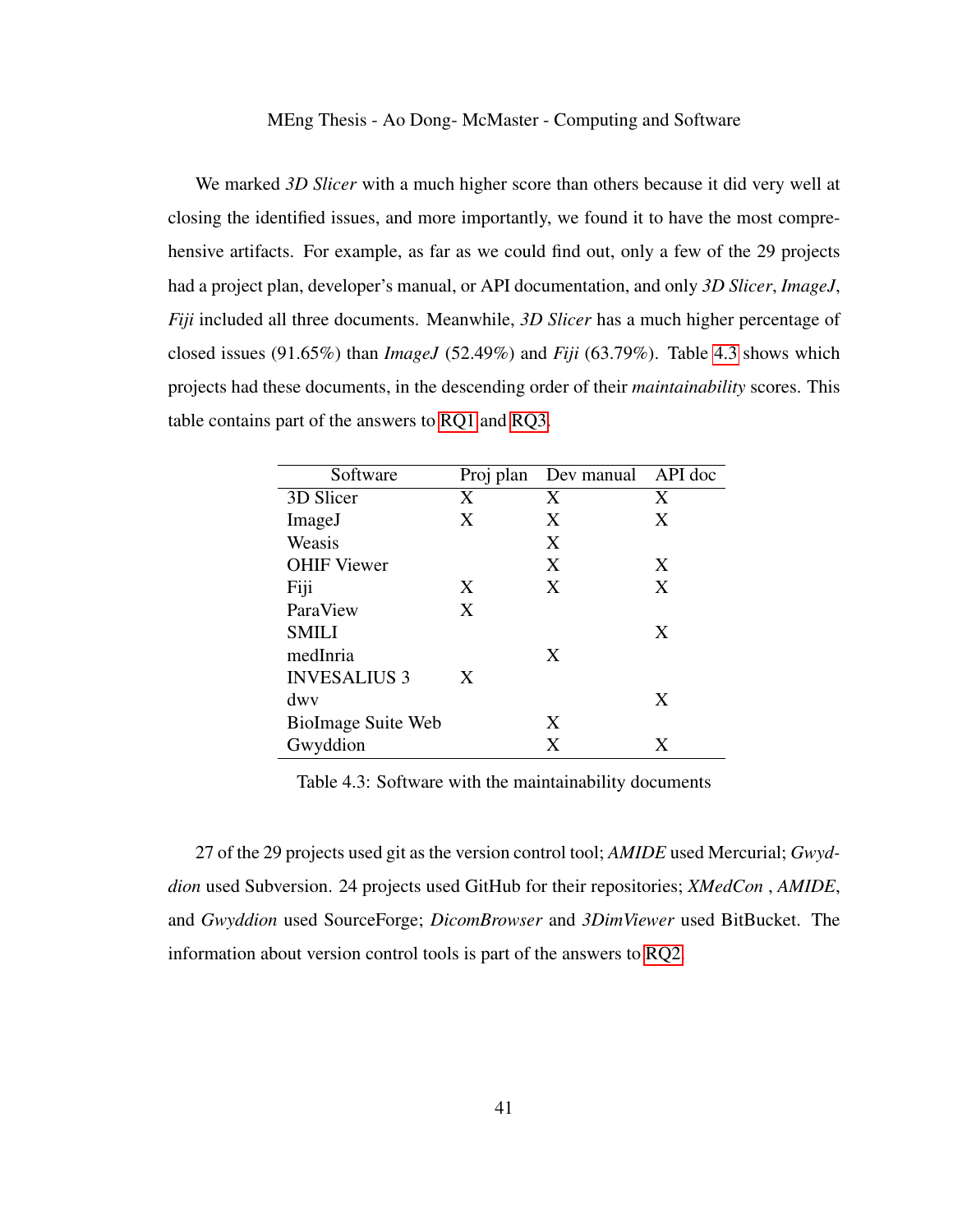### 4.7 Reusability



Figure 4.7 shows the AHP results for *reusability*.

Figure 4.8: AHP reusability scores

As described in Section [3.3.1,](#page-27-1) we gave higher scores to the projects with an API document. As shown in Table [4.3,](#page-50-0) seven projects had API documents. We also considered projects with more code files and less LOC per code file as more reusable. Table [4.4](#page-52-0) shows the number of text-based files by projects, which we used to approximate the number of code files. The table also lists the total number of lines (including comments and blanks), LOC, and average LOC per file. We arranged the items in the descending order of their *reusability* scores.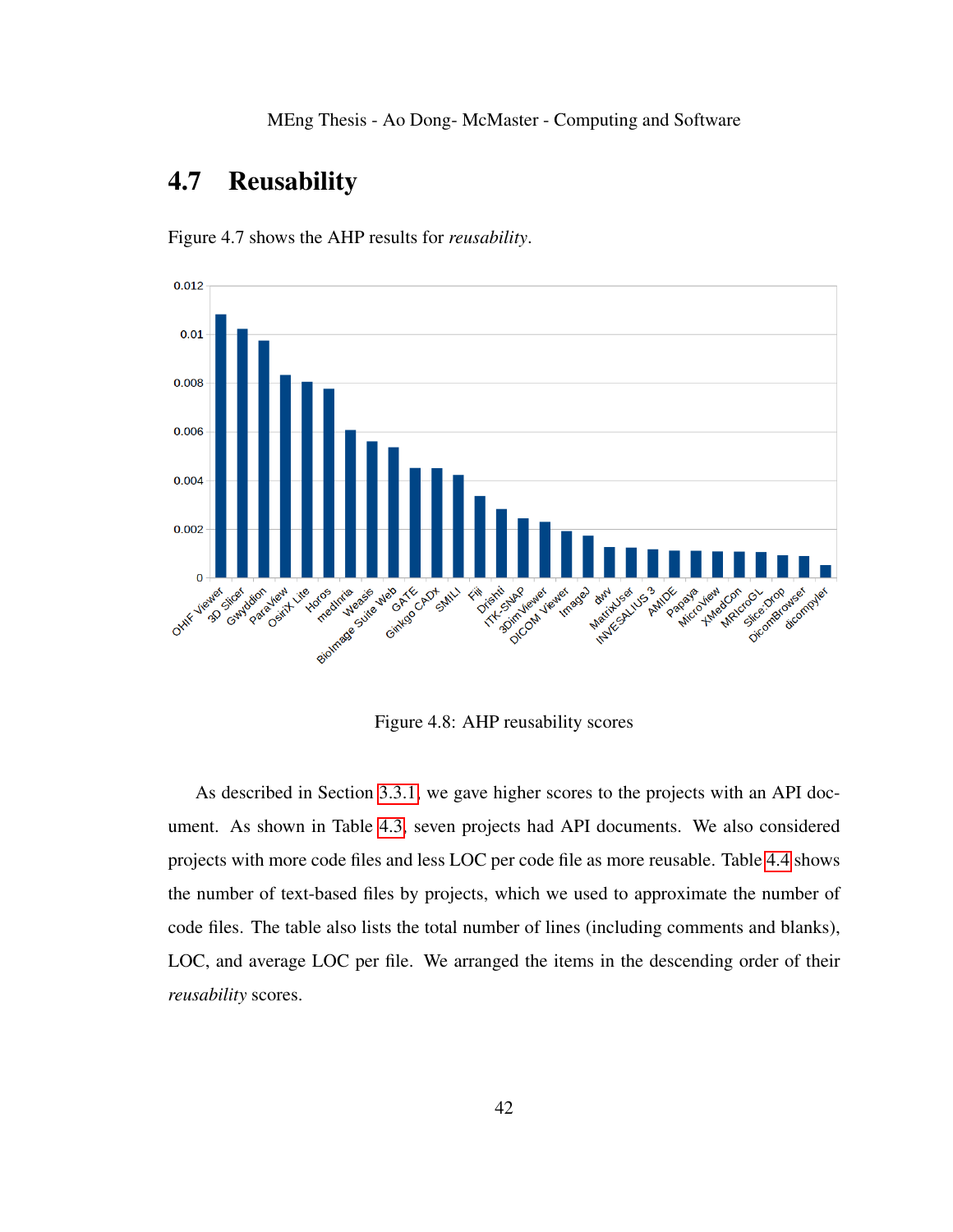| Software                  | Text files | <b>Total lines</b> | <b>LOC</b> | LOC/file |
|---------------------------|------------|--------------------|------------|----------|
| <b>OHIF Viewer</b>        | 1162       | 86306              | 63951      | 55       |
| 3D Slicer                 | 3386       | 709143             | 501451     | 148      |
| Gwyddion                  | 2060       | 787966             | 643427     | 312      |
| ParaView                  | 5556       | 1276863            | 886326     | 160      |
| OsiriX Lite               | 2270       | 873025             | 544304     | 240      |
| Horos                     | 2346       | 912496             | 561617     | 239      |
| medInria                  | 1678       | 214607             | 148924     | 89       |
| Weasis                    | 1027       | 156551             | 123272     | 120      |
| <b>BioImage Suite Web</b> | 931        | 203810             | 139699     | 150      |
| <b>GATE</b>               | 1720       | 311703             | 207122     | 120      |
| Ginkgo CAD <sub>x</sub>   | 974        | 361207             | 257144     | 264      |
| <b>SMILI</b>              | 275        | 90146              | 62626      | 228      |
| Fiji                      | 136        | 13764              | 10833      | 80       |
| Drishti                   | 757        | 345225             | 268168     | 354      |
| <b>ITK-SNAP</b>           | 677        | 139880             | 88530      | 131      |
| 3DimViewer                | 730        | 240627             | 178065     | 244      |
| <b>DICOM</b> Viewer       | 302        | 34701              | 30761      | 102      |
| ImageJ                    | 40         | 10740              | 9681       | 242      |
| dwy                       | 188        | 71099              | 47815      | 254      |
| MatrixUser                | 216        | 31336              | 23121      | 107      |
| <b>INVESALIUS 3</b>       | 156        | 59328              | 48605      | 312      |
| <b>AMIDE</b>              | 183        | 139658             | 102827     | 562      |
| Papaya                    | 110        | 95594              | 71831      | 653      |
| MicroView                 | 137        | 36173              | 27470      | 201      |
| <b>XMedCon</b>            | 202        | 129991             | 96767      | 479      |
| <b>MRIcroGL</b>           | 97         | 50445              | 8493       | 88       |
| Slice:Drop                | 77         | 25720              | 19020      | 247      |
| DicomBrowser              | 54         | 7375               | 5505       | 102      |
| dicompyler                | 48         | 19201              | 15941      | 332      |

MEng Thesis - Ao Dong- McMaster - Computing and Software

<span id="page-52-0"></span>

| Table 4.4: Number of files and lines |  |  |
|--------------------------------------|--|--|
|--------------------------------------|--|--|

# 4.8 Surface Understandability

Figure [4.9](#page-53-0) shows the scores for *surface understandability*.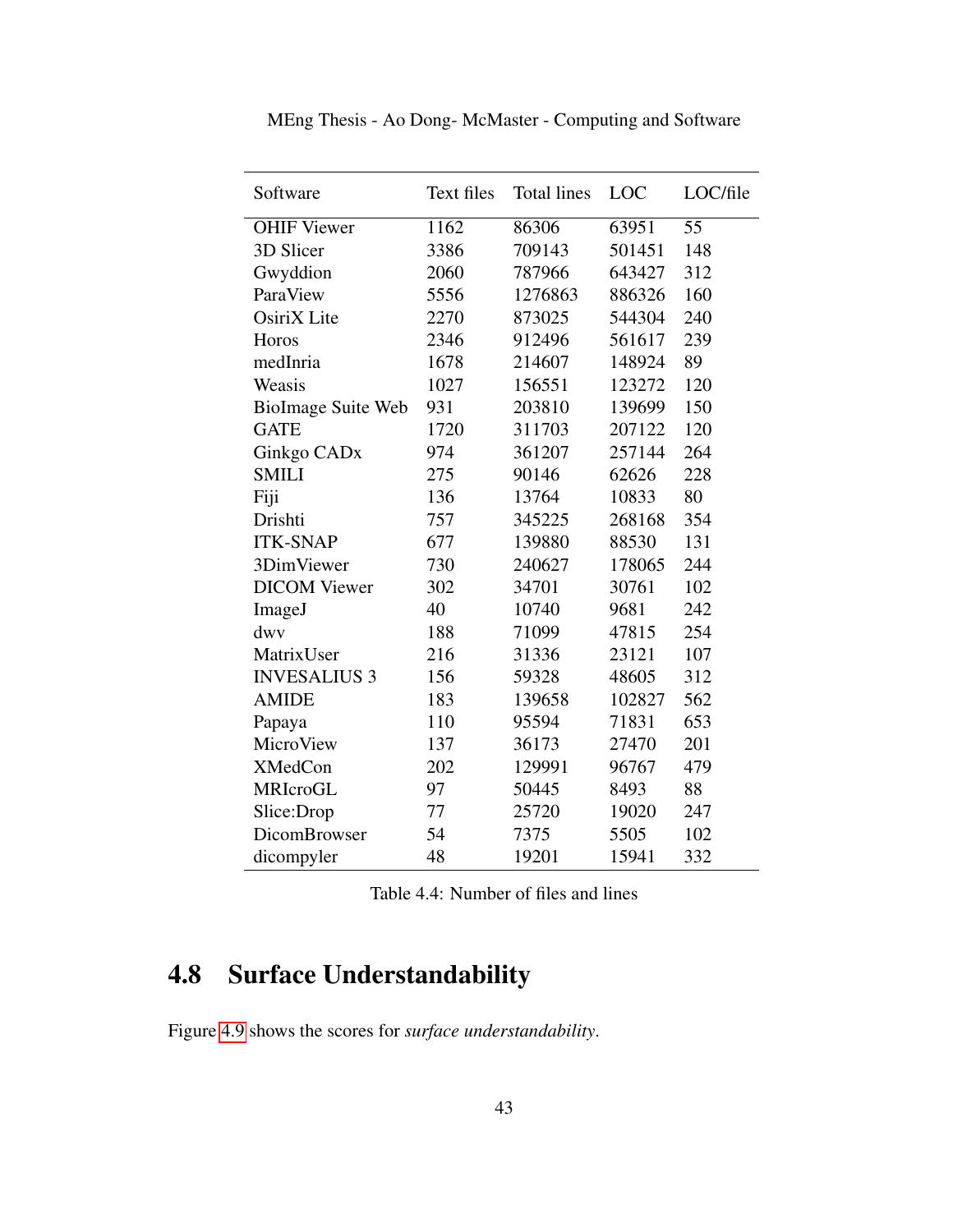

MEng Thesis - Ao Dong- McMaster - Computing and Software

Figure 4.9: AHP surface understandability scores

<span id="page-53-0"></span>All projects had a consistent code style with parameters in the same order for all functions; the code was modularized; the comments were clear, indicating what is being done, not how. However, we only found explicit identification of a coding standard for 3 out of the 29: *3D Slicer*, *Weasis*, and *ImageJ*. We also found hard-coded constants in *medInria*, *dicompyler*, *MicroView*, and *Papaya*. We did not find any reference to the used algorithms in projects *XMedCon*, *DicomBrowser*, *3DimViewer*, *BioImage Suite Web*, *Slice:Drop*, *MatrixUser*, *DICOM Viewer*, *dicompyler*, and *Papaya*.

# 4.9 Visibility/Transparency

Figure [4.10](#page-54-0) shows the AHP scores for *visibility/transparency*. Generally speaking, the teams that actively documented their development process and plans scored higher because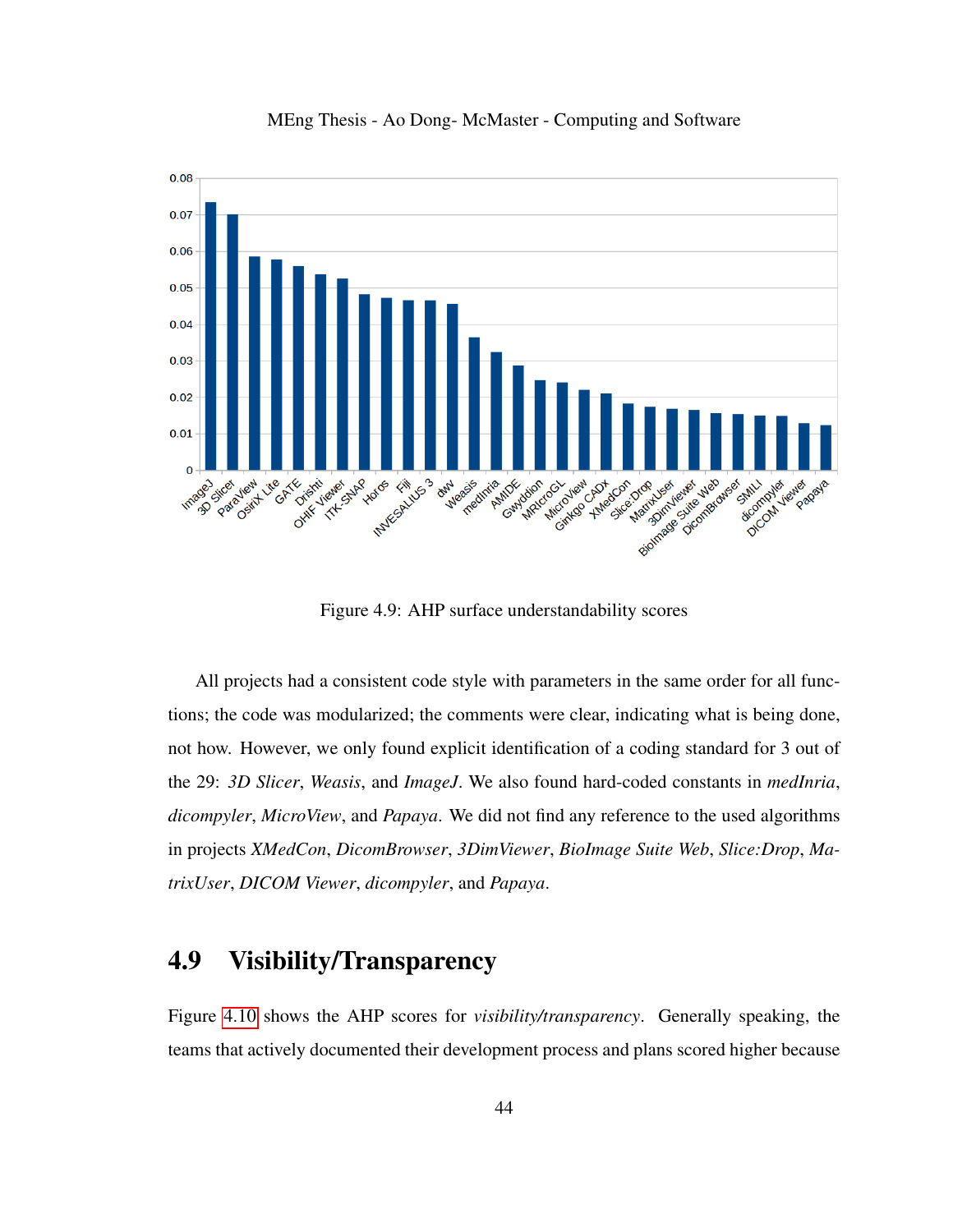

they delivered better communication to people outside the team.

Figure 4.10: AHP visibility/transparency scores

<span id="page-54-0"></span>Table [4.5](#page-55-0) shows the projects which had documents for the development process, project status, development environment, and release notes, in the descending order of their *visibility/transparency* scores. This table contains part of the answers to [RQ1](#page-13-3) and [RQ3.](#page-13-2)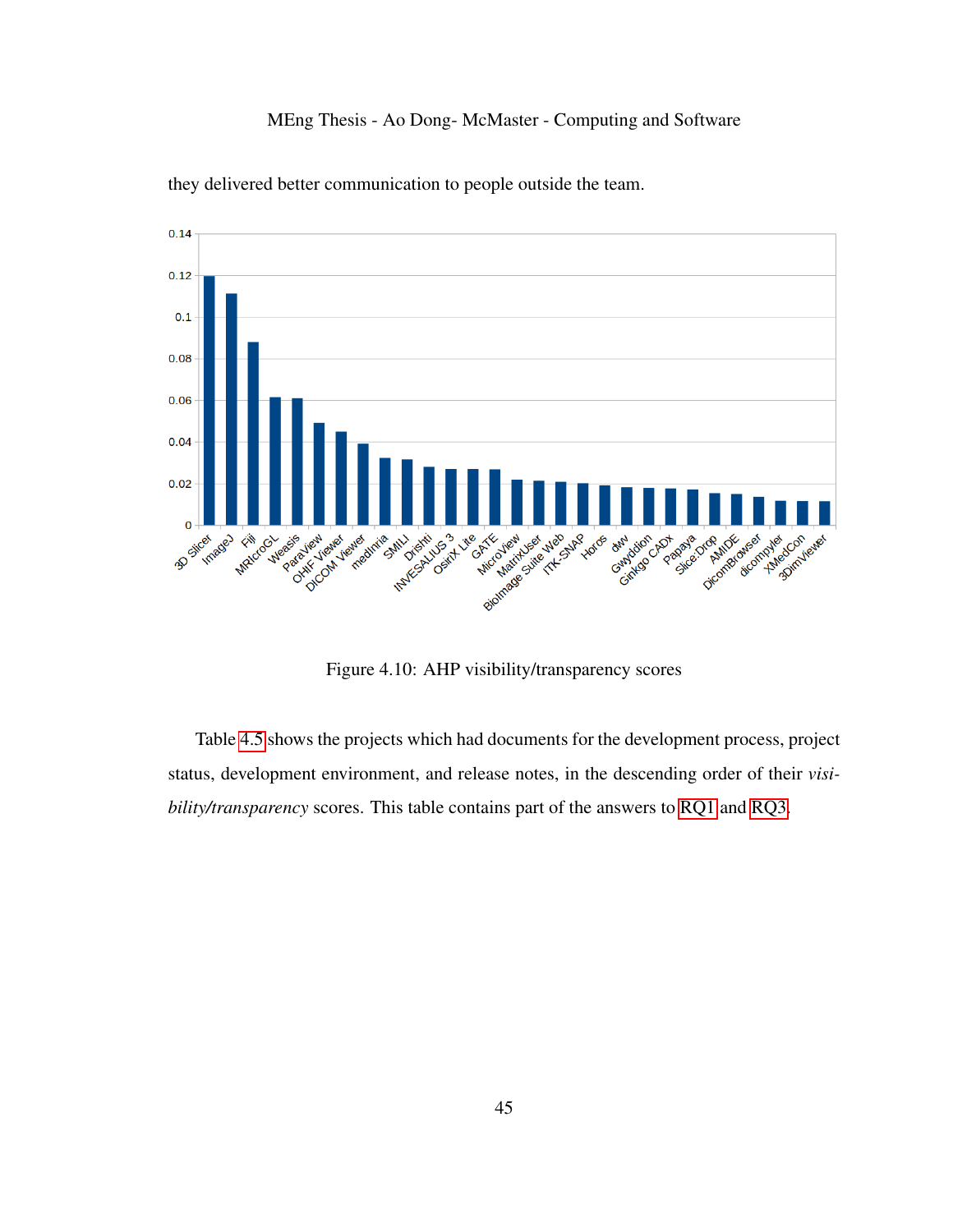| Software                  | Dev process | Proj status | Dev env | Rls notes |
|---------------------------|-------------|-------------|---------|-----------|
| 3D Slicer                 | X           | X           | X       | X         |
| ImageJ                    | X           | X           | X       | X         |
| Fiji                      | X           | X           | X       |           |
| MRIcroGL                  |             |             |         | X         |
| Weasis                    |             |             | X       | X         |
| ParaView                  |             | X           |         |           |
| <b>OHIF Viewer</b>        |             |             | X       | X         |
| <b>DICOM</b> Viewer       |             |             | X       | X         |
| medInria                  |             |             | X       | X         |
| <b>SMILI</b>              |             |             |         | X         |
| Drishti                   |             |             |         | X         |
| <b>INVESALIUS 3</b>       |             |             |         | X         |
| OsiriX Lite               |             |             |         | X         |
| <b>GATE</b>               |             |             |         | X         |
| MicroView                 |             |             |         | X         |
| MatrixUser                |             |             |         | X         |
| <b>BioImage Suite Web</b> |             |             | X       |           |
| <b>ITK-SNAP</b>           |             |             |         | X         |
| Horos                     |             |             |         | X         |
| dwy                       |             |             |         | X         |
| Gwyddion                  |             |             |         | X         |

MEng Thesis - Ao Dong- McMaster - Computing and Software

<span id="page-55-0"></span>Table 4.5: Software with the visibility/transparency documents

## 4.10 Overall Scores

As described in Section [2.3,](#page-21-0) for our AHP measurements, there are nine criteria which are the nine software qualities and 29 software packages as the alternatives. In the absence of requirements for an actual project, we made all nine qualities equally important, so the score of each quality affects the overall scores on the same scale.

Figure [4.11](#page-56-0) shows the overall scores of all 29 software packages in descending order. Since we produced the scores from the AHP process, the total sum of the 29 scores is precisely 1.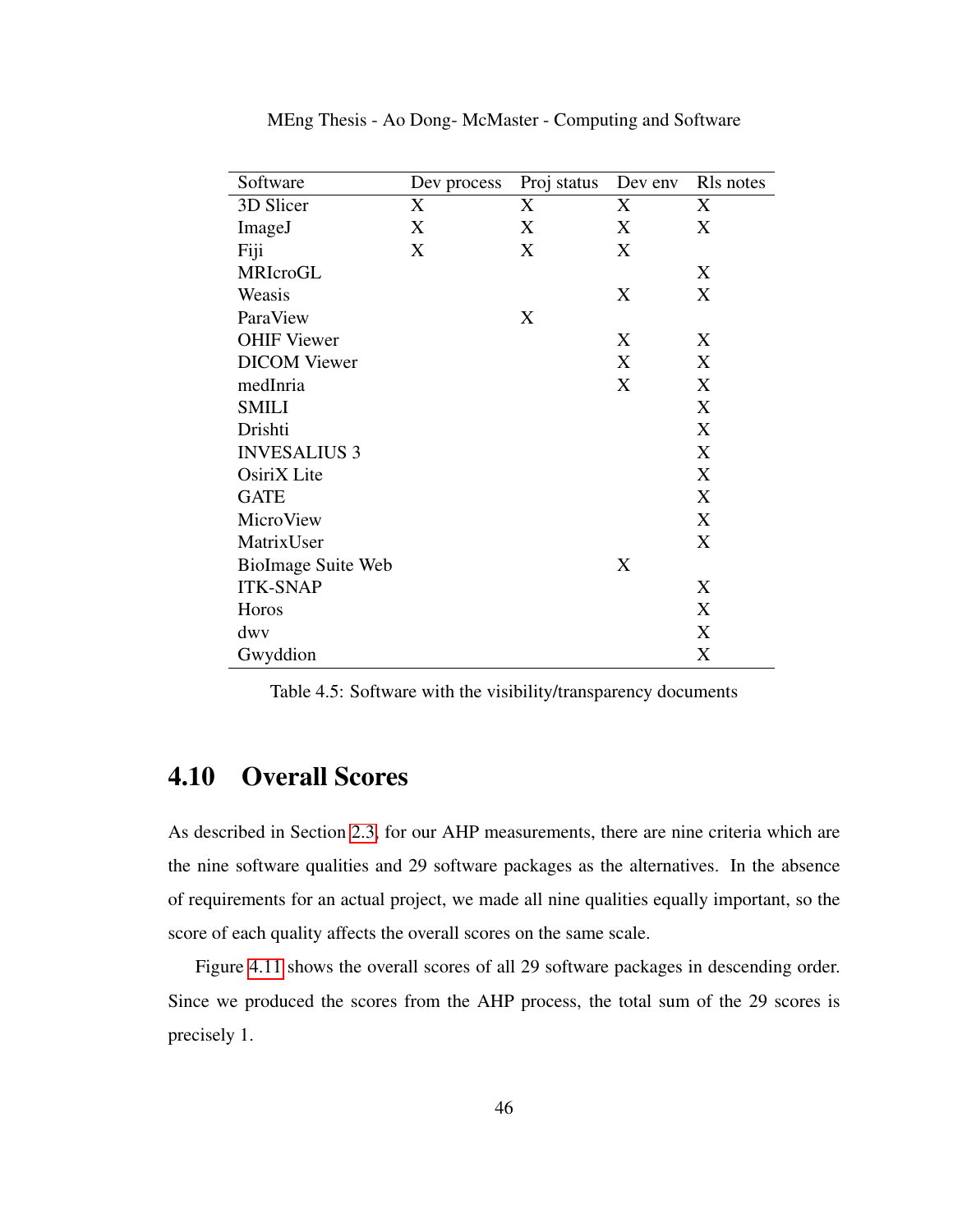

MEng Thesis - Ao Dong- McMaster - Computing and Software

Figure 4.11: Overall AHP scores for all 9 software qualities

<span id="page-56-0"></span>The top three software products *3D Slicer*, *ImageJ*, and *OHIF Viewer* had higher scores in most criteria. *3D Slicer* ranked in the top two software products for all qualities except *surface robustness*; *ImageJ* ranked in the top three products for *correctness & verifiability*, *surface reliability*, *surface usability*, *maintainability*, *surface understandability*, and *visibility/transparency*; *OHIF Viewer* ranked in the top five products for *correctness & verifiability*, *surface reliability*, *surface usability*, *maintainability*, and *reusability*. We might underestimate its scores of qualities *surface reliability* and *surface robustness* for *DICOM Viewer*, but equally compared it with the other software for the rest seven qualities.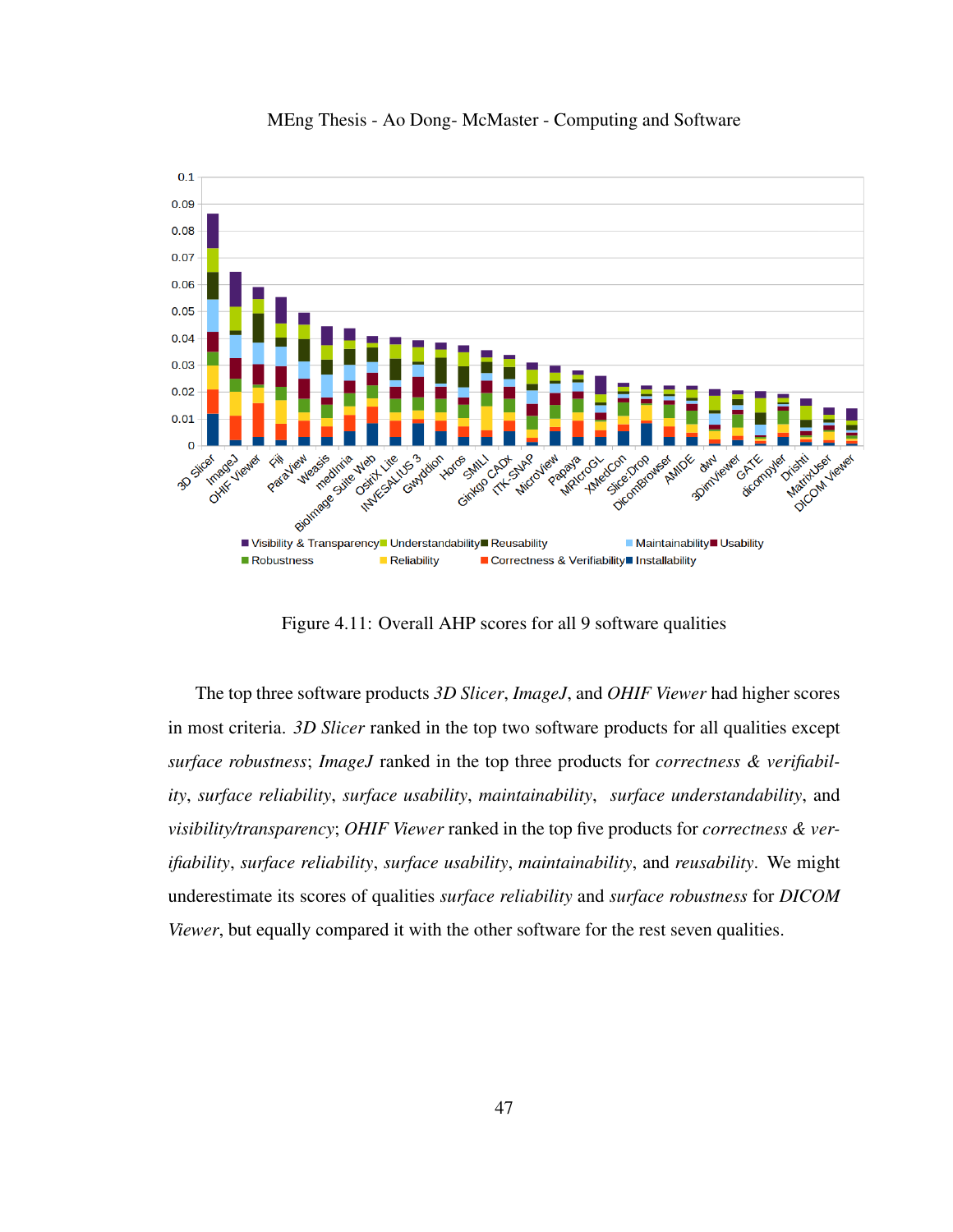# Chapter 5

# Interviews with Developers

The measurement results in Section [4](#page-38-0) are based on the information collected by ourselves. Such information is sufficient to measure the projects with reasonable efforts, but incomplete for us to understand the development process more deeply. For example, we usually cannot identify the following information in a project's documents: the pain points during the development, the threats to certain software qualities, and the developers' strategies to address them. We believe interviews with developers can collect the additional information we need. As a result, our method involves interviews with developers in a domain (Section [3.4\)](#page-32-0). We applied this step to the MI domain (Section [3.5.4\)](#page-37-0).

In this section, we summarize some answers from the interviews. We highlight the answers that are the most informative and interesting in this section, and summarize the rest in Appendix [C.](#page-120-0)

As mentioned in Section [3.5.4,](#page-37-0) we contacted all 29 teams. Some of them responded and participated in the interviews. Eventually, we interviewed nine developers from eight of the 29 MI software projects. The eight projects are *3D Slicer*, *INVESALIUS 3*, *dwv*, *BioImage Suite Web*, *ITK-SNAP*, *MRIcroGL*, *Weasis*, and *OHIF*. We spent about 90 minutes for each interview and asked 20 prepared questions. We also asked following-up questions when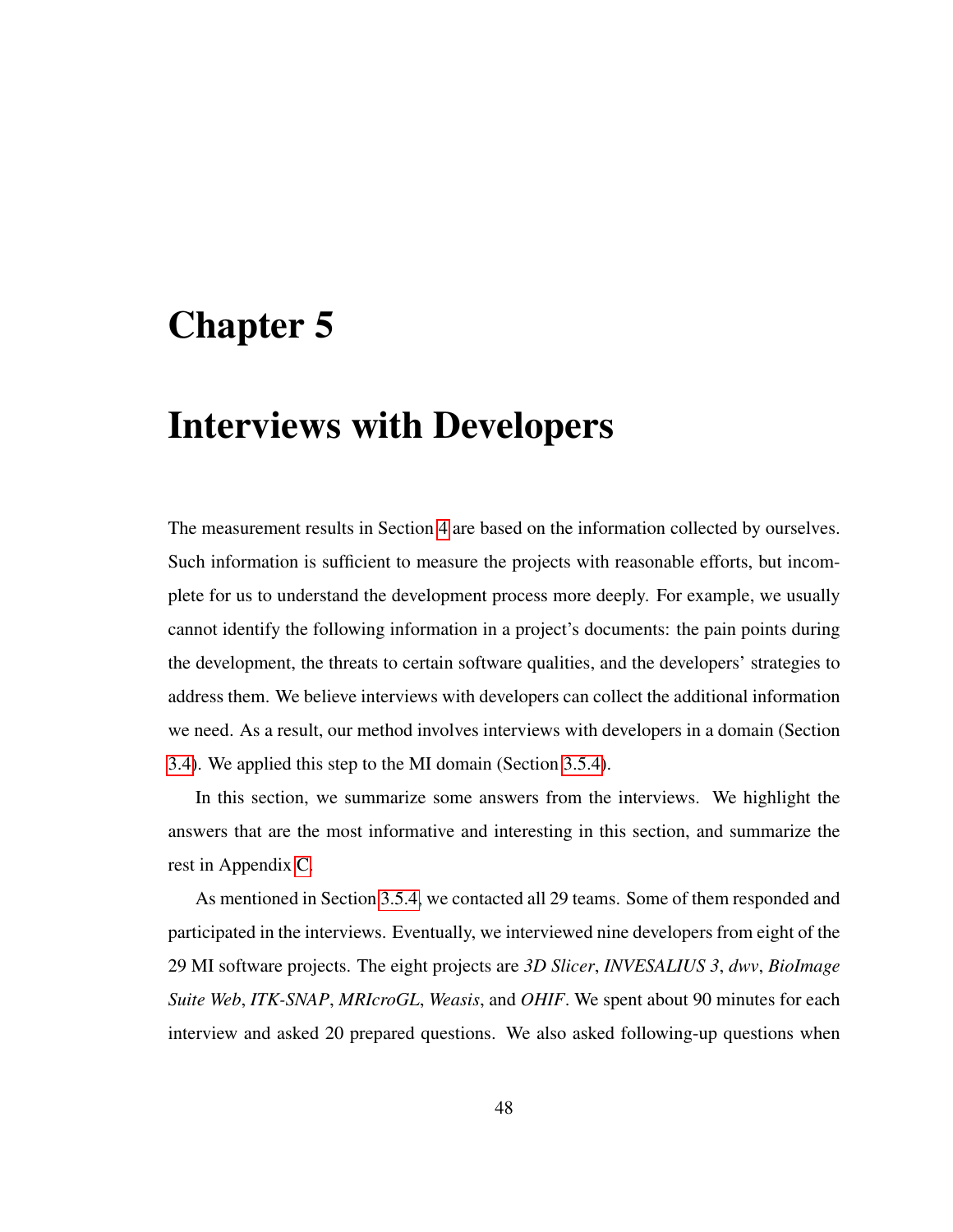we thought it was worth diving deeper. One participant was too busy to have an interview, so they wrote down their answers. The interviewees may have provided multiple answers to each question. Thus, when counting the number of answers, the total result is sometimes larger than nine.

### 5.1 Current and Past Pain Points

By asking questions [9,](#page-58-0) [10,](#page-58-1) and [12,](#page-58-2) we tried to identify the pain points during the development process in the eight projects. The pain points include current and past obstacles. We also asked the interviewees how they would solve the problems. This section contains the answers to [RQ4.](#page-13-4) Questions 9, 10, and 12 are as follows:

- <span id="page-58-0"></span>Q9. Currently, what are the most significant obstacles in your development process?
- <span id="page-58-1"></span>Q10. How might you change your development process to remove or reduce these obstacles?
- <span id="page-58-2"></span>Q12. In the past, is there any major obstacle to your development process that has been solved? How did you solve it?

Table [5.1](#page-59-0) shows the number of times the interviewees mentioned the current and past obstacles in their projects.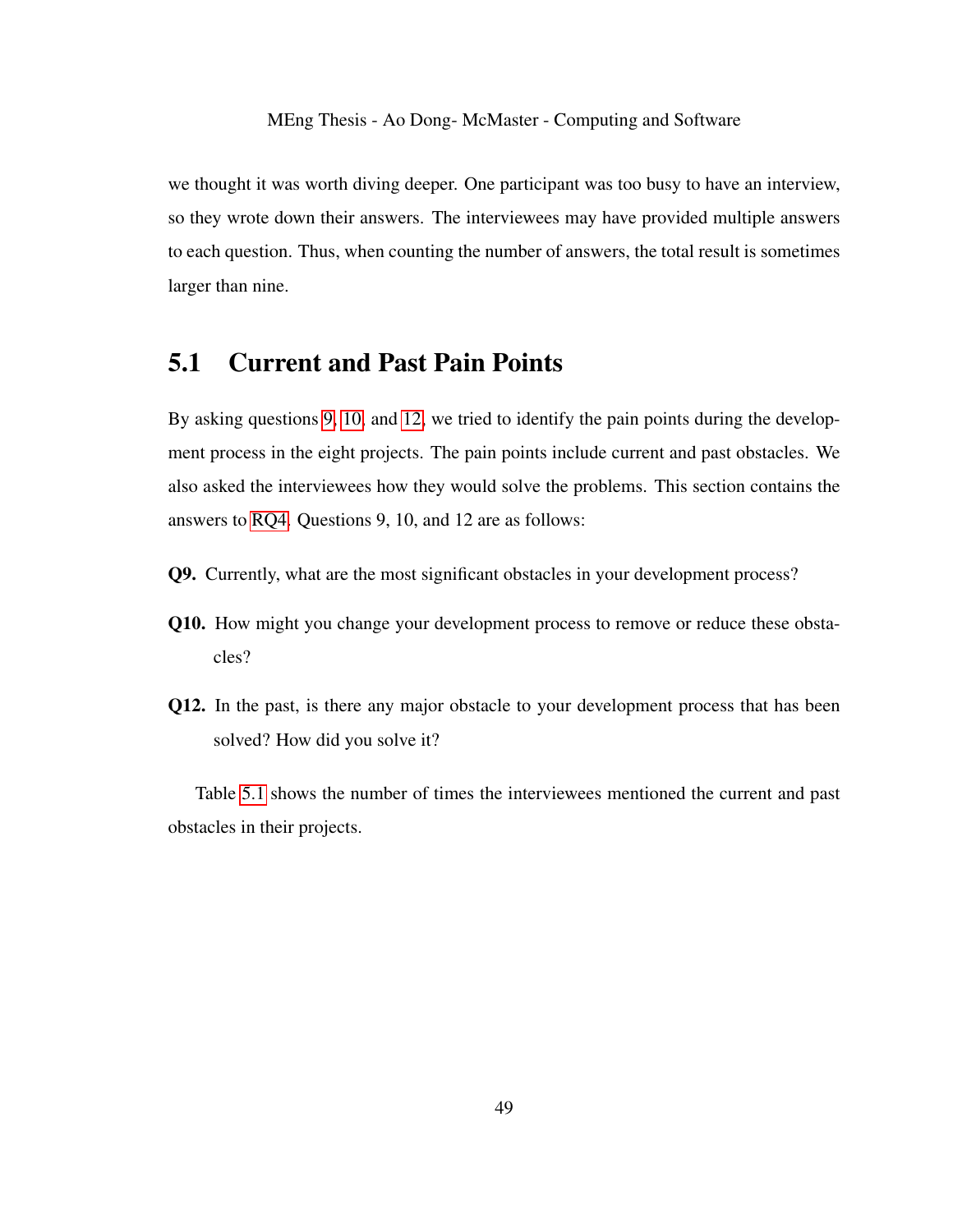| Category       | Obstacle                                              |   | Num ans. |  |
|----------------|-------------------------------------------------------|---|----------|--|
|                |                                                       |   | past     |  |
| Resource       | Lack of fundings                                      |   |          |  |
|                | Lack of time to devote to the project                 |   |          |  |
|                | Hard to keep up with changes in OS and libraries      |   |          |  |
| <b>Balance</b> | Hard to support multiple OS                           |   |          |  |
|                | Hard to support lower-end computers                   |   |          |  |
| Testing        | Lack of access to real-world datasets for testing     | 3 |          |  |
|                | Hard to have a high level roadmap from the start      |   |          |  |
|                | Not enough participants for usability tests           |   |          |  |
|                | Only a few people fully understand the large codebase |   |          |  |
| Others         | Hard to transfer to new technologies                  |   |          |  |
|                | Hard to understand users' needs                       |   |          |  |
|                | Hard to maintain good documentations                  |   |          |  |

<span id="page-59-0"></span>MEng Thesis - Ao Dong- McMaster - Computing and Software

Table 5.1: Current and past obstacles by the numbers of interviewees with the answers

The interviewees provided some potential and proven solutions for the problems in Table [5.1.](#page-59-0) We group these pain points into three major categories of obstacles: *resource*, *balance*, and *testing*. We put the less mentioned ones into the category *Others*. Sections [5.1.1,](#page-59-1) [5.1.2,](#page-60-0) and [5.1.3](#page-62-0) include further discussion about the three major groups of pain points and their solutions.

### <span id="page-59-1"></span>5.1.1 Resource Pain Points

We summarize the pain points in the *resource* category as **the lack of fundings and time.** 

The potential and proven solutions are:

*Potential solutions from interviewees:*

- when the team does not have enough developers for building new features and fixing bugs at the same time, shifting from development mode toward maintenance mode;
- licensing the software to commercial companies that integrate it into their products;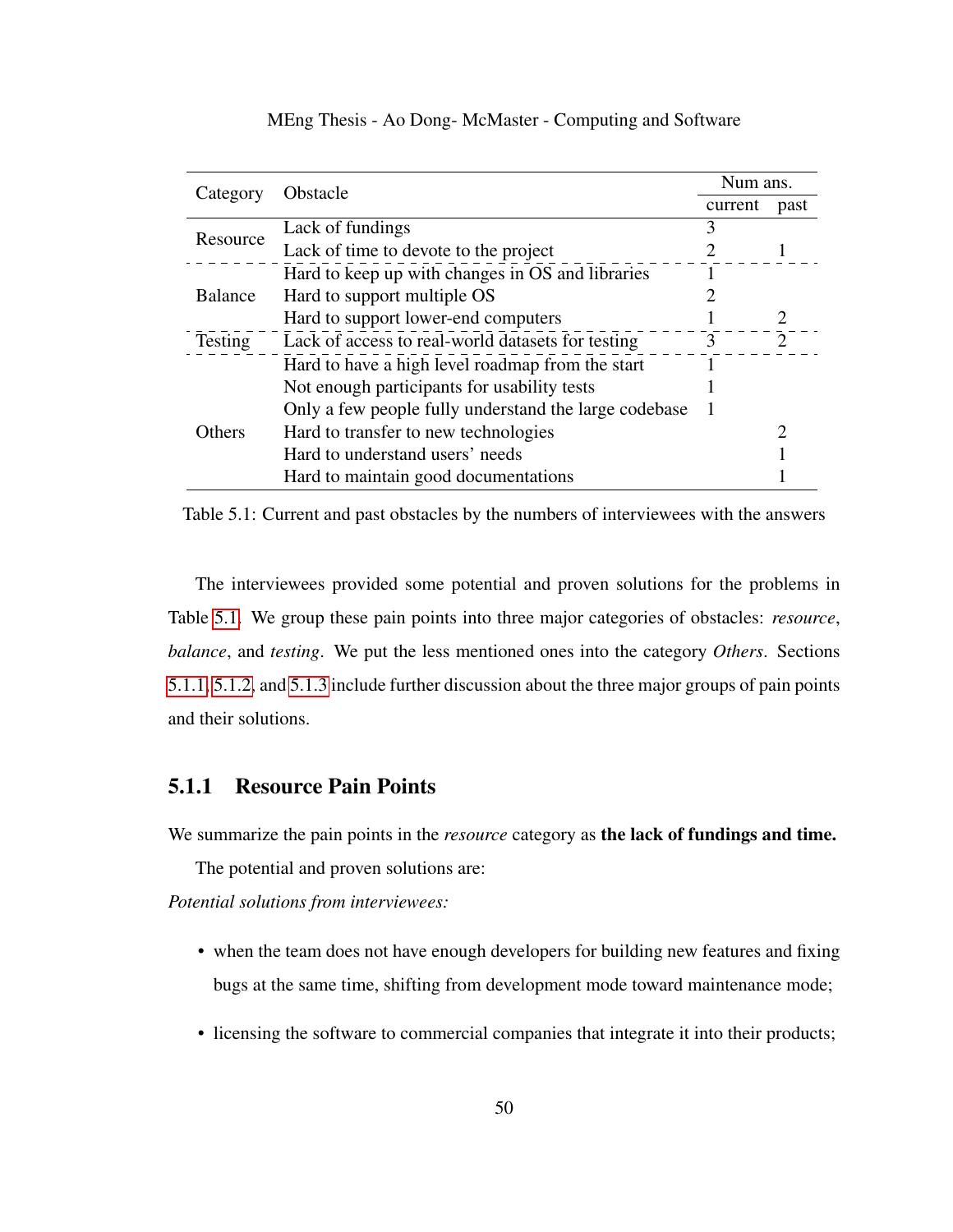- better documentation to save time for answering users' and developers' questions;
- supporting third-party plugins and extensions.

#### *Proven solutions from interviewees:*

• GitHub Actions, which is a good CI/CD tool to save time.

Many interviewees thought lack of fundings and lack of time were the most significant obstacles. The interviewees from *3D Slicer* team and *OHIF* team pointed out that it was more challenging to get fundings for software maintenance as opposed to research. The interviewee from the *ITK-SNAP* team thought more fundings was a way to solve the lack of time problem, because they could hire more dedicated developers. On the other hand, the interviewee from the *Weasis* team did not think that fundings could solve the same problem, since he still would need a lot of time to supervise the project.

No interviewee suggested any solution to bring extra funding to the project. However, they provided ideas to save time, such as better documentation, third-party plugins, and good CI/CD tools.

#### <span id="page-60-0"></span>5.1.2 Balance Pain Points

We summarize the pain points in the *balance* category as the difficulty to balance between four factors: cross-platform compatibility, convenience to development & maintenance, performance, and security. They are also related to the choice between native application and web application.

The potential and proven solutions are:

*Potential solutions from interviewees:*

• web applications that use computing power from computers GPU;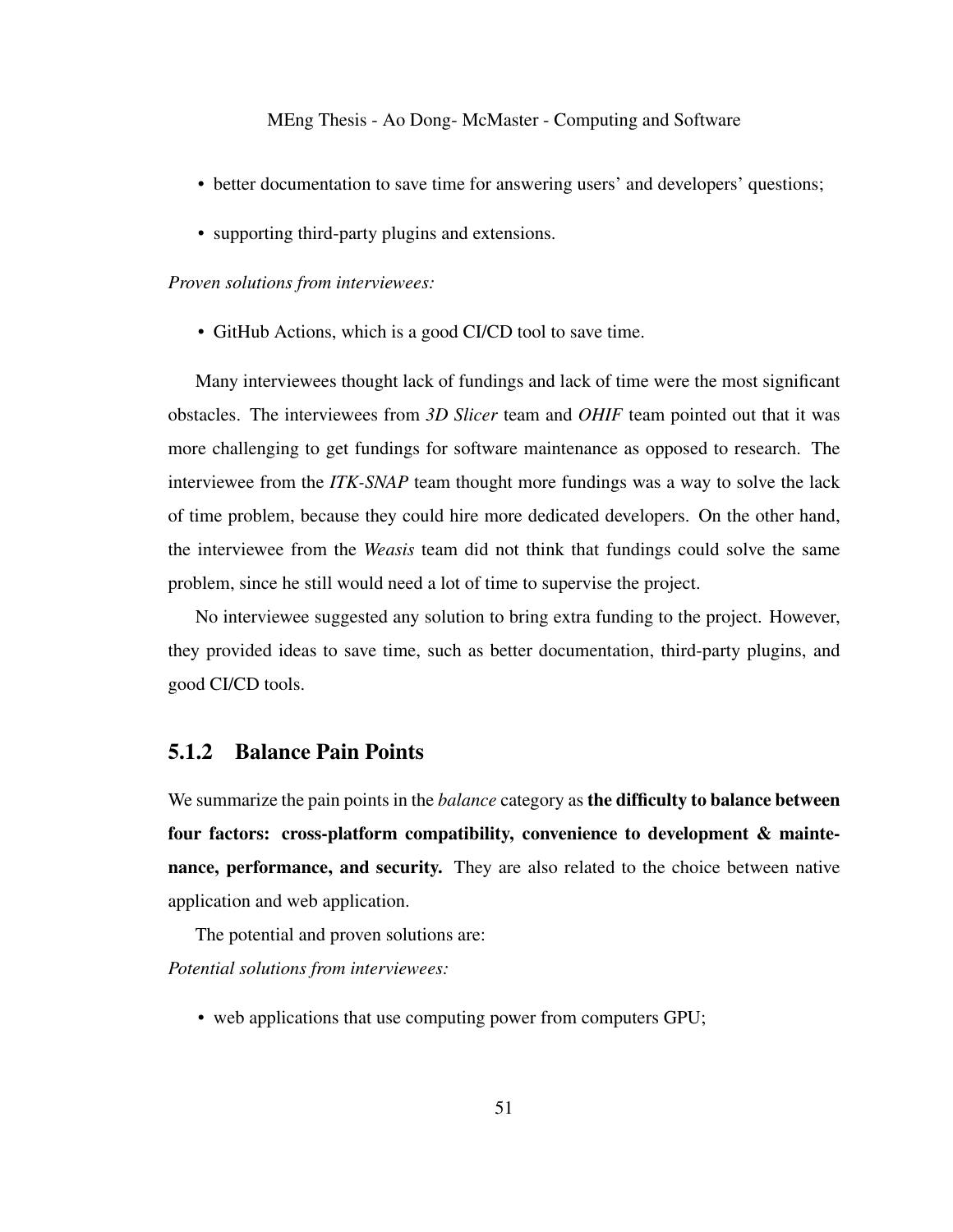- to better support lower-end computers, adopting a web-based approach with backend servers;
- to better support lower-end computers, using memory-mapped files to consume less computer memory;
- more funding;
- maintaining better documentations to ease the development & maintenance processes;

#### *Proven solutions from interviewees:*

• one interviewee saw the performance problem disappeared over the years when computers became more and more powerful.

Table [5.2](#page-61-0) shows the teams' choices between native application and web application. In all the 29 teams on our list, most of them chose to develop native applications. For the eight teams we interviewed, three of them were building web applications, and the *MRIcroGL* team was considering web-based solutions. So we had a good chance to discuss the differences between the two choices with the interviewees.

| Software team                      | Native application Web application |   |
|------------------------------------|------------------------------------|---|
| 3D Slicer                          | X                                  |   |
| <b>INVESALIUS 3</b>                | Χ                                  |   |
| dwy                                |                                    | X |
| BioImage Suite Web                 |                                    | X |
| <b>ITK-SNAP</b>                    | X                                  |   |
| MRIcroGL                           | X                                  |   |
| Weasis                             | X                                  |   |
| <b>OHIF</b>                        |                                    | X |
| Total number among the eight teams | $\overline{5}$                     | 3 |
| Total number among the 29 teams    | 24                                 | 5 |

<span id="page-61-0"></span>Table 5.2: Teams' choices between native application and web application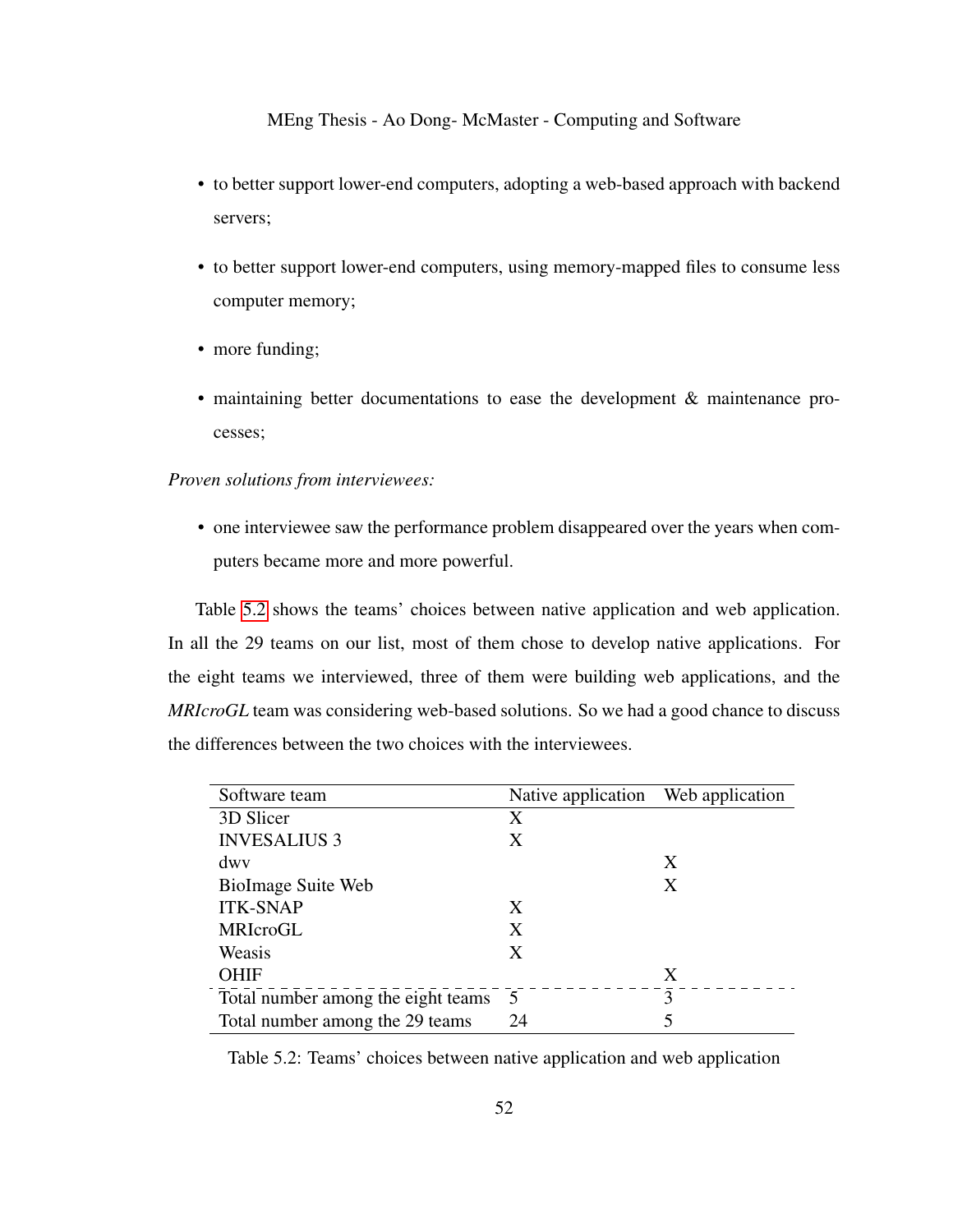The interviewees talked about the advantages and disadvantages of the two choices. We summarize the opinions from the interviewees in Table [5.3.](#page-62-1)

|       | Native application                                                                 | Web application                                                                                                                     |
|-------|------------------------------------------------------------------------------------|-------------------------------------------------------------------------------------------------------------------------------------|
| Ad    | - higher performance                                                               | - easy to achieve cross-platform compatibility<br>- simpler build process                                                           |
| Disad | - hard to achieve cross-platform compatibility<br>- more complicated build process | Without a backend:<br>- lower performance<br>With a backend:<br>- harder for privacy protection<br>- extra cost for backend servers |

<span id="page-62-1"></span>Table 5.3: Advantages and disadvantages of native application and web application

### <span id="page-62-0"></span>5.1.3 Testing Pain Point

The pain point in the *testing* category is the lack of access to real-world datasets for testing. The information about software testing in this section is part of the answers to [RQ3.](#page-13-2)

The potential and proven solutions are:

*Potential solutions from interviewees:*

• using open datasets

*Proven solutions from interviewees:*

- asking the users to provide deidentified copies of medical images if they have problems loading the images;
- sending the beta versions of software to medical workers who can access the data and complete the tests;
- if (part of) the team belongs to a medical school or a hospital, using the datasets they can access;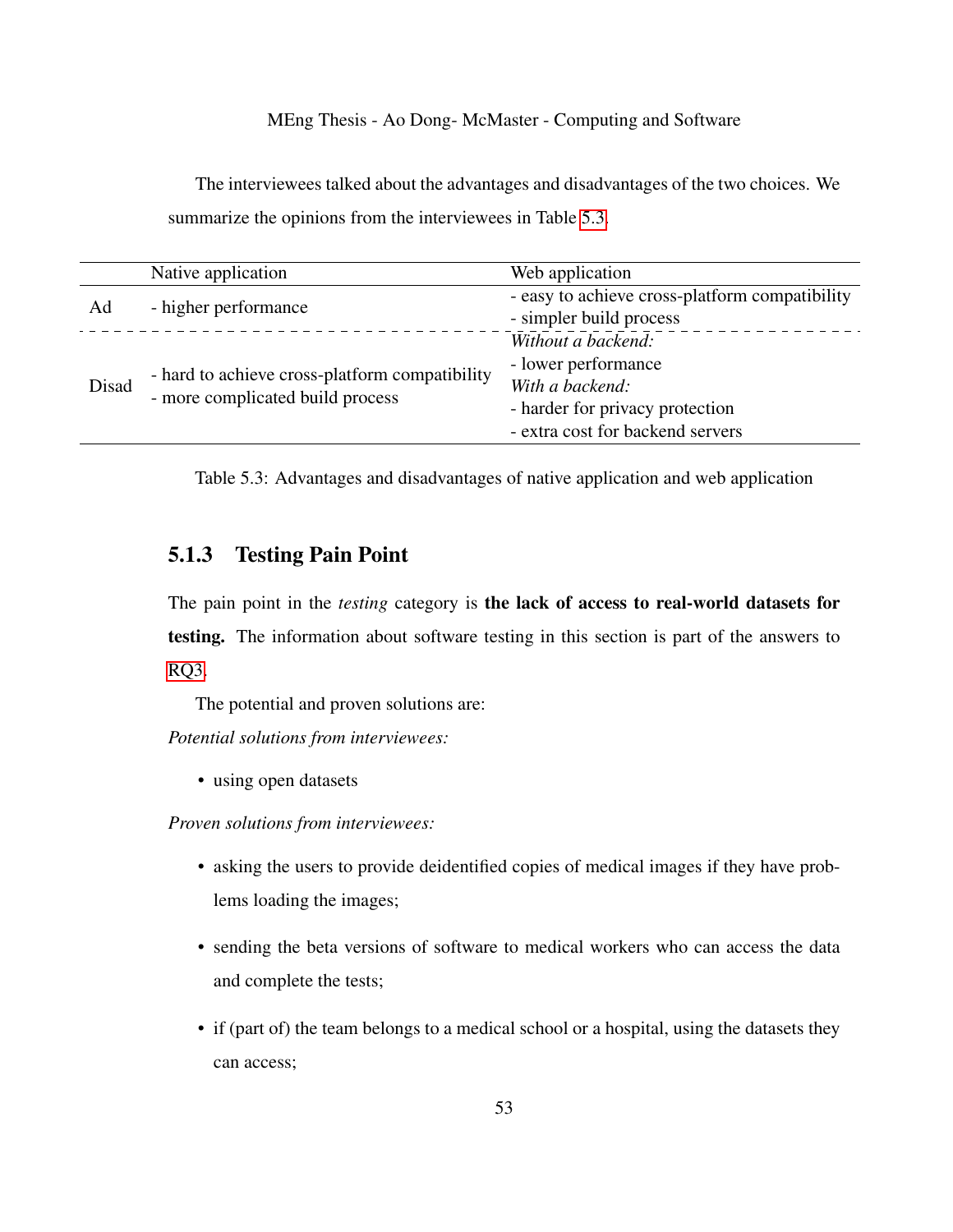- if the team has access to MRI scanners, self-building sample images for testing;
- if the team has connections with MI equipment manufacturers, asking for their help on data format problems;
- storing all images that cause special problems, and maintaining this special dataset over time.

No interviewee provided a perfect way to solve this problem. However, connections between the development team and medical professionals/institutions could ease the pain.

## 5.2 Documents in the Projects

We tried to understand the interviewees' opinions on documentation and the quality of documentations with questions 11 and 19. The information about documentation is part of the answers to [RQ3.](#page-13-2)

- Q11. How does documentation fit into your development process? Would improved documentation help with the obstacles you typically face?
- Q19. Do you think the current documentation can clearly convey all necessary knowledge to the users? If yes, how did you successfully achieve it? If no, what improvements are needed?

Table [5.4](#page-64-0) summarizes interviewees' opinions on documentation. Interviewees from each of the eight projects thought that documentation was important to their projects, and most of them said that it could save their time to answer questions from users and developers. Most of them saw the need to improve their documentation, and only three of them thought that their documentations conveyed information clearly enough.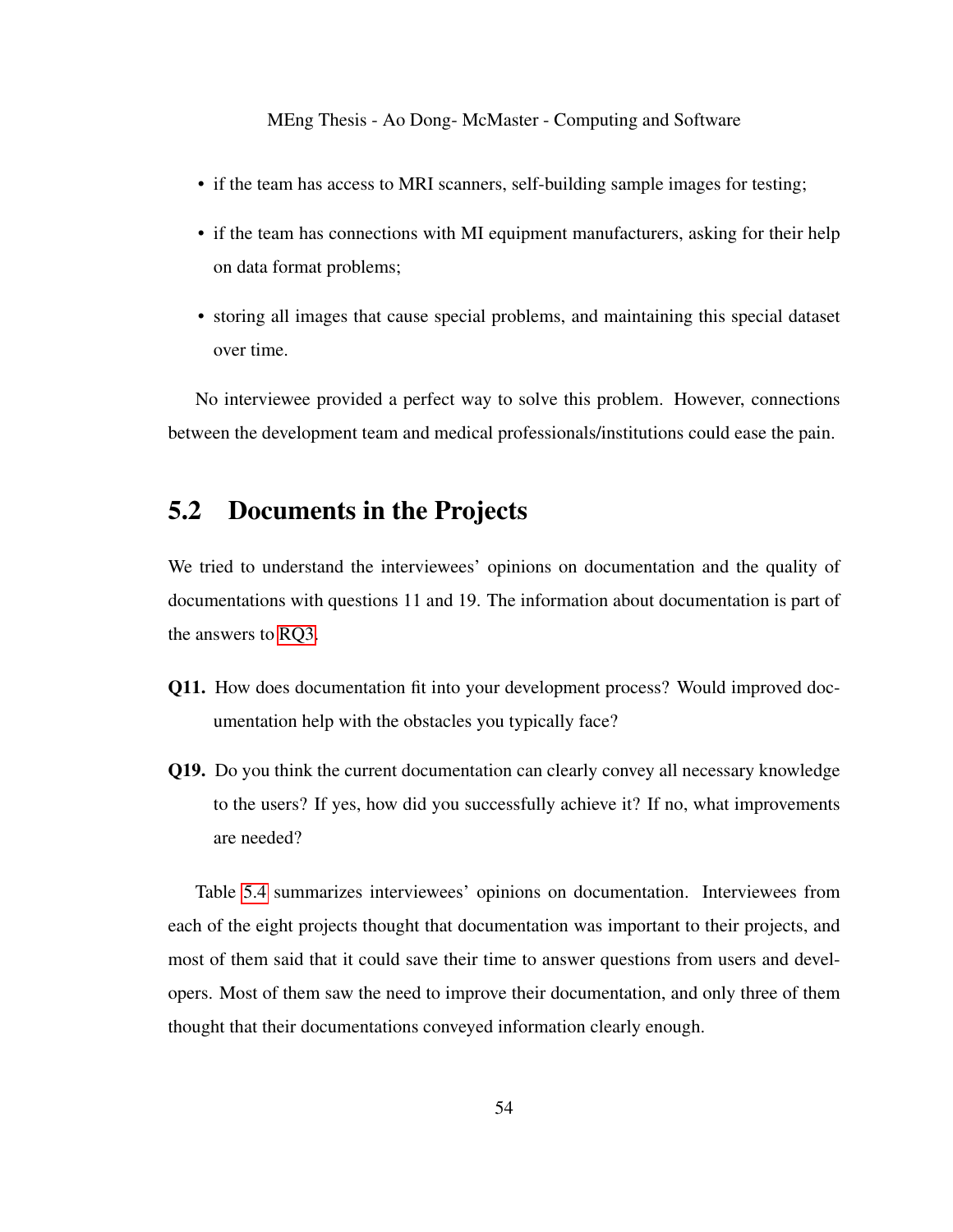| Opinion on documentation                                  | Num ans. |
|-----------------------------------------------------------|----------|
| Documentation is vital to the project                     |          |
| Documentation of the project needs improvements           |          |
| Referring to documentation saves time to answer questions | - 6      |
| Lack of time to maintain good documentation               |          |
| Documentation of the project conveys information clearly  | 3        |
| Coding is more fun than documentation                     |          |
| Users help each other by referring to documentation       |          |

Table 5.4: Opinions on documentation by the numbers of interviewees with the answers

Table [5.5](#page-64-1) lists some of the documentation tools and methods mentioned by the interviewees. This table contains part of the answers to [RQ2.](#page-13-1)

<span id="page-64-1"></span><span id="page-64-0"></span>

| Tool or method for documentation | Num ans.              |
|----------------------------------|-----------------------|
| Forum discussions                | 3                     |
| Videos                           | 3                     |
| GitHub                           | $\mathcal{D}_{\cdot}$ |
| Mediawiki / wiki pages           | 2                     |
| Workshops                        | $\mathcal{D}_{\cdot}$ |
| Social media                     | 2                     |
| Writing books                    |                       |
| Google Form                      |                       |
| State management                 |                       |

Table 5.5: Tools and methods for documentation by the numbers of interviewees with the answers

## 5.3 Contribution Management and Project Management

We tried to understand how the teams managed the contributions and their projects by asking the following questions:

Q5. Do you have a defined process for accepting new contributions into your team?

Q13. What is your software development model? For example, waterfall, agile, etc.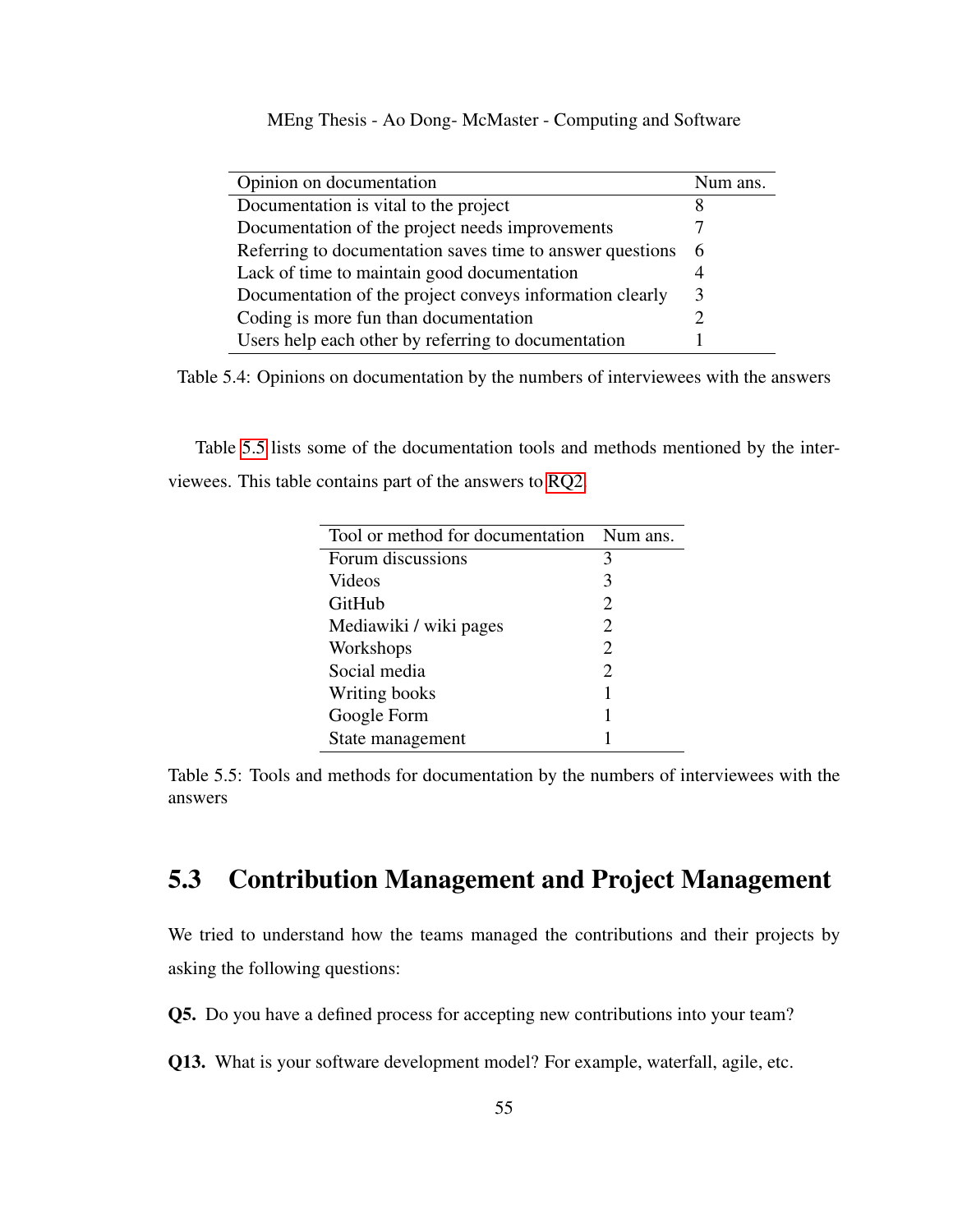<span id="page-65-1"></span>Q14. What is your project management process? Do you think improving this process can tackle the current problem? Were any project management tools used?

Although some team may have a documented process for accepting new contributions, no one talked about it during the interview. However, most of them mentioned using GitHub and pull requests to manage contributions from the community. The interviewees generally gave very positive feedback on using GitHub. Some also said they had handled the project repository with some other tools, and eventually transferred to git and GitHub. Table [5.6](#page-65-0) shows the number of times the interviewees mentioned the methods of receiving contributions. This table contains part of the answers to [RQ2.](#page-13-1)

<span id="page-65-0"></span>

| Method of receiving contributions   | Num ans. |      |
|-------------------------------------|----------|------|
|                                     | current  | past |
| GitHub with pull requests           | x        |      |
| Code contributions from emails      |          | 3    |
| Code contributions from forums      |          |      |
| Sharing the git repository by email |          |      |

Table 5.6: Methods of receiving contributions by the numbers of interviewees with the answers

For managing contributions, the *3D Slicer* team encouraged users to develop their extensions for specific use cases, and the *OHIF* team was trying to enable the use of plug-ins; the interviewee from the *ITK-SNAP* team said one way of accepting new team members was through funded academic projects.

Table [5.7](#page-66-0) shows the software development models by the numbers of interviewees with the answers. Only two interviewees confirmed their development models. The others did not think they used a specific model, but three of them suggested that their processes were similar to Waterfall or Agile.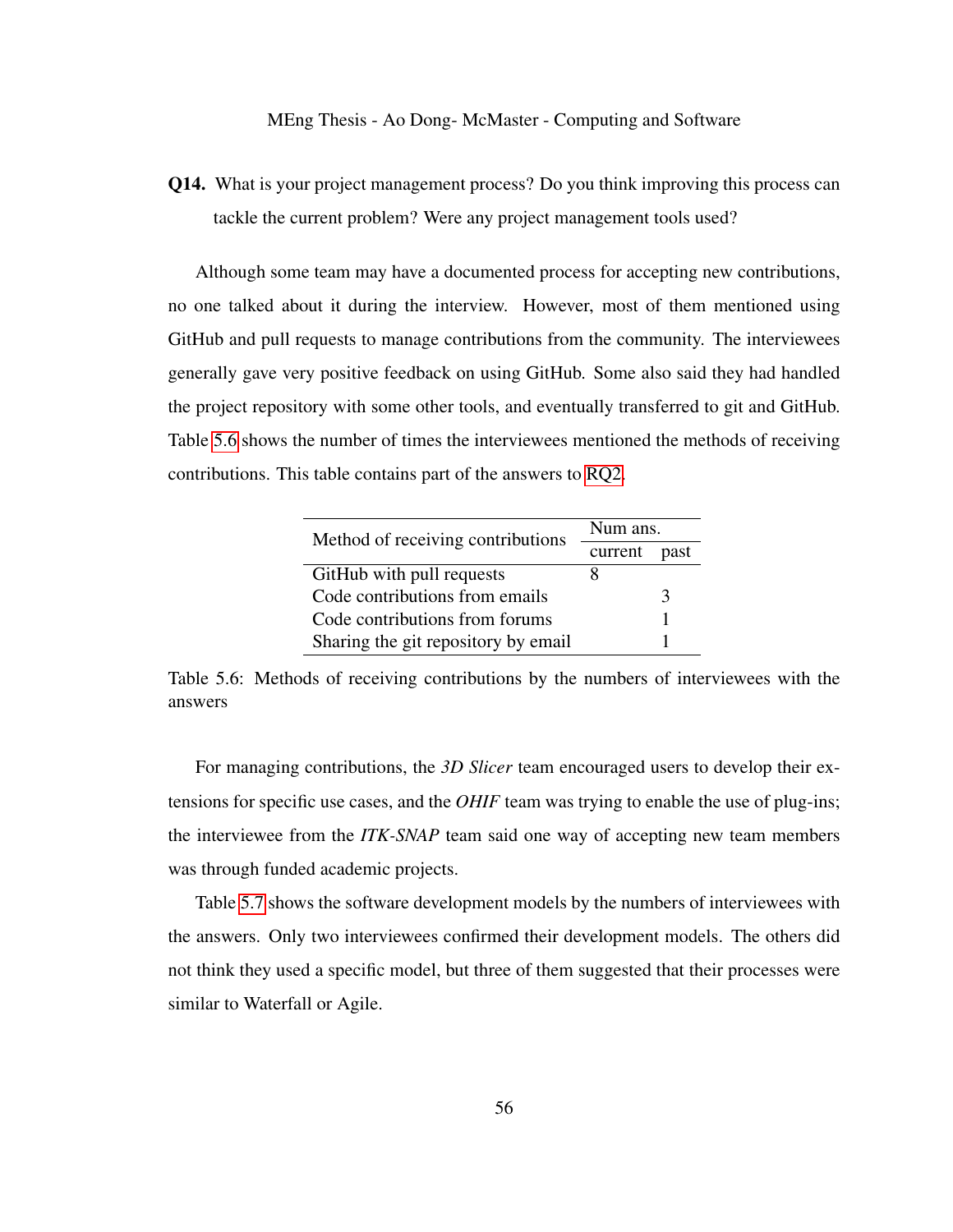<span id="page-66-0"></span>

| Software development model Num ans. |               |
|-------------------------------------|---------------|
| Undefined/self-directed             | 3             |
| Similar to Agile                    | $\mathcal{D}$ |
| Similar to Waterfall                |               |
| Agile                               |               |
| Waterfall                           |               |

MEng Thesis - Ao Dong- McMaster - Computing and Software

Table 5.7: Software development models by the numbers of interviewees with the answers

Some interviewees mentioned the project management tools they used, which are in Table [5.8.](#page-66-1) This table contains part of the answers to [RQ2.](#page-13-1) Generally speaking, the interviewees talked about two types:

- Trackers, including GitHub, issue trackers, bug trackers and Jira;
- Documents, including GitHub, Wiki page, Google Doc, and Confluence.

<span id="page-66-1"></span>

| Project management tools Num ans. |   |
|-----------------------------------|---|
| GitHub                            | 3 |
| Issue trackers                    |   |
| Bug trackers                      |   |
| Jira                              |   |
| Wiki page                         |   |
| Google Doc                        |   |
| Confluence                        |   |

Table 5.8: Project management tools by the numbers of interviewees with the answers

No interviewee introduced any strictly defined project management process. The most common way was following the issues, such as bugs and feature requests. Additionally, the *3D Slicer* team had weekly meetings to discuss the goals for the project; the *INVESALIUS 3* team relied on the GitHub process for their project management; the *ITK-SNAP* team had a fixed six-month release pace; only the interviewee from the *OHIF* team mentioned that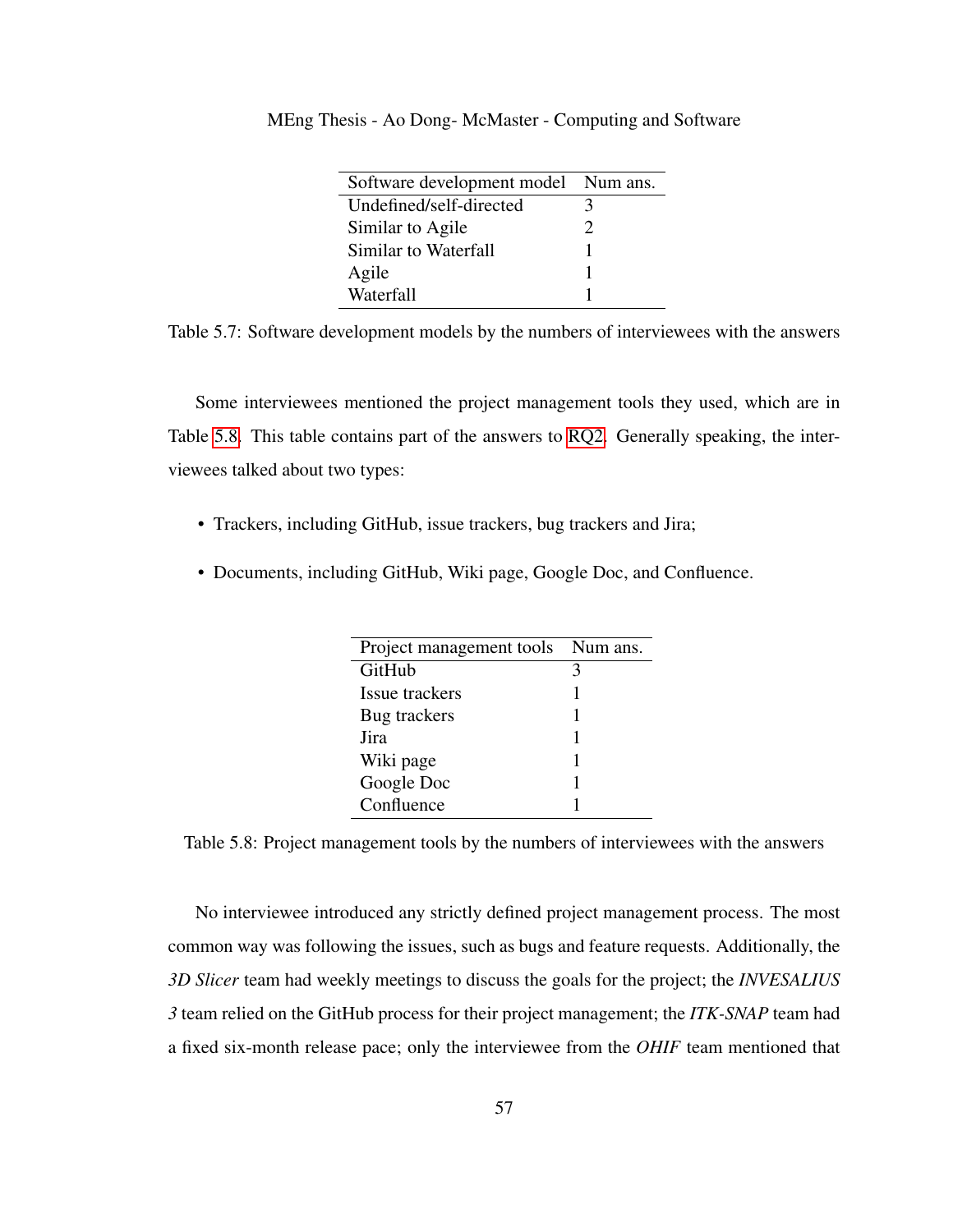the team has a project manager; the *3D Slicer* team and *BioImage Suite Web* team were doing nightly builds and tests.

Most interviewees skipped the second part of [Q14](#page-65-1) "Do you think improving this process can tackle the current problem?". In retrospect, we should not have asked a yes-or-no question, since it is not very informative. The interviewee from the *OHIF* team gave a positive answer to this question. They believed that a better project management process can improve the efficiency of junior developers. They also improved the project management tools (from public Jira to public GitHub repository plus private Jira), so they could better communicate externally and internally.

The information about contribution management and project management in this section is part of the answers to [RQ3.](#page-13-2)

### 5.4 Discussions on Software Qualities

Questions 15–18, and 20 are about the software qualities of *correctness*, *maintainability*, *understandability*, *usability*, and *reproducibility*, respectively. We asked these questions to understand the threats to these qualities and the developers' strategies to improve them. We discuss each quality in a separate section below. This section contains part of the answers to [RQ5.](#page-13-0)

### 5.4.1 Correctness

Q15. Was it hard to ensure the correctness of the software? If there were any obstacles, what methods have been considered or practiced to improve the situation? If practiced, did it work?

Table [5.9](#page-68-0) shows the threats to *correctness* by the numbers of interviewees with the answers.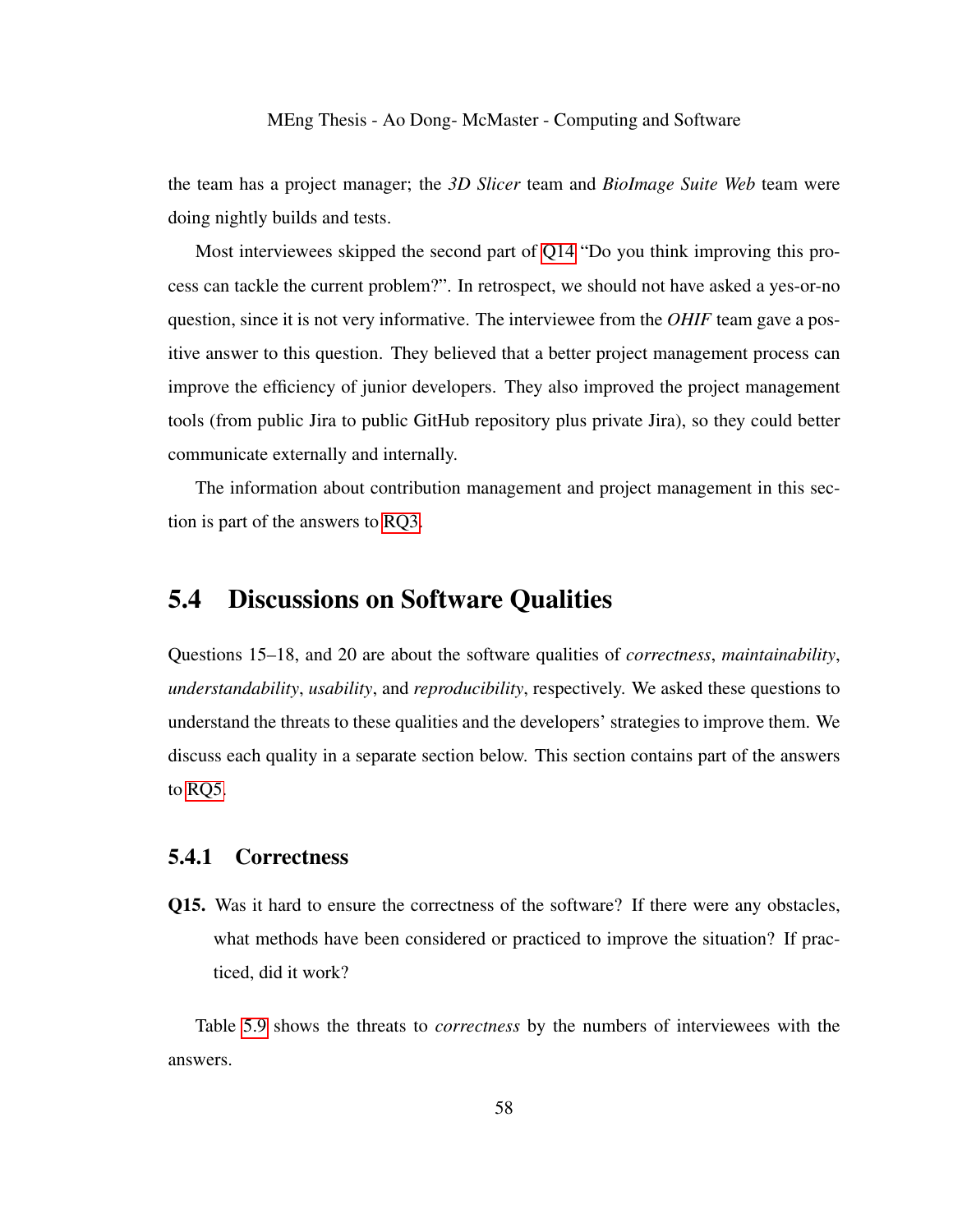| Threat to correctness                                                             | Num ans.       |
|-----------------------------------------------------------------------------------|----------------|
| Complexity - data in various formats and complicated standards.                   |                |
| Complexity - different MI machines create data in different ways.                 |                |
| Complexity - additional functions besides viewing.                                |                |
| The lack of real word image data for testing.                                     |                |
| The team cannot use private data for debugging even when the data cause problems. | $\blacksquare$ |
| With huge datasets for testing, the tests are expensive and time-consuming.       |                |
| It is hard to manage releases.                                                    |                |
| The project has no unit tests.                                                    |                |
| The project has no dedicated quality assurance team.                              |                |

<span id="page-68-0"></span>Table 5.9: Threats to correctness by the numbers of interviewees with the answers

Table [5.10](#page-68-1) shows the strategies to ensure *correctness* by the numbers of interviewees with the answers. The interviewees from the *3D Slicer* and *ITK-SNAP* teams thought that the self-tests and automated tests were beneficial and could significantly save time. The interviewee from the *Weasis* team kept collecting medical images for more than ten years. These images have caused problems with the software. So he had samples to test specific problems.

| Strategy to ensure correctness                                                                | Num ans. |
|-----------------------------------------------------------------------------------------------|----------|
| Test-driven development, component tests, integration tests, smoke tests, regression tests. 4 |          |
| Self tests / automated tests.                                                                 |          |
| Two stage development process / stable release & nightly builds.                              |          |
| CI/CD.                                                                                        |          |
| Using deidentified copies of medical images for debugging.                                    |          |
| Sending beta versions to medical workers who can access the data to do the tests.             |          |
| Collecting and maintaining a dataset of problematic images.                                   |          |
|                                                                                               |          |

Table 5.10: Strategies to ensure correctness by the numbers of interviewees with the answers

<span id="page-68-1"></span>The information about software testing in this section is part of the answers to [RQ3.](#page-13-2)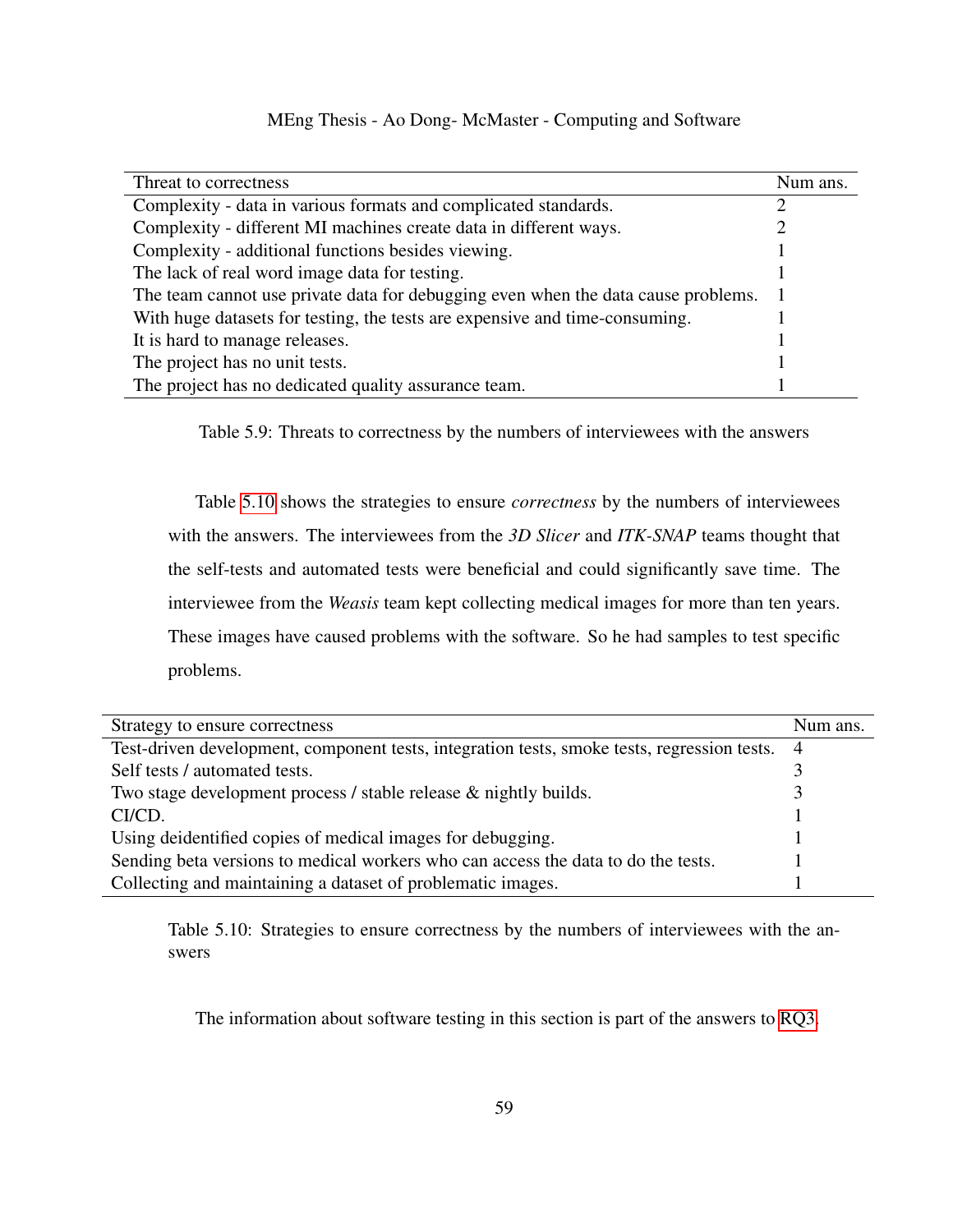#### 5.4.2 Maintainability

Q16. When designing the software, did you consider the ease of future changes? For example, will it be hard to change the system's structure, modules, or code blocks? What measures have been taken to ensure the ease of future changes and maintains?

Table [5.11](#page-69-0) shows the strategies to ensure *maintainability* by the numbers of interviewees with the answers. The modular approach is the most talked-about solution to improve *maintainability*. The *3D Slicer* team used a well-defined structure for the software, which they named as "event-driven MVC pattern". Moreover, *3D Slicer* discovers and loads necessary modules at runtime, according to the configuration and installed extensions. The *BioImage Suite Web* team had designed and re-designed their software multiple times in the last 10+ years. They found that their modular approach effectively supported the maintainability [\[49\]](#page-103-2).

<span id="page-69-0"></span>

| Strategy to ensure maintainability                             | Num ans. |
|----------------------------------------------------------------|----------|
| Modular approach / maintain repetitive functions as libraries. |          |
| Supporting third-party extensions.                             |          |
| Easy-to-understand architecture.                               |          |
| Dedicated architect.                                           |          |
| Starting from simple solutions.                                |          |
| Documentation.                                                 |          |

Table 5.11: Strategies to ensure maintainability by the numbers of interviewees with the answers

### 5.4.3 Understandability

Q17. Provide instances where users have misunderstood the software. What, if any, actions were taken to address understandability issues?

Table [5.12](#page-70-0) shows the threats to *understandability* by the numbers of interviewees with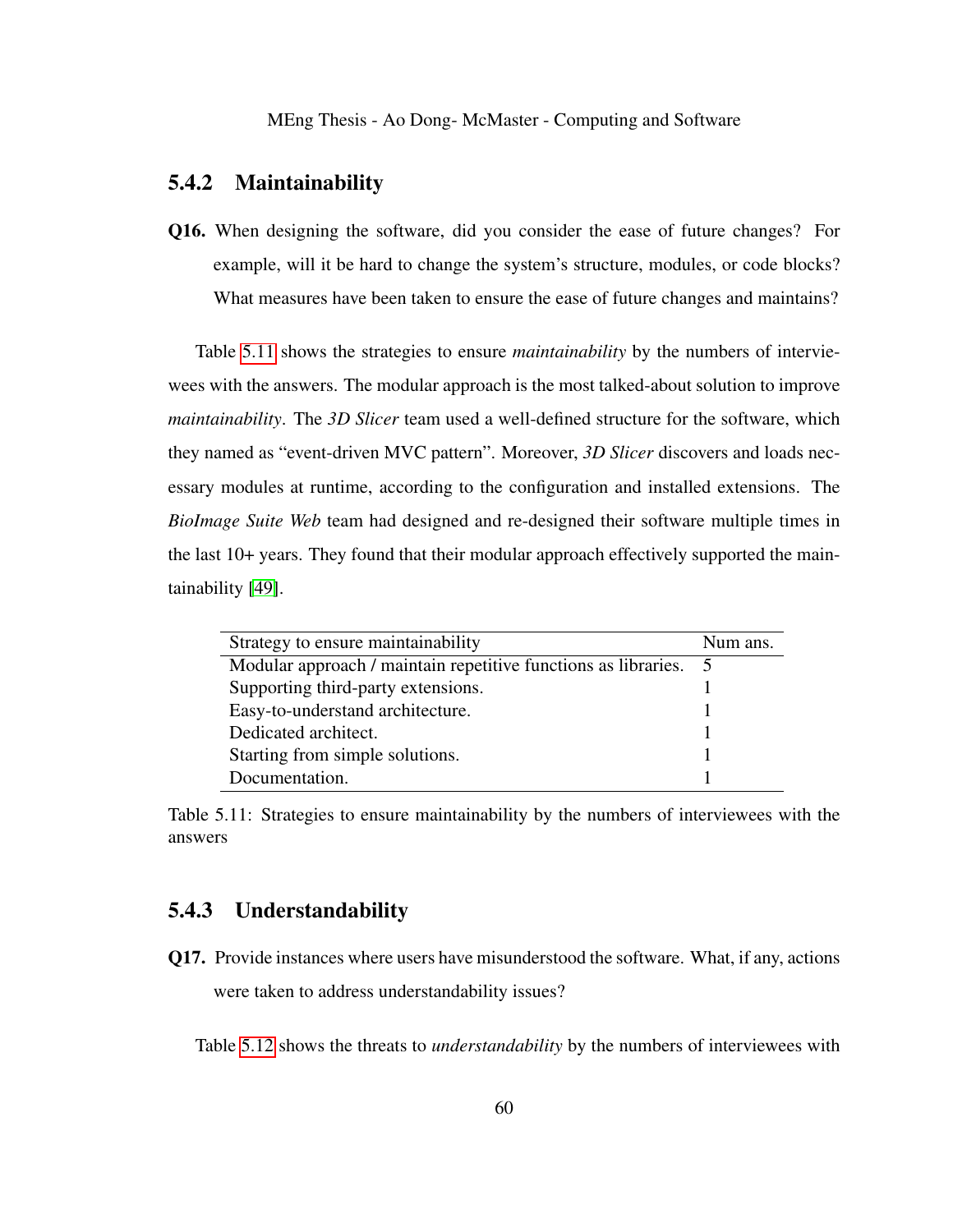the answers. It separates *understandability* issues to users and developers by the horizontal dash line.

<span id="page-70-0"></span>

| Threat to understandability                                         | Num ans. |
|---------------------------------------------------------------------|----------|
| Not all users understand how to use some features.                  |          |
| The team has no dedicated user experience (UX) designer.            |          |
| Some important indicators are not noticeable (e.g. a progress bar). |          |
| Not all users understand the purpose of the software.               |          |
| Not all users know if the software includes certain features.       |          |
| Not all users understand how to use the command line tool.          |          |
| Not all users understand that the software is a web application.    |          |
| Not all developers understand how to deploy the software.           |          |
| The architecture is difficult for new developers to understand.     |          |

Table 5.12: Threats to understandability by the numbers of interviewees with the answers

Table [5.13](#page-70-1) shows the strategies to ensure *understandability* by the numbers of interviewees with the answers.

| Strategy to ensure understandability                                        | Num ans. |
|-----------------------------------------------------------------------------|----------|
| Documentation / user manual / user mailing list / forum.                    |          |
| Graphical user interface.                                                   | 2        |
| Testing every release with active users.                                    |          |
| Making simple things simple and complicated things possible.                |          |
| Icons with more clear visual expressions.                                   |          |
| Designing the software to be intuitive.                                     |          |
| Having a UX designer with the right experience.                             |          |
| Dialog windows for important notifications.                                 |          |
| Providing an example if the users need to build the software by themselves. |          |

<span id="page-70-1"></span>Table 5.13: Strategies to ensure understandability by the numbers of interviewees with the answers

### 5.4.4 Usability

Q18. What, if any, actions were taken to address usability issues?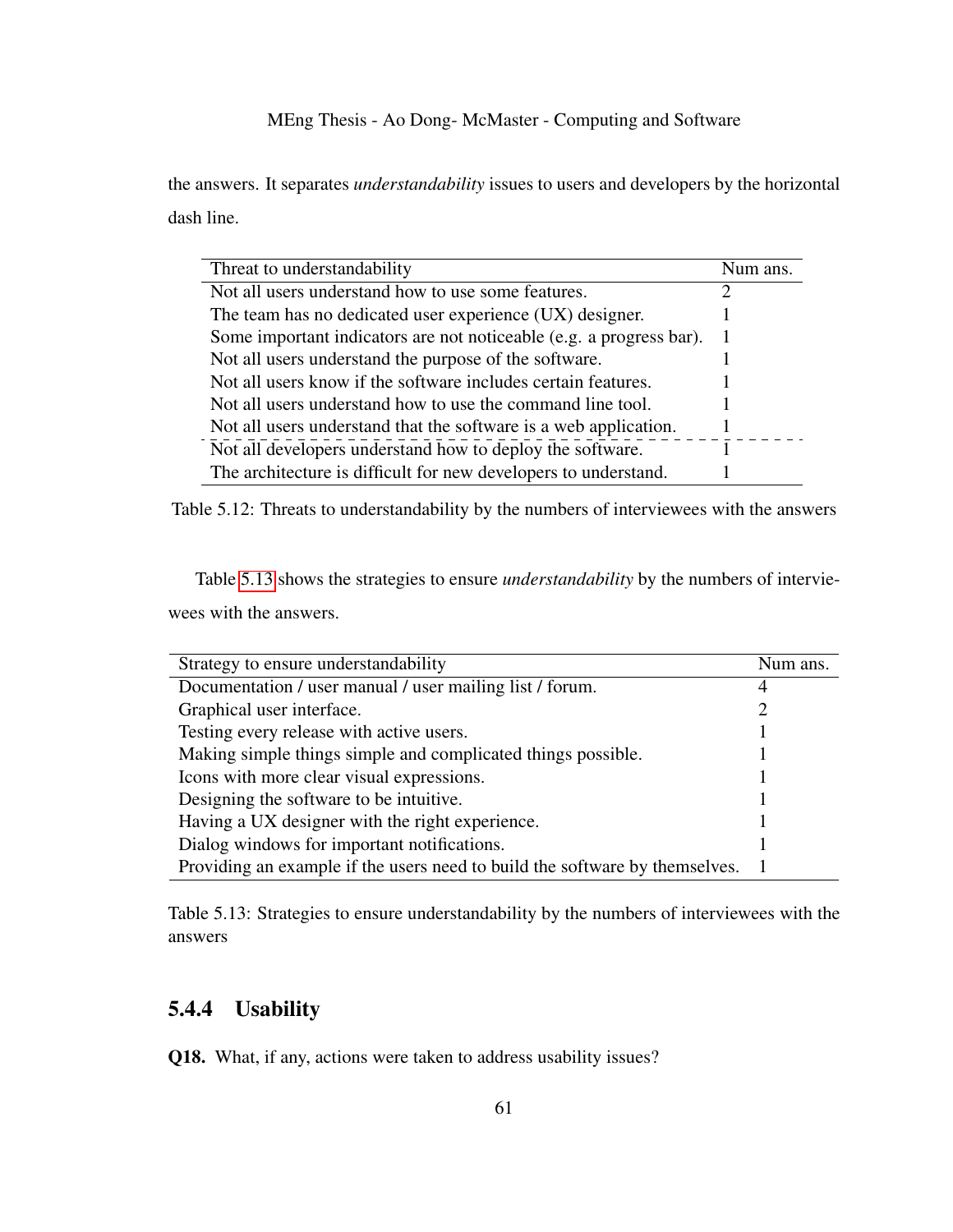Table [5.14](#page-71-0) shows the strategies to ensure *usability* by the numbers of interviewees with the answers. The information about software testing in this table is part of the answers to [RQ3.](#page-13-2)

| Strategy to ensure usability                                                   | Num ans. |
|--------------------------------------------------------------------------------|----------|
| Usability tests and interviews with end users.                                 |          |
| Adjusting according to users' feedbacks.                                       |          |
| Straightforward and intuitively designed interface / professional UX designer. | -2       |
| Providing step-by-step processes, and showing the step numbers.                |          |
| Making the basic functions easy to use without reading the documentation.      |          |
| Focusing on limited number of functions.                                       |          |
| Making the software more streamlined.                                          |          |
| Downsampling images to consume less memory.                                    |          |
| An option to load only part of the data to boost performance.                  |          |

<span id="page-71-0"></span>Table 5.14: Strategies to ensure usability by the numbers of interviewees with the answers

### 5.4.5 Reproducibility

Q20. Do you have any concern that your computational results won't be reproducible in

<span id="page-71-1"></span>the future? Have you taken any steps to ensure reproducibility?

Table [5.15](#page-71-1) shows the threats to *reproducibility* by the numbers of interviewees with the answers.

| Threat to reproducibility                                                 | Num ans. |
|---------------------------------------------------------------------------|----------|
| If the software is closed-source, the reproducibility is hard to achieve. |          |
| The project has no user interaction tests.                                |          |
| The project has no unit tests.                                            |          |
| Using different versions of some common libraries may cause problems.     |          |
| CPU variability can leads to non-reproducibility.                         |          |
| The team may misinterpret how manufacturers create medical images.        |          |
|                                                                           |          |

Table 5.15: Threats to reproducibility by the numbers of interviewees with the answers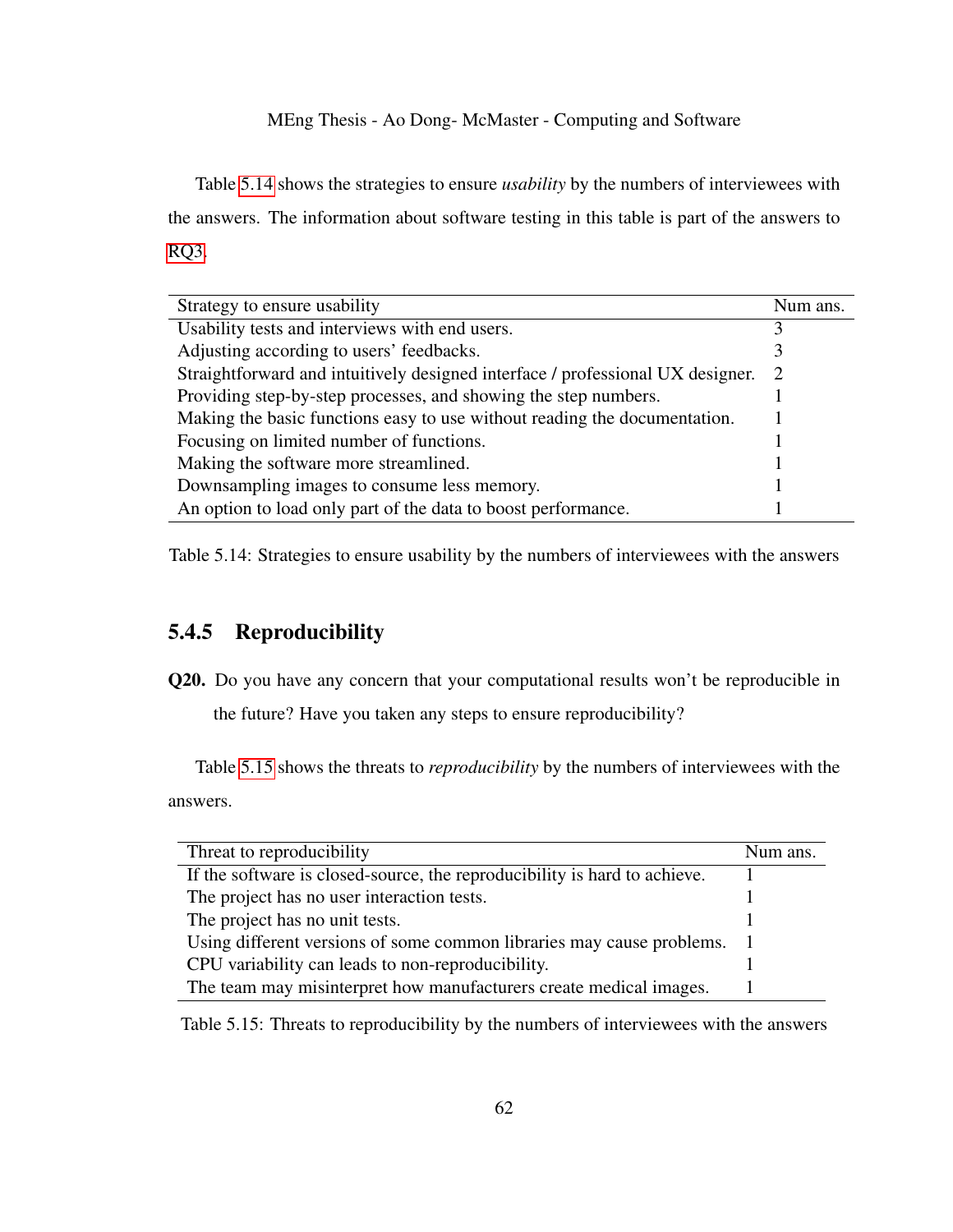Table [5.16](#page-72-0) shows the strategies to ensure *reproducibility* by the numbers of interviewees with the answers. The interviewee from the *3D Slicer* team provided various suggestions. One interviewee from another team suggested that they used *3D Slicer* as the benchmark to test their *reproducibility*.

| Strategy to ensure reproducibility                                            | Num ans. |
|-------------------------------------------------------------------------------|----------|
| Regression tests / unit tests / having good tests.                            |          |
| Making code, data, and documentation available / OSS / open-source libraries. | 5        |
| Running same tests on all platforms.                                          |          |
| A dockerized version of the software, insulating it from the OS environment.  |          |
| Using standard libraries.                                                     |          |
| Monitoring the upgrades of the libraries.                                     |          |
| Clearly documenting the versions.                                             |          |
| Bringing along the exact versions of all the dependencies with the software.  |          |
| Providing checksums of the data.                                              |          |
| Benchmarking the software against other software with similar purposes.       |          |

Table 5.16: Strategies to ensure reproducibility by the numbers of interviewees with the answers

<span id="page-72-0"></span>The information about software testing in this section is part of the answers to [RQ3.](#page-13-0)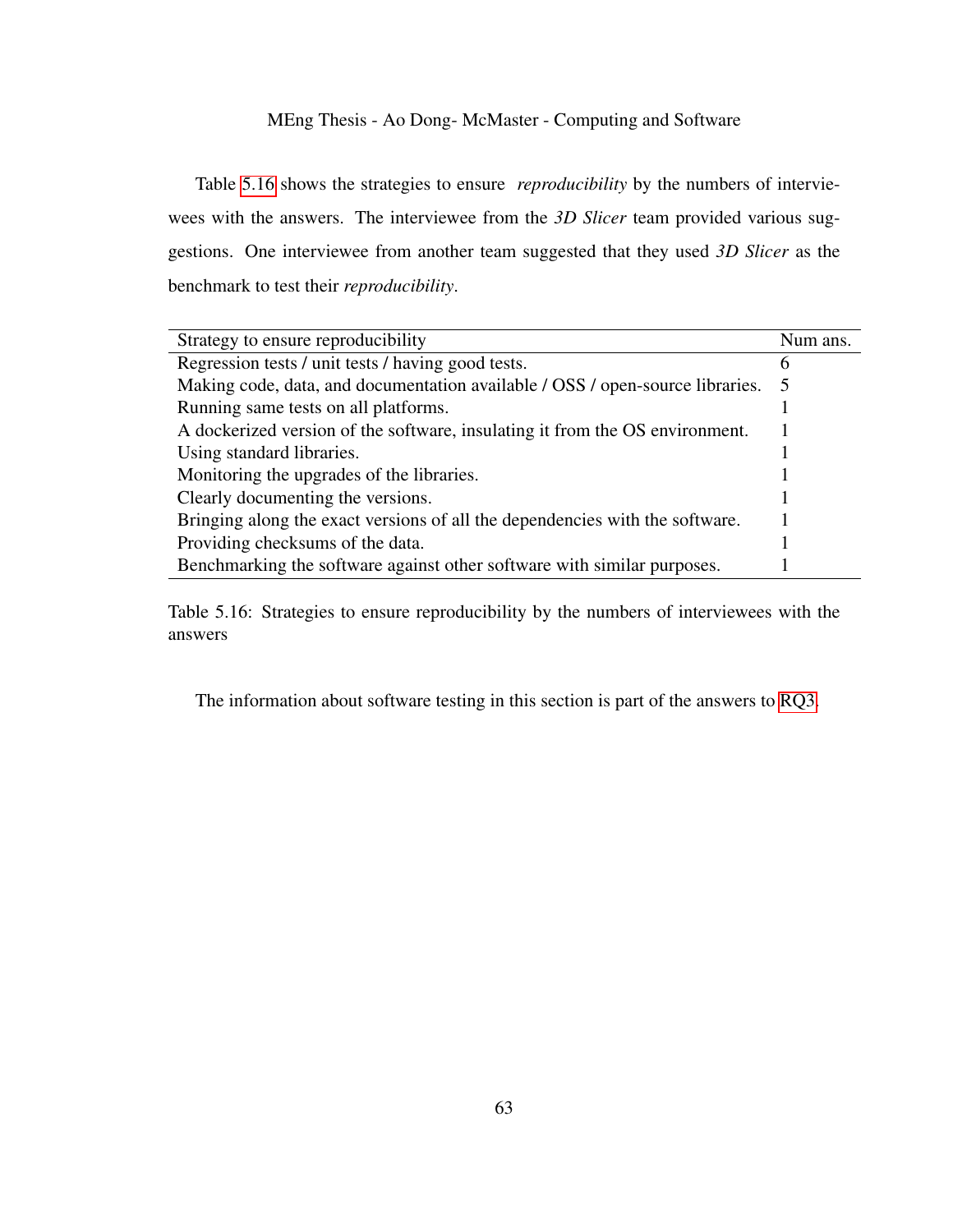# <span id="page-73-2"></span>Chapter 6

## Answers to Research Questions

This section answers our research questions from Section [1.2.](#page-13-1) Sections [6.1–](#page-73-0) [6.6](#page-77-0) summarize the answers to the six questions, respectively. Section [6.7](#page-81-0) lists the threats to the validity of our research. The answers are based on our quality measurements in Section [4](#page-38-0) and developer interviews in Section [5.](#page-57-0) We refer to these sections to avoid repetition, and organize the references in tables (e.g. Table [6.1\)](#page-73-1).

## <span id="page-73-0"></span>6.1 Artifacts in the Projects

RQ1. What artifacts are present in current software projects?

We answer this question by examining the documentation, scanning the source code, and interviewing the developers of the projects. Table [6.1](#page-73-1) shows the sections and tables containing answers to this research question.

| Section or table Description |                                   |
|------------------------------|-----------------------------------|
| Table 4.3                    | Maintainability documents         |
| Table 4.5                    | Visibility/transparency documents |

<span id="page-73-1"></span>Table 6.1: Sections and tables with answers to RQ1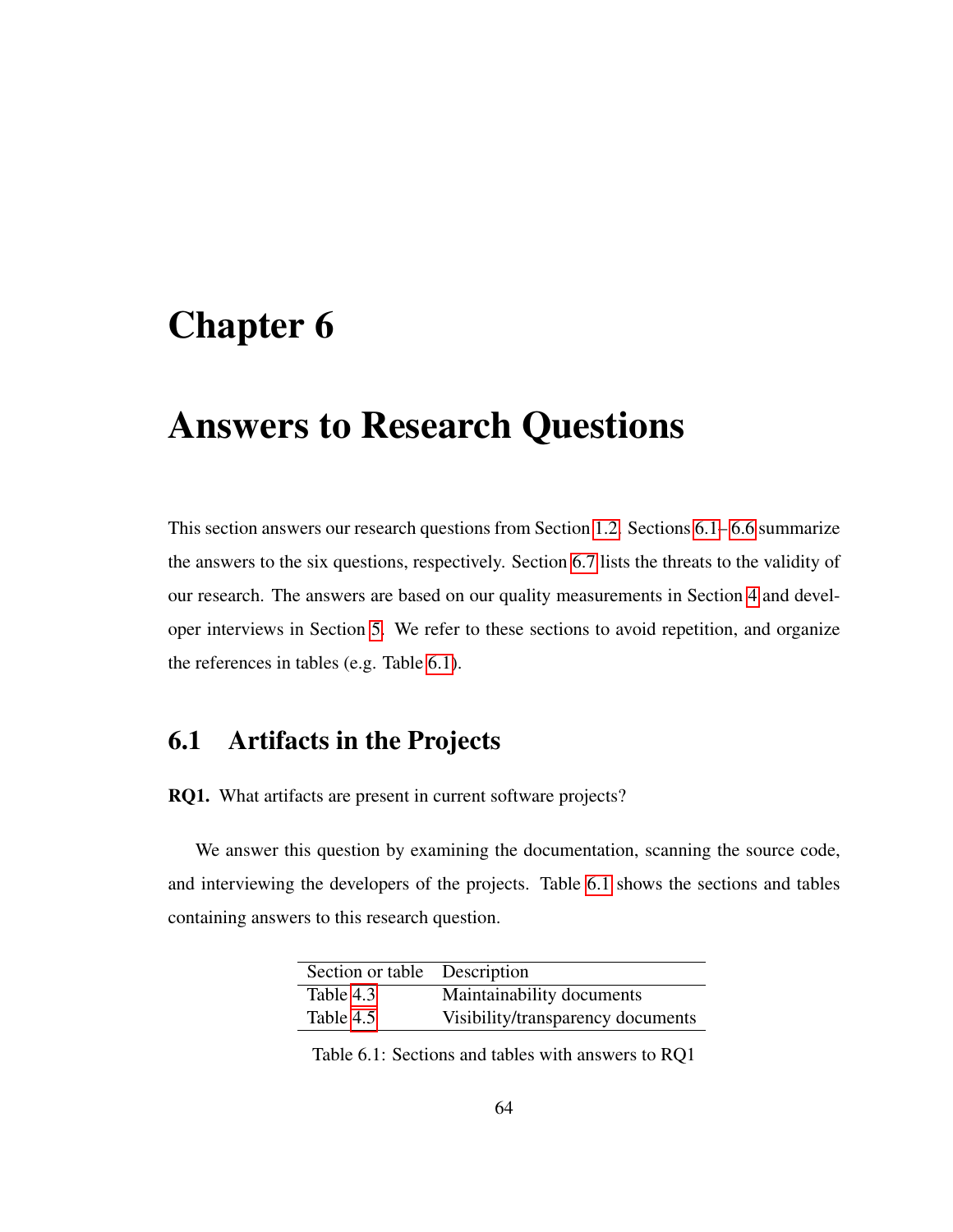As mentioned in Section [3.3.1,](#page-27-0) we search for all the artifacts in a project when measuring *maintainability*. The detailed records of the existing artifacts in the 29 MI projects are at [https://data.mendeley.com/datasets/k3pcdvdzj2/1.](#page-0-0) Table [6.2](#page-74-0) summarizes the frequency of the artifacts. This table also contains part of the answers to [RQ3.](#page-13-0)

<span id="page-74-0"></span>

| Artifact                  | Number of projects |
|---------------------------|--------------------|
| <b>README</b>             | 29                 |
| <b>Version Control</b>    | 29                 |
| License                   | 28                 |
| Bug tracker               | 28                 |
| Change request            | 28                 |
| User Manual               | 22                 |
| Release notes             | 22                 |
| Build file                | 18                 |
| Tutorials                 | 18                 |
| <b>Installation Guide</b> | 16                 |
| Test cases                | 15                 |
| Authors                   | 14                 |
| FAQ                       | 14                 |
| Acknowledgements          | 12                 |
| <b>Executable files</b>   | 10                 |
| Developer's Manual        | 8                  |
| API documentation         | 7                  |
| Troubleshooting guide     | 6                  |
| Project Plan              | 5                  |

Table 6.2: Artifacts by their frequency in the 29 MI projects

We summarized the definitions of the artifacts in [https://github.com/.../Artifacts](#page-0-0)\_MiningV3.xlsx. Source code is a type of artifact. Since we only included OSS on the final list (Section [3.5.2\)](#page-34-0), every project's source code was available. Thus, we excluded it in the above table.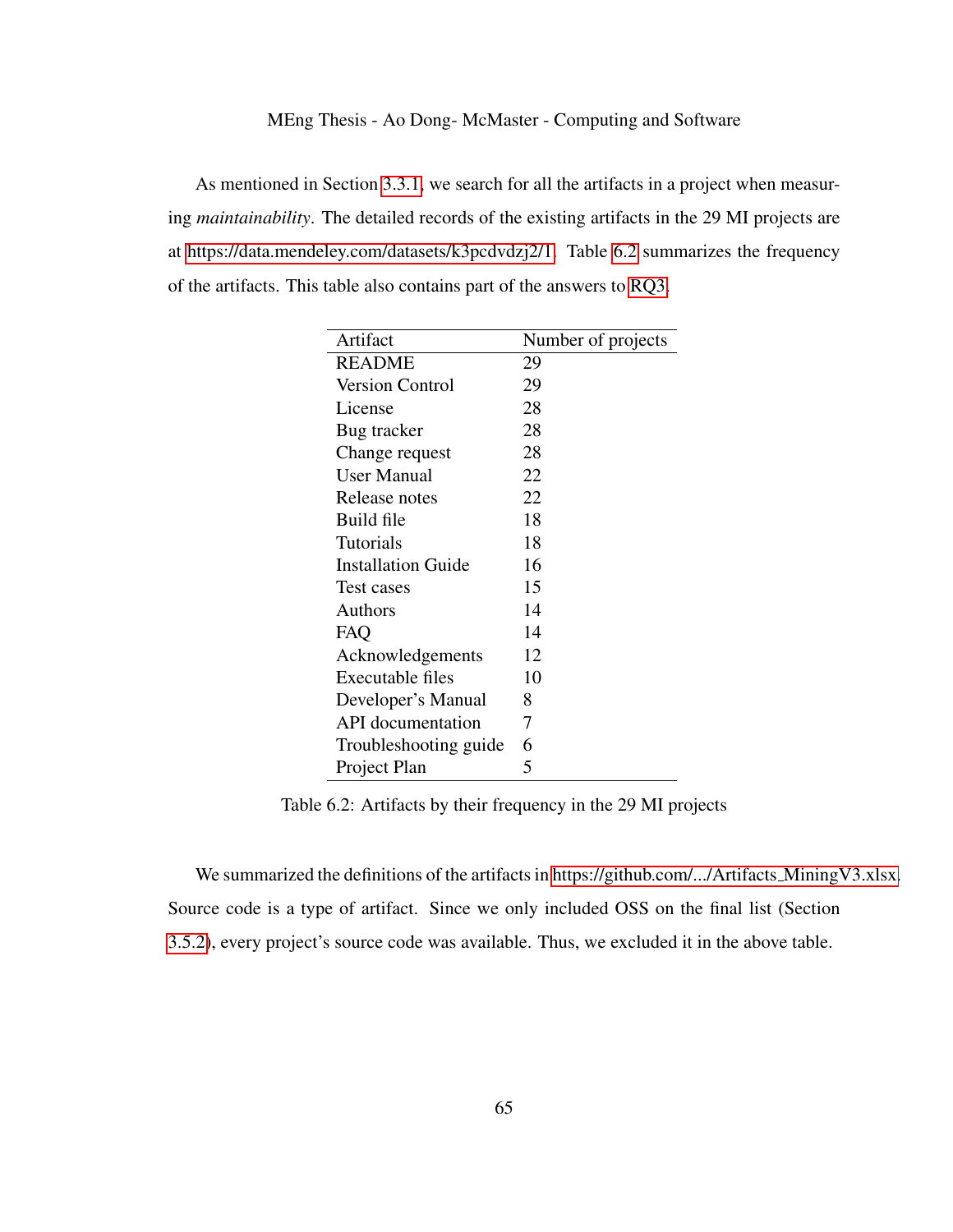## 6.2 Tools in the Projects

RQ2. What tools are used in the development of current software packages?

We answer this question by measuring the qualities and interviewing the developers. This section summarizes the tools used for CI/CD, user support, version control, documentation, contribution management, and project management. Table [6.3](#page-75-0) shows the sections and tables containing answers to this research question.

<span id="page-75-0"></span>

| Section or table Description |                               |
|------------------------------|-------------------------------|
| Section 4.2                  | CI/CD tools                   |
| Table 4.2                    | User support tools            |
| Section 4.6                  | Version control tools         |
| Table 5.5                    | Documentation tools           |
| Table 5.6                    | Contribution management tools |
| Table 5.8                    | Project management tools      |

Table 6.3: Sections and tables with answers to RQ2

As mentioned in Section [4.2,](#page-43-0) we identified five projects using CI/CD tools. *3D Slicer* and *OHIF Viewer* used CircleCI; *ImageJ*, *Fiji*, and *dwv* used Travis. We identified the above projects and tools by examining the documentation and source code of all projects. Thus, we may missed some projects or tools. According to the interviews with developers, *dwv* and *Weasis* used GitHub Actions.

## 6.3 Principles, Processes, and Methodologies in the Projects

RQ3. What principles, processes, and methodologies are used in the development of current software packages?

We answer this question by measuring the qualities and interviewing the developers. This section shows the principles, processes, and methodologies in software testing, docu-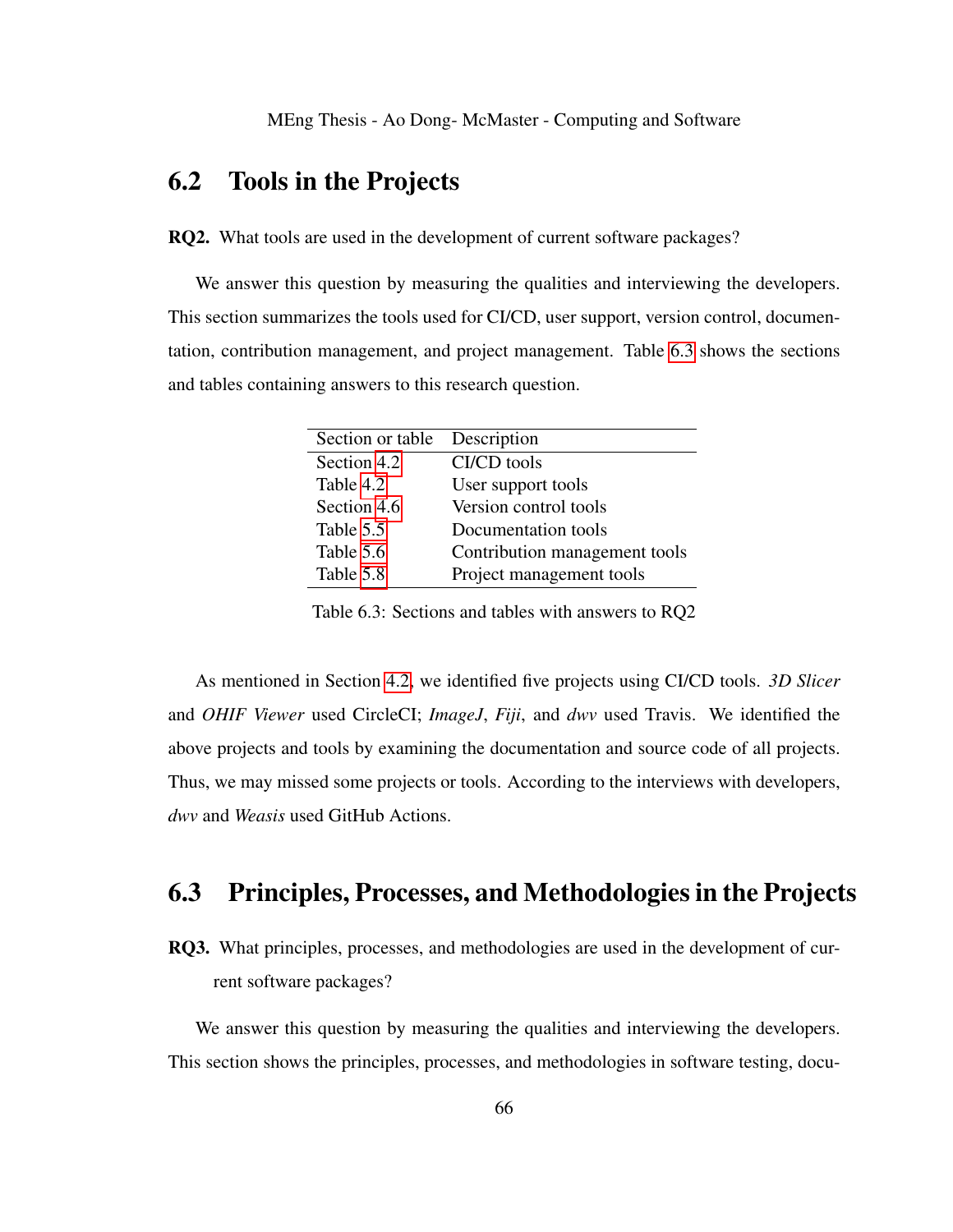mentation, contribution management, project management, and improving software qualities. Table [6.4](#page-76-0) shows the sections and tables containing answers to this research question.

| Section or table                                                  | Description             |
|-------------------------------------------------------------------|-------------------------|
| Section 4.3, 5.1.3, 5.4.1, and 5.4.5; Table 5.14 Software testing |                         |
| Section 4.3 and 5.2; Table 4.3, 4.5, and 6.2                      | Documentation           |
| Section 5.3                                                       | Contribution management |
| Section 5.3                                                       | Project management      |

<span id="page-76-0"></span>Table 6.4: Sections and tables with answers to RQ3

We identified the use of unit testing in less than half of the 29 projects. On the other hand, the interviewees believed that testing (including usability tests with users) was the top solution to improve *correctness*, *usability*, and *reproducibility*. One pain point in the development process is the lack of access to real-world datasets for testing. The developers' strategies to address it is in Section [5.1.3.](#page-62-0) One threat to *correctness* is: with huge datasets for testing, the tests are expensive and time-consuming. Three interviewees endorsed self tests / automated tests, which may save time for testing.

All 29 projects did not have theory manuals. We identified a road map in the *3D Slicer* project, and no requirements specifications for the rest. Eight of the nine interviewees thought that documentation was essential to their projects. However, they hold the common opinion that their documentation needed improvements. Nearly half of them also believed that the lack of time prevented them from improving the documentation.

## 6.4 Pain Points and Solutions

RQ4. What are the pain points for developers working on research software projects? What aspects of the existing processes, methodologies, and tools do they consider as potentially needing improvement? What changes to processes, methodologies,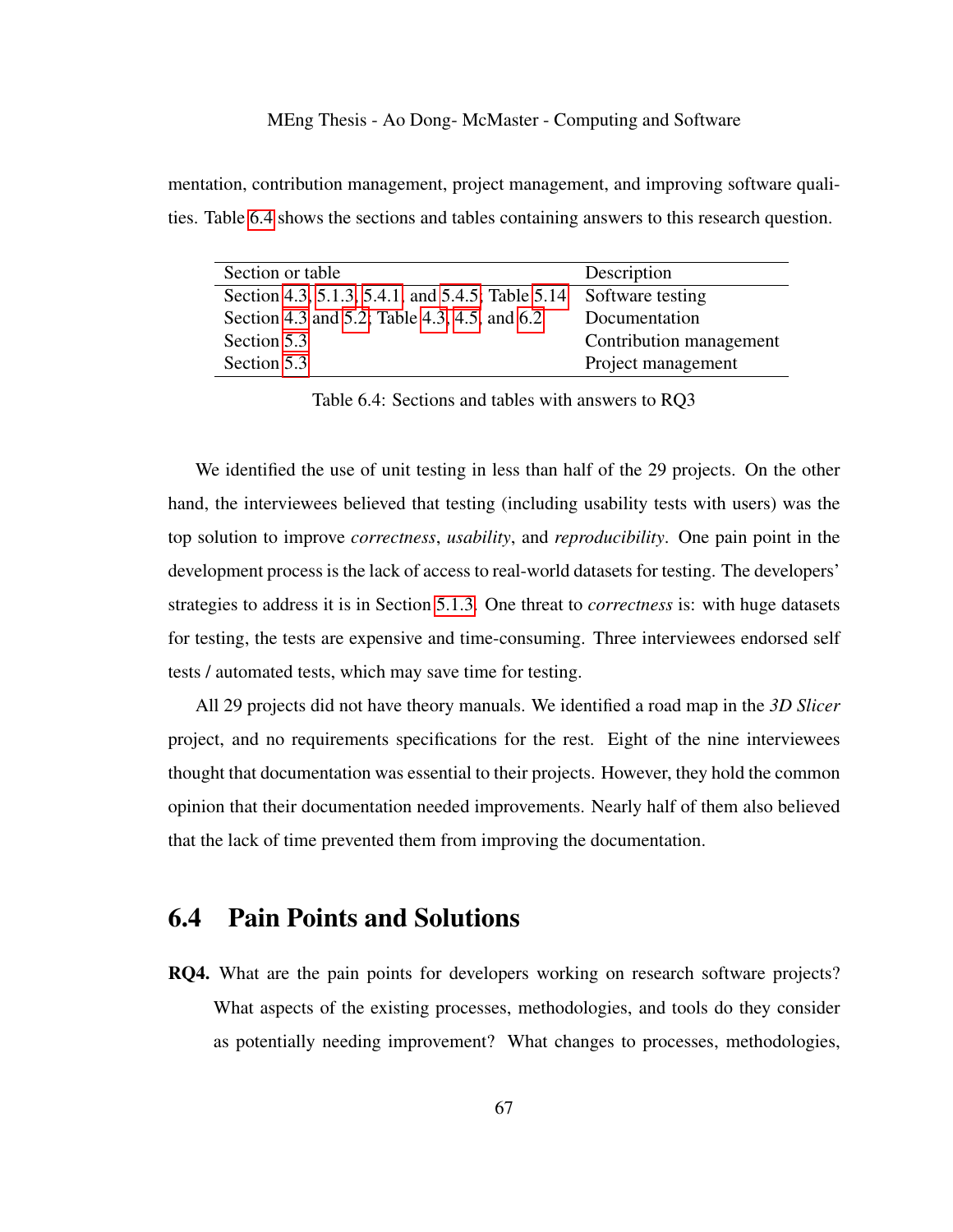and tools can improve software development and software quality?

We answer this question by interviewing the developers. The answers to this question, including the pain points and the solutions proposed by the developers, are in Section [5.1.](#page-58-0)

## 6.5 Software Qualities

RQ5. What is the current status of the following software qualities for the projects? What actions have the developers taken to address them?

This section includes our answers from the qualities measurements and interviews with the developers. Table [6.5](#page-77-1) shows the sections and tables containing answers to this research question.

<span id="page-77-1"></span>

| Section or table        | Description                 |
|-------------------------|-----------------------------|
| Section 4.1             | Installability              |
| Section 4.2 and 5.4.1   | Correctness & verifiability |
| Section 4.3             | Reliability                 |
| Section 4.4             | Robustness                  |
| Section 4.5 and $5.4.4$ | <b>Usability</b>            |
| Section 4.6 and $5.4.2$ | Maintainability             |
| Section 4.7             | Reusability                 |
| Section 4.8 and 5.4.3   | Understandability           |
| Section 4.9             | Visibility/transparency     |
| Section 5.4.5           | Reproducibility             |

Table 6.5: Sections and tables with answers to RQ4

## <span id="page-77-0"></span>6.6 Our Ranking versus the Community Ratings

RQ6. How does software designated as high quality by this methodology compare with top-rated software by the community?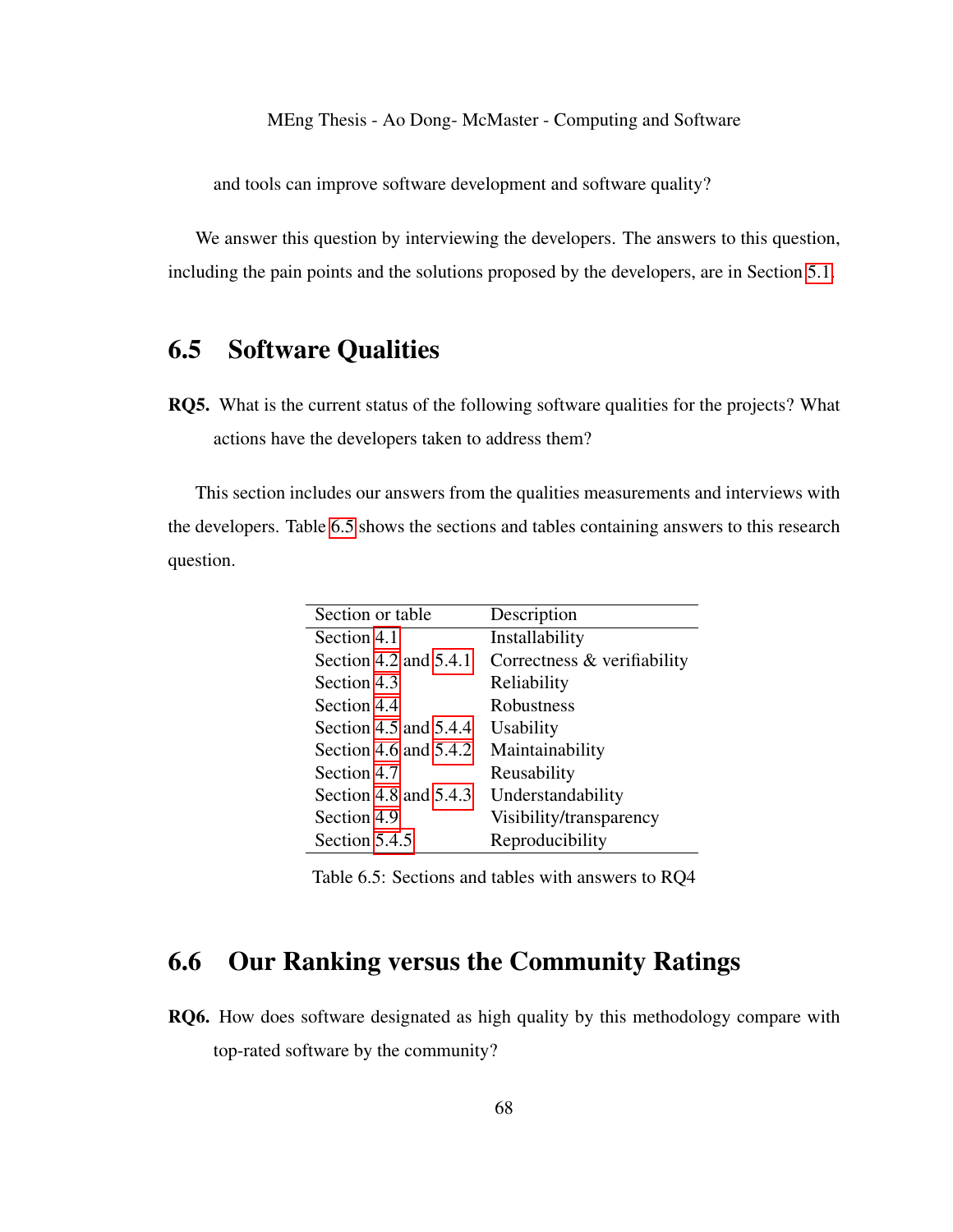We answer this question by grading the qualities of the software, collecting ratings from the MI community, then conducting two comparisons:

- comparing our ranking with the community ratings on GitHub, such as GitHub stars, number of forks, and number of people watching the projects (Section [6.6.1\)](#page-78-0);
- comparing top-rated software designated by our methodology with the ones recommended by our domain experts (Section [6.6.2\)](#page-80-0).

#### <span id="page-78-0"></span>6.6.1 Our Ranking versus the GitHub Popularity

Table [6.6](#page-79-0) shows our ranking to the 29 MI projects, and their GitHub metrics if applicable. As mentioned in Section [4.6,](#page-49-1) 24 projects used GitHub. Since GitHub repositories have different creation dates, we collect the number of months each stayed on GitHub, and calculate the average number of new stars, people watching, and forks per 12 months. The method of getting the creation date is described in Section [3.3.2,](#page-31-0) and we obtained these metrics in July, 2021.

In Table [6.6,](#page-79-0) we used the average number of new stars per 12 months as an indicator of the GitHub popularity, and listed the items in the descending order of this number. We ordered the non-GitHub items by our ranking. Generally speaking, most of the top-ranking MI software projects also received greater attention and popularity on GitHub. Between our ranking and the GitHub stars-per-year ranking, four of the top five software projects are the same.

Project *dwv* was popular on GitHub, but we ranked it low. As mentioned in Section [4.1,](#page-41-0) we failed to build it locally, and used the test version on its websites for the measurements. We followed the instructions and tried to run the command "yarn run test" locally, which did not work. In addition, the test version did not detect a broken DICOM file and displayed a blank image as described in Section [4.4.](#page-46-0) We might underestimate the scores for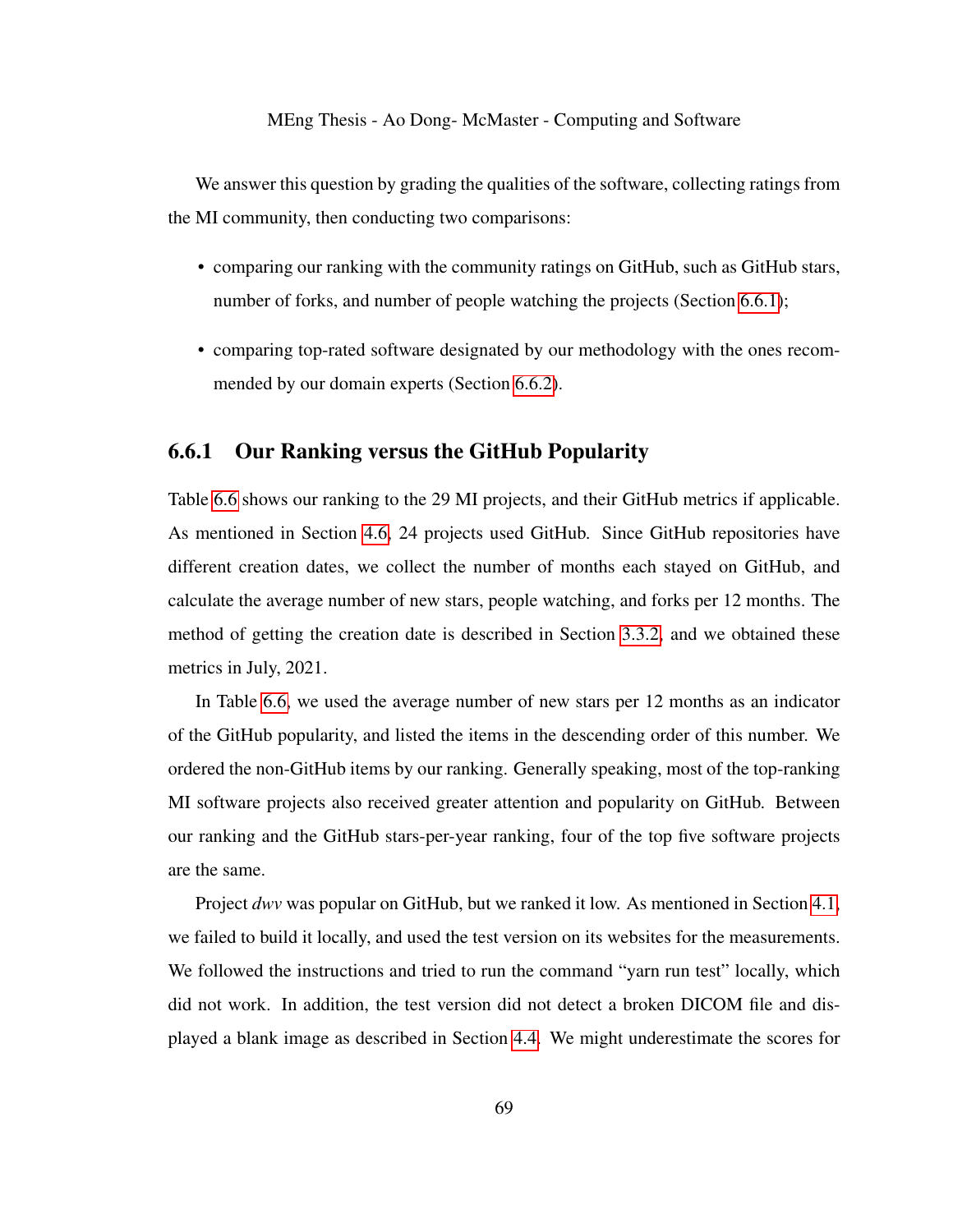*dwv* due to uncommon technical issues. We also ranked *DICOM Viewer* much lower than its popularity. As mentioned in Section [4.1](#page-41-0) it depended on the NextCloud platform that we could not successfully install. Thus, we might underestimate the scores of its *surface reliability* and *surface robustness*. We weighted all qualities equally, which is not likely to be the case with all users. As a result, some projects with high popularity may not perform well in all qualities.

| Software                | Our ranking  | Stars/yr      | Watches/yr     | Forks/yr       |
|-------------------------|--------------|---------------|----------------|----------------|
| 3D Slicer               | $\mathbf{I}$ | 284           | 19             | 128            |
| <b>OHIF Viewer</b>      | 3            | 277           | 19             | 224            |
| dwy                     | 23           | 124           | 12             | 51             |
| ImageJ                  | $rac{2}{5}$  | 84            | 9              | 30             |
| ParaView                |              | 67            | 7              | 28             |
| Horos                   | 12           | 49            | 9              | 18             |
| Papaya                  | 17           | 45            | 5              | 20             |
| Fiji                    | 4            | 44            | 5              | 21             |
| <b>DICOM</b> Viewer     | 29           | 43            | 6              | 9              |
| <b>INVESALIUS 3</b>     | 10           | 40            | 4              | 17             |
| Weasis                  | 6            | 36            | 5              | 19             |
| dicompyler              | 26           | 35            | 5              | 14             |
| OsiriX Lite             | 9            | 34            | 9              | 24             |
| MRIcroGL                | 18           | 24            | 3              | 3              |
| <b>GATE</b>             | 25           | 19            | 6              | 26             |
| Ginkgo CAD <sub>x</sub> | 14           | 19            | 4              | 6              |
| BioImage Suite Web      | 8            | 18            | 5              | $\overline{7}$ |
| Drishti                 | 27           | 16            | $\overline{4}$ | $\overline{4}$ |
| Slice:Drop              | 20           | 10            | $\overline{2}$ | 5              |
| <b>ITK-SNAP</b>         | 15           | 9             | $\mathbf{1}$   | 4              |
| medInria                | 7            | 7             | 3              | 6              |
| <b>SMILI</b>            | 13           | $\frac{3}{2}$ | $\mathbf{1}$   | $\overline{2}$ |
| MatrixUser              | 28           |               | $\overline{0}$ | $\overline{0}$ |
| MicroView               | 16           | $\mathbf{1}$  | 1              | 1              |
| Gwyddion                | 11           | n/a           | n/a            | n/a            |
| <b>XMedCon</b>          | 19           | n/a           | n/a            | n/a            |
| DicomBrower             | 21           | n/a           | n/a            | n/a            |
| <b>AMIDE</b>            | 22           | n/a           | n/a            | n/a            |
| 3DimViewer              | 24           | n/a           | n/a            | n/a            |

<span id="page-79-0"></span>Table 6.6: Software ranking versus GitHub metrics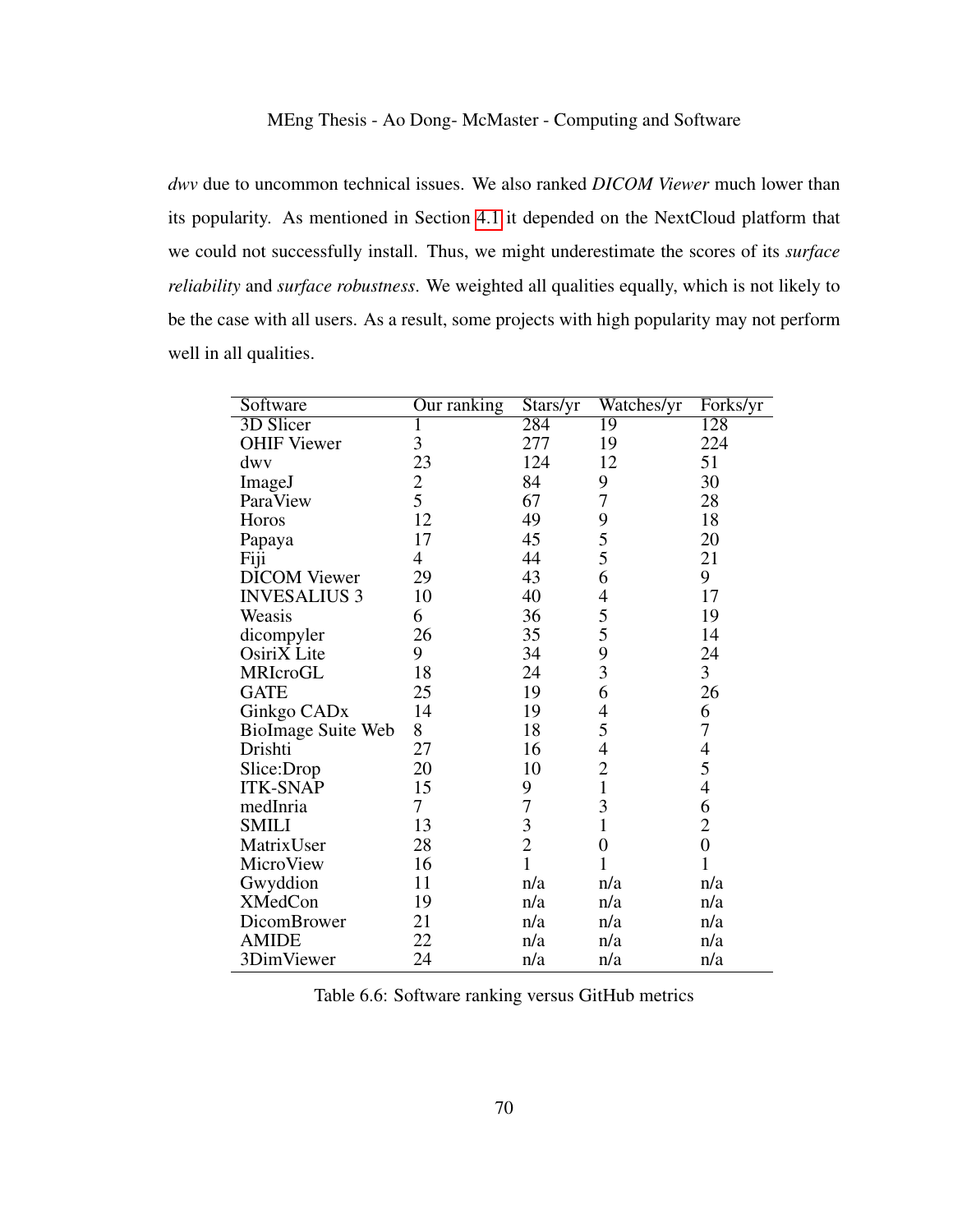## <span id="page-80-0"></span>6.6.2 Designated Top Software versus the Domain Experts' Recommendation

As shown in Section [3.5.2,](#page-34-0) our domain experts recommended a list of top software with 12 software products. Table [6.7](#page-80-1) and [6.8](#page-81-1) compare the top 12 software projects ranked by our methodology with the ones from the domain experts.

All of the top 4 software from the domain experts are among the top 12 ones ranked by our methodology. 3 of the top 4 on both lists are the same ones: *3D Slicer*, *ImageJ*, and *Fiji*. *3D Slicer* is also the top 1 of both rankings.

As mentioned in Section [3.5.2,](#page-34-0) six of the recommended software packages did not have visualization as the primary function, so we did not include them on our final list.

<span id="page-80-1"></span>

| Our ranking | Assessed software   | Domain experts |
|-------------|---------------------|----------------|
| 1           | 3D Slicer           |                |
| 2           | ImageJ              | 3              |
| 3           | <b>OHIF Viewer</b>  | n/a            |
| 4           | Fiji                | 4              |
| 5           | ParaView            | n/a            |
| 6           | Weasis              | n/a            |
|             | medInria            | n/a            |
| 8           | BioImage Suite Web  | n/a            |
| 9           | OsiriX Lite         | n/a            |
| 10          | <b>INVESALIUS 3</b> | n/a            |
| 11          | Gwyddion            | n/a            |
| 12          | Horos               | 2              |

Table 6.7: Top software by our ranking versus domain experts' recommendation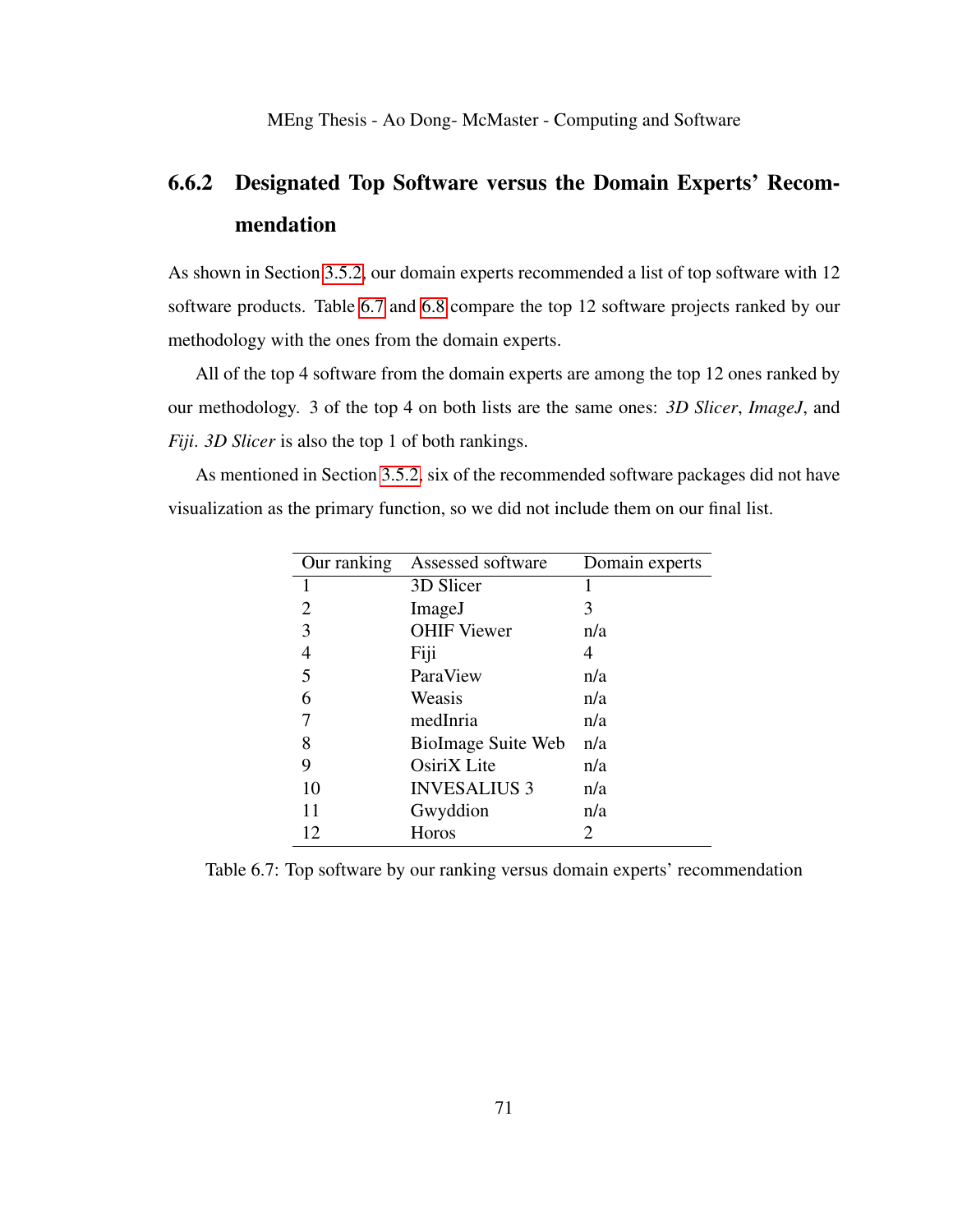<span id="page-81-1"></span>

| Our ranking    | Recommended software     | Domain experts |
|----------------|--------------------------|----------------|
| 1              | 3D Slicer                |                |
| 12             | Horos                    | 2              |
| 2              | ImageJ                   | 3              |
| $\overline{4}$ | Fiji                     | 4              |
| n/a            | <b>AFNI</b>              | 5              |
| n/a            | <b>FSL</b>               | 6              |
| n/a            | Freesurfer               |                |
| 18*            | Mricron                  | 8              |
| $17**$         | Mango                    | 9              |
| n/a            | Tarquin                  | 10             |
| n/a            | <b>Diffusion Toolkit</b> | 11             |
| n/a            | <b>MRItrix</b>           | 12             |

MEng Thesis - Ao Dong- McMaster - Computing and Software

Table 6.8: Domain experts' recommendation versus our ranking

\* *MRIcron* development had moved to *MRIcroGL*, as mentioned in Section [3.5.2.](#page-34-0) Thus, we measured and ranked *MRIcroGL* at 18.

\*\* We included *Mango* in the initial list, but removed it because it was not OSS. *Papaya* is a the web version OSS of *Mango*. We measured and ranked *Papaya* at 17.

## <span id="page-81-0"></span>6.7 Threats to Validity

This section lists all the potential threats to validity in our research. The definitions of common validity are [\[6\]](#page-98-0)[\[109\]](#page-110-0):

- Construct Validity: "Defines how effectively a test or experiment measures up to its claims. This aspect deals with whether or not the researcher measures what is intended to be measured" [\[6\]](#page-98-0).
- Internal Validity: "This aspect relates to the examination of causal relations. Internal validity examines whether an experimental treatment/condition makes a difference or not, and whether there is evidence to support the claim" [\[6\]](#page-98-0).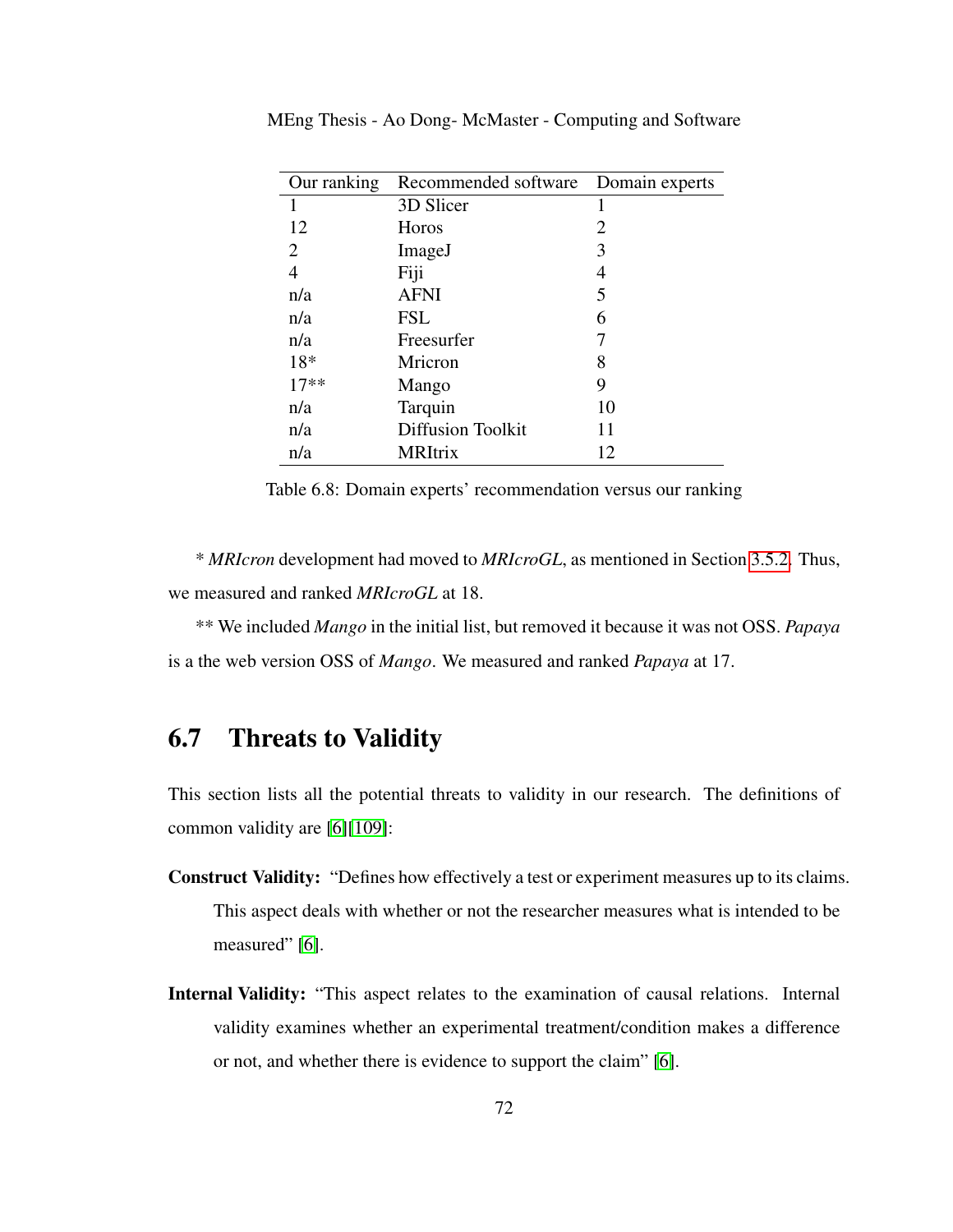- External Validity: "Define the domain to which a study's findings can be generalized" [\[109\]](#page-110-0).
- Conclusion Validity: "Demonstrate that the operations of a study such as the data collection procedure can be repeated, with the same results" [\[109\]](#page-110-0).

We categorize and present the threats to validity in the following subsections.

#### 6.7.1 Threats to Construct Validity

- We compared nine software qualities for 29 software packages, so we could only spend a limited time on each of them. As a result, our assessments may have missed something relevant.
- Our ranking is partly based on surface (shallow) measurement, which may not fully reveal the underlying qualities.

#### 6.7.2 Threats to Internal Validity

- It was not practical to ask each development team for every piece of information. We collected much information - such as artifacts and funding situations of software - by ourselves. There may be cases that we missed some information.
- As mentioned in Section [5,](#page-57-0) one interviewee was too busy to participate in a full interview, so he provided a version of written answers to us. Since we did not have the chance to explain our questions or ask him follow-up questions, there is a possibility of misinterpretation of the questions or answers.
- As mentioned in Section [4.1,](#page-41-0) we could not install or build *dwv*, *GATE*, and *DICOM Viewer*. We used a deployed online version for *dwv*, a VM version for *GATE*, but no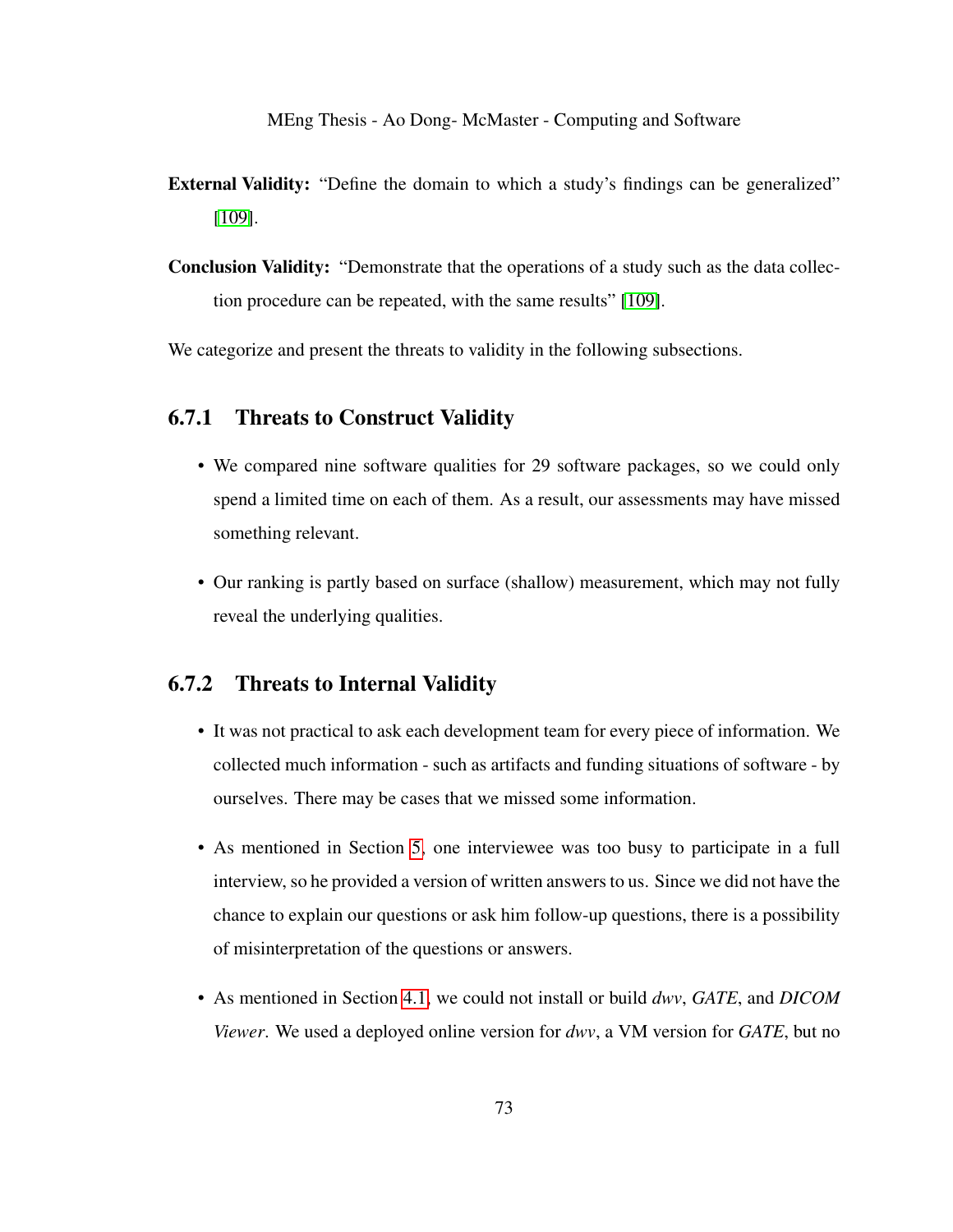alternative for *DICOM Viewer*. We might underestimate their rank due to uncommon technical issues.

### 6.7.3 Threats to External Validity

- We interviewed eight teams, which is a good proportion of the 29. However, there is still a risk that they might not well represent the whole MI software community.
- Our ranking gave all qualities equal weight, which may not be the case with all users. Thus, it may not represent the popularity of software among users.
- The number of GitHub stars, watches, and forks are not perfect measures of popularity, but they are what we had available.

### 6.7.4 Threats to Conclusion Validity

• We used the grading template in Appendix [A](#page-111-0) to guide our measurements. Our impressions of the software - such as user experience - were factors in deciding some scores. Thus, there is a risk that some scores may be subjective and biased.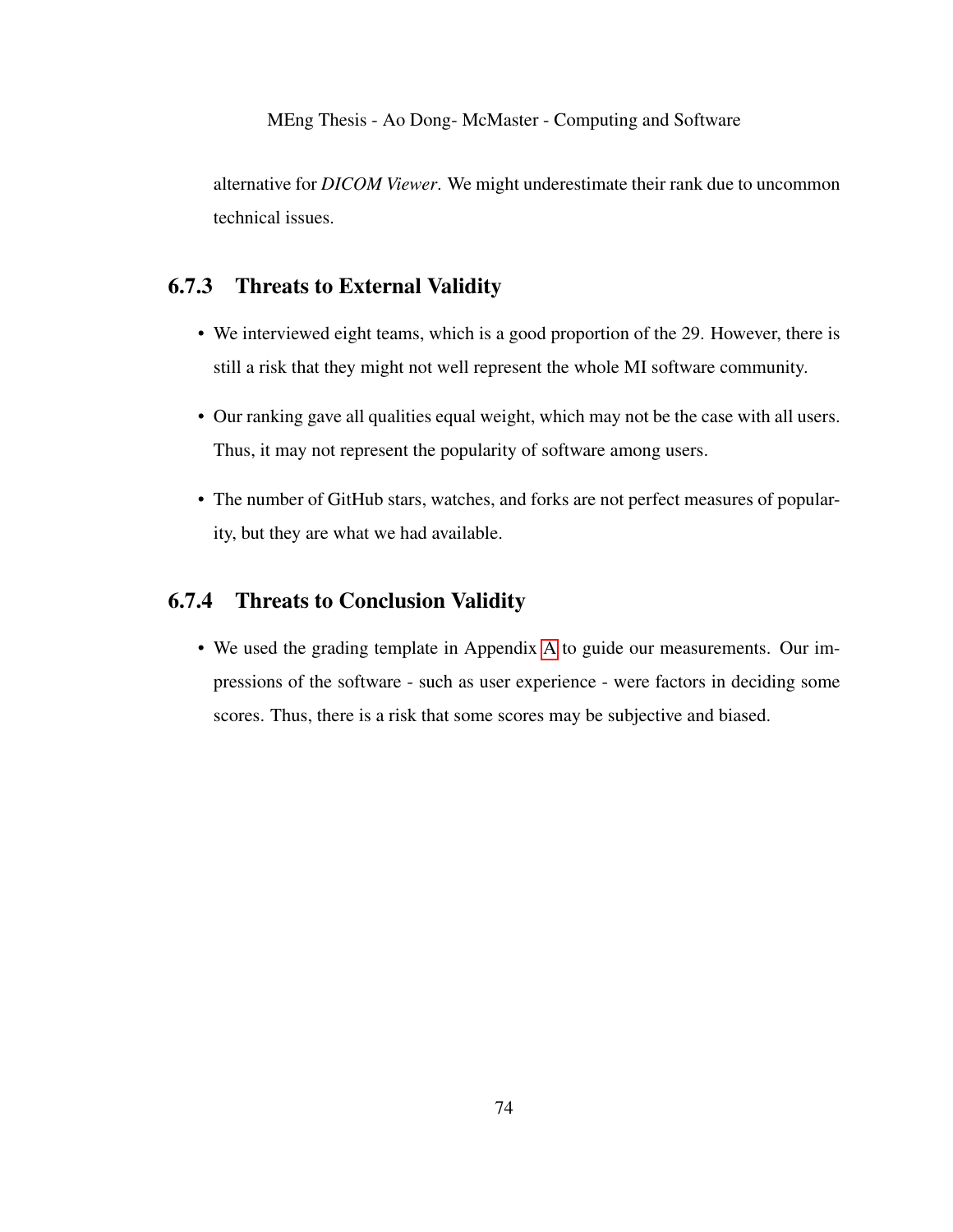## <span id="page-84-1"></span>Chapter 7

## Recommendations

This section presents our recommendations on SC software development. In general, our suggestions apply to all SC domains, unless we specifically mention that a particular guideline is only for MI software.

Section [7.1](#page-84-0) discusses the actions that can potentially improve the ten software qualities. Sections [7.2,](#page-87-0) [7.3,](#page-89-0) and [7.4](#page-90-0) are based on the primary pain points collected from the developers in the MI domain, but we believe scientists and developers are likely to face them in most SC domains. These sections contain our general suggestions tackling them.

## <span id="page-84-0"></span>7.1 Recommendations on Improving Software Qualities

Based on our quality measurements in Sections [4](#page-38-0) and discussions with the developers in Sections [5.4,](#page-67-1) we collected many key points that may improve the software qualities. We list the primary ones by each quality as follows,

- Installability (Section [4.1\)](#page-41-0)
	- clear instructions;
	- automated installer;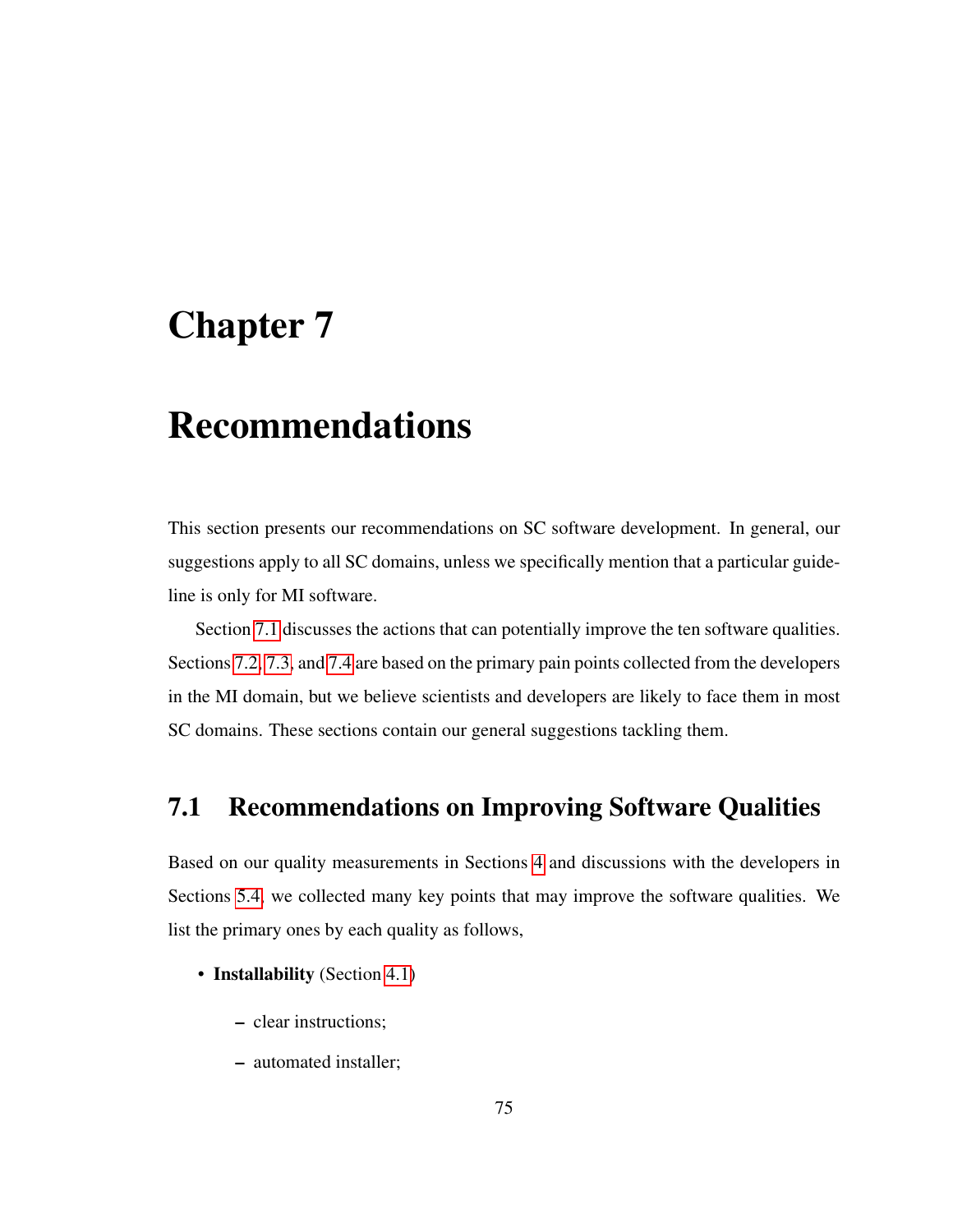- including all dependencies in the installer;
- avoiding heavily depending on other commercial products (e.g. Matlab);
- considering building a web application that needs no installation.
- Correctness & Verifiability (Section [4.2](#page-43-0) and [5.4.1\)](#page-67-0)
	- test-driven development with unit tests, integration tests, and nightly tests;
	- two stage development process with stable release & nightly builds;
	- CI/CD;
	- requirements specifications and theory manuals [\[91\]](#page-108-0) [\[92\]](#page-108-1).
	- static code analysis tools (e.g. Lint and SonarQube)
- **Reliability** (Section [4.3\)](#page-45-0)
	- test-driven development with unit tests, integration tests, and nightly tests.
	- two stage development process with stable release & nightly builds;
	- descriptive error messages.
- Robustness (Section [4.4\)](#page-46-0)
	- designing with exceptions and make the software failures graceful;
	- descriptive error messages.
- **Usability** (Section [4.5](#page-47-0) and [5.4.4\)](#page-70-0)
	- usability tests and interviews with end users;
	- adjusting according to users' feedbacks;
	- getting started tutorials;
	- user manuals;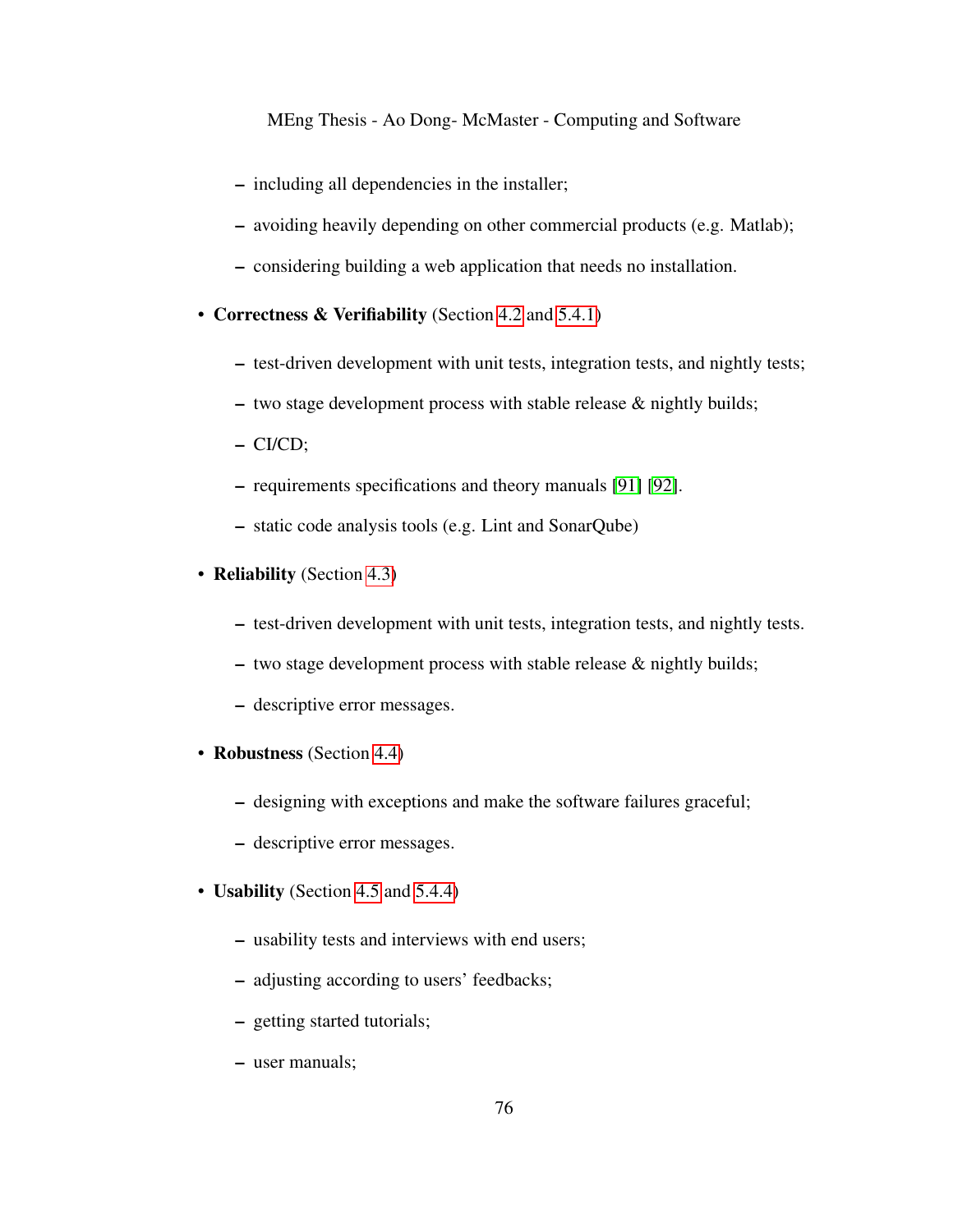- professional UX designs;
- active supports to users.
- **Maintainability** (Section [4.6](#page-49-1) and [5.4.2\)](#page-69-0)
	- using GitHub;
	- modular approach with the design principle proposed by Parnas: "system details that are likely to change independently should be the secrets of separate modules; the only assumptions that should appear in the interfaces between modules are those that are considered unlikely to change." [\[70\]](#page-106-0)
	- documentation for developers: project plan, developer's manual, and API documentation.
- Reusability (Section [4.7\)](#page-51-0)
	- modular approach;
	- API documentation;
	- tools that generate software documentation for developers (e.g. Doxygen, Javadoc, and Sphinx).
- Understandability (Section [4.8](#page-52-0) and [5.4.3\)](#page-69-1)
	- modular approach;
	- good coding style: consistent indentation and formatting style; consistent, distinctive, and meaningful code identifiers; keeping parameters in the same order for all functions; avoiding hard-coded constants (other than 0 and 1);
	- clear comments, indicating what is being done, not how;
	- description of used algorithms;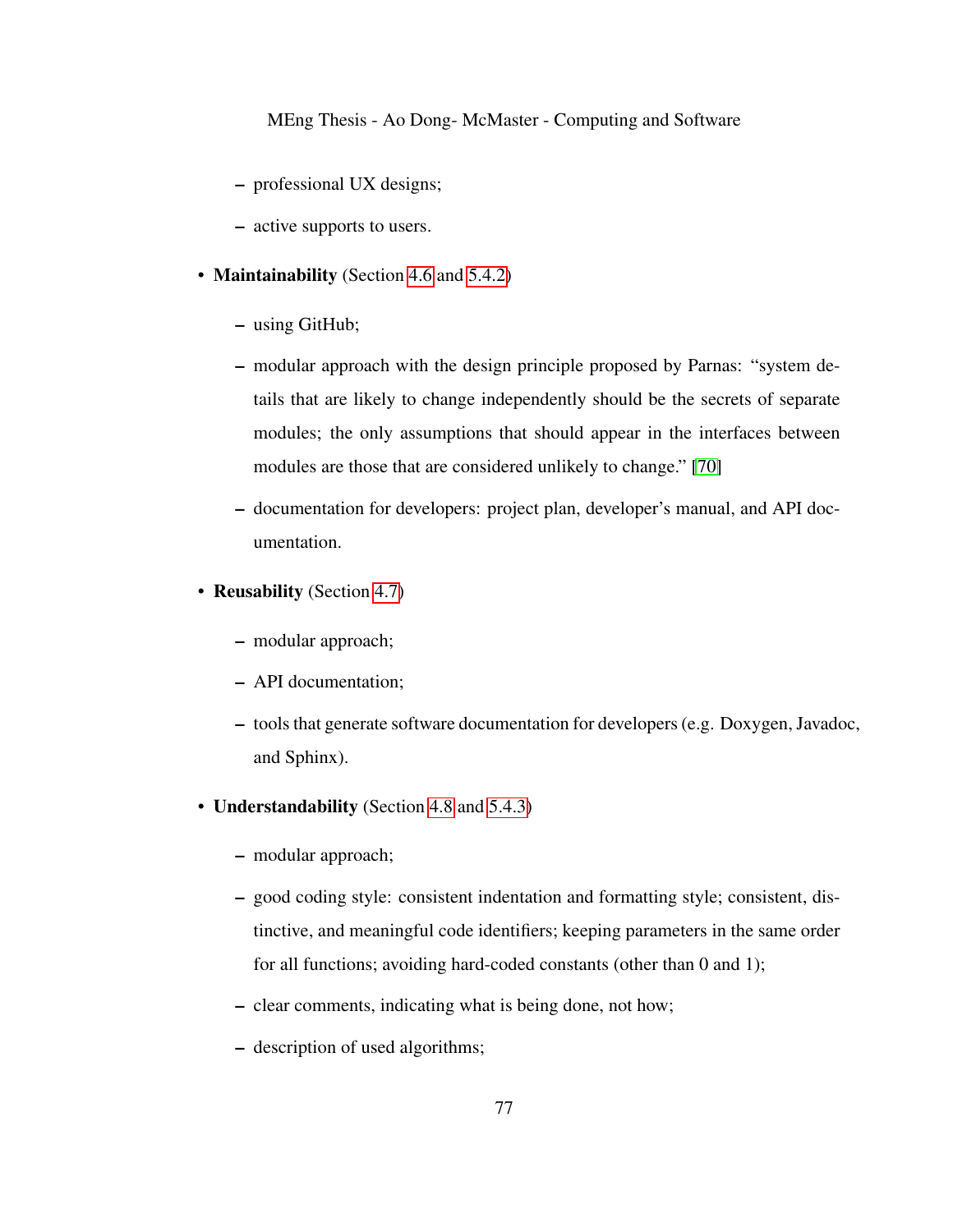- documentation of explicit requirements on coding standard;
- communication between developers and users via GitHub issues, mailing lists, and forums.
- graphical user interface.
- Visibility/Transparency (Section [4.9\)](#page-53-0)
	- documents for the development process, project status, development environment, and release notes.
- Reproducibility (Section [5.4.5\)](#page-71-0)
	- test-driven development with unit tests, integration tests, and nightly tests.
	- open-source;
	- making data and documentation available;
	- using open-source libraries.

## <span id="page-87-0"></span>7.2 Recommendations on Dealing With Limited Resources

The limitation of resources has many faces. We regard the lack of fundings, time, and developers as representations of this problem.

We summarize our discussion with the MI software developers in Section [5.1.1](#page-59-0) with the following recommendations,

- Identify the root cause. More fundings or developers may not solve the problem of lacking time. It is beneficial to identify the underlying obstacles to the team.
- Maintain a good documentation. Creating and updating documentation consumes time, but can save much more time in the long term. If the users and developers can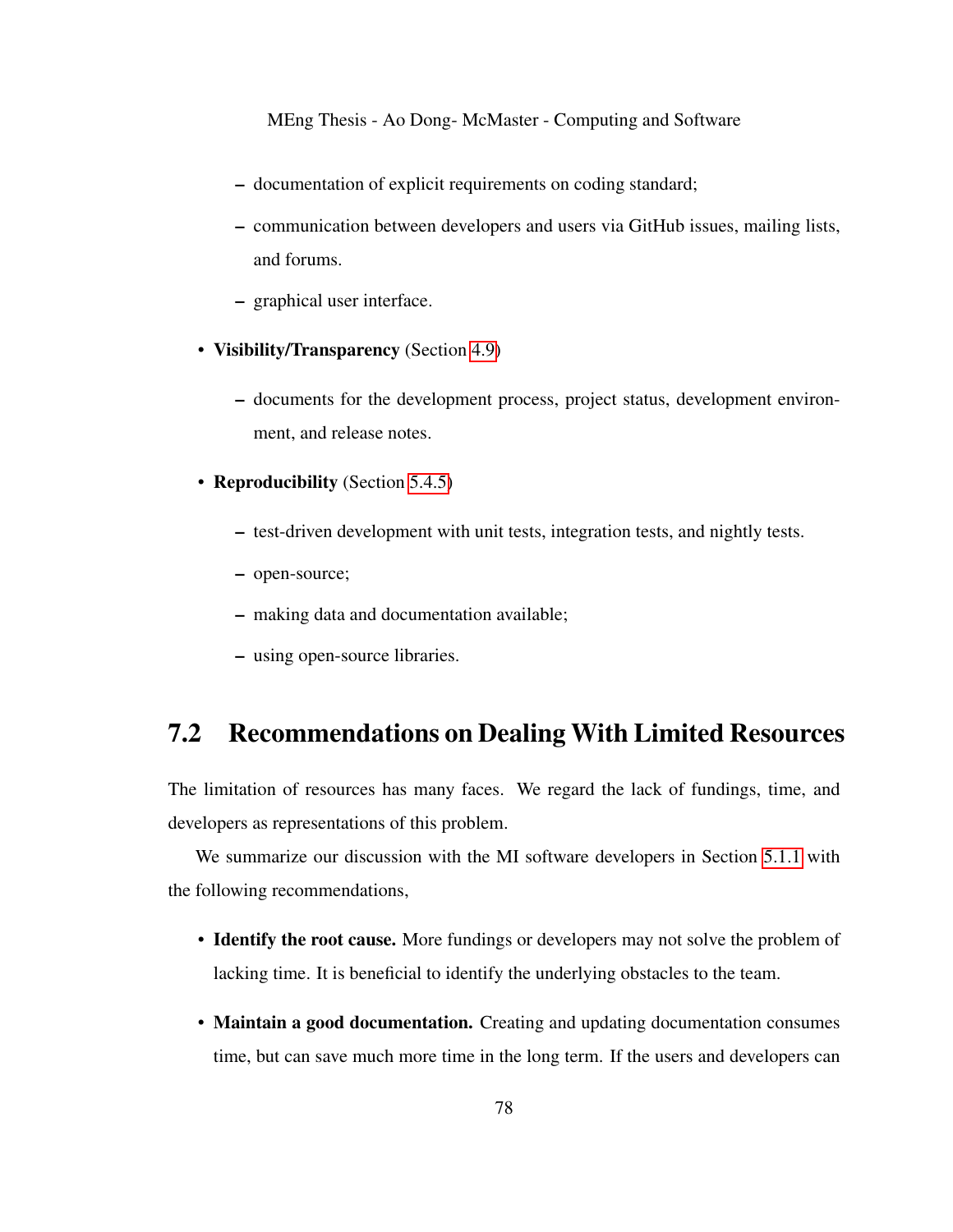find answers to their questions themselves, they are less likely to abuse the team's issue tracker.

- Adopt time-saving tools. A good CI/CD tool (e.g., GitHub Actions) saves time for building and deploying the product, and automated tests can work in the background while developers are focusing on other tasks.
- Use test-driven development process. Many people think writing test cases is less fun than building the functional code, but this is only true before we encounter the bugs. Identifying and fixing bugs can consume substantial resources. Setting up the test cases costs time, but generates more benefits in the long run.
- Consider supporting third-party plugins or extensions. Why not let users share the burden? No software product can deliver every user's needs, and the large quantity of features leads to more bugs and maintenance problems. So it may be a good idea to shift some development and maintenance responsibilities to the users. The users may also be happy about the extra flexibility.
- Consider "hibernating" for a while. When developers are not enough, the team can shift from development mode toward maintenance mode for some time. Stop building new features, and instead fix bugs and design problems from the past. If the development team can repay some of its technical debt, the software qualities may improve as a result.
- Commercialization is not always toxic. Licensing the software to commercial companies to use as internal modules of their products may bring financial supports to the team. Meanwhile, the project can stay open-source for the community.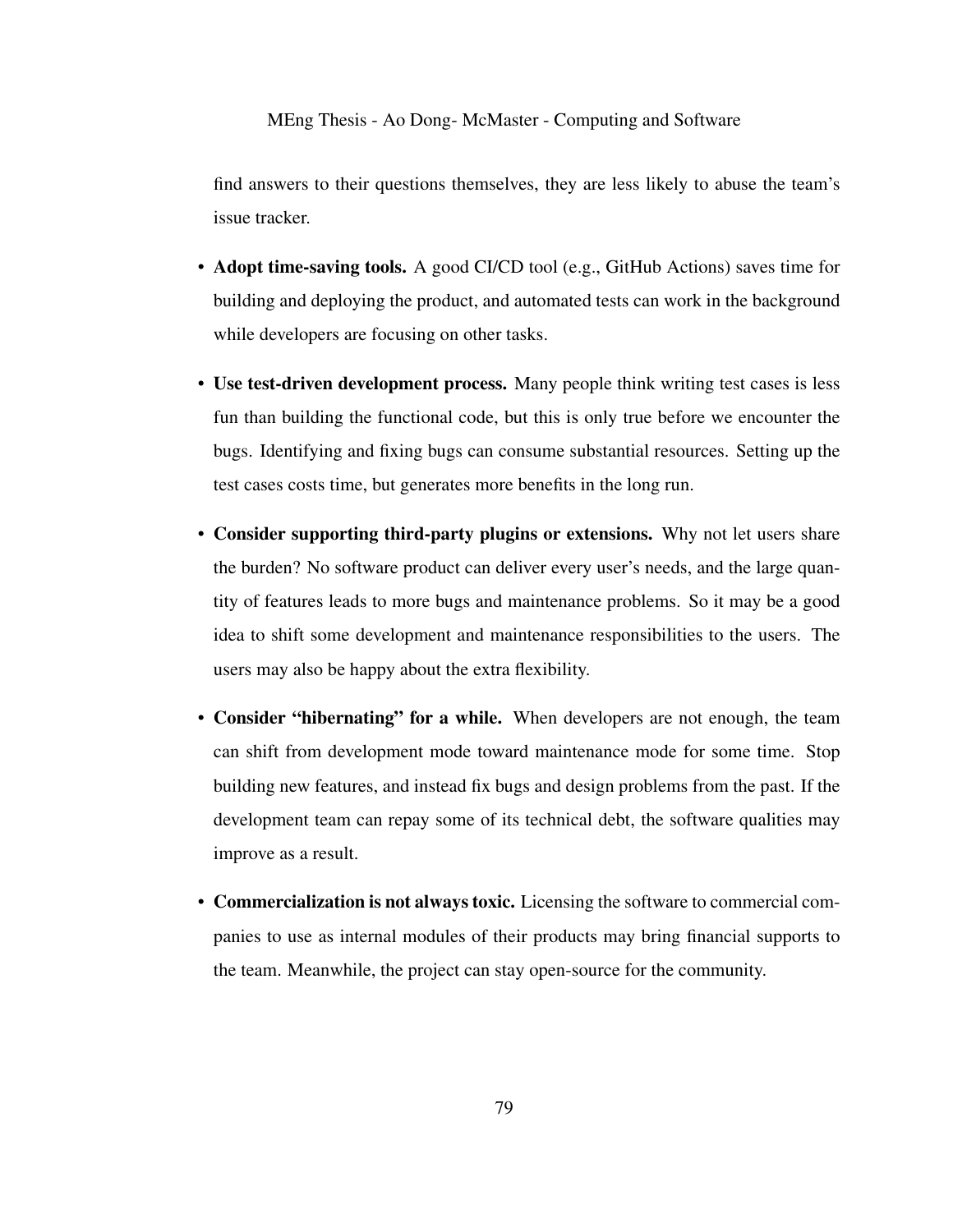## <span id="page-89-0"></span>7.3 Recommendations on Choosing A Tech Stack

A tech stack refers to a set of technologies used by a team to build software and manage the project. Section [5.1.2](#page-60-0) lists the advantages and disadvantages between native and web applications. In this section, we give further suggestions on the choice of a tech stack to address the *compatibility*, *maintainability*, *performance*, and *security* of software.

- Identify the priorities of the qualities. It is hard to cover all aspects. Some teams achieve all four above qualities for their software, but it is not an easy task. Sections [5.1.2](#page-60-0) contains more details about the difficulty of balancing between the four qualities. A team needs to prioritize its objectives according to its resource and experience.
- Be open-minded about new technologies. Web applications with only a frontend are known for worse *performance* than native applications. However, new technologies may ease this difference. For example, some JavaScript libraries can help the frontend harness the power of computer GPU and accelerate graphical computing. In addition, there are new frameworks helping developers with cross-platform *compatibility*. For example, the [Flutter](#page-0-0) project enables support for web, mobile, and desktop OS with one codebase.
- Use git and GitHub. As mentioned in Sections [4.6,](#page-49-1) almost all of the 29 MI software projects used git, and the majority of them used GitHub. We found from the projects' websites and our interviews with developers that, some projects moved from other version control tools to git and GitHub. GitHub provides convenient repository and project management, and OSS projects receive more attention and contribution on GitHub.
- Web applications can also deliver high performance. Web applications with backend servers may perform even better than native applications. If a team needs to sup-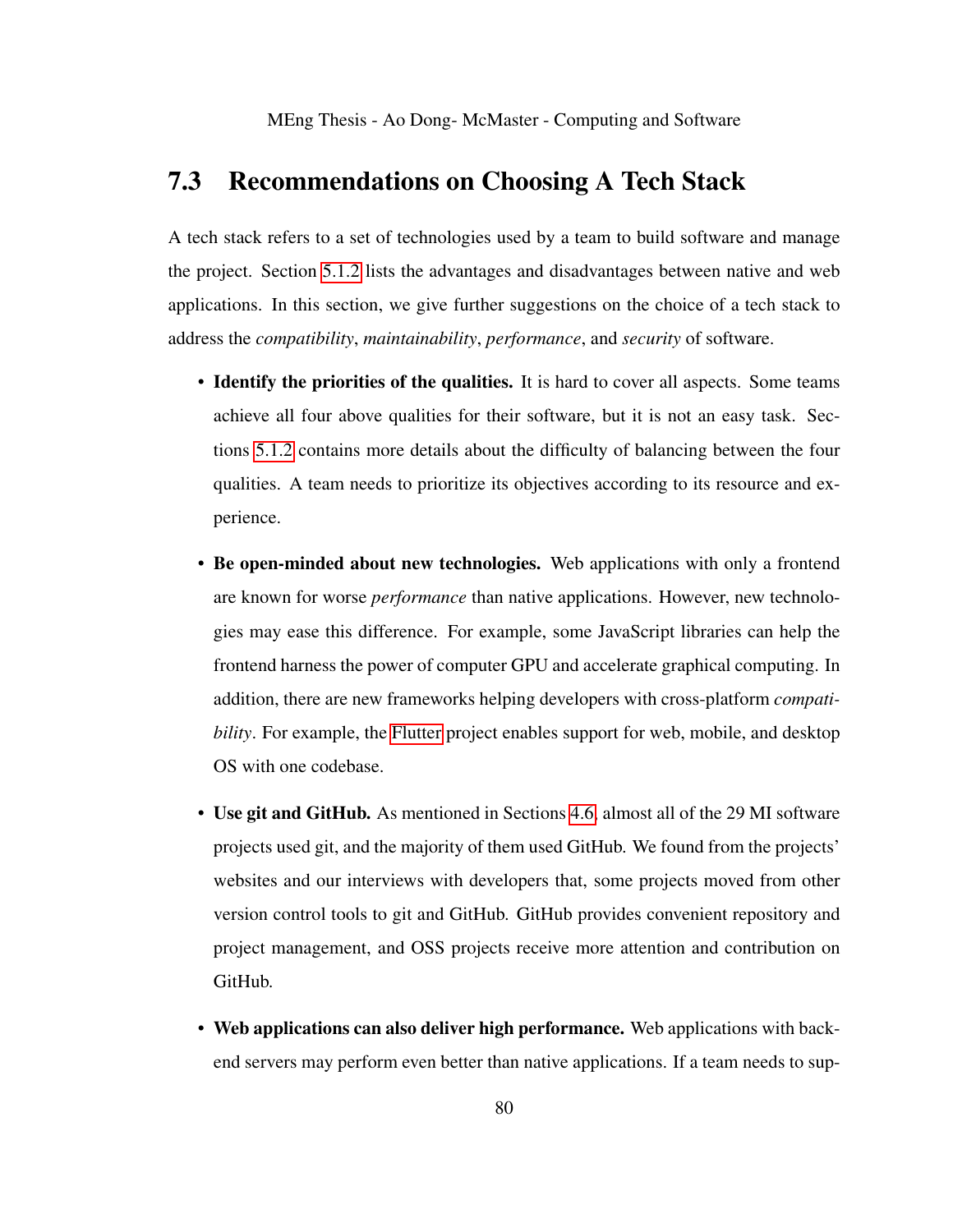port lower-end computers, it is good to use back-end servers for heavy computing tasks.

- Backend servers can have low costs. It is worth exploring the serverless solutions from major cloud service providers. Serverless still uses a server, but the team is only charged when they use it. The solution is event-driven, and costs the team by the number of requests it processes. Thus, serverless can be very cost-effective for the less intensively used functions.
- Web transmission may diminish security. Transferring sensitive data online can be a problem for projects requiring high security. Regulations in some SC domains may forbid doing so. In this case, a web application with a backend may not be a good choice.
- Maintain a good documentation. No matter what tech stack a team uses, a wellmaintained project plan, developer's manual, and API documentation always help team members to contribute more and make fewer mistakes.

### <span id="page-90-0"></span>7.4 Recommendations on Enriching the Testing Datasets

As described in Section [5.1,](#page-58-0) it was difficult for some software development teams in the MI domain to access real-world medical imaging datasets. This problem restricted their capability and flexibility to test their software. We believe software developers in other SC domains may also face similar issues.

Based on Section [5.1.3,](#page-62-0) we provide some suggestions as follows,

• Build and maintain good connections to datasets. A team can build connections with professionals working in the SC domain, who may have access to private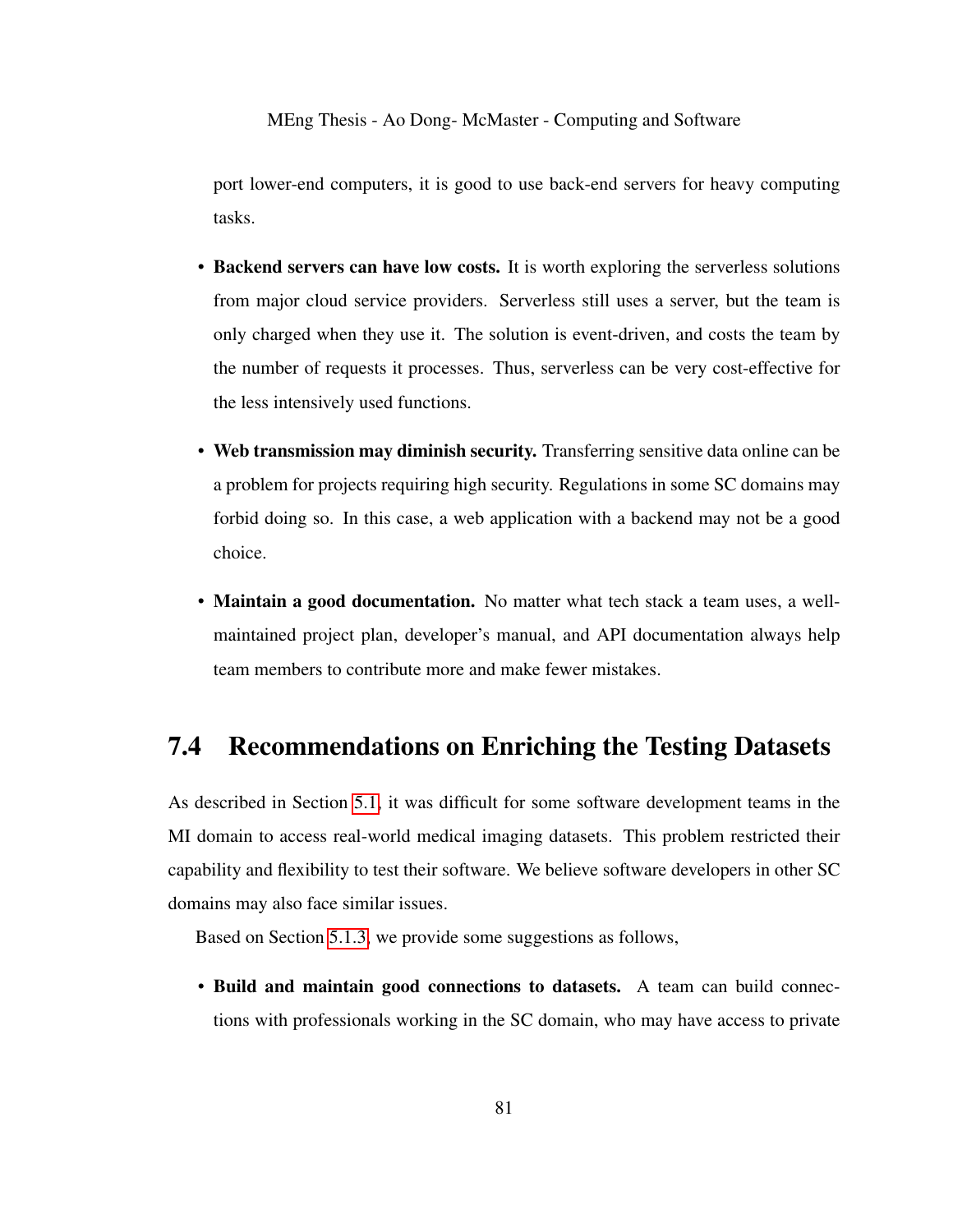datasets and perform tests for the team. Moreover, if a team has such professionals as internal members, the process can be even simpler.

- Collect and maintain datasets over time. A team may face all kinds of strange problems caused by various unique inputs over the years of development. It is worth collecting and maintaining this data, which can form a good dataset for testing.
- Search for open data sources. In general, there are many open datasets in different SC domains. Take MI as an example, there are Chest X-ray Datasets by National Institute of Health [\(https://nihcc.app.box.com/v/ChestXray-NIHCC\)](#page-0-0) [\[100\]](#page-109-0), Cancer Imaging Archive [\(https://www.cancerimagingarchive.net/\)](#page-0-0) [\[72\]](#page-106-1), and MedPix by National Library of Medicine [\(https://medpix.nlm.nih.gov/home\)](#page-0-0) [\[84\]](#page-107-0). A team developing MI software should be able to find more open datasets according to their needs.
- Create sample data for testing. If a team can access tools creating sample data, they may also self-build datasets for testing. For example, an MI software development team can use an MRI scanner to create images of objects, animals, and volunteers. The team can build the images based on specific testing requirements.
- Remove privacy from sensitive data. For data with sensitive information, a team can ask the data owner to remove such information or add noise to protect privacy. One example is using deidentified copies of medical images for testing.
- Establish community collaboration in the domain. During our interviews with developers in the MI domain, we heard many stories of asking for supports from other professionals or equipment manufacturers. However, we believe that broader collaboration between development teams can address this problem better. Some datasets are too sensitive to share, but if the community has some kind of "group discussion", teams can better express their needs, and professionals can better offer voluntary support for testing. Ultimately, the community can establish a nonprofit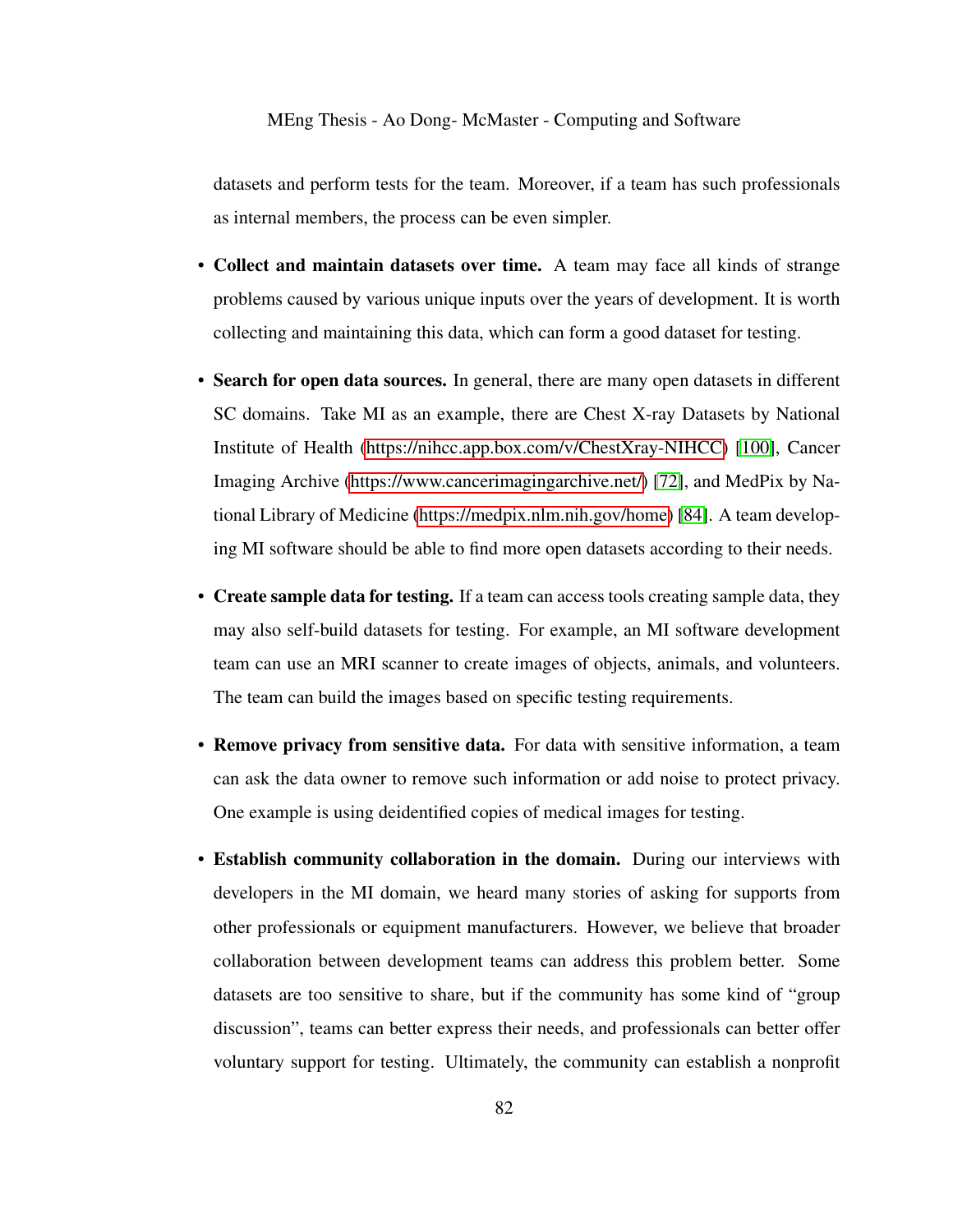organization as a third-party, which maintains large datasets, tests OSS in the domain, and protects privacy.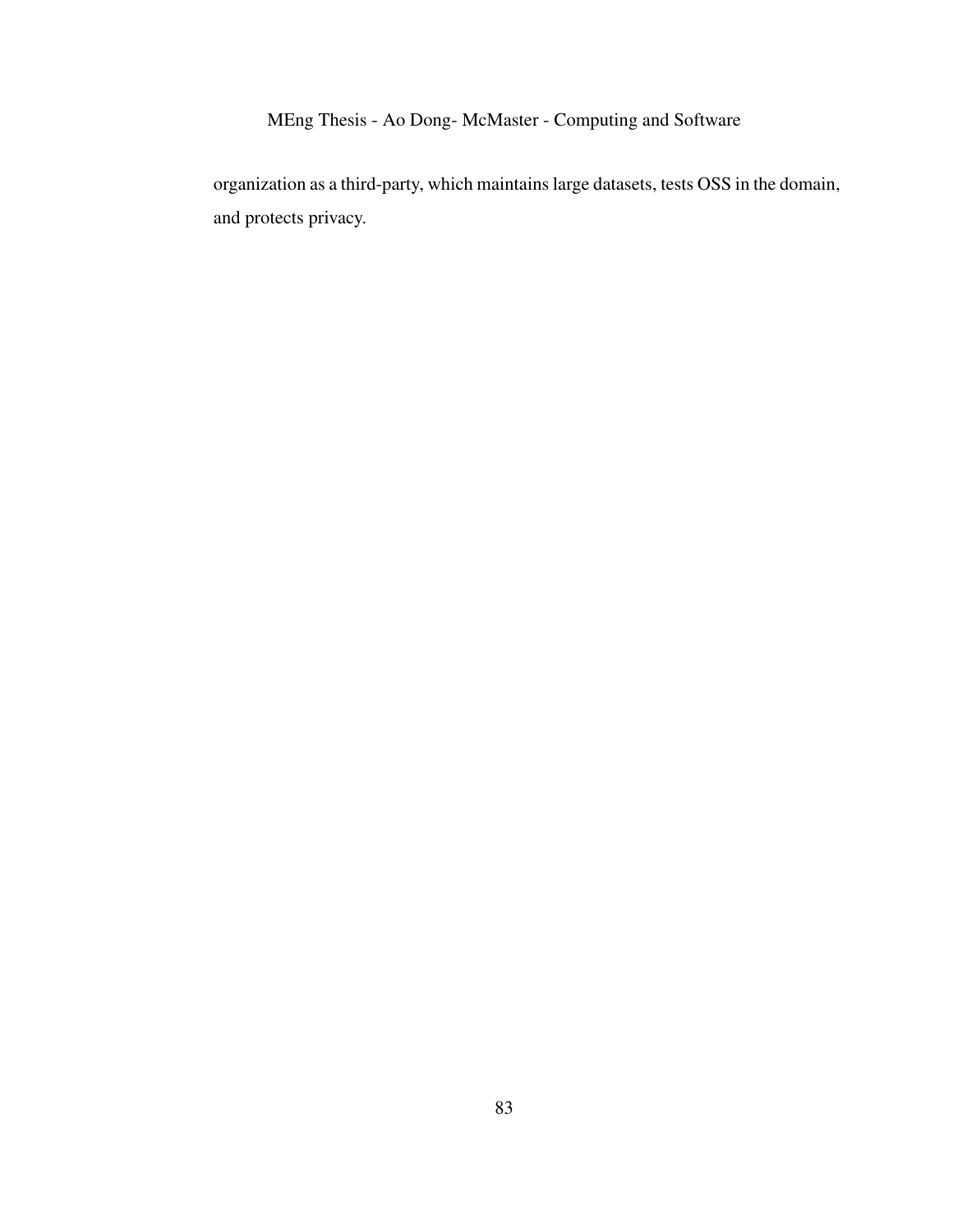## Chapter 8

# **Conclusions**

We analyzed the state of the practice for SC software in the MI domain. To better achieve our goals in Section [1,](#page-11-0) we proposed six research questions in Section [1.2.](#page-13-1)

Our methods in Section [3](#page-24-0) form a general process to evaluate domain-specific software, that we apply on specific SC domains. As mentioned in Section [3.5,](#page-34-1) following this process, we chose the MI domain, identified 48 SC software candidates in it, then selected 29 of them to our final list. Section [4](#page-38-0) lists our measurements to nine software qualities for the 29 projects, and Section [5](#page-57-0) contains our interviews with eight of the 29 teams, discussing their development process and five software qualities.

We answered our six research questions in Section [6.](#page-73-2) In addition, Section [7](#page-84-1) presents our recommendations on SC software development.

## 8.1 Key Findings

With the measurement results in Section [4,](#page-38-0) we revealed some current status of SC software development and qualities in the MI domain. We ranked the 29 software projects in nine qualities based on the grading scores. *3D Slicer*, *ImageJ*, and *OHIF Viewer* are the top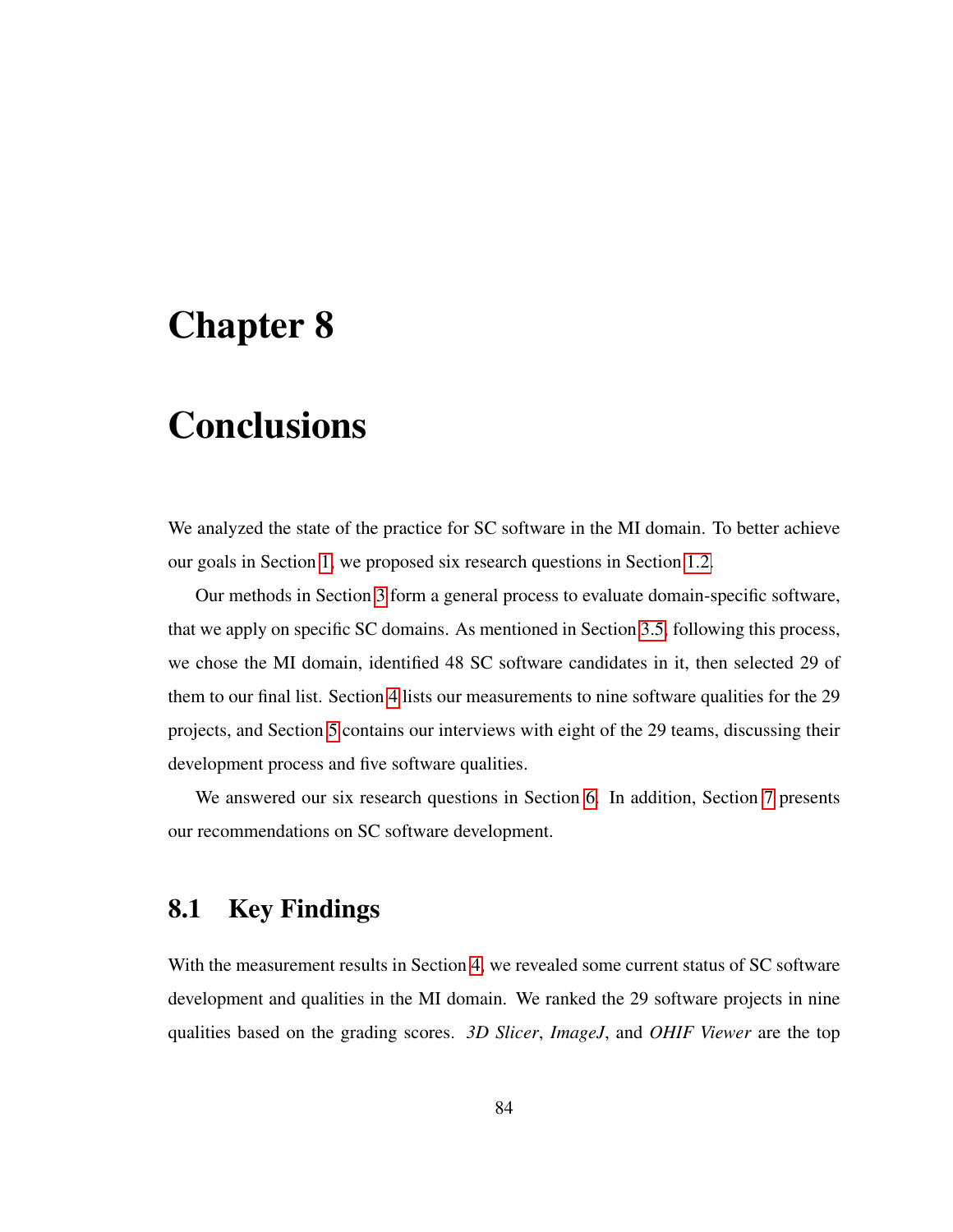three software by their overall scores.

The interview results in Section [5](#page-57-0) show some merits, drawbacks, and pain points within the development process. The three primary categories of pain points are:

- the lack of fundings and time;
- the difficulty to balance between four factors: cross-platform compatibility, convenience to development & maintenance, performance, and security;
- the lack of access to real-world datasets for testing.

We summarized the solutions from the developers to address these problems. We also collected the status of software testing, documentation, contribution management, and project management in the eight projects.

Our answers to the research questions (Section [6\)](#page-73-2) are based on the above findings. We identified the existing artifacts, tools, principles, processes, and methodologies in the 29 projects. By comparisons in Section [6.6,](#page-77-0) we found out: 1) four of the top five software projects in our ranking were also among the top five ones receiving the most GitHub stars per year (Table [6.6\)](#page-79-0); 2) three of the top four in our ranking were among the top four provided by the domain experts (Table [6.7\)](#page-80-1).

Section [7](#page-84-1) presents our recommendations on improving software qualities and easing pain points during development. Some highlighted ones are:

- adopting test-driven development with unit tests, integration tests, and nightly tests;
- maintaining good documentation (e.g., installation instructions, requirements specifications, theory manuals, getting started tutorials, user manuals, project plan, developer's manual, API documentation, requirements on coding standards, development process, project status, development environment, and release notes);
- using CI/CD;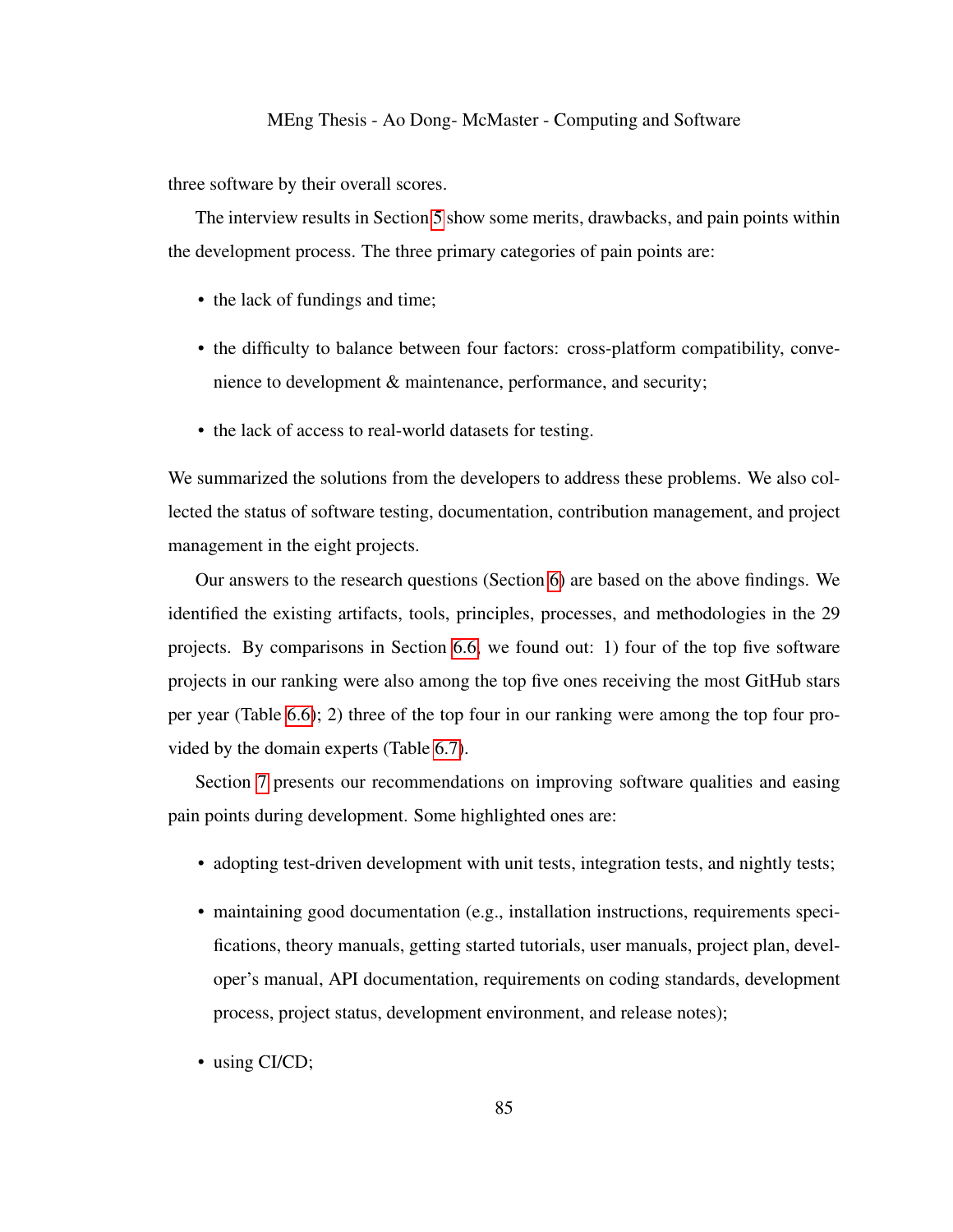- using git and GitHub;
- modular approach with the design principle proposed by Parnas [\[70\]](#page-106-0);
- considering newer technologies (e.g., web application and serverless solution);
- various ways of enriching the testing datasets in Section [7.4.](#page-90-0)

## 8.2 Future Works

With learnings from this project, we summarized recommendations for the future state of the practice assessments:

- we can make the surface measurements less shallow. For example:
	- *surface reliability*: our current measurement relies on the processes of installation and getting started tutorials. However, not all software needs installation or has a getting started tutorial. We can design a list of operation steps, perform the same operations with each software, and record any errors.
	- *surface robustness*: we used damaged images as inputs for this measuring MI software. This process is similar to fuzz testing [\[102\]](#page-109-1), which is one type of fault injection [\[101\]](#page-109-2). We may adopt more fault injection methods, and identify tools and libraries to automate this process.
	- *surface usability*: we can design usability tests and test all software projects with end-users. The end-users can be volunteers and domain experts.
	- *surface understandability*: our current method does not require understanding the source code. As software engineers, perhaps we can select a small module of each project, read the source code and documentation, try to understand the logic, and score the ease of the process.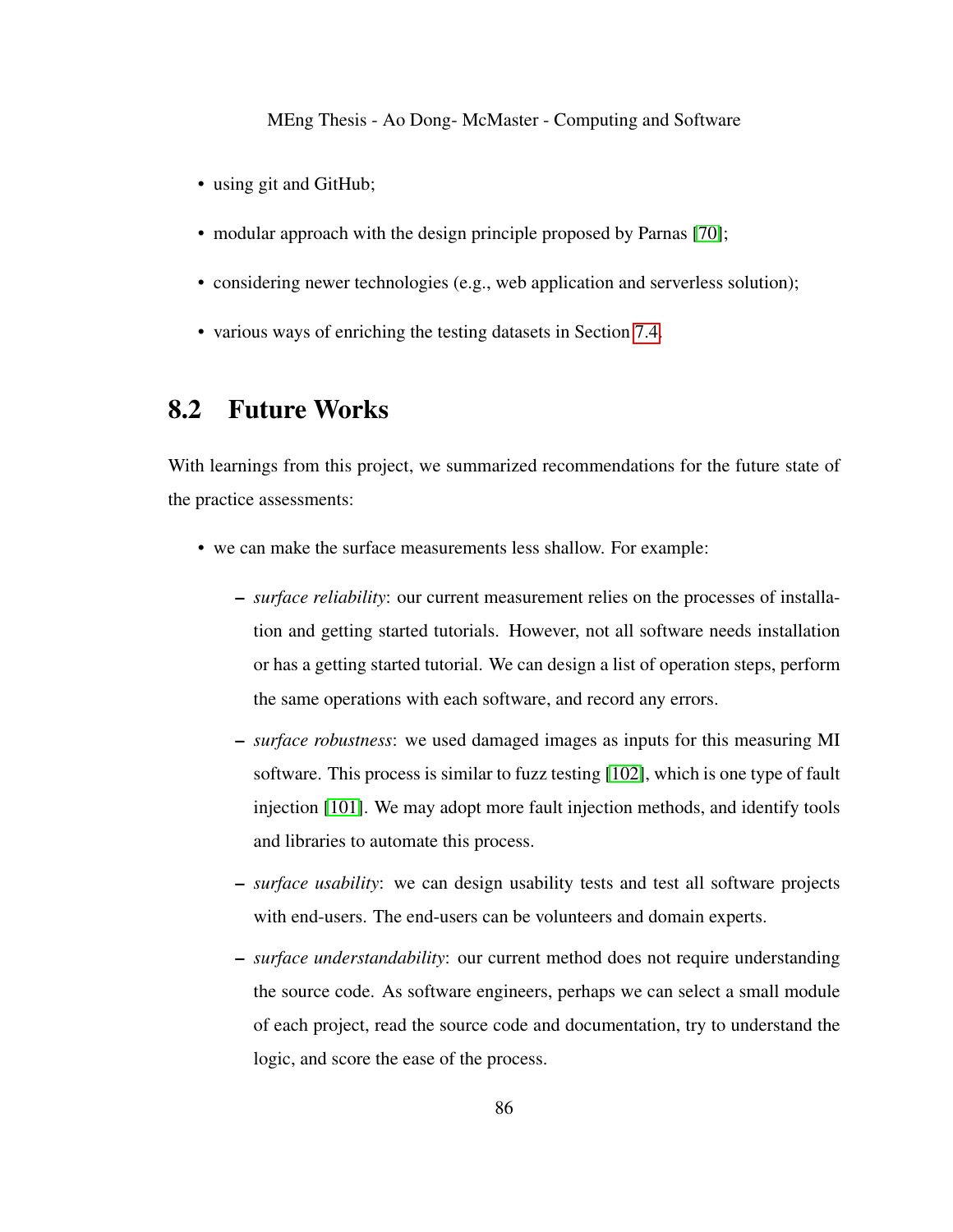- we can further automate the measurements on the grading temple in Appendix [A.](#page-111-0) For example, with automation scripts and the GitHub API, we may save significant time on retrieving the GitHub metrics. We have started to build a tool for this purpose, with its source code at this repository [https://github.com/smiths/AIMSS/.../GitHubMetricsCollector.](#page-0-0) This GitHub Metrics Collector can take GitHub repository links as input, automatically collect metrics from the GitHub API, and record the results. We can improve and use this tool in our future projects;
- the grading standard can be more explicit. For example, we can explicitly define scores for each item in the grading temple.
- we can improve some interview questions. Some examples are:
	- in [Q14,](#page-65-1) "Do you think improving this process can tackle the current problem?" is a yes-or-no question, which is not informative enough. As mentioned in Section [5.3,](#page-64-1) most interviewees ignored it. We can change it to "By improving this process, what current problems can be tackled?";
	- in [Q16,](#page-69-2) we can ask more details about the modular approach, such as "What principles did you use to divide code into modules? Can you give an example of using the principles?";
	- [Q17](#page-69-3) and [Q18](#page-70-1) should respectively ask *understandability* to developers and *usability* to end-users.
- we can better organize the interview questions. Since we use audio conversion tools to transcribe the answers, we should make the transcription easier to read. For example, we can order them together for questions about the five software qualities and compose a similar structure for each.
- we can mark the follow-up interview questions with keywords. For example, say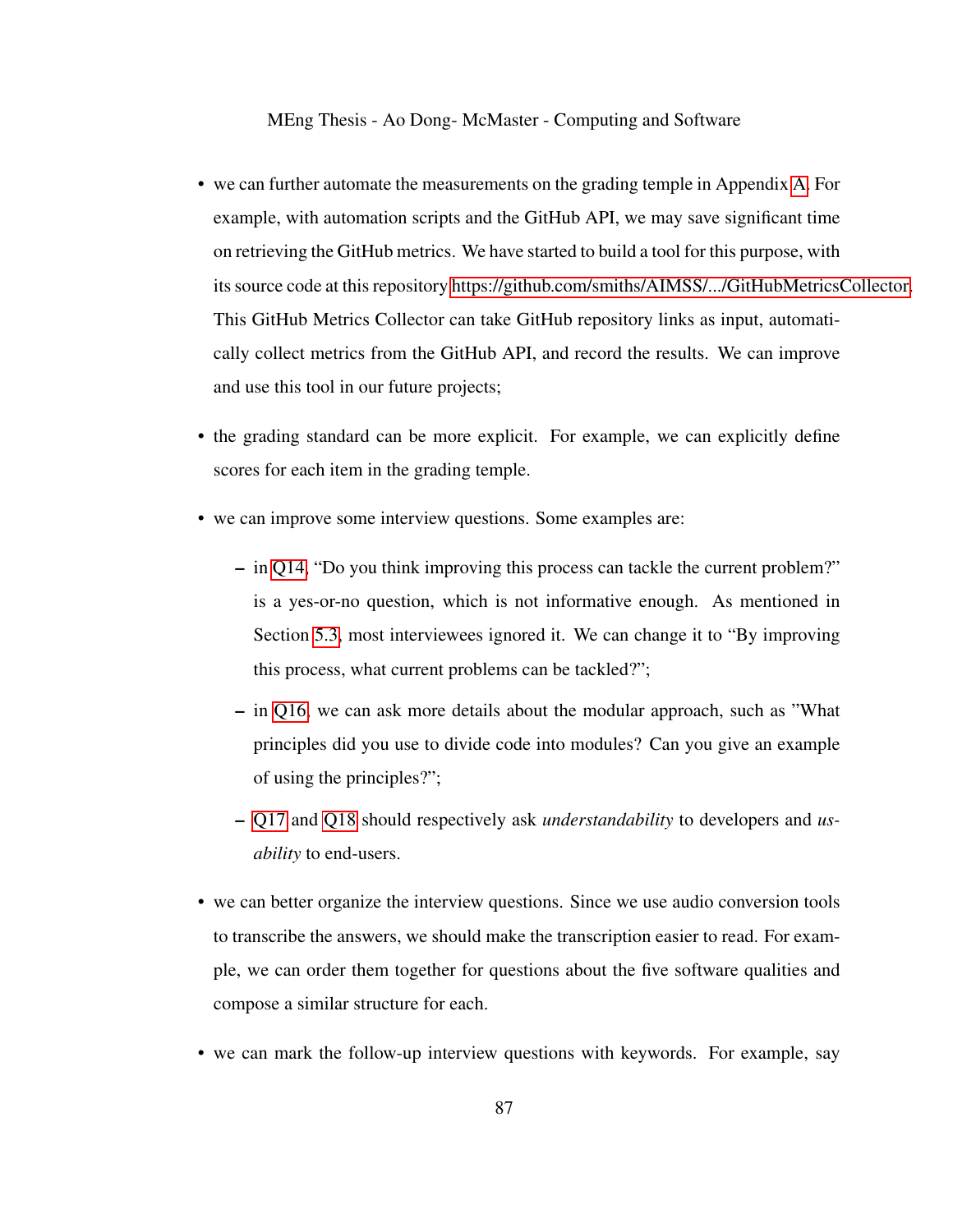"this is a follow-up question" every time asking one. Thus, we record this sentence in the transcription, and it will be much easier to distinguish the follow-up questions from the 20 designed questions.

In addition, we propose a few SC domains that are potentially suitable for future works:

- Metallurgy
- Quantitative Finance
- Computational Fluid Dynamics
- Basic Linear Algebra
- Finite Elements
- Sparse Linear Solvers

After applying our method on various domains, we can start a meta-study to compare the state of the practice for software in different domains.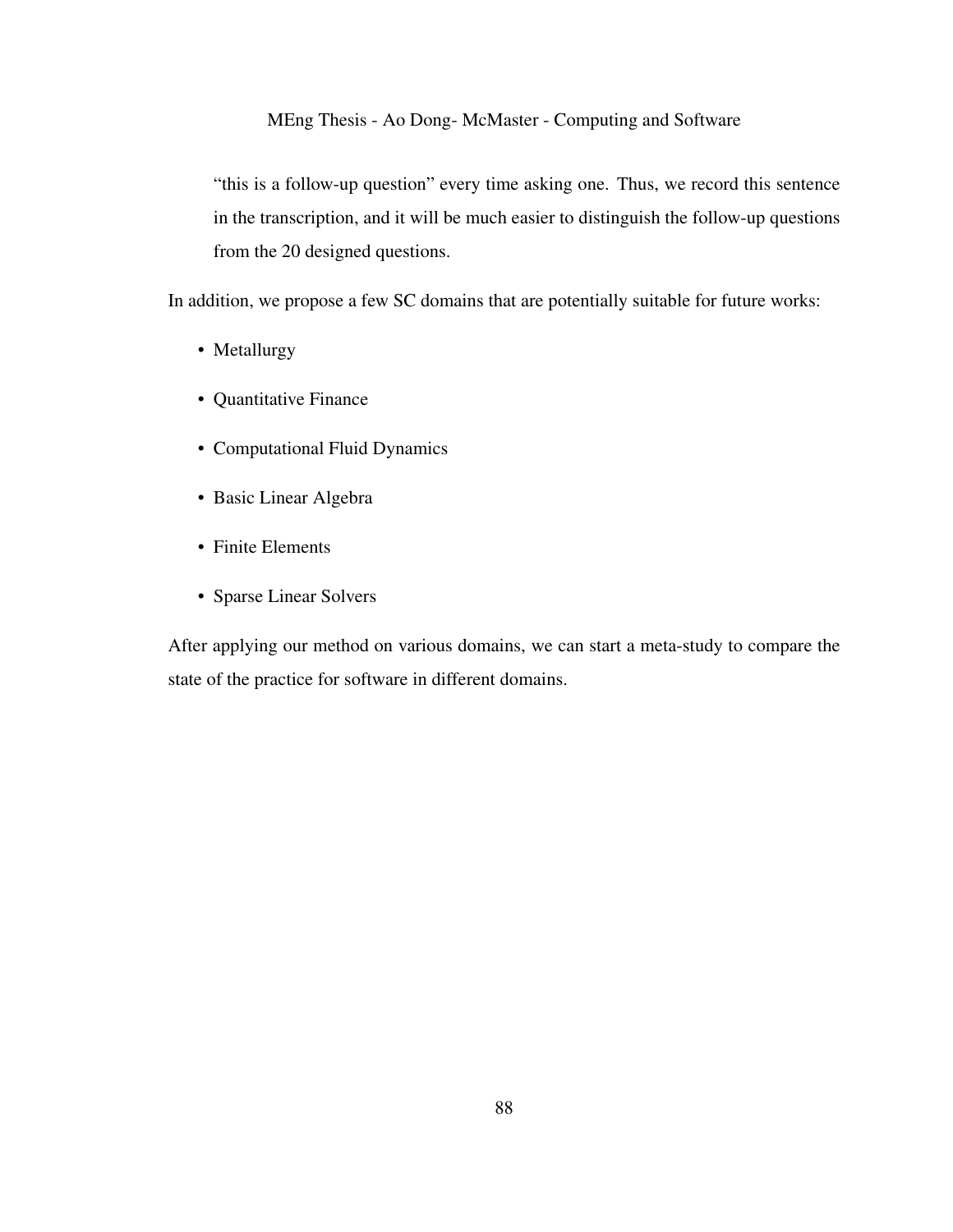# Bibliography

- [1] U.S. Food & Drug Administration. Medical imaging. [https://www.fda.gov/radiation-emitting-products/](https://www.fda.gov/radiation-emitting-products/radiation-emitting-products-and-procedures/medical-imaging) [radiation-emitting-products-and-procedures/medical-imaging](https://www.fda.gov/radiation-emitting-products/radiation-emitting-products-and-procedures/medical-imaging), 2021. [Online; accessed 25-July-2021].
- [2] Aysel Afsar. Dicom viewer. <https://github.com/ayselafsar/dicomviewer>, 2021. [Online; accessed 27-May-2021].
- [3] J. Ahrens, Berk Geveci, and Charles Law. Paraview: An end-user tool for large data visualization. *Visualization Handbook*, 01 2005.
- [4] Aliza. Aliza ms dicom viewer. <https://www.aliza-dicom-viewer.com/>, 2021. [Online; accessed 27-May-2021].
- [5] Paulo Amorim, Thiago Franco de Moraes, Helio Pedrini, and Jorge Silva. Invesalius: An interactive rendering framework for health care support. page 10, 12 2015.
- <span id="page-98-0"></span>[6] Apostolos Ampatzoglou, Stamatia Bibi, Paris Avgeriou, Marijn Verbeek, and Alexander Chatzigeorgiou. Identifying, categorizing and mitigating threats to validity in software engineering secondary studies. *Information and Software Technology*, 106, 02 2019.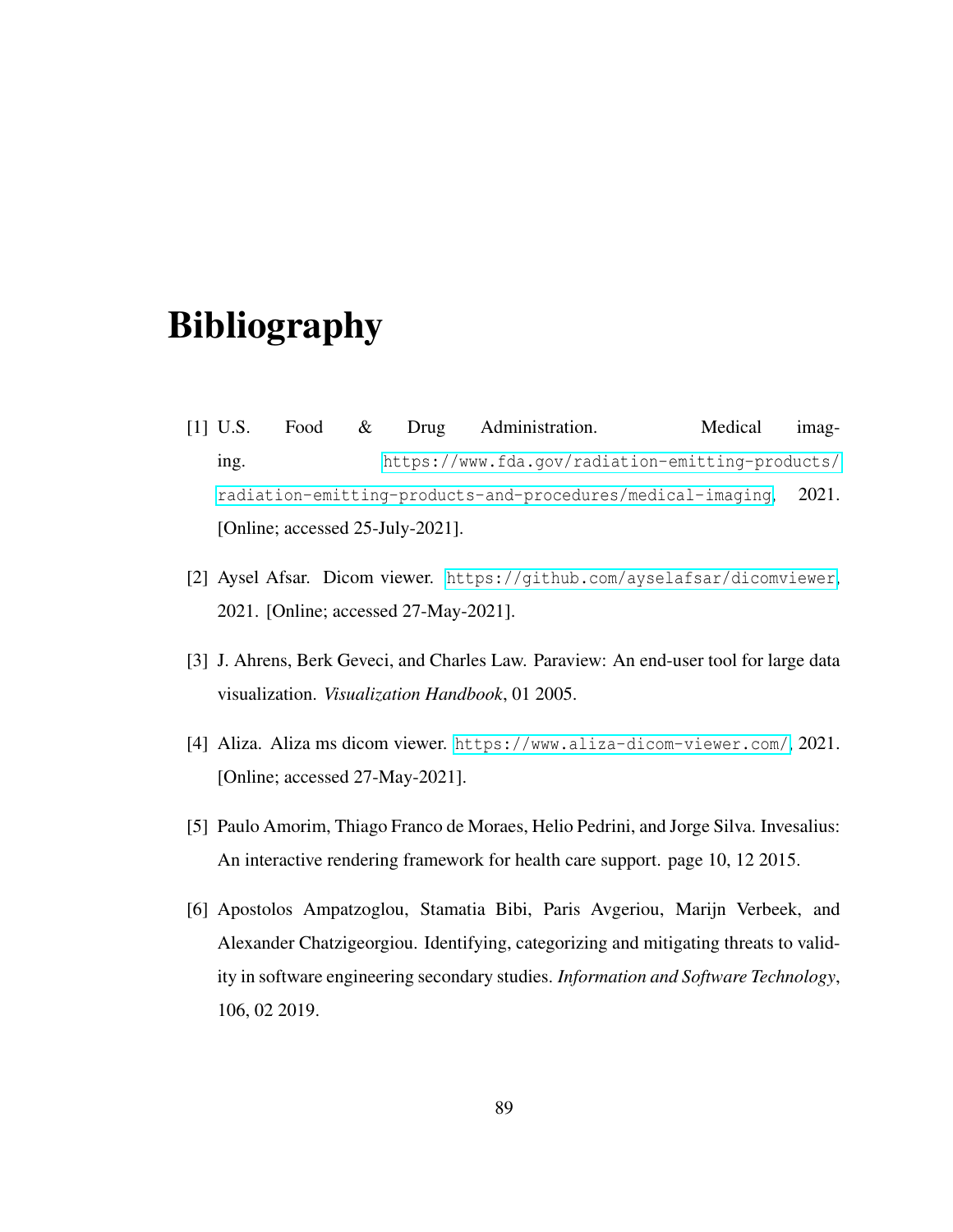- [7] S. Angenent, Eric Pichon, and Allen Tannenbaum. Mathematical methods in medical image processing. *Bulletin (new series) of the American Mathematical Society*, 43:365–396, 07 2006.
- [8] Kevin Archie and Daniel Marcus. Dicombrowser: Software for viewing and modifying dicom metadata. *Journal of digital imaging : the official journal of the Society for Computer Applications in Radiology*, 25:635–45, 02 2012.
- [9] Medical Imaging Technology Association. About dicom: Overview. [https://www.](https://www.dicomstandard.org/about-home) [dicomstandard.org/about-home](https://www.dicomstandard.org/about-home), 2021. [Online; accessed 11-August-2021].
- [10] Isaac N. Bankman. Preface. In Isaac N. Bankman, editor, *Handbook of Medical Imaging*, Biomedical Engineering, pages xi – xii. Academic Press, San Diego, 2000.
- [11] F. Benureau and N. Rougier. Re-run, Repeat, Reproduce, Reuse, Replicate: Transforming Code into Scientific Contributions. *ArXiv e-prints*, August 2017.
- [12] Kari Björn. Evaluation of open source medical imaging software: A case study on health technology student learning experience. *Procedia Computer Science*, 121:724–731, 01 2017.
- [13] Barry W Boehm. *Software engineering: Barry W. Boehm's lifetime contributions to software development, management, and research*, volume 69. John Wiley & Sons, 2007.
- [14] Ben Boyter. Sloc cloc and code. <https://github.com/boyter/scc>, 2021. [Online; accessed 27-May-2021].
- [15] Andreas Bruhschwein, Julius Klever, Anne-Sophie Hoffmann, Denise Huber, Elis- ¨ abeth Kaufmann, Sven Reese, and Andrea Meyer-Lindenberg. Free dicomviewers for veterinary medicine: Survey and comparison of functionality and user-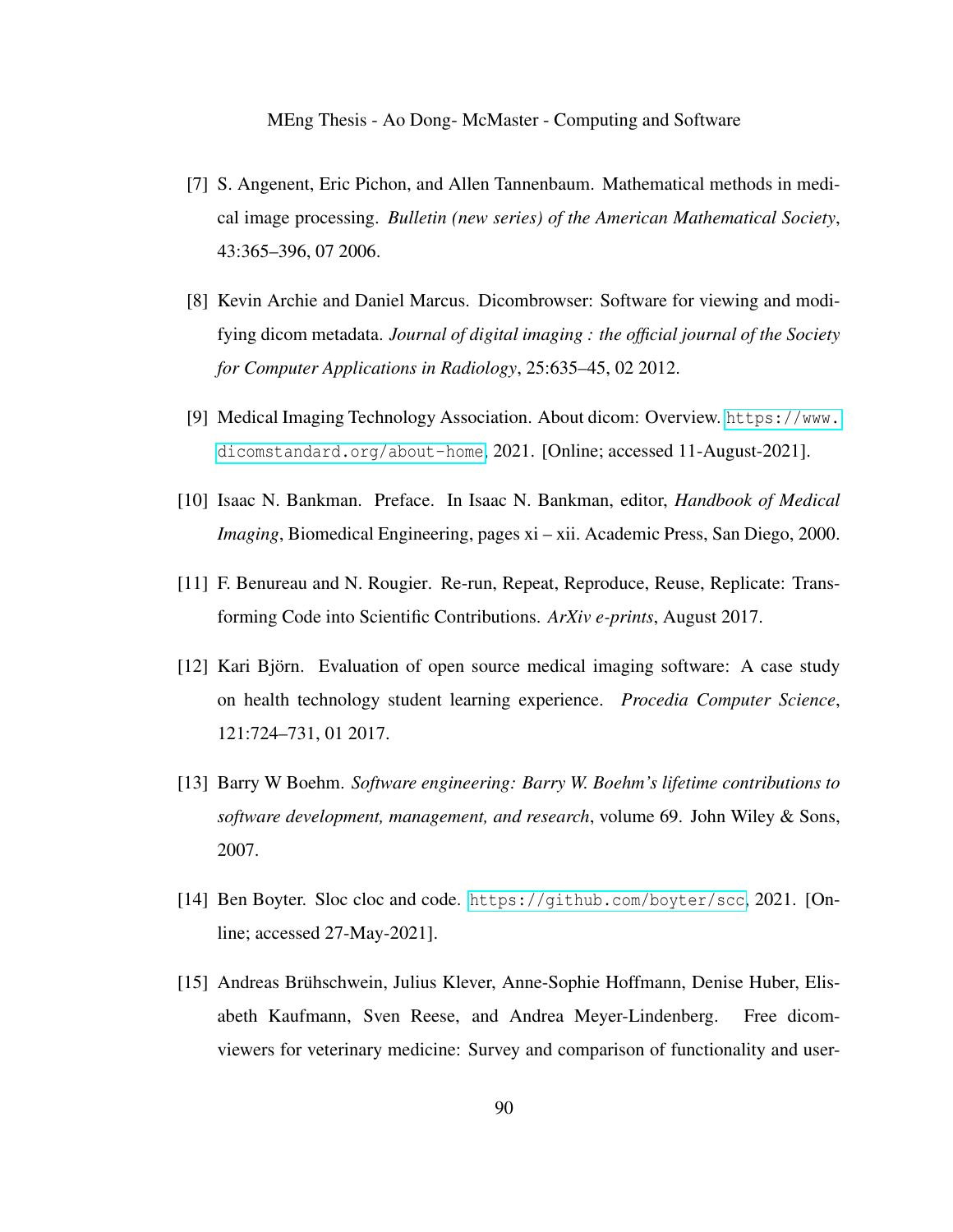friendliness of medical imaging pacs-dicom-viewer freeware for specific use in veterinary medicine practices. *Journal of Digital Imaging*, 03 2019.

- [16] Shekhar Chandra, Jason Dowling, Craig Engstrom, Ying Xia, Anthony Paproki, Ales Neubert, David Rivest-Henault, Olivier Salvado, Stuart Crozier, and Jurgen ´ Fripp. A lightweight rapid application development framework for biomedical image analysis. *Computer Methods and Programs in Biomedicine*, 164, 07 2018.
- [17] Robert Choplin, J Boehme, and C Maynard. Picture archiving and communication systems: an overview. *Radiographics : a review publication of the Radiological Society of North America, Inc*, 12:127–9, 02 1992.
- [18] CIT. Mipav. <https://mipav.cit.nih.gov>, 2020. [Online; accessed 27-May-2021].
- [19] ClearCanvas. Clearcanvas. <https://github.com/ClearCanvas/ClearCanvas>, 2015. [Online; accessed 27-May-2021].
- [20] James Edward Corbly. The free software alternative: Freeware, open source software, and libraries. *Information Technology and Libraries*, 33(3):65–75, Sep. 2014.
- [21] cornerstone. cornerstone. <https://github.com/cornerstonejs/cornerstone>, 2020. [Online; accessed 27-May-2021].
- [22] dcm4che. dcm4che. <https://github.com/dcm4che/dcm4che>, 2021. [Online; accessed 27-May-2021].
- [23] DCMTK. Dcmtk. <https://github.com/DCMTK/dcmtk>, 2021. [Online; accessed 27-May-2021].
- [24] Steve Emms. 16 best free linux medical imaging software. [https://www.](https://www.linuxlinks.com/medicalimaging/) [linuxlinks.com/medicalimaging/](https://www.linuxlinks.com/medicalimaging/), 2019. [Online; accessed 02-February-2020].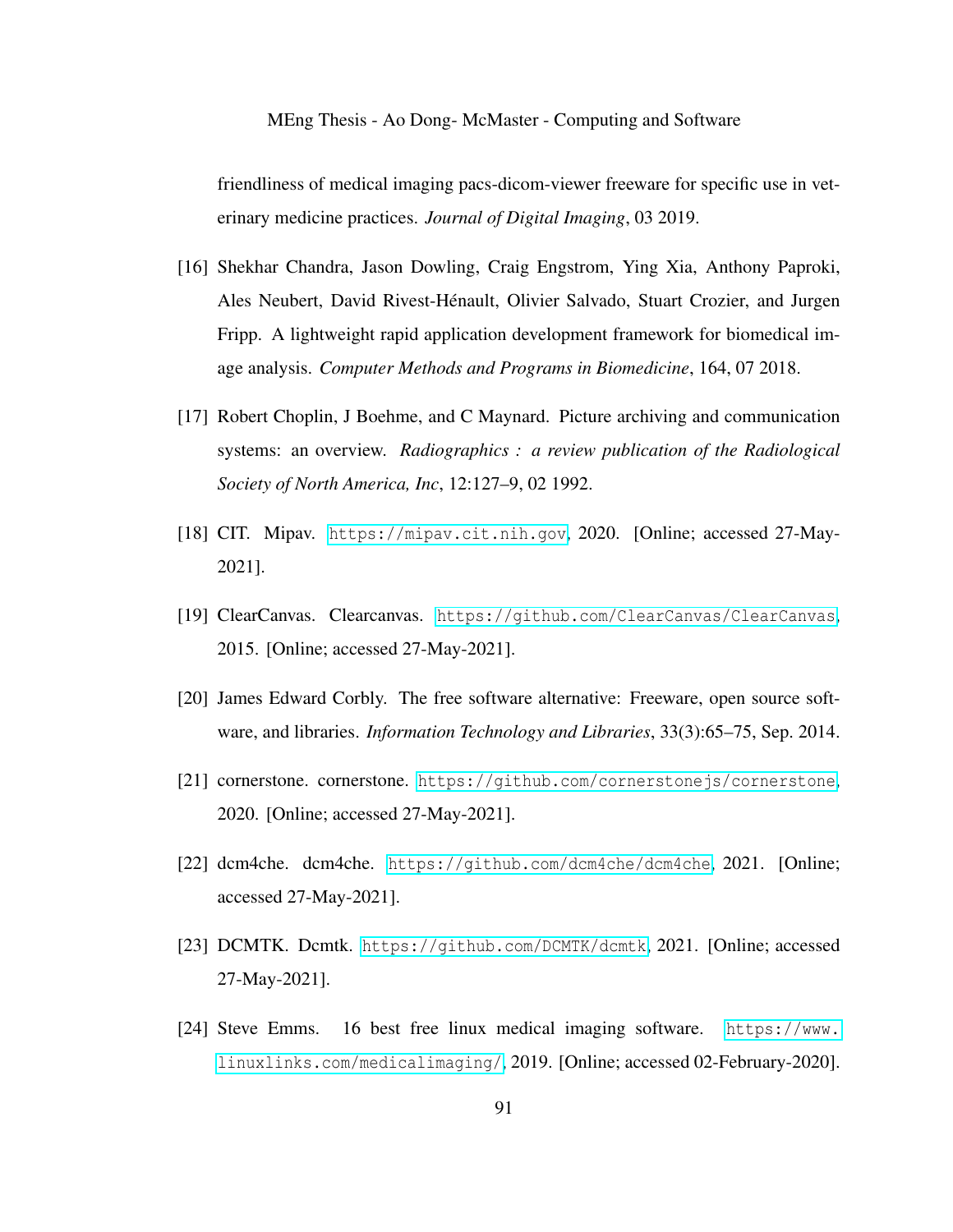- [25] Pierre Fillard, Nicolas Toussaint, and Xavier Pennec. Medinria: Dt-mri processing and visualization software. 04 2012.
- [26] Carlo Ghezzi, Mehdi Jazayeri, and Dino Mandrioli. *Fundamentals of software engineering*. Prentice Hall PTR, 1991.
- [27] Carlo Ghezzi, Mehdi Jazayeri, and Dino Mandrioli. *Fundamentals of Software Engineering*. Prentice Hall, Upper Saddle River, NJ, USA, 2nd edition, 2003.
- [28] Tomasz Gieniusz. Gitstats. [https://github.com/tomgi/git\\_stats](https://github.com/tomgi/git_stats), 2019. [Online; accessed 27-May-2021].
- [29] GNU. Categories of free and nonfree software. [https://www.gnu.org/](https://www.gnu.org/philosophy/categories.html) [philosophy/categories.html](https://www.gnu.org/philosophy/categories.html), 2019. [Online; accessed 20-May-2021].
- [30] Gene Golub and James M. Ortega. Scientific computing: an introduction with par*allel computing*. Academic Press, 2014.
- [31] Daniel Haak, Charles-E Page, and Thomas Deserno. A survey of dicom viewer software to integrate clinical research and medical imaging. *Journal of digital imaging*, 29, 10 2015.
- [32] Daniel Haehn. Slice:drop: collaborative medical imaging in the browser. pages 1–1, 07 2013.
- [33] Daniel Haehn, Nicolas Rannou, Banu Ahtam, Patricia Grant, and Rudolph Pienaar. Neuroimaging in the browser using the x toolkit. volume 8, 10 2012.
- [34] Paul Hamill. *Unit test frameworks: Tools for high-quality software development*. O'Reilly Media, 2004.
- [35] Jo Erskine Hannay, Carolyn MacLeod, Janice Singer, Hans Petter Langtangen, Dietmar Pfahl, and Greg Wilson. How do scientists develop and use scientific software?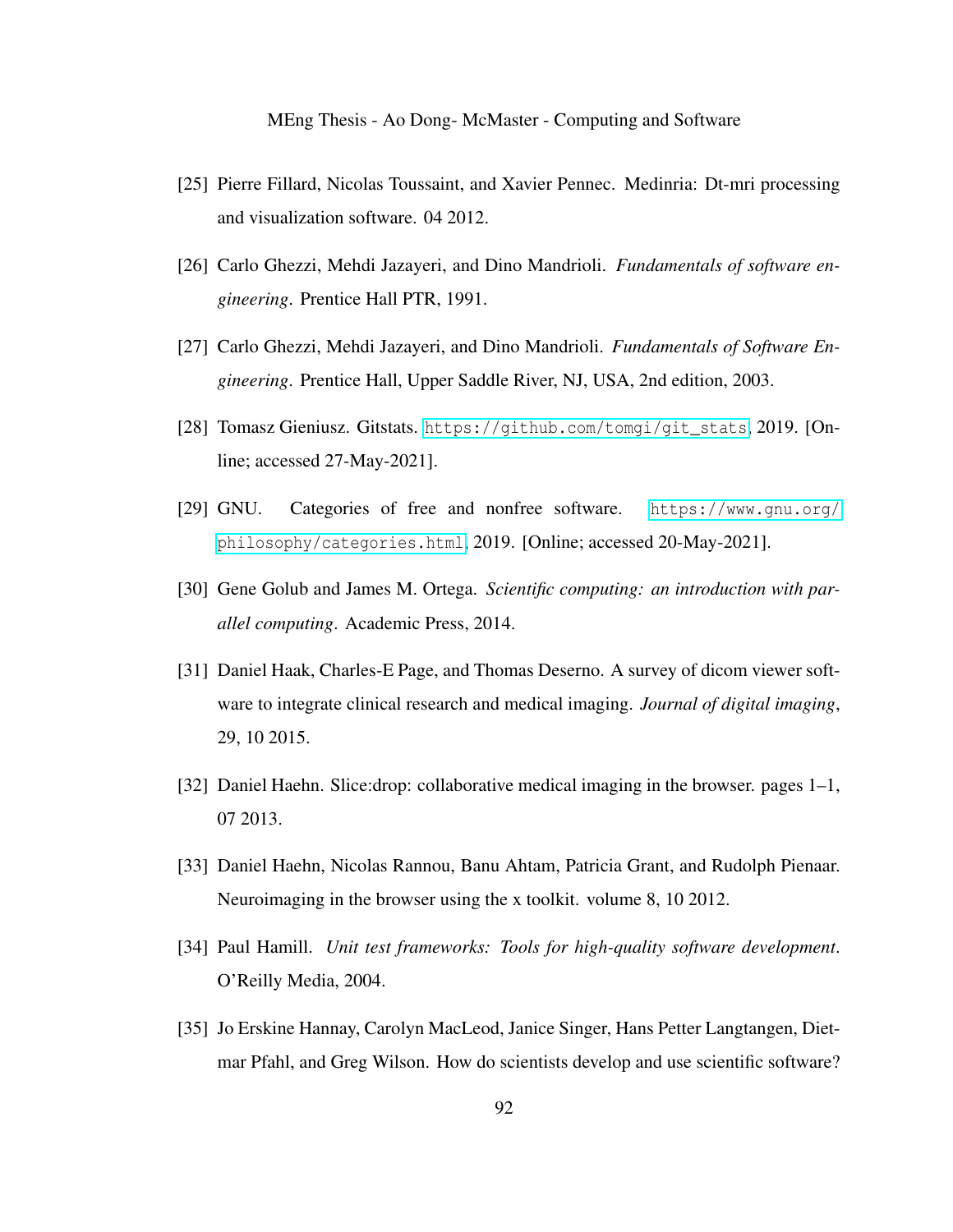In *2009 ICSE Workshop on Software Engineering for Computational Science and Engineering*, pages 1–8, 2009.

- [36] Mehedi Hasan. Top 25 best free medical imaging software for linux system. [https://www.ubuntupit.com/](https://www.ubuntupit.com/top-25-best-free-medical-imaging-software-for-linux-system/) [top-25-best-free-medical-imaging-software-for-linux-system/](https://www.ubuntupit.com/top-25-best-free-medical-imaging-software-for-linux-system/), 2020. [Online; accessed 30-January-2020].
- [37] Frank Heckel, Michael Schwier, and Heinz-Otto Peitgen. Object-oriented application development with mevislab and python. pages 1338–1351, 01 2009.
- [38] horosproject.org. Horos. <https://github.com/horosproject/horos>, 2020. [Online; accessed 27-May-2021].
- [39] IEEE. Ieee standard glossary of software engineering terminology. Standard, IEEE, 1991.
- [40] Raster Images. Oviyam. <http://oviyam.raster.in/index.html>, 2021. [Online; accessed 27-May-2021].
- [41] Parallax Innovations. Microview. [https://github.com/parallaxinnovations/](https://github.com/parallaxinnovations/MicroView/) [MicroView/](https://github.com/parallaxinnovations/MicroView/), 2020. [Online; accessed 27-May-2021].
- [42] Alessio Ishizaka and Markus Lusti. How to derive priorities in ahp: A comparative study. *Central European Journal of Operations Research*, 14:387–400, 12 2006.
- [43] ISO. Iec 9126-1: Software engineering-product quality-part 1: Quality model. *Geneva, Switzerland: International Organization for Standardization*, 21, 2001.
- [44] ISO/IEC. Systems and software engineering systems and software quality requirements and evaluation (square) - system and software quality models. Standard, International Organization for Standardization, Mar 2011.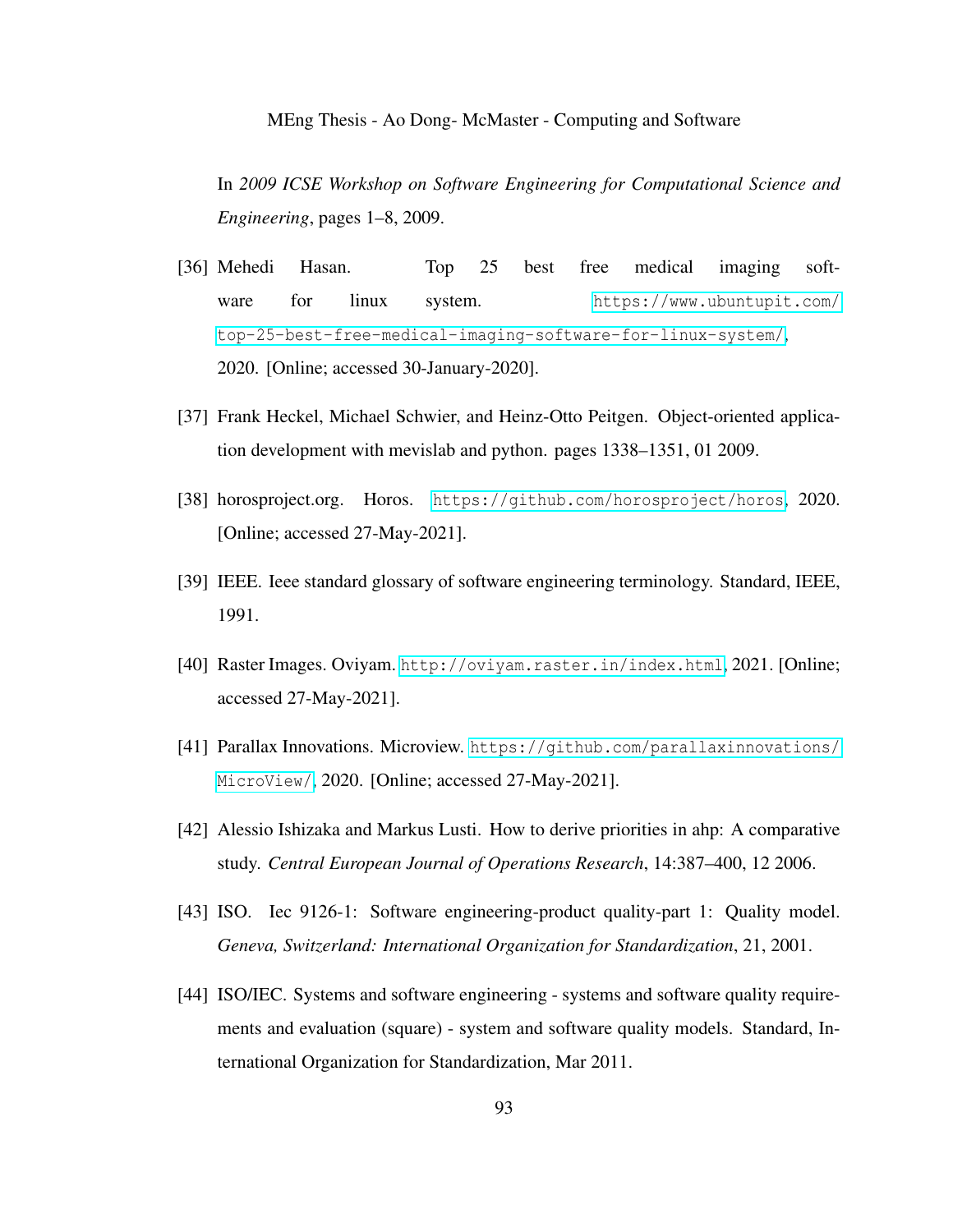- [45] ISO/TR. Ergonomics of human-system interaction usability methods supporting human-centred design. Standard, International Organization for Standardization, June 2002.
- [46] ISO/TR. Ergonomics of human-system interaction part 11: Usability: Definitions and concepts. Standard, International Organization for Standardization, March 2018.
- [47] Sama Jan, Giovanni Santin, Daniel Strul, S Staelens, K Assie, Damien Autret, ´ Stéphane Avner, Remi Barbier, Manuel Bardiès, Peter Bloomfield, David Brasse, Vincent Breton, Peter Bruyndonckx, Irene Buvat, AF Chatziioannou, Yunsung Choi, YH Chung, Claude Comtat, Denise Donnarieix, and Christian Morel. Gate: a simulation toolkit for pet and spect. *Physics in medicine and biology*, 49:4543–61, 11 2004.
- [48] Sebastien Jodogne. The orthanc ecosystem for medical imaging. ´ *Journal of Digital Imaging*, 31, 05 2018.
- [49] Alark Joshi, Dustin Scheinost, Hirohito Okuda, Dominique Belhachemi, Isabella Murphy, Lawrence Staib, and Xenophon Papademetris. Unified framework for development, deployment and robust testing of neuroimaging algorithms. *Neuroinformatics*, 9:69–84, 03 2011.
- [50] Panagiotis Kalagiakos. The non-technical factors of reusability. In *Proceedings of the 29th Conference on EUROMICRO*, page 124. IEEE Computer Society, 2003.
- [51] Ron Kikinis, Steve Pieper, and Kirby Vosburgh. *3D Slicer: A Platform for Subject-Specific Image Analysis, Visualization, and Clinical Support*, volume 3, pages 277– 289. 01 2014.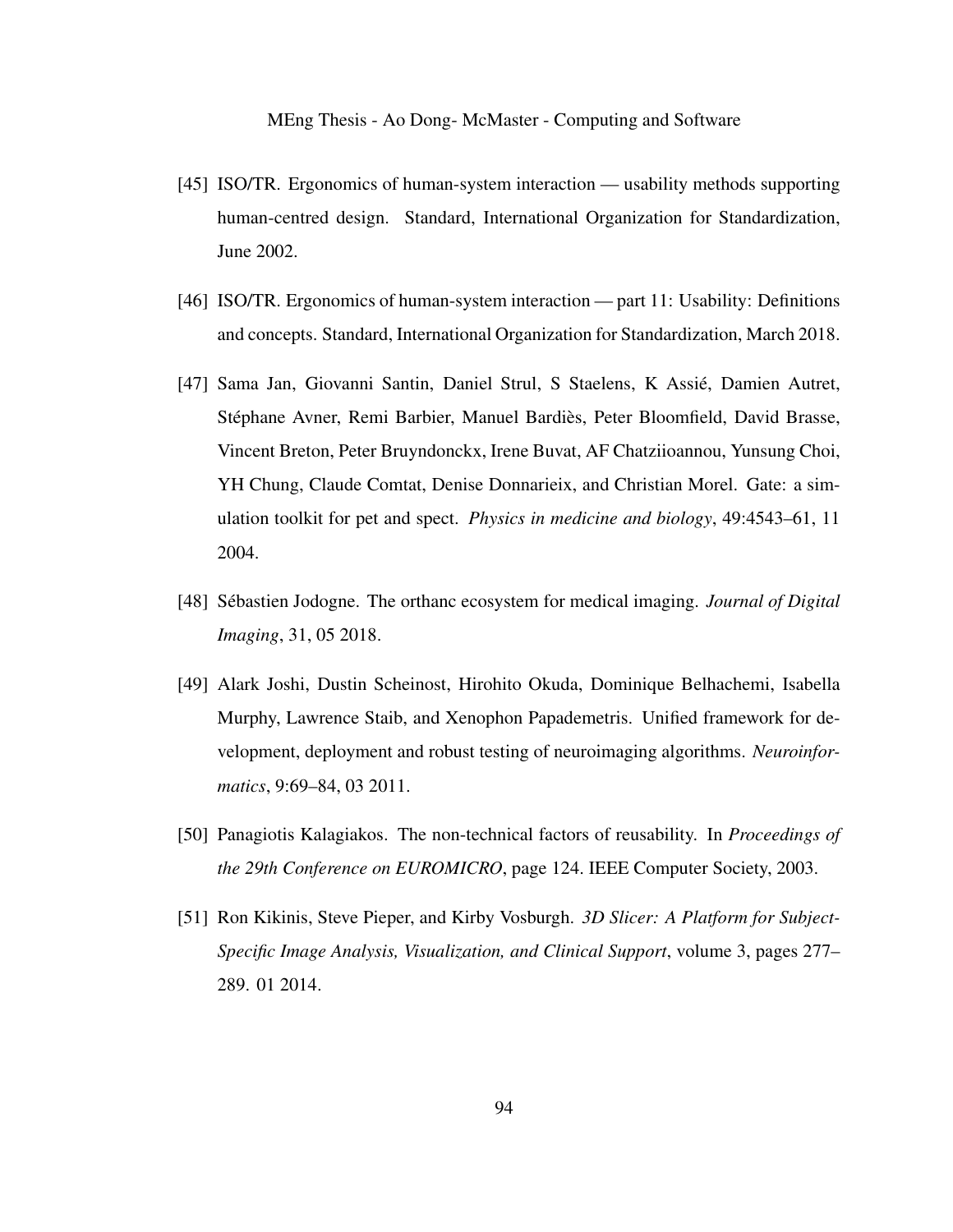- [52] Tae-Yun Kim, Jaebum Son, and Kwanggi Kim. The recent progress in quantitative medical image analysis for computer aided diagnosis systems. *Healthcare informatics research*, 17:143–9, 09 2011.
- [53] Chris Rorden's Lab. Mricrogl. [https://github.com/rordenlab/MRIcroGL](https://github.com/rordenlab/MRIcroGL ), 2021. [Online; accessed 27-May-2021].
- [54] Rubin H. Landau. *A first course in scientific computing: symbolic, graphic, and numeric modeling using Maple, Java, Mathematica, and Fortran90*. Princeton University Press, 2005.
- [55] Jörg Lenhard, Simon Harrer, and Guido Wirtz. Measuring the installability of service orchestrations using the square method. In *2013 IEEE 6th International Conference on Service-Oriented Computing and Applications*, pages 118–125. IEEE, 2013.
- [56] Xiangrui Li, Paul Morgan, John Ashburner, Jolinda Smith, and Chris Rorden. The first step for neuroimaging data analysis: Dicom to nifti conversion. *Journal of Neuroscience Methods*, 264, 03 2016.
- [57] Ajay Limaye. Drishti, a volume exploration and presentation tool. volume 8506, page 85060X, 10 2012.
- [58] Fang Liu, Julia Velikina, Walter Block, Richard Kijowski, and Alexey Samsonov. Fast realistic mri simulations based on generalized multi-pool exchange tissue model. *IEEE Transactions on Medical Imaging*, PP:1–1, 10 2016.
- [59] Andy Loening. Amide. [https://sourceforge.net/p/amide/code/ci/](https://sourceforge.net/p/amide/code/ci/default/tree/amide-current/) [default/tree/amide-current/](https://sourceforge.net/p/amide/code/ci/default/tree/amide-current/), 2017. [Online; accessed 27-May-2021].
- [60] Yves Martelli. dwv. [https://github.com/ivmartel/dwv](https://github.com/ivmartel/dwv ), 2021. [Online; accessed 27-May-2021].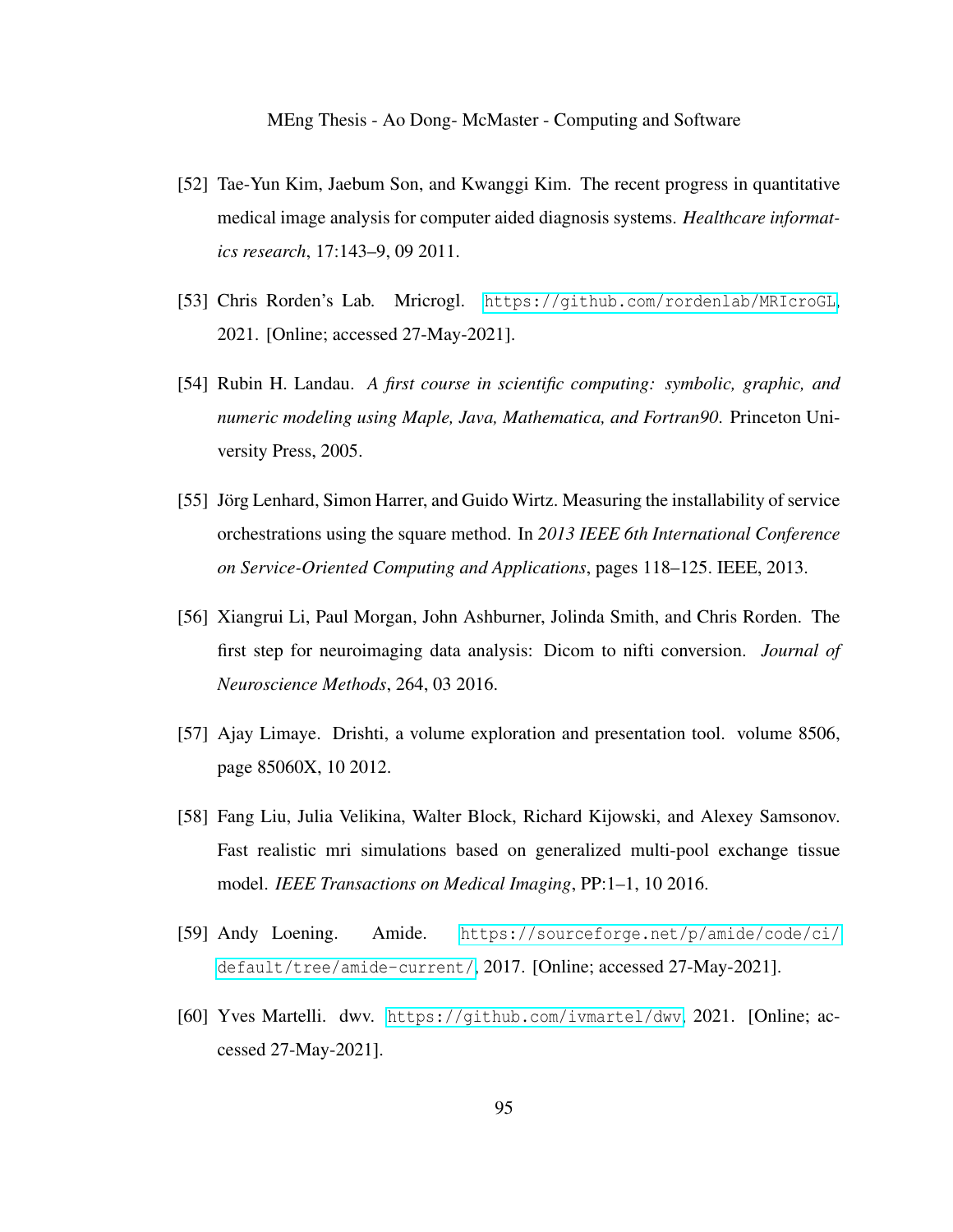- [61] Matthew McCormick, Xiaoxiao Liu, Julien Jomier, Charles Marion, and Luis Ibanez. Itk: Enabling reproducible research and open science. *Frontiers in neuroinformatics*, 8:13, 02 2014.
- [62] Hemant Kumar Mehta. *Mastering Python scientific computing: a complete guide for Python programmers to master scientific computing using Python APIs and tools*. Packt Publishing, 2015.
- [63] MicroDicom. Microdicom. <https://www.microdicom.com/>, 2021. [Online; accessed 27-May-2021].
- [64] Hamza Mu. 20 free & open source dicom viewers for windows. [https://medevel.](https://medevel.com/free-dicom-viewers-for-windows/) [com/free-dicom-viewers-for-windows/](https://medevel.com/free-dicom-viewers-for-windows/), 2019. [Online; accessed 31-January-2020].
- [65] JD Musa, Anthony Iannino, and Kazuhira Okumoto. Software reliability: prediction and application, 1987.
- [66] D Nevcas and P Klapetek. Gwyddion: an open-source software for spm data analysis. *Cent Eur J Phys*, 10, 01 2012.
- [67] E Nolf, Tony Voet, Filip Jacobs, R Dierckx, and Ignace Lemahieu. (x)medcon \* an opensource medical image conversion toolkit. *European Journal of Nuclear Medicine and Molecular Imaging*, 30:S246, 08 2003.
- [68] A. Panchal and R. Keyes. Su-gg-t-260: Dicompyler: An open source radiation therapy research platform with a plugin architecture. *Medical Physics - MED PHYS*, 37, 06 2010.
- [69] Xenophon Papademetris, Marcel Jackowski, Nallakkandi Rajeevan, Robert Constable, and Lawrence Staib. Bioimage suite: An integrated medical image analysis suite. 1, 01 2005.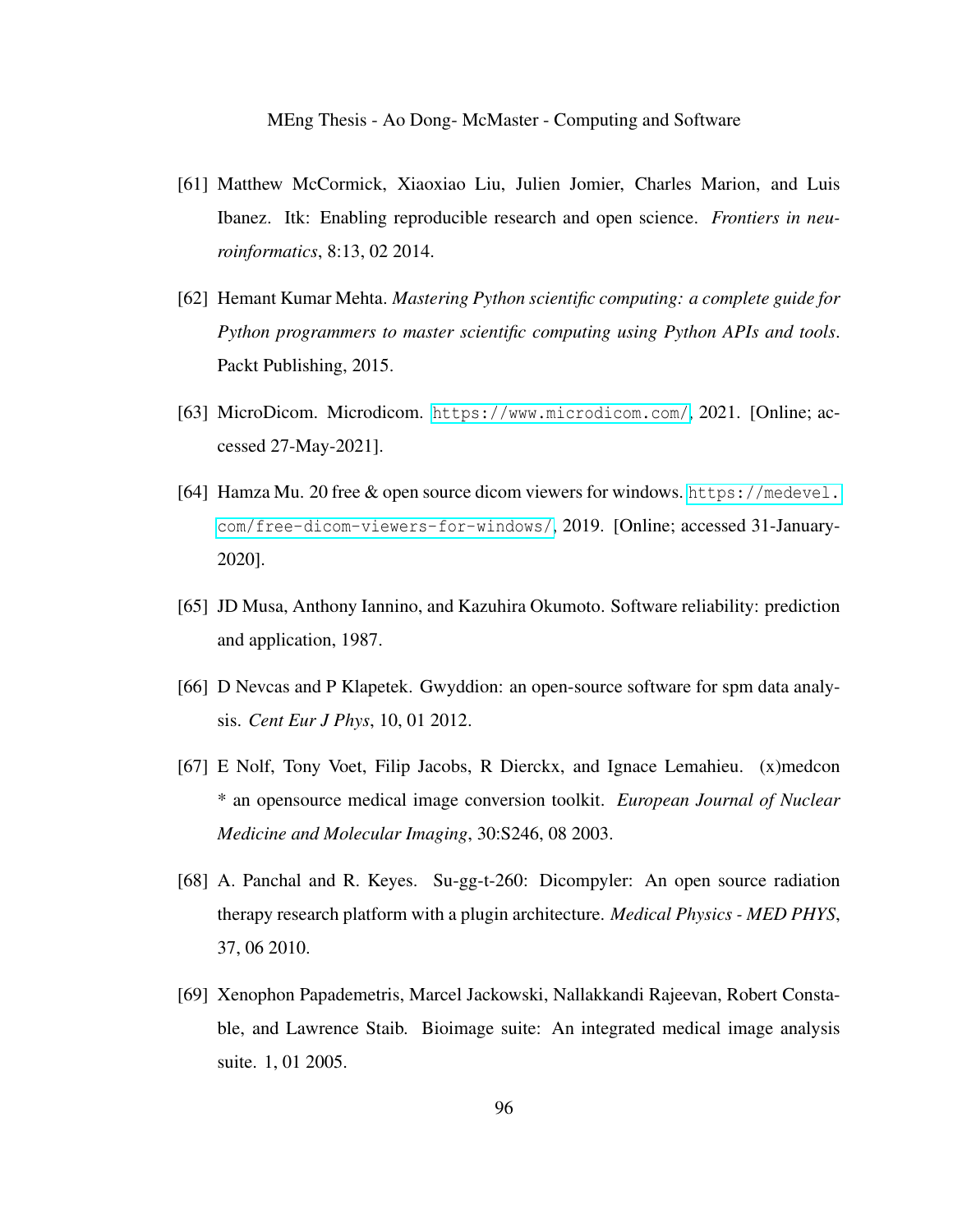- <span id="page-106-0"></span>[70] David Parnas, Systems Branch, Washington C, P. Clements, and David Weiss. The modular structure of complex systems. 09 2000.
- [71] Prakash Prabhu, Thomas B. Jablin, Arun Raman, Yun Zhang, Jialu Huang, Hanjun Kim, Nick P. Johnson, Feng Liu, Soumyadeep Ghosh, Stephen Beard, Taewook Oh, Matthew Zoufaly, David Walker, and David I. August. A survey of the practice of computational science. SC '11, New York, NY, USA, 2011. Association for Computing Machinery.
- <span id="page-106-1"></span>[72] F. Prior, Kirk Smith, Ashish Sharma, Justin Kirby, Lawrence Tarbox, Ken Clark, William Bennett, Tracy Nolan, and John Freymann. The public cancer radiology imaging collections of the cancer imaging archive. *Scientific Data*, 4:sdata2017124, 09 2017.
- [73] The Linux Information Project. Freeware definition. [http://www.linfo.org/](http://www.linfo.org/freeware.html) [freeware.html](http://www.linfo.org/freeware.html), 2006. [Online; accessed 20-May-2021].
- [74] UTHSCSA Research Imaging Institute. Papaya. [https://github.com/](https://github.com/rii-mango/Papaya) [rii-mango/Papaya](https://github.com/rii-mango/Papaya), 2019. [Online; accessed 27-May-2021].
- [75] Nicolas Roduit. Weasis. <https://github.com/nroduit/nroduit.github.io>, 2021. [Online; accessed 27-May-2021].
- [76] Chris Rorden. Mricron. <https://github.com/neurolabusc/MRIcron>, 2021. [Online; accessed 11-August-2021].
- [77] Curtis Rueden, Johannes Schindelin, Mark Hiner, Barry Dezonia, Alison Walter, and Kevin Eliceiri. Imagej2: Imagej for the next generation of scientific image data. *BMC Bioinformatics*, 18, 11 2017.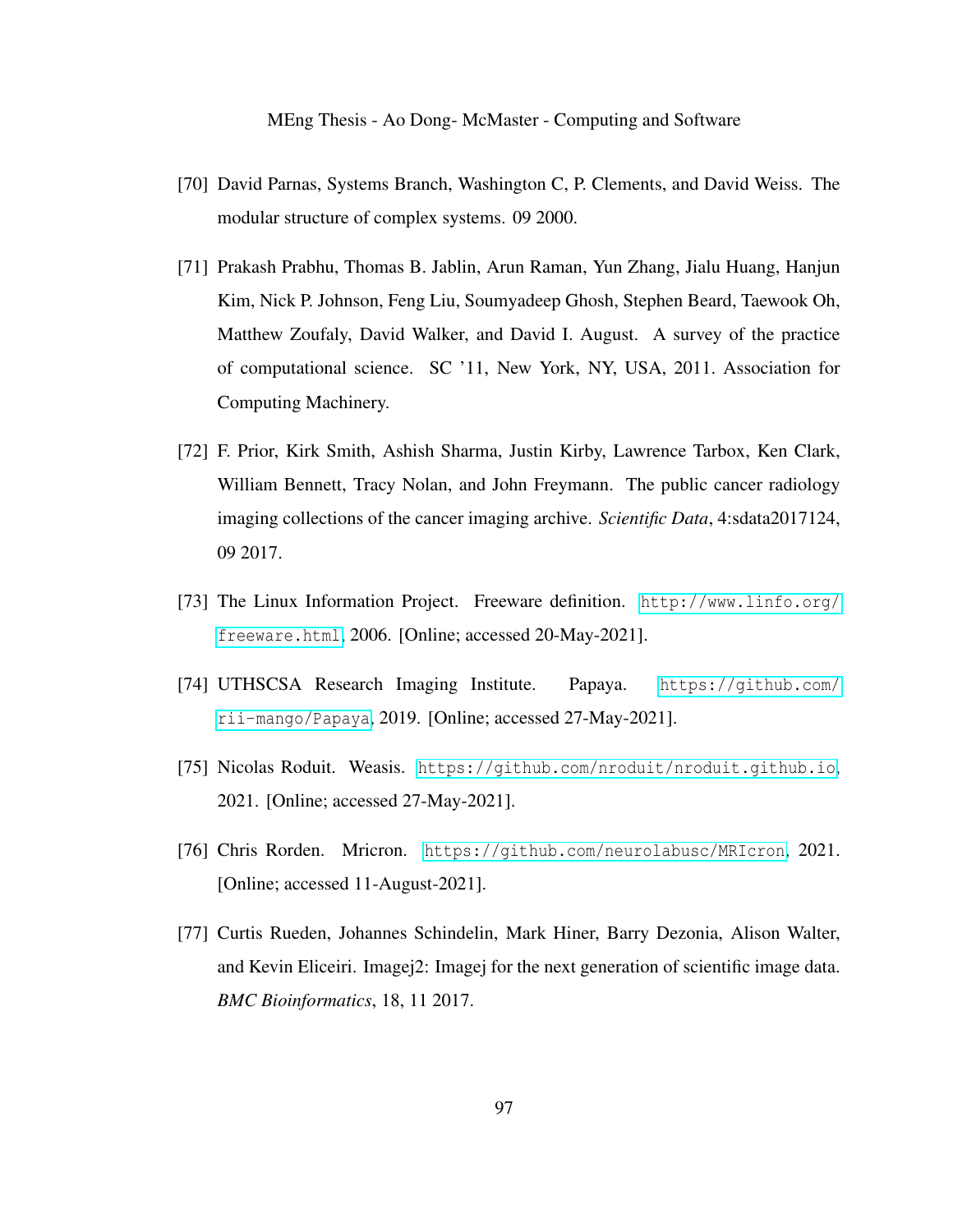- [78] Thomas L. Saaty. How to make a decision: The analytic hierarchy process. *European Journal of Operational Research*, 48(1):9–26, 1990. Desicion making by the analytic hierarchy process: Theory and applications.
- [79] Ravi Samala. Can anyone suggest free software for medical images segmentation and volume? [https://www.researchgate.net/post/Can\\_anyone\\_suggest\\_](https://www.researchgate.net/post/Can_anyone_suggest_free_software_for_medical_images_segmentation_and_volume) [free\\_software\\_for\\_medical\\_images\\_segmentation\\_and\\_volume](https://www.researchgate.net/post/Can_anyone_suggest_free_software_for_medical_images_segmentation_and_volume), 03 2014. [Online; accessed 31-January-2020].
- [80] Santesoft. Sante dicom viewer lite. [https://www.santesoft.com/win/](https://www.santesoft.com/win/sante-dicom-viewer-pro/sante-dicom-viewer-pro.html) [sante-dicom-viewer-pro/sante-dicom-viewer-pro.html](https://www.santesoft.com/win/sante-dicom-viewer-pro/sante-dicom-viewer-pro.html), 2021. [Online; accessed 27-May-2021].
- [81] Pixmeo SARL. Osirix lite. <https://github.com/pixmeo/osirix>, 2019. [Online; accessed 27-May-2021].
- [82] Johannes Schindelin, Ignacio Arganda-Carreras, Erwin Frise, Verena Kaynig, Mark Longair, Tobias Pietzsch, Stephan Preibisch, Curtis Rueden, Stephan Saalfeld, Benjamin Schmid, Jean-Yves Tinevez, Daniel White, Volker Hartenstein, Kevin Eliceiri, Pavel Tomancak, and Albert Cardona. Fiji: An open-source platform for biologicalimage analysis. *Nature methods*, 9:676–82, 06 2012.
- [83] Will Schroeder, Bill Lorensen, and Ken Martin. *The visualization toolkit*. Kitware, 2006.
- <span id="page-107-0"></span>[84] James Smirniotopoulos. Medpix medical image database, 10 2014.
- [85] Spencer Smith. Systematic development of requirements documentation for general purpose scientific computing software. pages 205–215, 09 2006.
- [86] Spencer Smith, Jacques Carette, Olu Owojaiye, Peter Michalski, and Ao Dong. Quality definitions of qualities. Manuscript in preparation, 2020.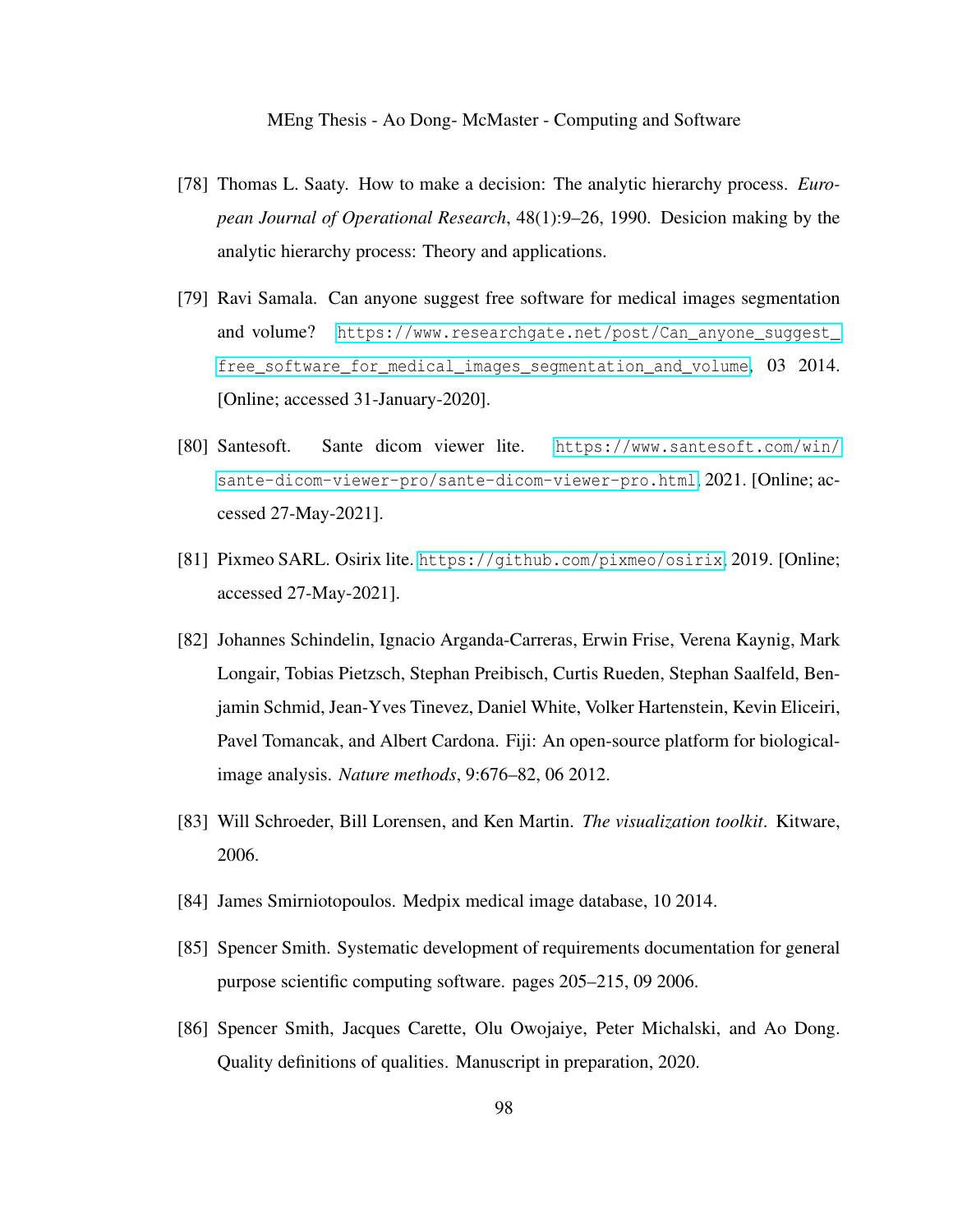- [87] Spencer Smith, Jacques Carette, Olu Owojaiye, Peter Michalski, and Ao Dong. Methodology for assessing the state of the practice for domain x. Manuscript in preparation, 2021.
- [88] Spencer Smith, Yue Sun, and Jacques Carette. State of the practice for developing oceanographic software. Technical report, 04 2015. CAS-15-02-SS. McMaster University, Department of Computing and Software.
- [89] Spencer Smith, Yue Sun, and Jacques Carette. Statistical software for psychology: Comparing development practices between cran and other communities, 2018.
- [90] Spencer Smith, Zheng Zeng, and Jacques Carette. Seismology software: state of the practice. *Journal of Seismology*, 22, 05 2018.
- [91] W. Spencer Smith. A rational document driven design process for scientific computing software. In Jeffrey C. Carver, Neil Chue Hong, and George Thiruvathukal, editors, *Software Engineering for Science*, chapter Section I – Examples of the Application of Traditional Software Engineering Practices to Science, pages 33–63. Taylor & Francis, 2016.
- [92] W. Spencer Smith and Lei Lai. A new requirements template for scientific computing. In J. Ralyté, P. Agerfalk, and N. Kraiem, editors, *Proceedings of the First International Workshop on Situational Requirements Engineering Processes – Methods, Techniques and Tools to Support Situation-Specific Requirements Engineering Processes, SREP'05*, pages 107–121, Paris, France, 2005. In conjunction with 13th IEEE International Requirements Engineering Conference.
- [93] W. Spencer Smith, Adam Lazzarato, and Jacques Carette. State of the practice for gis software, 2018.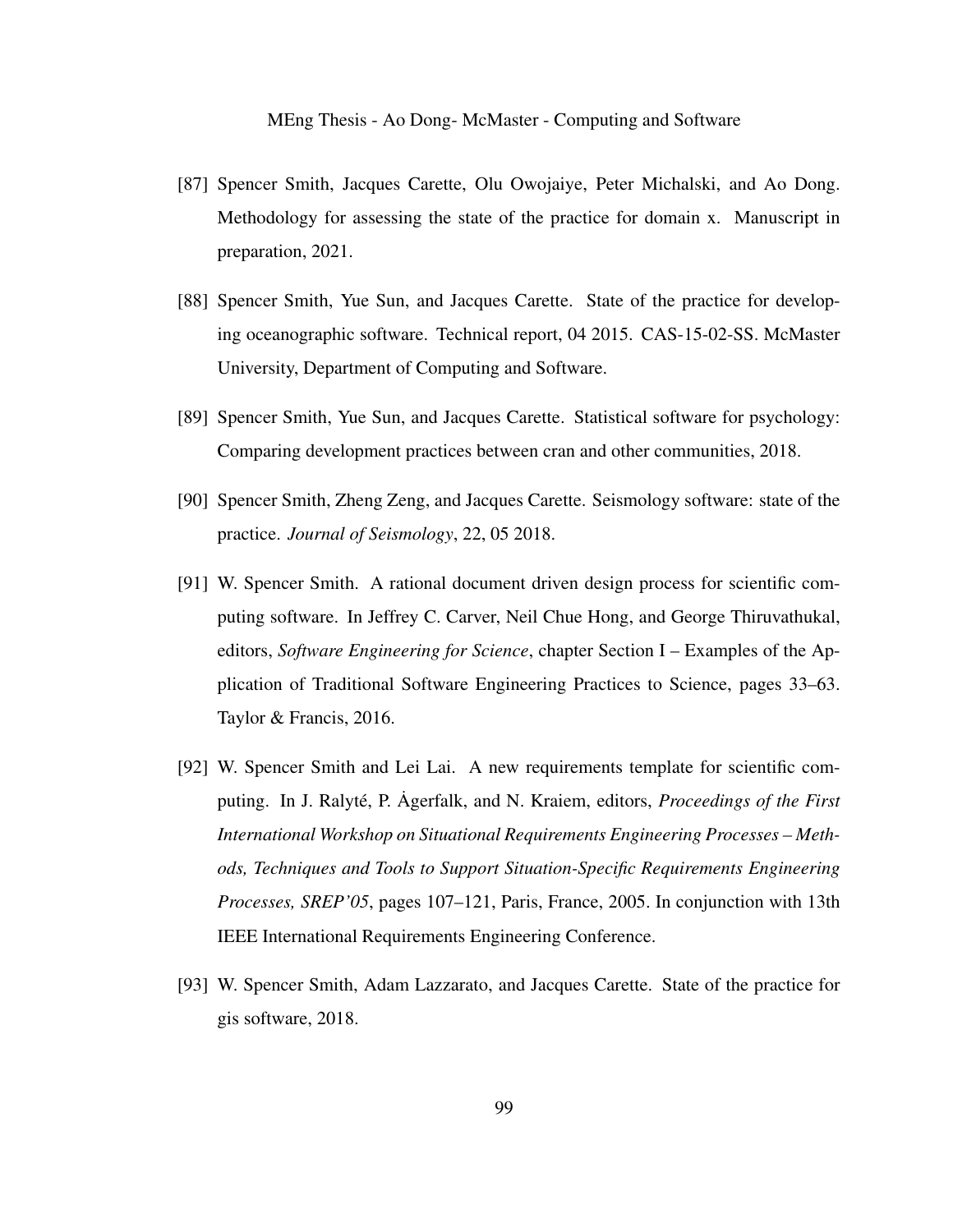- [94] W Spencer Smith, D Adam Lazzarato, and Jacques Carette. State of the practice for mesh generation and mesh processing software. *Advances in Engineering Software*, 100:53–71, 2016.
- <span id="page-109-0"></span>[95] TESCAN. 3dimviewer. [https://bitbucket.org/3dimlab/3dimviewer/src/](https://bitbucket.org/3dimlab/3dimviewer/src/master/) [master/](https://bitbucket.org/3dimlab/3dimviewer/src/master/), 2020. [Online; accessed 27-May-2021].
- [96] Omkarprasad S. Vaidya and Sushil Kumar. Analytic hierarchy process: An overview of applications. *European Journal of Operational Research*, 169(1):1–29, 2006.
- <span id="page-109-1"></span>[97] Marcel van Herk. Conquest. [https://github.com/marcelvanherk/](https://github.com/marcelvanherk/Conquest-DICOM-Server) [Conquest-DICOM-Server](https://github.com/marcelvanherk/Conquest-DICOM-Server), 2021. [Online; accessed 27-May-2021].
- <span id="page-109-2"></span>[98] Open Dicom Viewer. Open dicom viewer. [https://sourceforge.net/p/](https://sourceforge.net/p/opendicomviewer/code/HEAD/tree/) [opendicomviewer/code/HEAD/tree/](https://sourceforge.net/p/opendicomviewer/code/HEAD/tree/), 2011. [Online; accessed 27-May-2021].
- <span id="page-109-3"></span>[99] Visus. Jivex dicom viewer. [https://www.visus.com/en/downloads/](https://www.visus.com/en/downloads/jivex-dicom-viewer.html) [jivex-dicom-viewer.html](https://www.visus.com/en/downloads/jivex-dicom-viewer.html), 2021. [Online; accessed 27-May-2021].
- [100] Xiaosong Wang, Yifan Peng, Le Lu, Zhiyong Lu, Mohammadhadi Bagheri, and Ronald Summers. Chestx-ray8: Hospital-scale chest x-ray database and benchmarks on weakly-supervised classification and localization of common thorax diseases. *arXiv:1705.02315*, 05 2017.
- [101] Wikipedia contributors. Fault injection Wikipedia, the free encyclopedia, 2021. [Online; accessed 28-August-2021].
- [102] Wikipedia contributors. Fuzzing Wikipedia, the free encyclopedia, 2021. [Online; accessed 28-August-2021].
- [103] Wikipedia contributors. Medical image computing Wikipedia, the free encyclopedia, 2021. [Online; accessed 25-July-2021].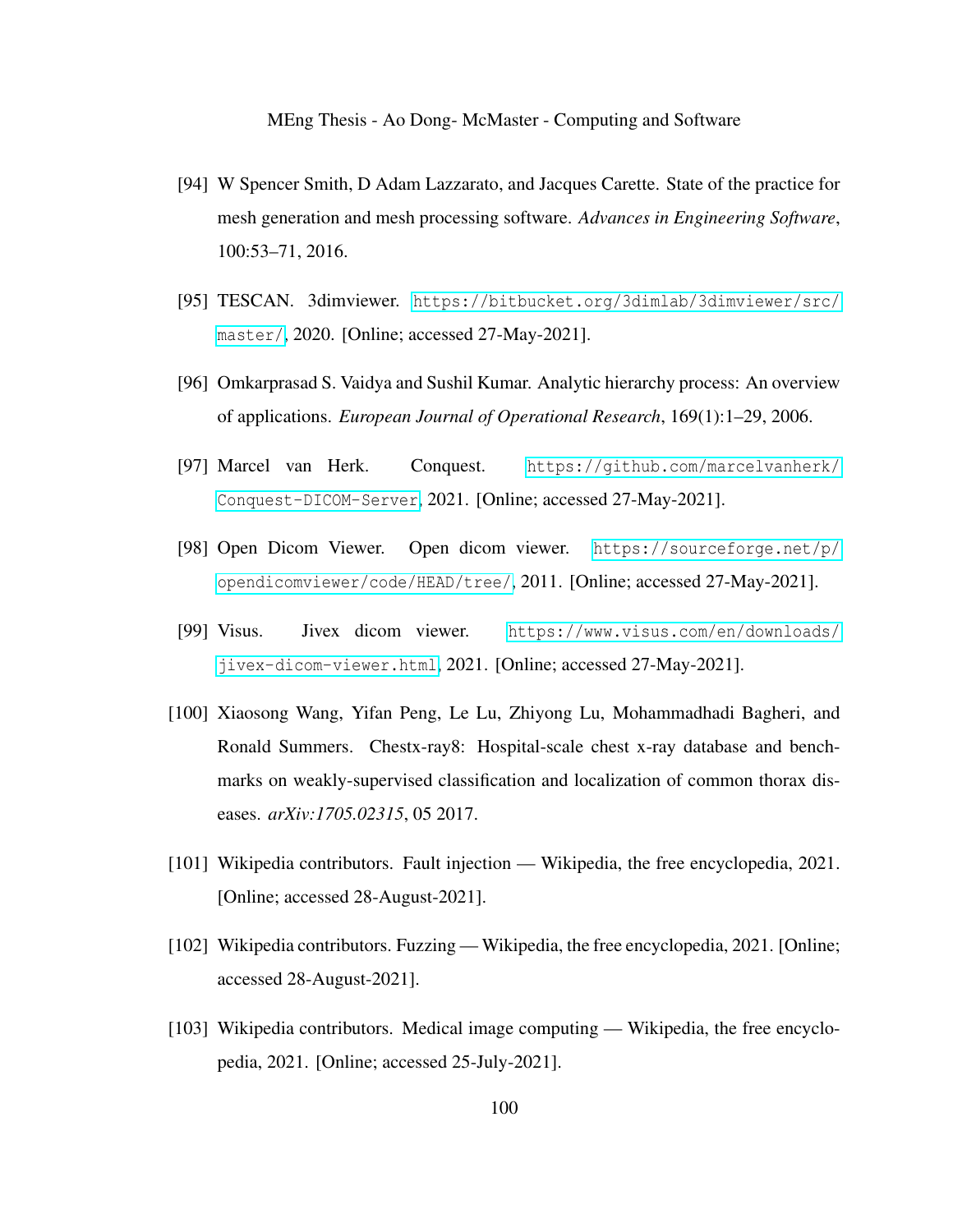- [104] Wikipedia contributors. Medical imaging Wikipedia, the free encyclopedia, 2021. [Online; accessed 25-July-2021].
- [105] Greg Wilson, Dhavide Aruliah, C. Titus Brown, Neil Chue Hong, Matt Davis, Richard Guy, Steven Haddock, Kathryn Huff, Ian Mitchell, Mark Plumbley, Ben Waugh, Ethan White, and Paul Wilson. Best practices for scientific computing. *PLoS Biology*, 12:e1001745, 01 2014.
- <span id="page-110-0"></span>[106] Gert Wollny. Ginkgo cadx. <https://github.com/gerddie/ginkgocadx>, 2020. [Online; accessed 27-May-2021].
- <span id="page-110-2"></span>[107] Paul A. Yushkevich, Joseph Piven, Heather Cody Hazlett, Rachel Gimpel Smith, Sean Ho, James C. Gee, and Guido Gerig. User-guided 3D active contour segmentation of anatomical structures: Significantly improved efficiency and reliability. *Neuroimage*, 31(3):1116–1128, 2006.
- [108] Xiaofeng Zhang, Nadine Smith, and Andrew Webb. 1 medical imaging. In David Dagan Feng, editor, *Biomedical Information Technology*, Biomedical Engineering, pages 3–27. Academic Press, Burlington, 2008.
- [109] Xin Zhou, Yuqin Jin, He Zhang, Shanshan Li, and Xin Huang. A map of threats to validity of systematic literature reviews in software engineering. pages 153–160, 01 2016.
- <span id="page-110-1"></span>[110] Erik Ziegler, Trinity Urban, Danny Brown, James Petts, Steve D. Pieper, Rob Lewis, Chris Hafey, and Gordon J. Harris. Open health imaging foundation viewer: An extensible open-source framework for building web-based imaging applications to support cancer research. *JCO Clinical Cancer Informatics*, (4):336–345, 2020. PMID: 32324447.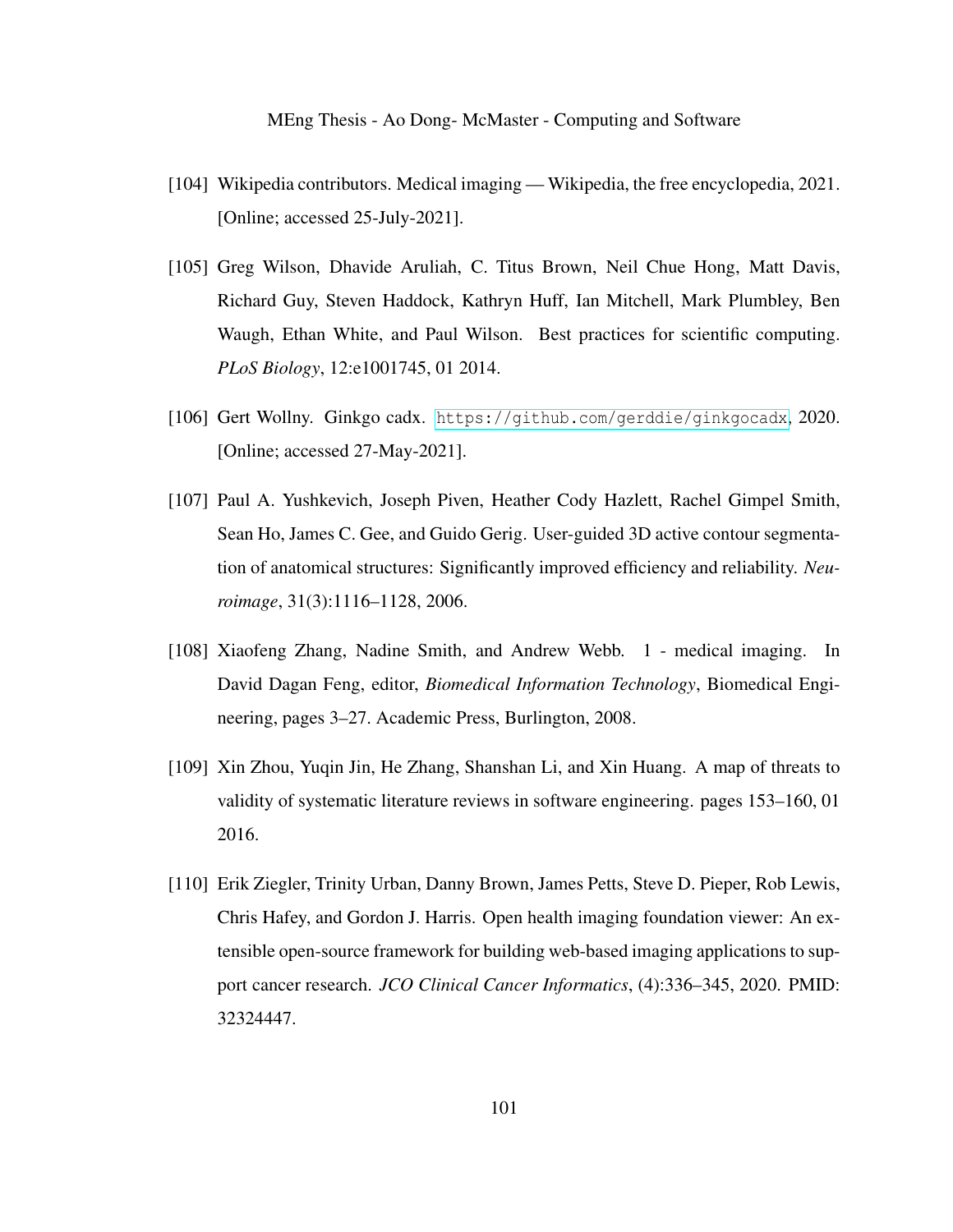## Appendix A

### Full Grading Template

Table [A.1](#page-112-0) lists the measurements that we use to assess the software products. We use the first section to collect general information of software projects. The following nine sections assess the nine software qualities. The last three sections are for the empirical measurements.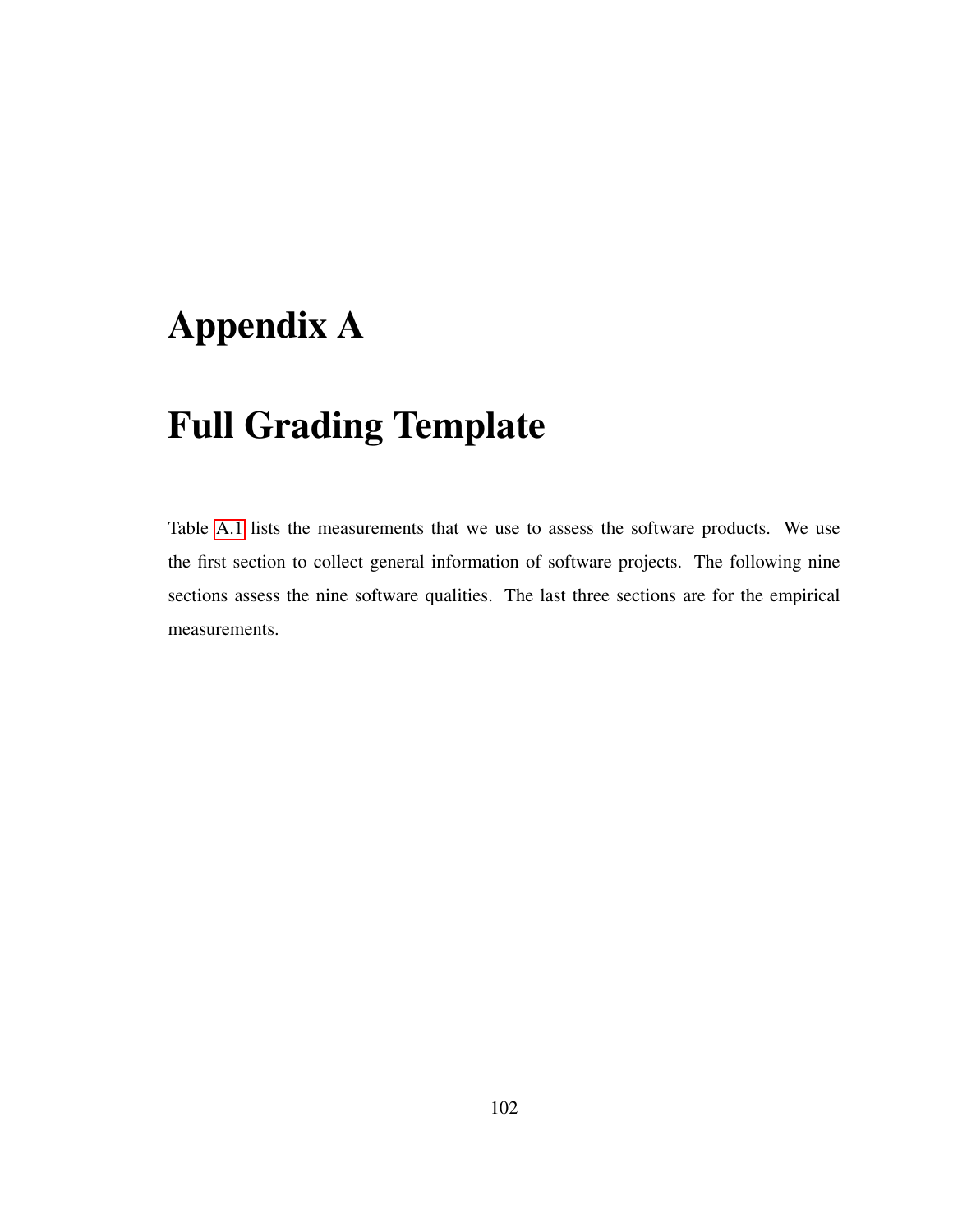<span id="page-112-0"></span>

| <b>Summary Information</b>                                                            |  |  |  |  |
|---------------------------------------------------------------------------------------|--|--|--|--|
| Software name? (string)                                                               |  |  |  |  |
| URL? (URL)                                                                            |  |  |  |  |
| Affiliation (institution(s)) (string or N/A)                                          |  |  |  |  |
| Software purpose (string)                                                             |  |  |  |  |
| Number of developers (all developers that have contributed at least one commit to     |  |  |  |  |
| the project) (use repo commit logs) (number)                                          |  |  |  |  |
| How is the project funded? (unfunded, unclear, funded*) where * requires a string     |  |  |  |  |
| to say the source of funding                                                          |  |  |  |  |
| Initial release date? (date)                                                          |  |  |  |  |
| Last commit date? (date)                                                              |  |  |  |  |
| Status? (alive is defined as presence of commits in the last 18 months) (alive, dead, |  |  |  |  |
| unclear)                                                                              |  |  |  |  |
| License? (GNU GPL, BSD, MIT, terms of use, trial, none, unclear, other*) * given      |  |  |  |  |
| via a string                                                                          |  |  |  |  |
| Platforms? (set of Windows, Linux, OS X, Android, other*) * given via string          |  |  |  |  |
| Software Category? The concept category includes software that does not have          |  |  |  |  |
| an officially released version. Public software has a released version in the public  |  |  |  |  |
| domain. Private software has a released version available to authorized users only.   |  |  |  |  |
| (concept, public, private)                                                            |  |  |  |  |
| Development model? (open source, freeware, commercial, unclear)                       |  |  |  |  |
| Publications about the software? Refers to publications that have used or mentioned   |  |  |  |  |
| the software. (number or unknown)                                                     |  |  |  |  |
| Source code URL? (set of url, n/a, unclear)                                           |  |  |  |  |
| Programming language(s)? (set of FORTRAN, Matlab, C, C++, Java, R, Ruby,              |  |  |  |  |
| Python, Cython, BASIC, Pascal, IDL, unclear, other*) * given via string               |  |  |  |  |
| Is there evidence that performance was considered? Performance refers to either       |  |  |  |  |
| speed, storage, or throughput. (yes*, no)                                             |  |  |  |  |
| Additional comments? (can cover any metrics you feel are missing, or any other        |  |  |  |  |
| thoughts you have)                                                                    |  |  |  |  |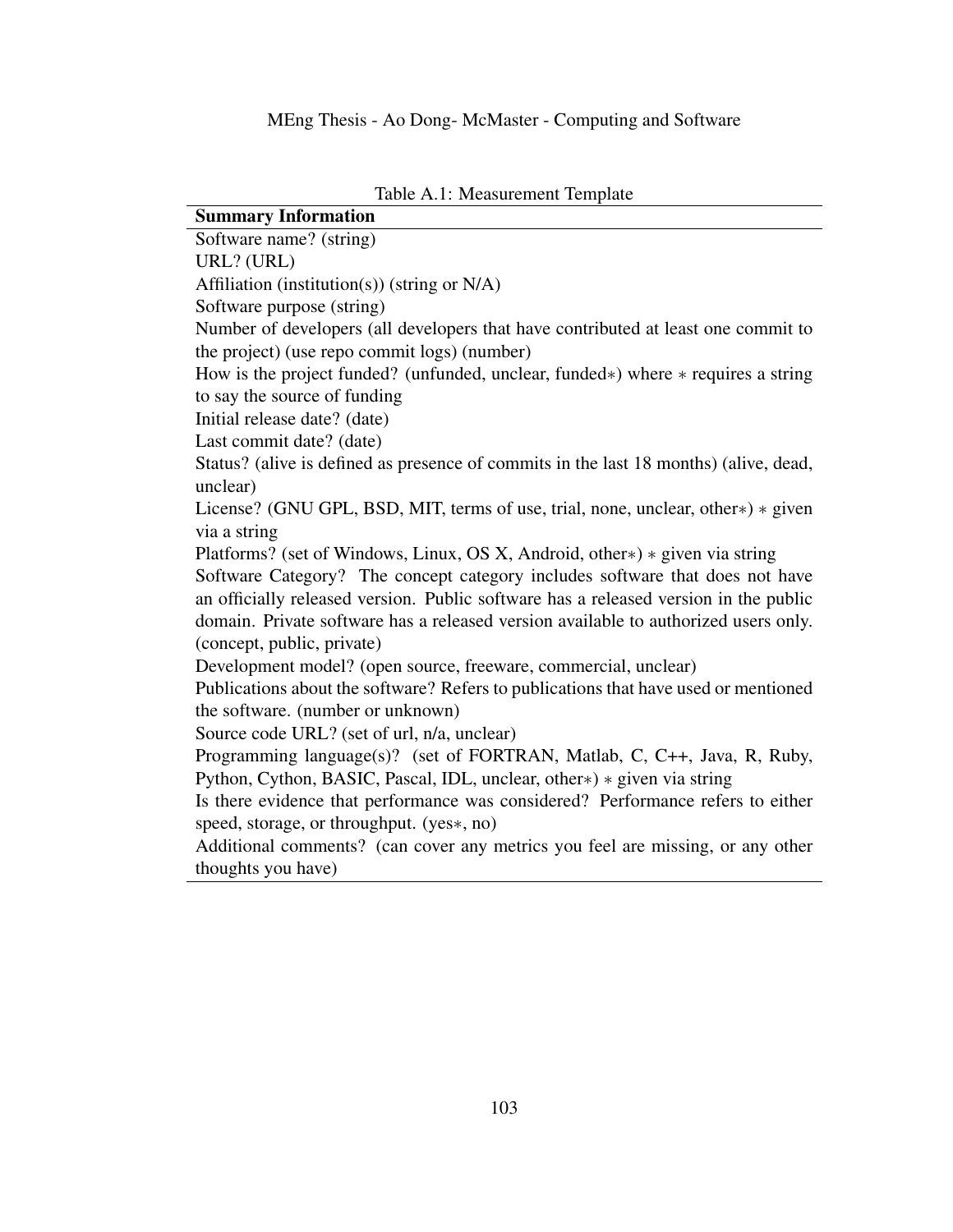#### Installability (Measured via installation on a virtual machine.)

Are there installation instructions? (yes, no)

Are the installation instructions in one place? Place referring to a single document or web-page. (yes, no, n/a)

Are the installation instructions linear? Linear meaning progressing in a single series of steps. (yes, no, n/a)

Are the instructions written as if the person doing the installation has none of the dependent packages installed? (yes, no, unclear)

Are compatible operating system versions listed? (yes, no)

Is there something in place to automate the installation (makefile, script, installer, etc)? (yes∗, no)

If the software installation broke, was a descriptive error message displayed? (yes, no,  $n/a$ )

Is there a specified way to validate the installation? (yes∗, no)

How many steps were involved in the installation? (Includes manual steps like unzipping files) Specify OS. (number, OS)

What OS was used for the installation? (Windows, Linux, OS X, Android, other∗ ) ∗given via string

How many extra software packages need to be installed before or during installation? (number)

Are required package versions listed? (yes, no, n/a)

Are there instructions for the installation of required packages / dependencies? (yes, no,  $n/a$ )

Run uninstall, if available. Were any obvious problems caused? (yes∗ , no, unavail) Overall impression? (1 .. 10)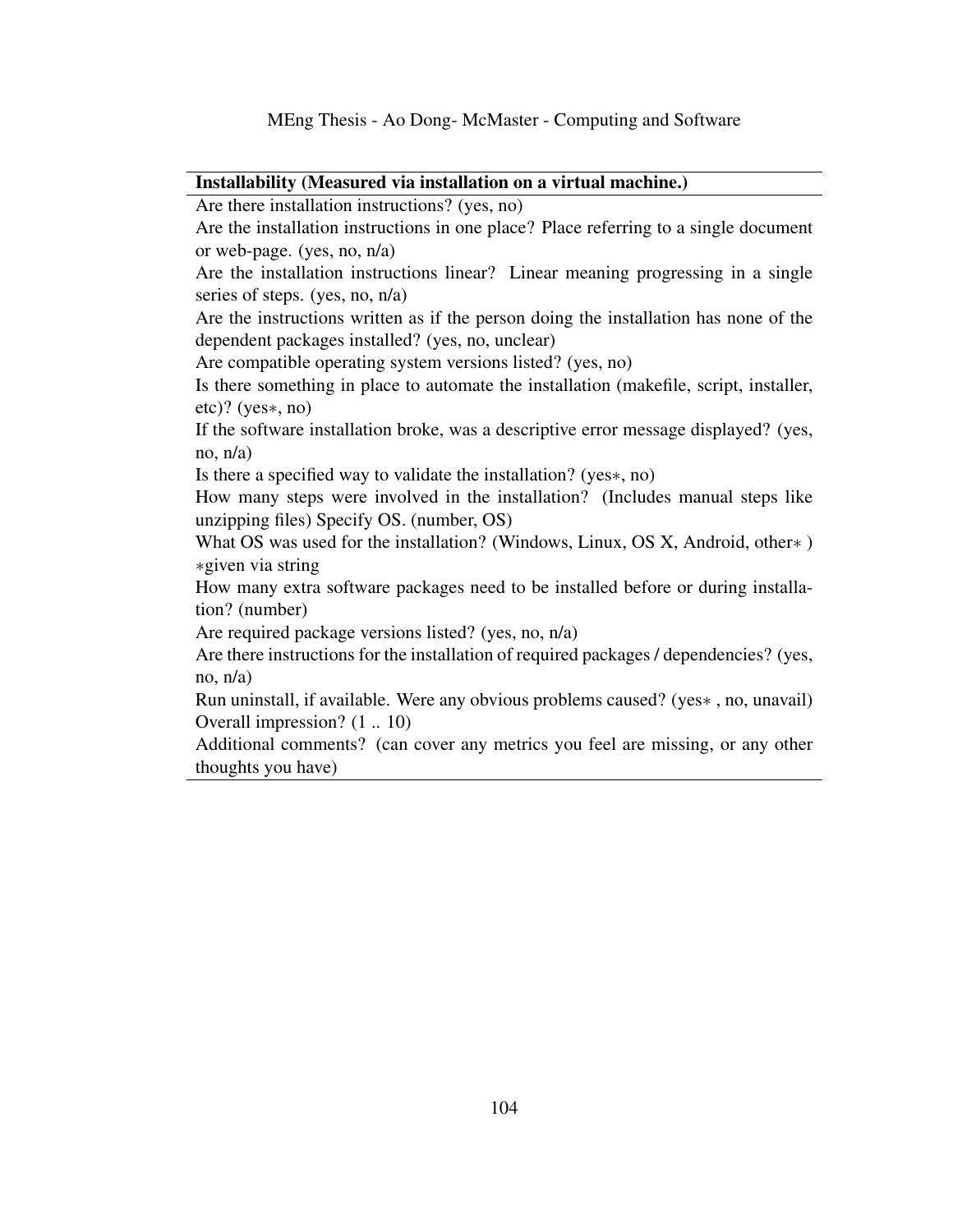#### Correctness and Verifiability

Any reference to the requirements specifications of the program or theory manuals? (yes∗ , no, unclear)

What tools or techniques are used to build confidence of correctness? (literate programming, automated testing, symbolic execution, model checking, assertions used in the code, Sphinx, Doxygen, Javadoc, confluence, unclear, other∗) ∗ given via string

If there is a getting started tutorial? (yes, no)

Are the tutorial instructions linear? (yes, no, n/a)

Does the getting started tutorial provide an expected output? (yes, no∗, n/a)

Does your tutorial output match the expected output? (yes, no, n/a)

Are unit tests available? (yes, no, unclear)

Is there evidence of continuous integration? (for example mentioned in documentation, Jenkins, Travis CI, Bamboo, other) (yes∗, no, unclear)

Overall impression? (1 .. 10)

Additional comments? (can cover any metrics you feel are missing, or any other thoughts you have)

### Surface Reliability

Did the software "break" during installation? (yes∗ , no)

If the software installation broke, was the installation instance recoverable? (yes, no, n/a)

Did the software "break" during the initial tutorial testing? (yes∗, no, n/a)

If the tutorial testing broke, was a descriptive error message displayed? (yes, no, n/a)

If the tutorial testing broke, was the tutorial testing instance recoverable? (yes, no, n/a)

Overall impression? (1 .. 10)

Additional comments? (can cover any metrics you feel are missing, or any other thoughts you have)

#### Surface Robustness

Does the software handle unexpected/unanticipated input (like data of the wrong type, empty input, missing files or links) reasonably? (a reasonable response can include an appropriate error message.) (yes, no∗ )

For any plain text input files, if all new lines are replaced with new lines and carriage returns, will the software handle this gracefully? (yes, no∗, n/a)

Overall impression? (1 .. 10)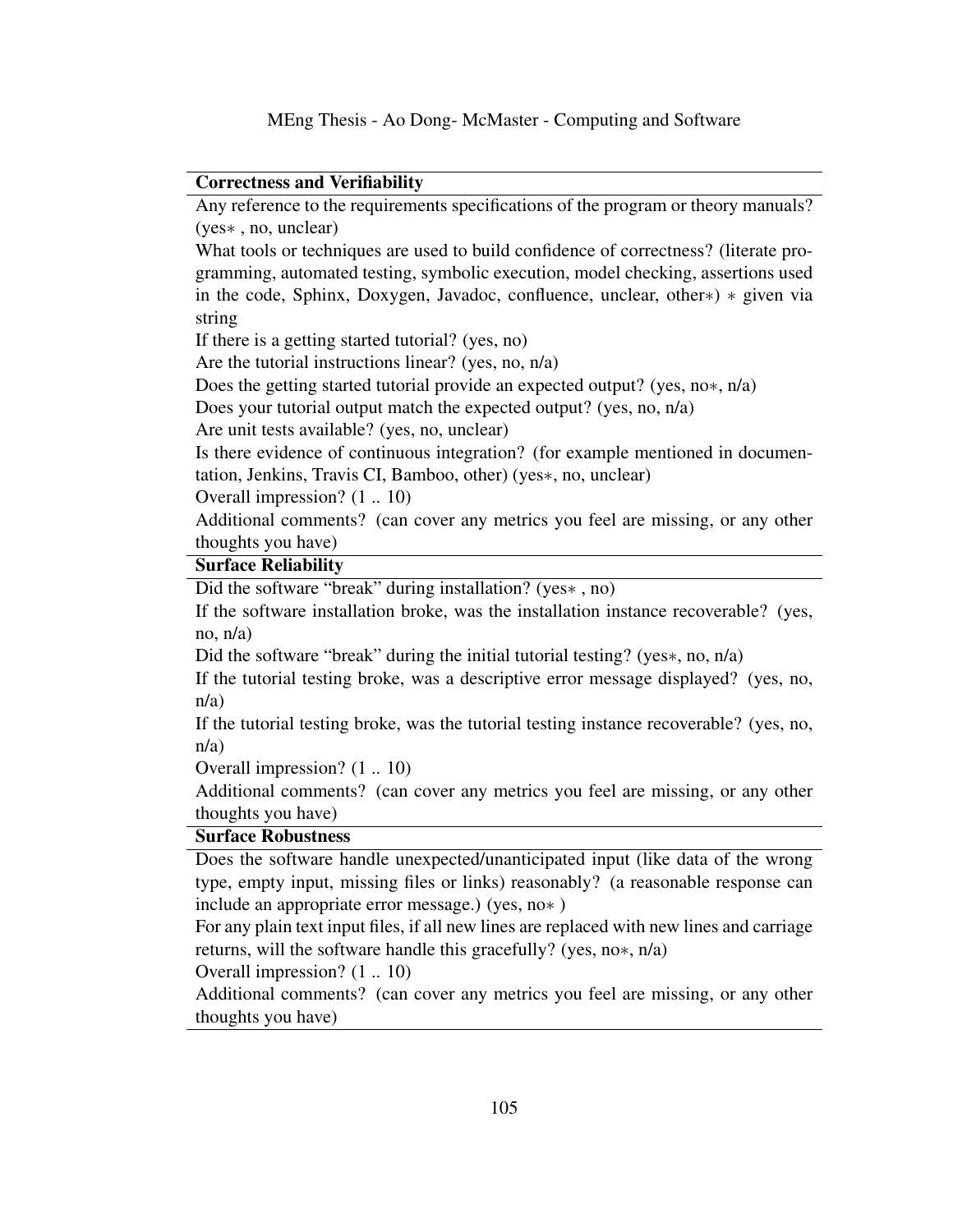#### Surface Usability

Is there a getting started tutorial? (yes, no)

Is there a user manual? (yes, no)

Are expected user characteristics documented? (yes, no)

What is the user support model? FAQ? User forum? E-mail address to direct questions? Etc. (string)

Overall impression? (1 .. 10)

Additional comments? (can cover any metrics you feel are missing, or any other thoughts you have)

### **Maintainability**

What is the current version number? (number)

Is there any information on how code is reviewed, or how to contribute? (yes∗, no) Are artifacts available? (List every type of file that is not a code file – for examples please look at the 'Artifact Name' column of https://gitlab.cas.mcmaster.ca/SEforSC/se4sc/-/blob/gitsvn/GradStudents/Olu/ResearchProposal/Artifacts\_MiningV3.xlsx) (yes\*, no, unclear) ∗list via string

What issue tracking tool is employed? (set of Trac, JIRA, Redmine, e-mail, discussion board, sourceforge, google code, git, BitBucket, none, unclear, other∗) ∗ given via string

What is the percentage of identified issues that are closed? (percentage) What percentage of code is comments? (percentage)

Which version control system is in use? (svn, cvs, git, github, unclear, other∗) ∗ given via string

Overall impression? (1 .. 10)

Additional comments? (can cover any metrics you feel are missing, or any other thoughts you have)

#### Reusability

How many code files are there? (number)

Is API documented? (yes, no, n/a)

Overall impression? (1 .. 10)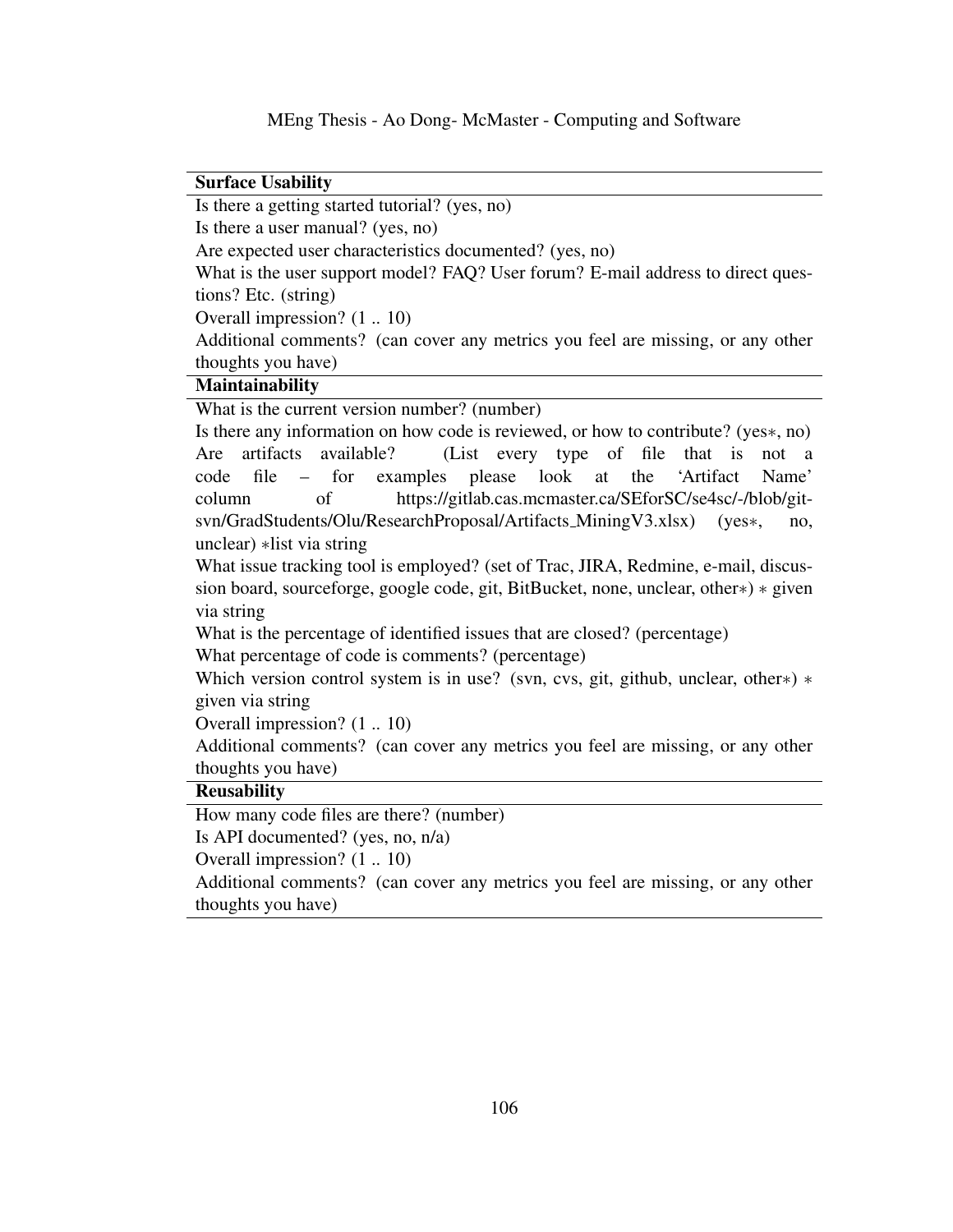#### Surface Understandability (Based on 10 random source files)

Consistent indentation and formatting style? (yes, no, n/a) Explicit identification of a coding standard? (yes∗, no, n/a) Are the code identifiers consistent, distinctive, and meaningful? (yes, no∗ , n/a) Are constants (other than 0 and 1) hard coded into the program? (yes, no∗ , n/a) Comments are clear, indicate what is being done, not how? (yes, no∗ , n/a) Is the name/URL of any algorithms used mentioned? (yes, no∗ , n/a) Parameters are in the same order for all functions? (yes, no∗ , n/a) Is code modularized? (yes, no∗ , n/a) Overall impression? (1 .. 10) Additional comments? (can cover any metrics you feel are missing, or any other thoughts you have) Visibility/Transparency

Is the development process defined? If yes, what process is used. (yes∗, no, n/a) Are there any documents recording the development process and status? (yes∗, no)) Is the development environment documented? (yes∗, no)

Are there release notes? (yes∗, no)

Overall impression? (1 .. 10)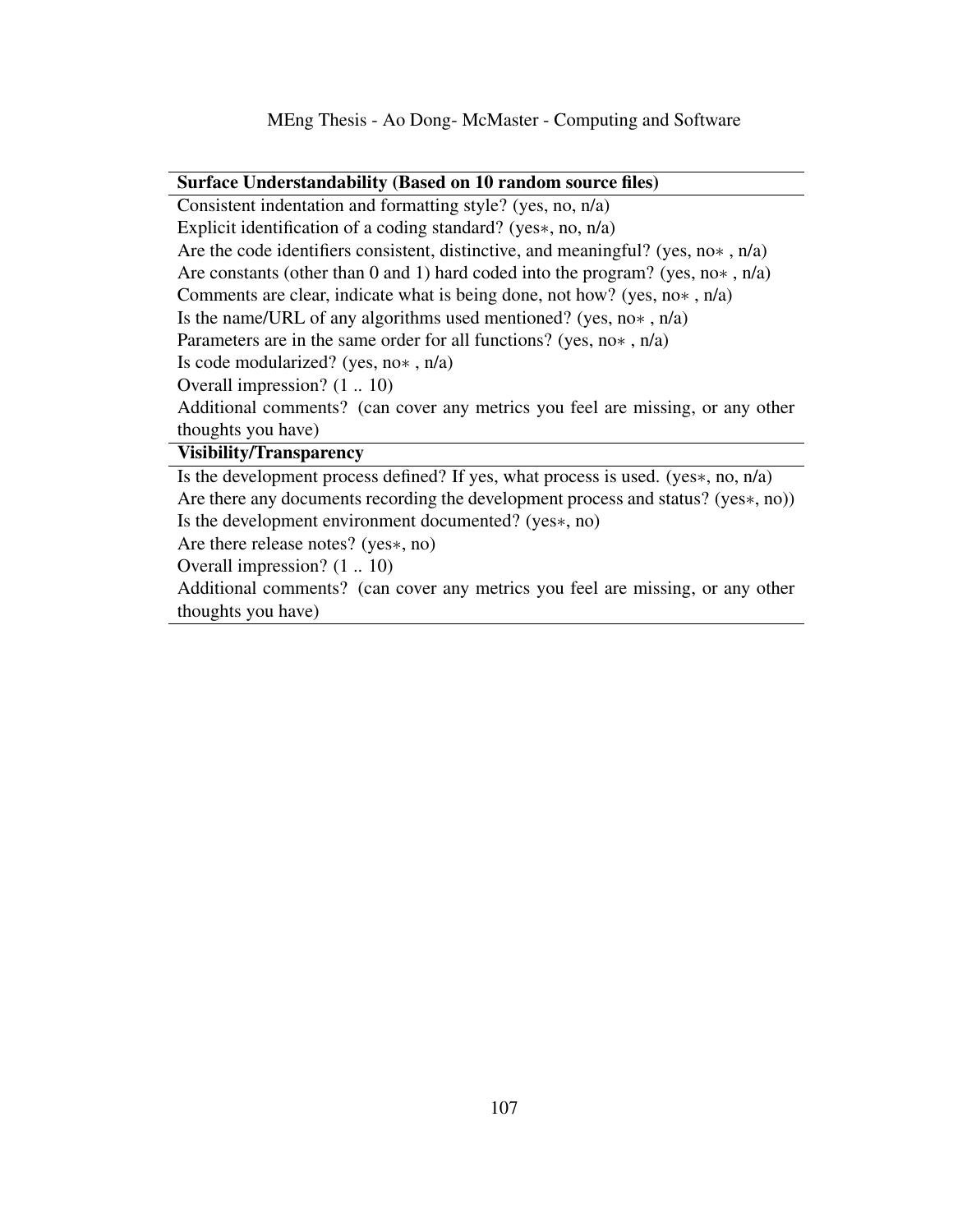| Raw Metrics (Measured via git_stats)                                                |  |  |  |
|-------------------------------------------------------------------------------------|--|--|--|
| Number of text-based files. (number)                                                |  |  |  |
| Number of binary files. (number)                                                    |  |  |  |
| Number of total lines in text-based files. (number)                                 |  |  |  |
| Number of total lines added to text-based files. (number)                           |  |  |  |
| Number of total lines deleted from text-based files. (number)                       |  |  |  |
| Number of total commits. (number)                                                   |  |  |  |
| Numbers of commits by year in the last 5 years. (Count from as early as possible if |  |  |  |
| the project is younger than 5 years.) (list of numbers)                             |  |  |  |
| Numbers of commits by month in the last 12 months. (list of numbers)                |  |  |  |
| <b>Raw Metrics (Measured via scc)</b>                                               |  |  |  |
| Number of text-based files. (number)                                                |  |  |  |
| Number of total lines in text-based files. (number)                                 |  |  |  |
| Number of code lines in text-based files. (number)                                  |  |  |  |
| Number of comment lines in text-based files. (number)                               |  |  |  |
| Number of blank lines in text-based files. (number)                                 |  |  |  |
| <b>Repo Metrics (Measured via GitHub)</b>                                           |  |  |  |
| Number of people watching this repo. (number)                                       |  |  |  |
| Number of stars. (number)                                                           |  |  |  |
| Number of forks. (number)                                                           |  |  |  |
| Number of open pull requests. (number)                                              |  |  |  |
| Number of closed pull requests. (number)                                            |  |  |  |
| Number of months on GitHub. (number)                                                |  |  |  |
| Accessed date. (date)                                                               |  |  |  |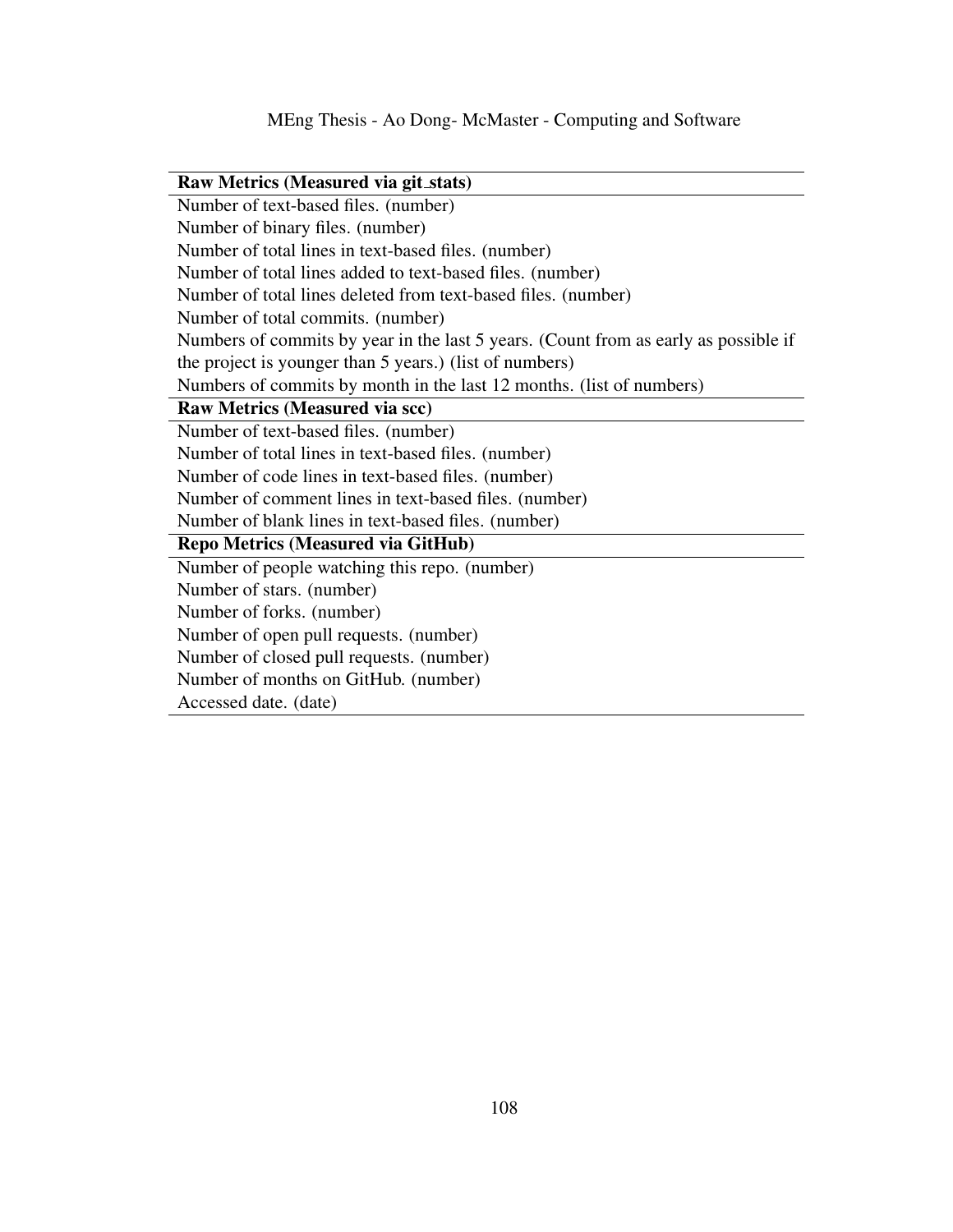### Appendix B

### Full Software List Before Filtering

Table [B.1](#page-119-0) lists the 48 software before filtering. We selected 29 of them to the final list, which are all open-source and in Visualization (V) sub-group. We found software packages in sub-groups Tool Kit (TK) and Picture Archiving and Communication System (PACS) but removed them from the final list. The table also shows the sources of identifying them.

| Software                      | Final | Open-  | Sub-                    | Source |        |      |        |      |        |        |
|-------------------------------|-------|--------|-------------------------|--------|--------|------|--------|------|--------|--------|
|                               | list  | source | group                   | $[12]$ | $[15]$ | [31] | $[24]$ | [36] | $[64]$ | $[79]$ |
| $3D$ Slicer [51]              | X     | X      | $\rm V$                 |        |        | X    | Χ      | X    |        | X      |
| Ginkgo CAD <sub>x</sub> [106] | X     | X      | V                       | X      | X      | X    | X      | X    | X      |        |
| XMedCon [67]                  | X     | X      | $\rm V$                 |        |        | X    | X      | X    | X      |        |
| Weasis [75]                   | X     | X      | $\rm V$                 |        |        | X    | X      | X    | X      |        |
| MRIcroGL [53]                 | X     | X      | $\rm V$                 |        |        | X    | X      | X    |        | X      |
| <b>SMILI</b> [16]             | X     | X      | $\rm V$                 |        |        |      | X      | X    | X      |        |
| ImageJ $[77]$                 | X     | X      | $\rm V$                 |        |        | X    | X      | X    |        | X      |
| Fiji [82]                     | X     | X      | $\rm V$                 |        |        |      |        |      |        | X      |
| DicomBrowser [8]              | X     | X      | $\rm V$                 |        |        |      | X      | X    |        |        |
| 3DimViewer [95]               | X     | X      | V                       | X      |        |      | X      | X    |        |        |
| Horos $[38]$                  | X     | X      | $\rm V$                 | X      | X      |      |        |      |        |        |
| OsiriX Lite [81]              | X     | X      | $\rm V$                 | X      | X      | X    |        |      |        |        |
| dwy [60]                      | X     | X      | V                       | X      |        | X    |        |      |        |        |
| Drishti [57]                  | X     | X      | $\overline{\mathsf{V}}$ | X      |        |      |        |      |        |        |
| BioImage Suite Web [69]       | X     | X      | $\mathbf V$             |        |        | X    |        |      |        |        |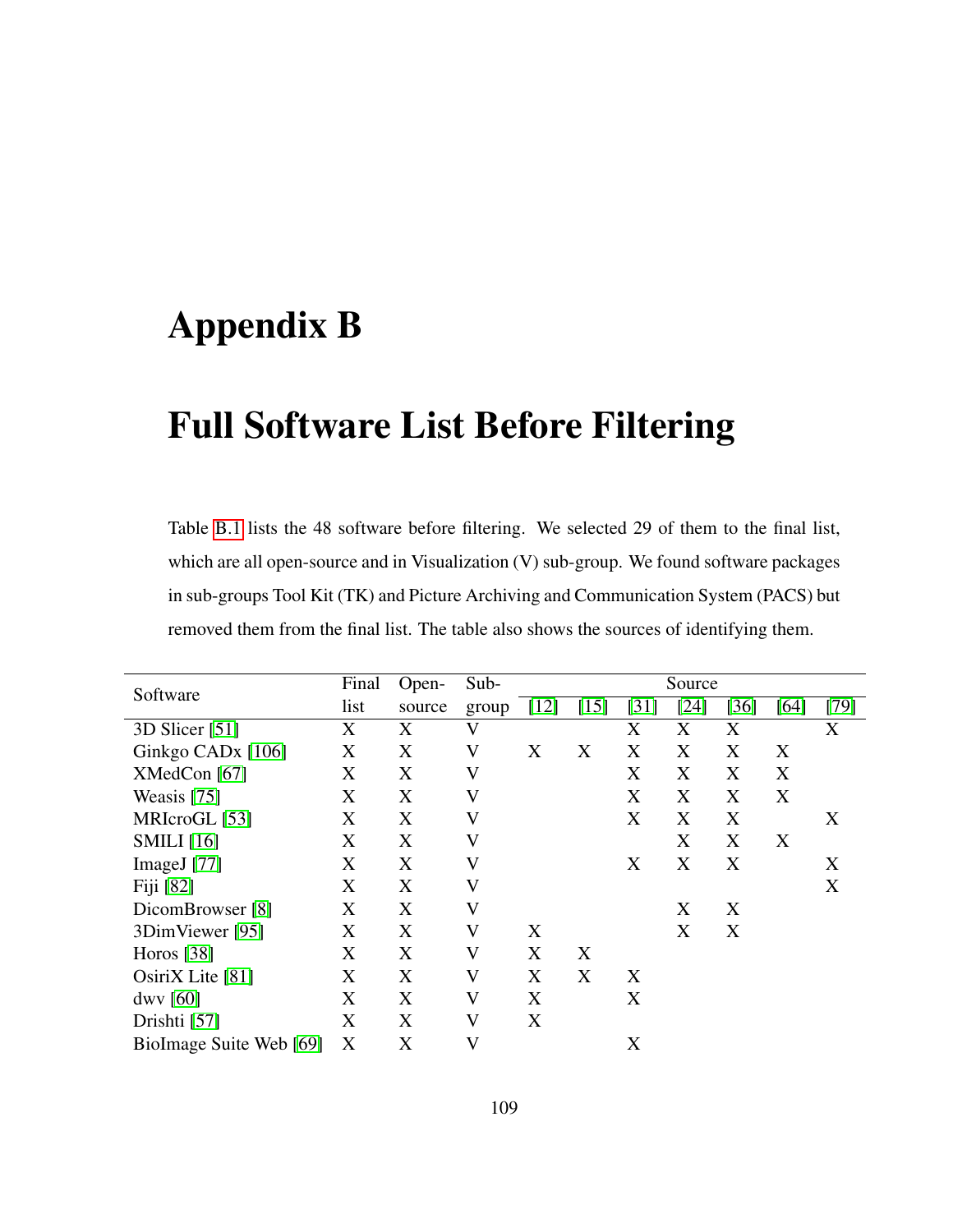| Software                 | Final       | Open-       | Sub-                      |                                         |             | Source |             |             |        |
|--------------------------|-------------|-------------|---------------------------|-----------------------------------------|-------------|--------|-------------|-------------|--------|
|                          | list        | source      | group                     | $[15]$<br>$[12]$                        | $[31]$      | $[24]$ | $[36]$      | $[64]$      | $[79]$ |
| OHIF Viewer [110]        | $\mathbf X$ | X           | $\mathbf V$               | Other source: [110]                     |             |        |             |             |        |
| Slice:Drop [32]          | X           | X           | $\mathbf V$               |                                         | X           |        |             |             |        |
| <b>GATE</b> [47]         | X           | X           | V                         |                                         |             | X      |             |             |        |
| <b>ITK-SNAP</b> [107]    | X           | X           | $\boldsymbol{\mathrm{V}}$ |                                         |             |        |             |             | X      |
| ParaView [3]             | X           | $\mathbf X$ | $\mathbf V$               |                                         |             |        |             |             | X      |
| MatrixUser [58]          | X           | $\mathbf X$ | $\mathbf V$               |                                         |             |        | X           |             |        |
| DICOM Viewer [2]         | X           | X           | $\mathbf V$               |                                         |             |        | X           |             |        |
| <b>INVESALIUS 3 [5]</b>  | X           | X           | $\boldsymbol{\mathrm{V}}$ |                                         |             |        | X           |             |        |
| medInria [25]            | X           | X           | $\mathbf V$               |                                         | X           |        |             |             |        |
| dicompyler [68]          | X           | X           | V                         |                                         |             |        |             | X           |        |
| MicroView [41]           | X           | $\mathbf X$ | V                         |                                         | X           |        |             |             |        |
| Papaya <sup>[74]</sup>   | X           | X           | $\mathbf V$               |                                         |             | X      | X           | X           |        |
| <b>AMIDE</b> [59]        | X           | X           | $\mathbf V$               |                                         |             | X      | X           | $\mathbf X$ |        |
| Gwyddion [66]            | X           | X           | $\mathbf V$               |                                         |             |        | X           |             |        |
| <b>VTK</b> [83]          |             | X           | TK                        |                                         |             |        |             |             | X      |
| <b>ITK</b> [61]          |             | $\mathbf X$ | TK                        |                                         |             |        |             |             | X      |
| <b>DCMTK</b> [23]        |             | X           | TK                        |                                         |             |        | X           | X           |        |
| XTK [33]                 |             | X           | TK                        | Other source: it is used by slice: drop |             |        |             |             |        |
| dcm4che [22]             |             | X           | TK                        | X                                       |             | X      | X           |             |        |
| cornerstone [21]         |             | X           | TK                        |                                         | X           |        |             |             |        |
| $d$ cm2niix [56]         |             | X           | TK                        |                                         |             |        | X           |             |        |
| orthanc [48]             |             | X           | <b>PACS</b>               | X                                       |             |        | $\mathbf X$ |             |        |
| Conquest [97]            |             | $\mathbf X$ | <b>PACS</b>               | X                                       |             |        |             |             |        |
| ClearCanvas [19]         |             | X           | PACS, V                   | X                                       |             |        |             |             |        |
| Open Dicom               |             | X           | $\boldsymbol{\mathrm{V}}$ |                                         | $\mathbf X$ |        |             | X           |        |
| Viewer [98]              |             |             |                           |                                         |             |        |             |             |        |
| MicroDicom [63]          |             |             | $\mathbf{V}$              | X                                       |             |        |             | X           |        |
| Aliza <sup>[4]</sup>     |             |             | $\overline{\mathsf{V}}$   |                                         |             | X      |             | $\mathbf X$ |        |
| JiveX [99]               |             |             | V                         |                                         | X           |        |             | X           |        |
| <b>MIPAV</b> [18]        |             |             | V                         |                                         | X           |        |             |             |        |
| Oviyam [40]              |             |             | $\mathbf V$               |                                         | X           |        |             |             |        |
| MeVisLab <sup>[37]</sup> |             |             | $\mathbf{V}$              |                                         |             |        |             |             | X      |
| Sante DICOM              |             |             | $\mathbf V$               |                                         |             |        |             | X           |        |
| Viewer Lite [80]         |             |             |                           |                                         |             |        |             |             |        |
| Navegatium               |             |             | $\mathbf V$               |                                         |             |        |             | $\mathbf X$ |        |
| <b>DICOM</b> Viewer      |             |             |                           |                                         |             |        |             |             |        |

MEng Thesis - Ao Dong- McMaster - Computing and Software

<span id="page-119-0"></span>Table B.1: Full software list before filtering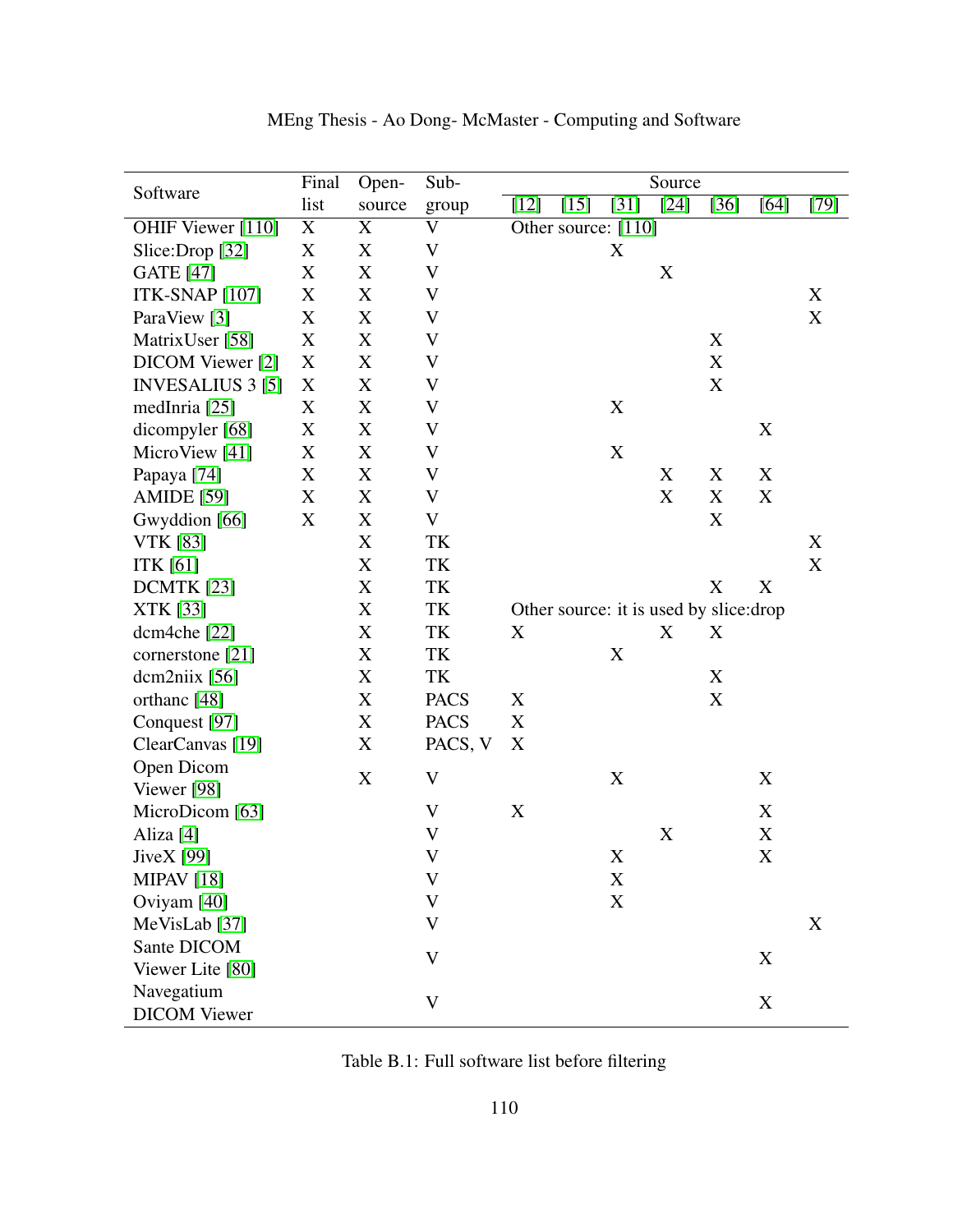### Appendix C

### Other Interview Answers

We asked 20 interview questions to the nine interviewees from eight software projects. We discuss the answers to interview questions 5, 9, 10, 11, 12, 13, 14, and 19 in Section [5,](#page-57-0) and summarize the answers to the other questions in this section.

Q1. Interviewees' current position/title? degrees?

Six of the nine interviewees revealed their position/title, such as CEO of a company, endowed chair and professor in universities, software engineers in a commercial company and a hospital.

Most of them answered their backgrounds and degrees. Table [C.1](#page-120-0) shows the highest academic degrees the participants have, and Table [C.2](#page-121-0) shows what majors they studied. Many of the interviewees studied in multiple majors.

<span id="page-120-0"></span>

| Highest degree              | Num ans.                    |
|-----------------------------|-----------------------------|
| <b>PHD</b>                  |                             |
| <b>Master</b>               | 3                           |
| <b>Bachelor</b>             |                             |
| Unspecified academic degree | $\mathcal{D}_{\mathcal{L}}$ |

Table C.1: Interviewees' highest academic degrees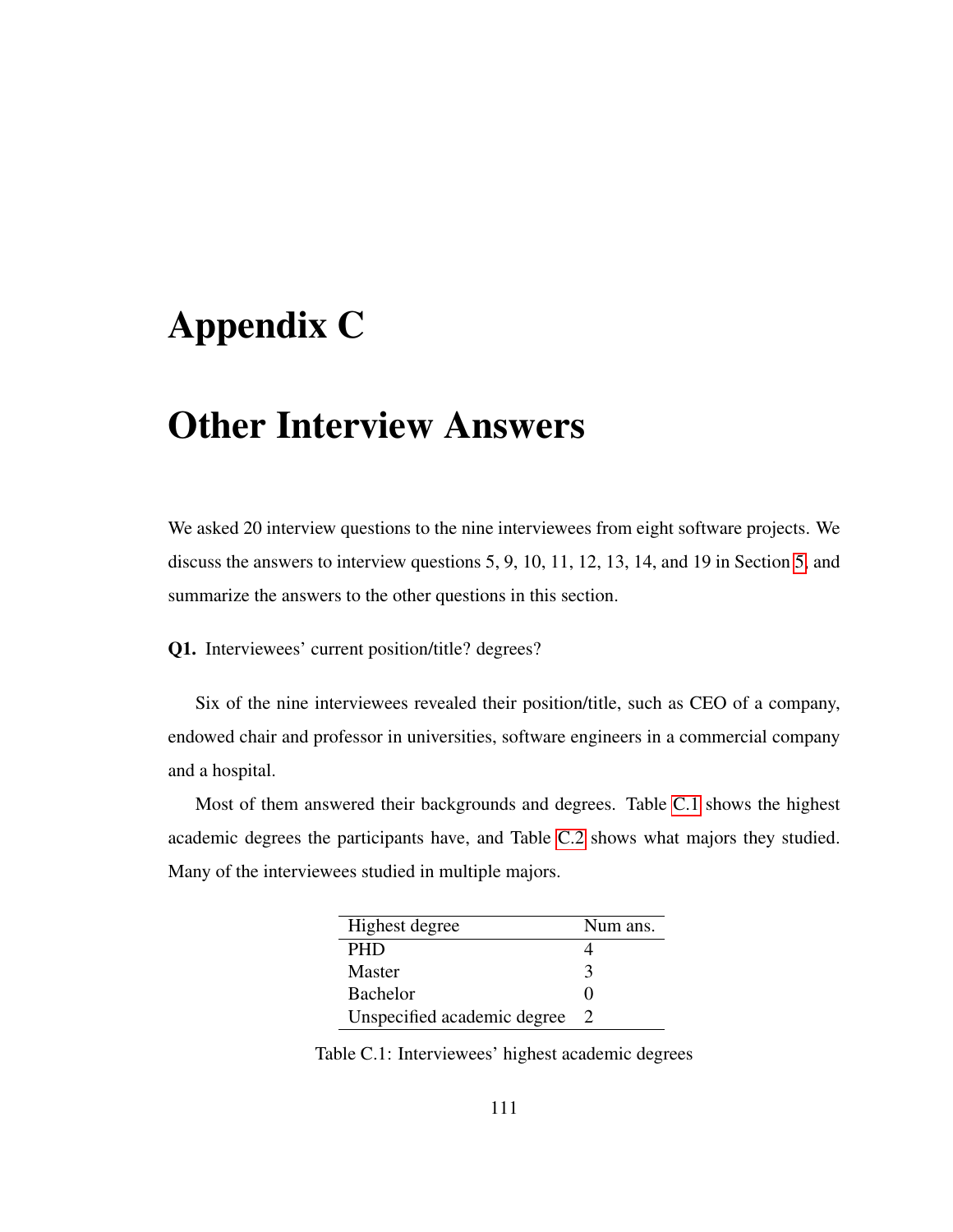<span id="page-121-0"></span>

| Major                          | Num ans. |
|--------------------------------|----------|
| <b>Computer Science</b>        |          |
| Physics                        | 2        |
| <b>Biomedical Engineering</b>  |          |
| Neuroimaging                   |          |
| Geology (image analysis)       |          |
| <b>Media Arts and Sciences</b> |          |
| <b>Mechanical Engineering</b>  |          |
| <b>Materials Engineering</b>   |          |
| Psychology                     |          |

MEng Thesis - Ao Dong- McMaster - Computing and Software

Table C.2: Interviewees' majors at university

Q2. Interviewees' contribution to/relationship with the software?

Table [C.3](#page-121-1) shows the interviewees' roles and responsibilities in the projects. One of the participants did not explicitly mention his role, but implicitly revealed that he was a primary contributor to the project.

<span id="page-121-1"></span>

| Role in the projects   | Num ans.      |
|------------------------|---------------|
| <b>Chief Architect</b> | $\mathcal{L}$ |
| <b>Lead Developer</b>  |               |
| Core Developer         | 5             |
| Unspecified            |               |

Table C.3: Interviewees' roles in the projects

Q3. Length of time the interviewee has been involved with this software?

Table [C.4](#page-122-0) shows the distribution of the lengths of time the interviewees had worked on the projects.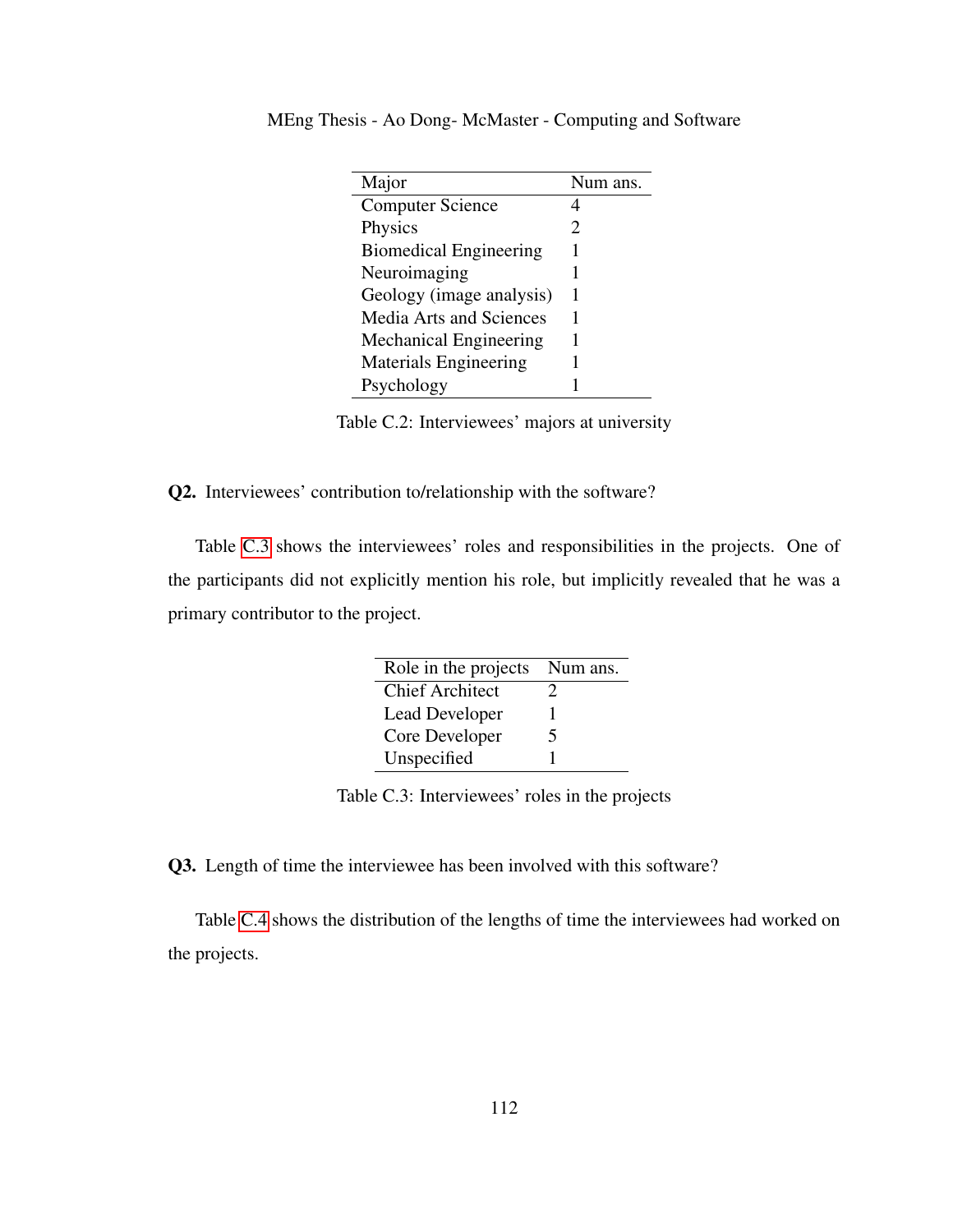<span id="page-122-0"></span>

| Years     | Num ans.               |
|-----------|------------------------|
| $0 - 1$   | 1                      |
| $2 - 5$   | 0                      |
| $6 - 10$  | $\mathfrak{D}_{\cdot}$ |
| $11 - 15$ | 3                      |
| $16 - 20$ | $\mathcal{D}_{\cdot}$  |
| $21 - 25$ |                        |

MEng Thesis - Ao Dong- McMaster - Computing and Software

Table C.4: Lengths of time that the interviewees worked in the projects

Q4. How large is the development group?

The size of each group grows and shrinks over the years. Most teams mentioned that the team members join and leave. Some teams said that when there was sufficient funding, they could afford more developers.

Table [C.5](#page-122-1) shows the numbers of active members at the time of interviews. The members include people working on development and project management.

<span id="page-122-1"></span>

| Num mbrs Num ans. |  |
|-------------------|--|
| 1-3               |  |
| 4-6               |  |

Table C.5: Numbers of current members in the projects

As shown in the table, no team had a vast number of members. Some projects had more developers, such as *3D Slicer*; on the other hand, some teams such as *dwv* had only one primary developer, plus a maximum of two or three developers occasionally.

*3D Slicer* is a special case, because it supports third-party extensions. So there have been community members developing and maintaining these extensions. Table [C.5](#page-122-1) does not include these members.

Q6. What is the typical background of a developer?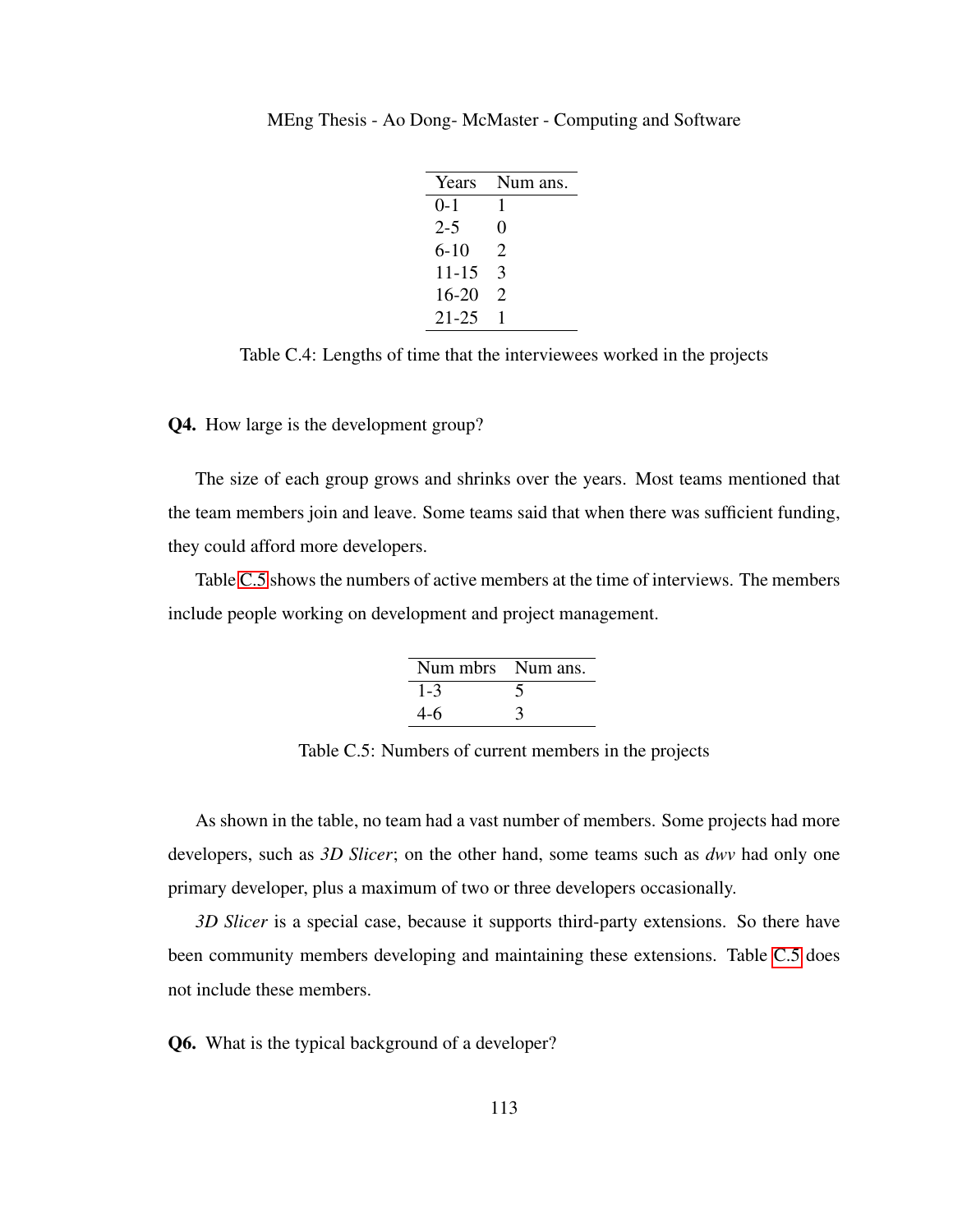Not all interviewees could clearly answer this question. Many of them talked about the backgrounds of members with who they were familiar. Table [C.6](#page-123-0) shows the number of times all interviewees mentioned a background.

<span id="page-123-0"></span>

| Background of a developer                | Num ans. |
|------------------------------------------|----------|
| Computer Science, Information            | 6        |
| Technology, and Software Development     |          |
| Imaging                                  | 2        |
| Medical Imaging                          |          |
| Mathematics                              |          |
| <b>Biomedical Engineering</b>            |          |
| <b>Computer Aided Medical Procedures</b> |          |
| Physician                                |          |

Table C.6: Backgrounds of developers by the numbers of interviewees with the answers

Q7. What is your estimated number of users? How did you come up with that estimate?

None of the interviewees knew the exact number of users. Some of them provided estimations based on different facts. However, we do not think these numbers are comparable to each other.

| Software            | Rough estimation            | Considered facts                                          |
|---------------------|-----------------------------|-----------------------------------------------------------|
|                     |                             | 1) search results on Google Scholar;                      |
| 3D Slicer           | 100,000                     | 2) number of new posts per year on slicer.org;            |
|                     |                             | 3) number of downloads.                                   |
| <b>INVESALIUS 3</b> | 75,000                      | Number of random IDs created by new installation.         |
| dwy                 | No estimation               | About 20 companies integrated dwv in their products.      |
| BioImage Suite Web  | 100 active users            | Only counted the active users from several Universities.  |
| <b>ITK-SNAP</b>     | $10,000$ plus               | Number of downloads.                                      |
| <b>MRIcroGL</b>     | No estimation               | The top 1 downloaded software on the NITRC list.          |
| Weasis              | 10,000 incl. one-time users | Number of profiles.                                       |
| <b>OHIF</b>         | About 5000                  | Some platforms integrated <i>OHIF</i> ; hard to estimate. |

<span id="page-123-1"></span>Table C.7: Rough Estimations for the Number of Users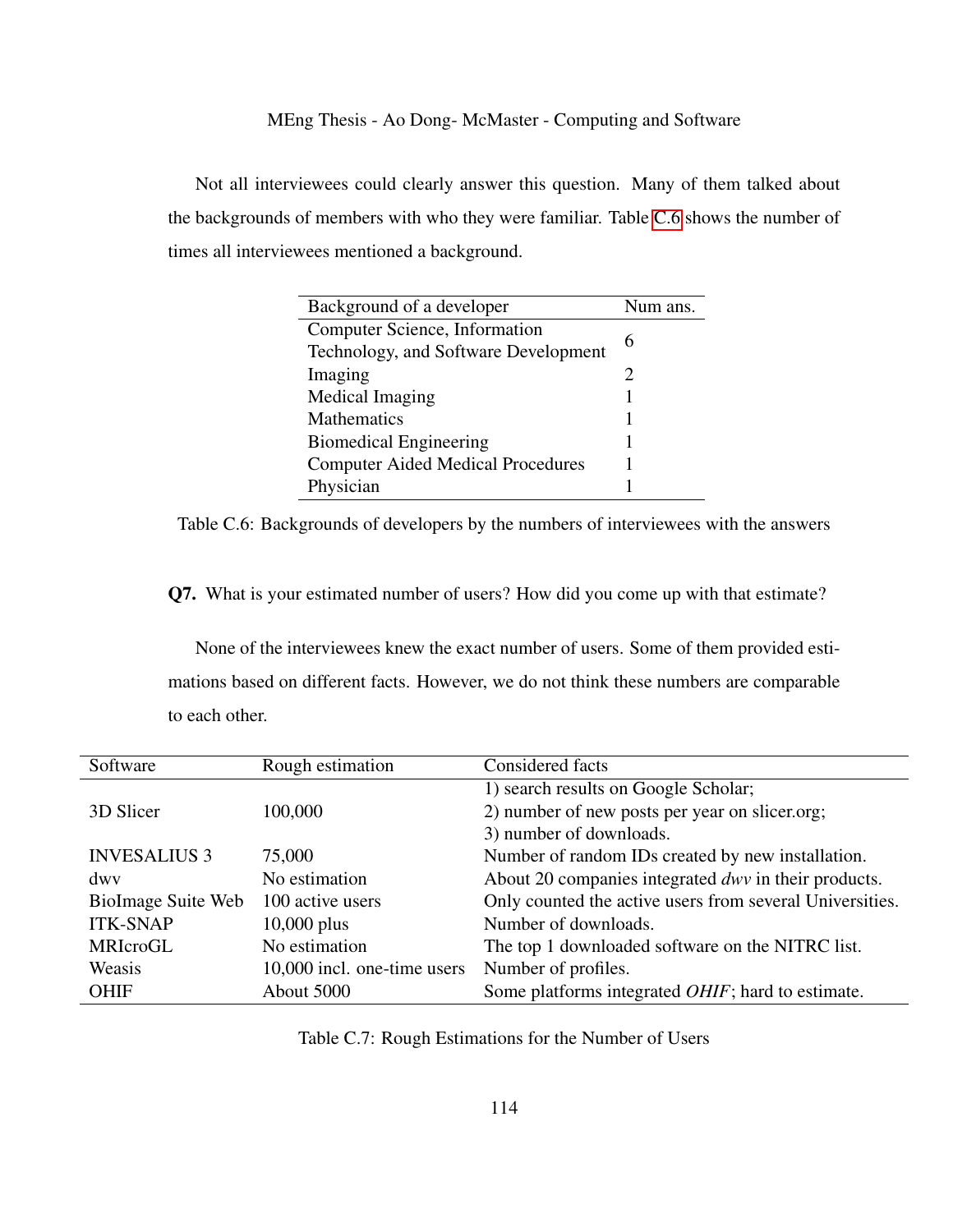Table [C.7](#page-123-1) shows the estimations and how the interviewees made them. It is clear that some estimated only the active users, and some counted users who had used only once. So we do not compare these numbers.

Q8. What is the typical background of a user?

All interviewees provided several different user backgrounds, and all of them mentioned medical researchers or medical professionals. Table [C.8](#page-124-0) shows the number of times all interviewees mentioned a background.

<span id="page-124-0"></span>

| Background of a user                       | Num ans. |
|--------------------------------------------|----------|
| <b>Medical Researchers</b>                 |          |
| Doctors/Health care professionals/Surgeons | 5        |
| <b>Student Researchers</b>                 |          |
| Patients                                   |          |
| Paleontologist                             |          |
| <b>Biomechanical Engineers</b>             |          |
| <b>Imaging Researchers</b>                 |          |
| <b>Mechanical Engineers</b>                |          |

Table C.8: Backgrounds of users by the numbers of interviewees with the answers